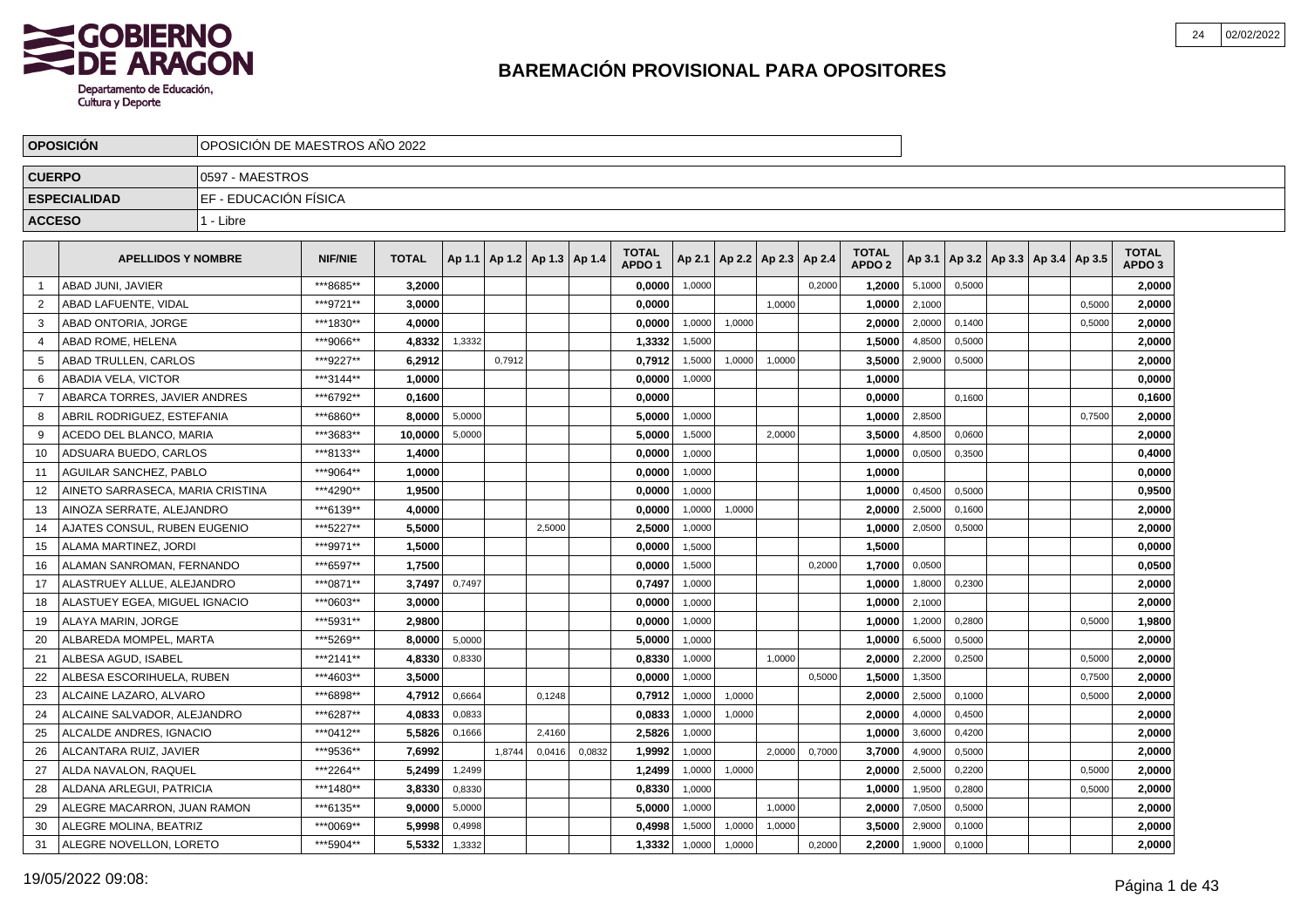

|               | <b>OPOSICION</b>                 | OPOSICION DE MAESTROS ANO 2022 |                |              |        |                                   |        |                                   |        |                          |        |        |                                   |        |        |                                   |        |                                   |  |
|---------------|----------------------------------|--------------------------------|----------------|--------------|--------|-----------------------------------|--------|-----------------------------------|--------|--------------------------|--------|--------|-----------------------------------|--------|--------|-----------------------------------|--------|-----------------------------------|--|
| <b>CUERPO</b> |                                  | 10597 - MAESTROS               |                |              |        |                                   |        |                                   |        |                          |        |        |                                   |        |        |                                   |        |                                   |  |
|               | <b>ESPECIALIDAD</b>              | EF - EDUCACIÓN FÍSICA          |                |              |        |                                   |        |                                   |        |                          |        |        |                                   |        |        |                                   |        |                                   |  |
| <b>ACCESO</b> |                                  | 1 - Libre                      |                |              |        |                                   |        |                                   |        |                          |        |        |                                   |        |        |                                   |        |                                   |  |
|               |                                  |                                |                |              |        |                                   |        |                                   |        |                          |        |        |                                   |        |        |                                   |        |                                   |  |
|               | <b>APELLIDOS Y NOMBRE</b>        |                                | <b>NIF/NIE</b> | <b>TOTAL</b> |        | Ap 1.1   Ap 1.2   Ap 1.3   Ap 1.4 |        | <b>TOTAL</b><br>APDO <sub>1</sub> | Ap 2.1 | Ap 2.2   Ap 2.3   Ap 2.4 |        |        | <b>TOTAL</b><br>APDO <sub>2</sub> | Ap 3.1 |        | Ap 3.2   Ap 3.3   Ap 3.4   Ap 3.5 |        | <b>TOTAL</b><br>APDO <sub>3</sub> |  |
| 32            | ALEJANDRE TELLO. INES            |                                | ***2457**      | 2.7300       |        |                                   |        | 0.0000                            | 1.0000 |                          |        | 0.5000 | 1,5000                            | 1,0000 | 0.2300 |                                   |        | 1,2300                            |  |
| 33            | ALIAS PALACIOS, BEATRIZ          |                                | ***7097**      | 9.9165       | 3,4165 |                                   |        | 3,4165                            | 1,5000 |                          | 3.0000 |        | 4,5000                            | 1,9500 | 0,2000 |                                   | 0.5000 | 2,0000                            |  |
| 34            | ALLER TABERNERO. CARLOS          |                                | ***7975**      | 5.2832       | 2.0000 |                                   | 0.0832 | 2.0832                            | 1,0000 |                          |        | 0,2000 | 1,2000                            | 6,3500 | 0,3000 |                                   |        | 2.0000                            |  |
| 35            | ALLOZA AGUD, ALBERTO             |                                | ***2847**      | 2.8900       |        |                                   |        | 0.0000                            | 1,5000 |                          |        |        | 1,5000                            | 0,9000 | 0,4900 |                                   |        | 1,3900                            |  |
| 36            | ALLOZA LAVILLA, CARLOS ANTONIO   |                                | ***4500**      | 9,0000       | 5,0000 |                                   |        | 5,0000                            | 1,0000 |                          | 1,0000 |        | 2,0000                            | 4,5000 | 0,5000 |                                   |        | 2,0000                            |  |
| 37            | ALLUE LOPEZ. JAIME               |                                | ***5866**      | 3,5830       | 0,4998 |                                   | 0,0832 | 0,5830                            | 1,0000 |                          |        |        | 1,0000                            | 2,8000 | 0,1000 |                                   |        | 2,0000                            |  |
| 38            | ALLUEVA VICENTE, ANTONIO         |                                | ***6195**      | 3,0833       | 0,0833 |                                   |        | 0,0833                            | 1,0000 |                          |        |        | 1,0000                            | 1,5500 | 0,5000 |                                   |        | 2,0000                            |  |
| 39            | ALMANSA AMORES. ANGELA           |                                | ***1731**      | 3,3000       |        |                                   |        | 0.0000                            | 1,5000 | 1,0000                   |        |        | 2,5000                            |        | 0.3000 |                                   | 0.5000 | 0,8000                            |  |
| 40            | ALMAZAN FERNANDEZ. ANDREA        |                                | ***7237**      | 4,9160       |        |                                   | 0.4160 | 0,4160                            | 1,5000 | 1,0000                   |        |        | 2,5000                            | 2,7000 | 0,5000 |                                   |        | 2,0000                            |  |
| 41            | <b>IALMERGE VIÑUALES. LORENA</b> |                                | ***6919**      | 2.0000       |        |                                   |        | 0.0000                            |        |                          |        |        | 0,0000                            | 2,5500 | 0,1000 |                                   |        | 2,0000                            |  |
| 42            | ALONSO GARCIA, VICTOR            |                                | ***0781**      | 7,6666       | 4,1666 |                                   |        | 4,1666                            | 1,5000 |                          |        |        | 1,5000                            | 1,7000 | 0,5000 |                                   | 0,5000 | 2,0000                            |  |
| 43            | ALONSO ONDIVIELA, JORGE          |                                | ***0683**      | 3,5000       |        |                                   |        | 0,0000                            | 1,5000 |                          |        |        | 1,5000                            | 2,5000 | 0,1700 |                                   |        | 2,0000                            |  |
| 44            | ALOY LACASA, ALBERTO             |                                | ***4704**      | 8,5000       | 5,0000 |                                   |        | 5,0000                            | 1,0000 |                          |        | 0,5000 | 1,5000                            | 6,6500 | 0,4000 |                                   |        | 2,0000                            |  |
| 45            | ALQUEZAR FERNANDEZ, MARIA        |                                | ***8646**      | 8,3745       | 3,7497 |                                   | 0,6248 | 4,3745                            | 1,0000 |                          | 1,0000 |        | 2,0000                            | 6,9000 | 0,5000 |                                   |        | 2,0000                            |  |
| 46            | ALTABA VILLALBA, SARA            |                                | ***0945**      | 3.7000       |        |                                   |        | 0.0000                            | 1,5000 |                          |        | 0.2000 | 1.7000                            | 3,3000 | 0.0400 |                                   |        | 2.0000                            |  |
| 47            | ALTIPARMAK BALCI, SÜLEYMAN       |                                | ***5850**      | 8.5000       | 5.0000 |                                   |        | 5.0000                            | 1.0000 |                          |        | 0.5000 | 1.5000                            | 5,2000 | 0.4700 |                                   |        | 2,0000                            |  |
| 48            | ALVAREZ FERNANDEZ. ALEJANDRO     |                                | ***7334**      | 3,0000       |        |                                   |        | 0.0000                            | 1,0000 |                          |        |        | 1.0000                            | 4,7000 |        |                                   | 0,5000 | 2,0000                            |  |
| 49            | ALVAREZ FRADE, JAVIER            |                                | ***3330**      | 8.0330       | 4,8330 |                                   |        | 4,8330                            | 1,0000 |                          |        | 0,2000 | 1,2000                            | 4,4500 | 0,1500 |                                   | 0,5000 | 2,0000                            |  |
| 50            | ALVAREZ GARCES, SANDRA           |                                | ***2002**      | 10,0000      | 3,4998 |                                   | 0,7496 | 4,2494                            | 1,5000 | 1,0000                   | 1,0000 | 0,5000 | 4,0000                            | 2,5000 | 0,3200 |                                   |        | 2,0000                            |  |
| 51            | ALVAREZ GARCIA, ROBERTO          |                                | ***6015**      | 2,0600       |        |                                   |        | 0,0000                            | 1,5000 |                          |        |        | 1,5000                            | 0,2500 | 0,3100 |                                   |        | 0,5600                            |  |
| 52            | ALVAREZ ZAFRA, MARTA             |                                | ***1929**      | 3,5000       |        |                                   |        | 0,0000                            | 1,5000 |                          |        |        | 1,5000                            | 2,2000 |        |                                   |        | 2,0000                            |  |
| 53            | ALVARO ABENOZA, ANA              |                                | ***5555**      | 2.7000       |        |                                   |        | 0.0000                            | 1,0000 |                          |        |        | 1.0000                            | 1,0000 | 0,2000 |                                   | 0,5000 | 1,7000                            |  |
| 54            | ALVIRA DEL OLMO. EDUARDO         |                                | ***0638**      | 5.1496       |        | 1.2496                            |        | 1,2496                            | 1,0000 |                          |        | 0.9000 | 1.9000                            | 2,1500 | 0,2600 |                                   |        | 2.0000                            |  |
| 55            | AMADOR AMADOR, MONTSERRAT        |                                | ***7899**      | 7.2000       | 5,0000 |                                   |        | 5.0000                            |        |                          |        | 0,2000 | 0,2000                            | 5,0000 | 0,5000 |                                   |        | 2,0000                            |  |
| 56            | AMAL BUENO, SOFIA                |                                | ***6532**      | 4,0000       |        |                                   |        | 0.0000                            | 1,0000 | 1,0000                   |        |        | 2.0000                            | 2,3500 | 0,1000 |                                   | 0,7500 | 2,0000                            |  |
| 57            | AMBRONA CEBRIAN, EVA MARIA       |                                | ***8246**      | 8,2000       |        | 2,5000                            |        | 2,5000                            | 1,5000 |                          | 2,0000 | 0,2000 | 3,7000                            | 2,7500 | 0,5000 |                                   |        | 2,0000                            |  |
| 58            | AMOR GARCIA, SERGIO              |                                | ***7066**      | 8,0000       | 5,0000 |                                   |        | 5,0000                            | 1,0000 |                          |        |        | 1,0000                            | 6,3500 |        |                                   | 0,5000 | 2,0000                            |  |
| 59            | ANDIA AZNAR, JUAN                |                                | ***8776**      | 9,0000       | 5,0000 |                                   |        | 5,0000                            | 1,0000 |                          | 1,0000 |        | 2,0000                            | 6,0500 | 0,5000 |                                   |        | 2,0000                            |  |
| 60            | ANDRES BLASCO, MARIA             |                                | ***0064**      | 10.0000      | 5,0000 |                                   |        | 5.0000                            | 1,0000 |                          | 2,0000 |        | 3.0000                            | 3,0000 | 0,5000 |                                   | 0,5000 | 2.0000                            |  |
| 61            | ANDRES VIJIL, BEATRIZ            |                                | ***2006**      | 7,0831       | 2,5831 |                                   |        | 2,5831                            | 1,5000 |                          | 1.0000 |        | 2,5000                            | 2,9000 | 0,1000 |                                   |        | 2,0000                            |  |
| 62            | ANDRES YAGÜE, JAVIER             |                                | ***9321**      | 10,0000      | 5,0000 |                                   |        | 5.0000                            | 1,5000 | 1,0000                   | 1,0000 |        | 3,5000                            | 4,5500 | 0,5000 |                                   | 0,5000 | 2,0000                            |  |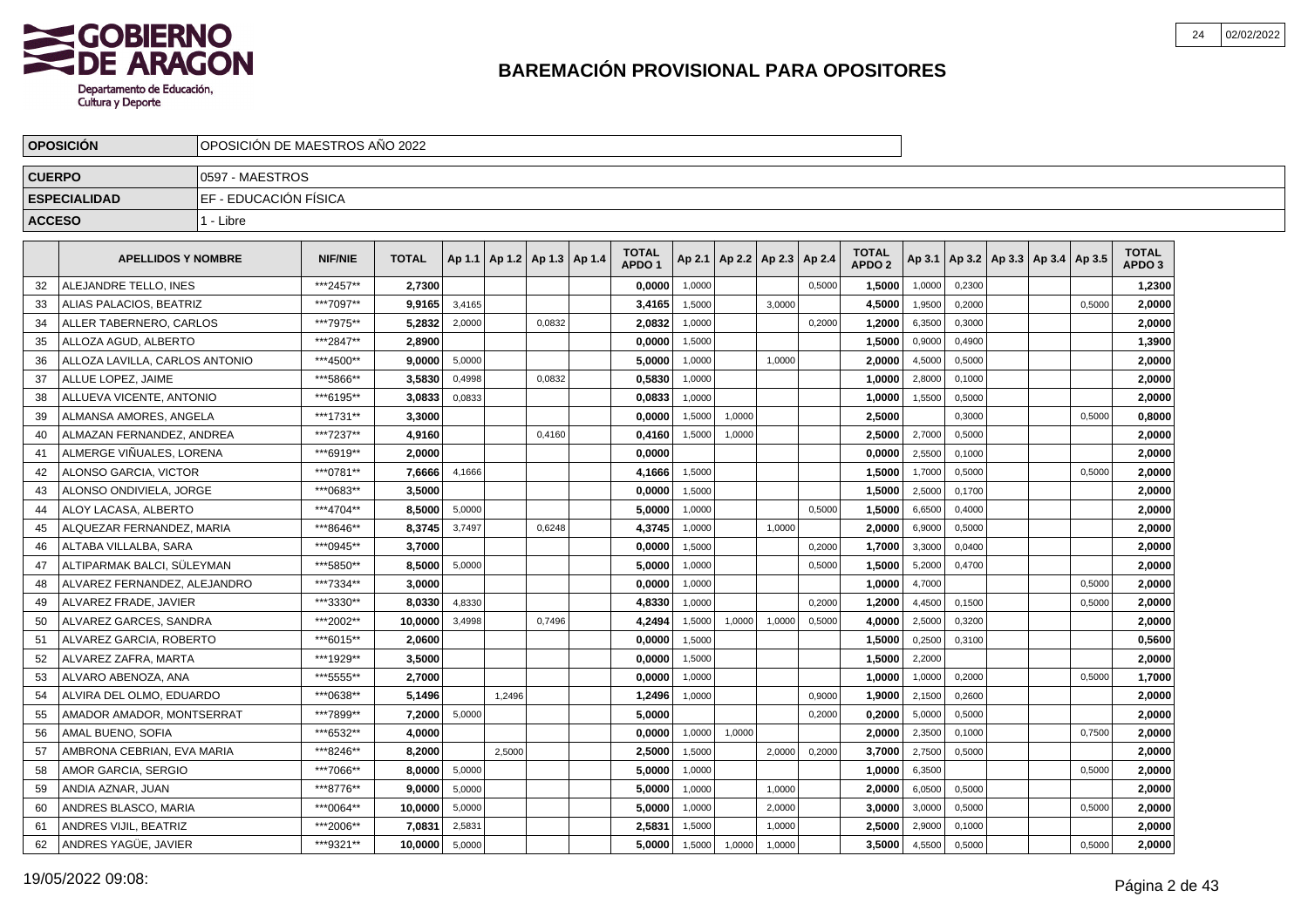

|               | <b>OPOSICION</b>              |                       | OPOSICION DE MAESTROS ANO 2022 |              |        |                                   |        |  |                                   |        |                          |        |        |                                   |        |        |                                   |        |                            |  |
|---------------|-------------------------------|-----------------------|--------------------------------|--------------|--------|-----------------------------------|--------|--|-----------------------------------|--------|--------------------------|--------|--------|-----------------------------------|--------|--------|-----------------------------------|--------|----------------------------|--|
| <b>CUERPO</b> |                               | 0597 - MAESTROS       |                                |              |        |                                   |        |  |                                   |        |                          |        |        |                                   |        |        |                                   |        |                            |  |
|               | <b>ESPECIALIDAD</b>           | EF - EDUCACIÓN FÍSICA |                                |              |        |                                   |        |  |                                   |        |                          |        |        |                                   |        |        |                                   |        |                            |  |
| <b>ACCESO</b> |                               | 1 - Libre             |                                |              |        |                                   |        |  |                                   |        |                          |        |        |                                   |        |        |                                   |        |                            |  |
|               | <b>APELLIDOS Y NOMBRE</b>     |                       | <b>NIF/NIE</b>                 | <b>TOTAL</b> |        | Ap 1.1   Ap 1.2   Ap 1.3   Ap 1.4 |        |  | <b>TOTAL</b><br>APDO <sub>1</sub> | Ap 2.1 | Ap 2.2   Ap 2.3   Ap 2.4 |        |        | <b>TOTAL</b><br>APDO <sub>2</sub> | Ap 3.1 |        | Ap 3.2   Ap 3.3   Ap 3.4   Ap 3.5 |        | TOTAL<br>APDO <sub>3</sub> |  |
| 63            | ANDREU LORENTE. FERNANDO J.   |                       | ***4908**                      | 9.0000       | 5,0000 |                                   |        |  | 5.0000                            | 1,0000 |                          | 1.0000 |        | 2.0000                            | 4,9000 | 0.2500 |                                   | 0,5000 | 2.0000                     |  |
| 64            | ANDREU REMON, OSCAR           |                       | ***7397**                      | 1,0000       |        |                                   |        |  | 0.0000                            | 1.0000 |                          |        |        | 1.0000                            |        |        |                                   |        | 0.0000                     |  |
| 65            | ANDREU SANCHO, EDUARDO        |                       | ***6865**                      | 3.5000       |        |                                   |        |  | 0.0000                            | 1,5000 |                          |        |        | 1,5000                            | 2,0000 |        |                                   |        | 2,0000                     |  |
| 66            | ANDREU SIN, LORENA            |                       | ***0496**                      | 7,9579       | 1,9163 |                                   | 1,5416 |  | 3,4579                            | 1,0000 | 1,0000                   |        | 0,5000 | 2,5000                            | 2,4000 | 0,3200 |                                   |        | 2,0000                     |  |
| 67            | ANENTO MAINAR, ISAAC          |                       | ***1829**                      | 4,7497       | 1,7497 |                                   |        |  | 1,7497                            | 1,0000 |                          |        |        | 1,0000                            | 2,2500 | 0,2000 |                                   |        | 2,0000                     |  |
| 68            | ANGLADA DIESTE, SUSANA        |                       | ***3040**                      | 9,0000       | 5,0000 |                                   |        |  | 5,0000                            | 1,0000 |                          | 1,0000 |        | 2,0000                            | 4,9500 | 0,5000 |                                   |        | 2,0000                     |  |
| 69            | ANGULO LOPEZ, DAVID           |                       | ***9011**                      | 3,0833       | 0,0833 |                                   |        |  | 0,0833                            | 1,0000 |                          |        |        | 1,0000                            | 2,5000 | 0,1000 |                                   |        | 2,0000                     |  |
| 70            | ANORO BELLOSTA, DANIEL        |                       | ***6294**                      | 1,0000       |        |                                   |        |  | 0.0000                            | 1,0000 |                          |        |        | 1.0000                            |        |        |                                   |        | 0,0000                     |  |
| 71            | ANORO BLECUA, MARIA PILAR     |                       | ***4900**                      | 5.0000       |        |                                   |        |  | 0.0000                            | 1,0000 |                          | 2.0000 |        | 3.0000                            | 1,5500 | 0,5000 |                                   | 0,5000 | 2,0000                     |  |
| 72            | ANSO ANSO, MARTA PILAR        |                       | ***9596**                      | 8,7494       | 2,4998 | 1,2496                            |        |  | 3,7494                            | 1,5000 |                          | 1,0000 | 0,5000 | 3,0000                            | 7,6500 | 0,5000 |                                   |        | 2,0000                     |  |
| 73            | ANTEQUERA LOPEZ. JOSE VICENTE |                       | ***0610**                      | 0,0000       |        |                                   |        |  | 0,0000                            |        |                          |        |        | 0,0000                            |        |        |                                   |        | 0,0000                     |  |
| 74            | ANTON RUBIO, RAGÜEL           |                       | ***6831**                      | 10,0000      | 5,0000 |                                   |        |  | 5,0000                            | 1,0000 |                          | 2,0000 | 0,2000 | 3,2000                            | 5,3000 | 0,4000 |                                   |        | 2,0000                     |  |
| 75            | <b>ANTONI JACA, LAURA</b>     |                       | ***6647**                      | 4,0000       |        |                                   |        |  | 0,0000                            | 1,0000 | 1,0000                   |        |        | 2,0000                            | 2,6000 |        |                                   |        | 2,0000                     |  |
| 76            | ANTORAN ARNAL, ANGEL          |                       | ***6714**                      | 9,5000       | 5,0000 |                                   |        |  | 5,0000                            | 1,0000 | 1,0000                   |        | 0,5000 | 2,5000                            | 6,8500 | 0,5000 |                                   |        | 2,0000                     |  |
| 77            | AÑAÑOS BONA, MARIO            |                       | ***2640**                      | 3.0000       |        |                                   |        |  | 0.0000                            | 1,0000 |                          |        |        | 1.0000                            | 2,0000 |        |                                   |        | 2.0000                     |  |
| 78            | APARICIO GIMENO, OLGA         |                       | ***8185**                      | 5.2497       | 0.7497 |                                   |        |  | 0.7497                            | 1,0000 |                          | 1,0000 | 0,5000 | 2.5000                            | 2,6500 | 0,3400 |                                   |        | 2,0000                     |  |
| 79            | <b>AQUILLUE IBOR. ALBA</b>    |                       | ***5685**                      | 4,9998       | 0,4998 |                                   |        |  | 0,4998                            | 1,0000 |                          | 1.0000 | 0,5000 | 2.5000                            | 2,8000 | 0.1000 |                                   |        | 2,0000                     |  |
| 80            | ARA BAZTAN, CAROLINA          |                       | ***9811**                      | 5,3330       | 1,8330 |                                   |        |  | 1,8330                            | 1,0000 |                          |        | 0,5000 | 1,5000                            | 3,6000 |        |                                   |        | 2,0000                     |  |
| 81            | ARA PARRON, IVAN LUIS         |                       | ***0023**                      | 1,7500       |        |                                   |        |  | 0,0000                            | 1,0000 |                          |        | 0,2000 | 1,2000                            | 0,0500 |        |                                   | 0,5000 | 0,5500                     |  |
| 82            | ARANDA ROMAN, ELISENDA        |                       | ***6137**                      | 5,2499       | 1,2499 |                                   |        |  | 1,2499                            | 1,5000 |                          |        | 0,5000 | 2.0000                            | 1,8500 | 0,5000 |                                   |        | 2,0000                     |  |
| 83            | ARANDA VEGA, ALEJANDRO J.     |                       | ***0990**                      | 9,0000       | 5,0000 |                                   |        |  | 5,0000                            | 1,0000 |                          | 1,0000 |        | 2,0000                            | 5,5000 | 0,5000 |                                   |        | 2,0000                     |  |
| 84            | ARCEGA LAURA. CARLA           |                       | ***9566**                      | 0.1000       |        |                                   |        |  | 0.0000                            |        |                          |        |        | 0.0000                            | 0,1000 |        |                                   |        | 0,1000                     |  |
| 85            | ARCEREDILLO DORADO. BEATRIZ   |                       | ***7209**                      | 4,7332       | 1,3332 |                                   |        |  | 1,3332                            | 1,0000 |                          |        | 0,4000 | 1,4000                            | 3,1000 | 0,3200 |                                   |        | 2,0000                     |  |
| 86            | ARCOS MUNIENTE, SANTIAGO      |                       | ***6893**                      | 1.0000       |        |                                   |        |  | 0,0000                            | 1,0000 |                          |        |        | 1.0000                            |        |        |                                   |        | 0,0000                     |  |
| 87            | AREVALO AREVALO, JUAN MANUEL  |                       | ***0936**                      | 5,6664       |        | 0,1664                            |        |  | 0,1664                            | 1,5000 | 1,0000                   | 1,0000 |        | 3.5000                            | 3,1500 | 0,4700 |                                   |        | 2,0000                     |  |
| 88            | ARGÜELLES PALACIOS, DIANA     |                       | ***3596**                      | 8,2000       | 5,0000 |                                   |        |  | 5,0000                            | 1,0000 |                          |        | 0,2000 | 1,2000                            | 3,4500 | 0,4400 |                                   |        | 2,0000                     |  |
| 89            | ARIAS GONZALEZ, ROSA ISABEL   |                       | ***8747**                      | 9,5000       | 5,0000 |                                   |        |  | 5,0000                            | 1,0000 |                          | 1,0000 | 0,5000 | 2,5000                            | 6,5000 | 0,5000 |                                   |        | 2,0000                     |  |
| 90            | ARIAS SOARES, MIGUEL ANGEL    |                       | ***8215**                      | 1,5000       |        |                                   |        |  | 0,0000                            | 1,5000 |                          |        |        | 1,5000                            |        |        |                                   |        | 0,0000                     |  |
| 91            | ARILLA DIAZ, ISABEL ASUNCION  |                       | ***1358**                      | 3.5000       |        |                                   |        |  | 0.0000                            | 1,5000 |                          |        |        | 1.5000                            | 2,2500 | 0,1500 |                                   |        | 2.0000                     |  |
| 92            | ARILLA FERRUZ, NOELIA         |                       | ***7070**                      | 3,0000       |        |                                   |        |  | 0,0000                            | 1,0000 |                          |        |        | 1,0000                            | 2,0000 | 0,2500 |                                   |        | 2,0000                     |  |
| 93            | ARILLA GARRABELLA, ADRIAN     |                       | ***0355**                      | 3,0000       |        |                                   |        |  | 0,0000                            | 1,0000 |                          |        |        | 1.0000                            | 2,0500 | 0,4500 |                                   |        | 2,0000                     |  |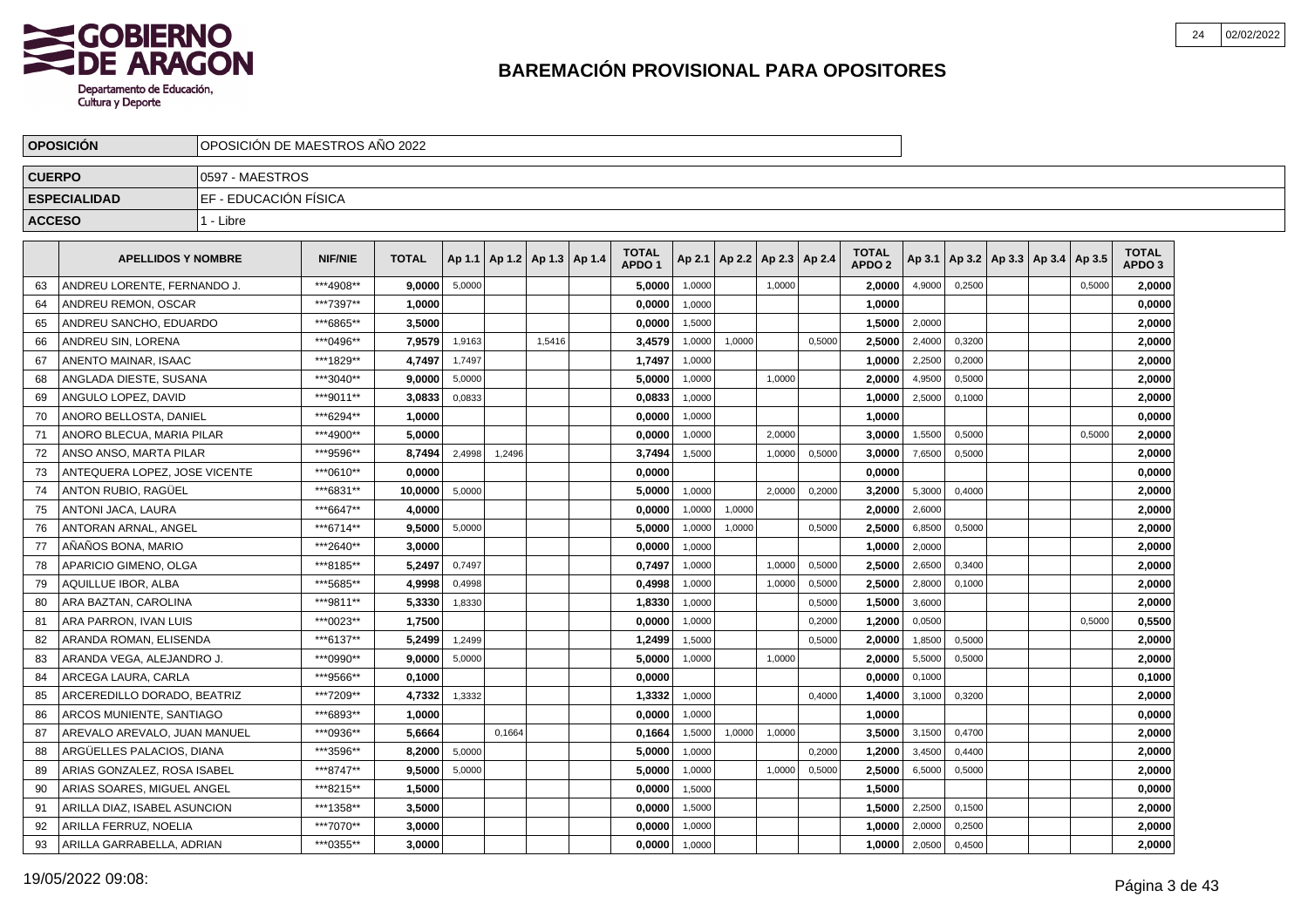

|               | <b>OPOSICION</b>                    |                       | OPOSICION DE MAESTROS ANO 2022 |              |        |                                   |        |  |                                   |        |        |                          |        |                                   |         |        |                                   |        |                                   |  |
|---------------|-------------------------------------|-----------------------|--------------------------------|--------------|--------|-----------------------------------|--------|--|-----------------------------------|--------|--------|--------------------------|--------|-----------------------------------|---------|--------|-----------------------------------|--------|-----------------------------------|--|
| <b>CUERPO</b> |                                     | 10597 - MAESTROS      |                                |              |        |                                   |        |  |                                   |        |        |                          |        |                                   |         |        |                                   |        |                                   |  |
|               | <b>ESPECIALIDAD</b>                 | EF - EDUCACIÓN FÍSICA |                                |              |        |                                   |        |  |                                   |        |        |                          |        |                                   |         |        |                                   |        |                                   |  |
| <b>ACCESO</b> |                                     | 1 - Libre             |                                |              |        |                                   |        |  |                                   |        |        |                          |        |                                   |         |        |                                   |        |                                   |  |
|               | <b>APELLIDOS Y NOMBRE</b>           |                       | <b>NIF/NIE</b>                 | <b>TOTAL</b> |        | Ap 1.1   Ap 1.2   Ap 1.3   Ap 1.4 |        |  | <b>TOTAL</b><br>APDO <sub>1</sub> | Ap 2.1 |        | Ap 2.2   Ap 2.3   Ap 2.4 |        | <b>TOTAL</b><br>APDO <sub>2</sub> | Ap 3.1  |        | Ap 3.2   Ap 3.3   Ap 3.4   Ap 3.5 |        | <b>TOTAL</b><br>APDO <sub>3</sub> |  |
| 94            | ARIZA MARTINEZ, NOEMI               |                       | ***4599**                      | 3.5000       |        |                                   |        |  | 0,0000                            | 1.5000 |        |                          |        | 1,5000                            | 2,1500  | 0.5000 |                                   |        | 2.0000                            |  |
| 95            | ARNAL COLAS, JUAN MANUEL            |                       | ***2542**                      | 6.8330       | 2,8330 |                                   |        |  | 2,8330                            | 1,0000 | 1,0000 |                          |        | 2,0000                            | 2,2500  | 0,0900 |                                   | 0.7500 | 2,0000                            |  |
| 96            | ARNEDO GARCIA, JAVIER               |                       | ***5628**                      | 1.0000       |        |                                   |        |  | 0.0000                            | 1,0000 |        |                          |        | 1,0000                            |         |        |                                   |        | 0.0000                            |  |
| 97            | ARNEDO GUTIERREZ. PABLO             |                       | ***1886**                      | 4,4165       | 0,4165 |                                   |        |  | 0,4165                            | 1,0000 | 1,0000 |                          |        | 2,0000                            | 2,3500  | 0,1500 |                                   |        | 2,0000                            |  |
| 98            | ARROYO PEREZ, MARIA JESUS           |                       | ***9499**                      | 4,5000       |        |                                   |        |  | 0,0000                            | 1,5000 |        | 1,0000                   |        | 2,5000                            | 3,6000  |        |                                   |        | 2,0000                            |  |
| 99            | <b>ARTIGAS MARIN, MIGUEL</b>        |                       | ***6862**                      | 4,0000       |        |                                   |        |  | 0,0000                            | 1,5000 |        |                          | 0,5000 | 2,0000                            | 3,0000  |        |                                   |        | 2,0000                            |  |
| 100           | ARTIGOT CABALLERO, VIRGINIA         |                       | *** 5540**                     | 5,0414       | 0,4998 |                                   | 0,0416 |  | 0,5414                            | 1,5000 |        | 1,0000                   |        | 2,5000                            | 2,6500  | 0,1900 |                                   | 0,5000 | 2,0000                            |  |
| 101           | ASCASO ZARAGOZA, RAQUEL             |                       | ***4939**                      | 8,5000       | 5,0000 |                                   |        |  | 5.0000                            | 1,5000 |        |                          |        | 1,5000                            | 2,3500  | 0.5000 |                                   |        | 2,0000                            |  |
| 102           | ASIN FABIANI. RAQUEL PILAR          |                       | ***6497**                      | 4,3332       | 1,3332 |                                   |        |  | 1,3332                            | 1,0000 |        |                          |        | 1,0000                            | 3,8500  | 0,3600 |                                   | 0,5000 | 2,0000                            |  |
| 103           | ASIN PIÑEIRO, ANA                   |                       | ***0413**                      | 5,2496       | 1,0000 |                                   | 0.7496 |  | 1,7496                            | 1,0000 |        |                          | 0,5000 | 1,5000                            | 2,0000  |        |                                   |        | 2,0000                            |  |
| 104           | ASO AINSA, MARTA                    |                       | ***6956**                      | 9,0000       | 5,0000 |                                   |        |  | 5,0000                            | 1,0000 |        | 1,0000                   |        | 2,0000                            | 7,7500  | 0,4900 |                                   |        | 2,0000                            |  |
| 105           | ASO ARNAL, JOSE MANUEL              |                       | ***6918**                      | 1,7000       |        |                                   |        |  | 0,0000                            | 1,5000 |        |                          |        | 1,5000                            |         | 0,2000 |                                   |        | 0,2000                            |  |
| 106           | <b>ASO LASALA, MARTIN</b>           |                       | ***7318**                      | 4,9994       | 0,8330 |                                   | 0,1664 |  | 0,9994                            | 1,0000 | 1,0000 |                          |        | 2,0000                            | 2,3000  | 0,5000 |                                   | 0,5000 | 2,0000                            |  |
| 107           | ASTORGA VAZQUEZ, RUBEN              |                       | ***4733**                      | 7,0000       | 5,0000 |                                   |        |  | 5,0000                            |        |        |                          |        | 0,0000                            | 13,4500 | 0,5000 |                                   |        | 2,0000                            |  |
| 108           | AZNAR ALORAS, MARIA                 |                       | ***2906**                      | 4.2000       |        |                                   |        |  | 0.0000                            | 1.0000 |        | 1.0000                   | 0.2000 | 2.2000                            | 2,6500  | 0,5000 |                                   |        | 2.0000                            |  |
| 109           | AZNAR CHICOTE. ALEJANDRO            |                       | ***3016**                      | 2.0000       |        |                                   |        |  | 0,0000                            |        |        |                          |        | 0,0000                            | 2,6000  | 0,1100 |                                   |        | 2,0000                            |  |
| 110           | AZOUIGUI MUÑOZ. OMAR                |                       | ***6360**                      | 1,1500       |        |                                   |        |  | 0.0000                            | 1,0000 |        |                          |        | 1,0000                            |         | 0,1500 |                                   |        | 0,1500                            |  |
| 111           | BACHILLER TRIS, SERGIO              |                       | ***9202**                      | 4,6998       | 1,4998 |                                   |        |  | 1,4998                            | 1,0000 |        |                          | 0,2000 | 1,2000                            | 2,1000  | 0,4500 |                                   | 0,5000 | 2,0000                            |  |
| 112           | BAENA SIERRA, VERONICA              |                       | ***0209**                      | 4,0000       |        |                                   |        |  | 0,0000                            | 1,0000 |        | 1,0000                   |        | 2,0000                            | 4,2500  | 0,5000 |                                   |        | 2,0000                            |  |
| 113           | <b>BAIGORRI GARCIA, ALICIA</b>      |                       | ***8438**                      | 4,7000       |        |                                   |        |  | 0,0000                            | 1,5000 |        | 1,0000                   | 0,2000 | 2,7000                            | 1,9500  | 0,3400 |                                   |        | 2,0000                            |  |
| 114           | BAILO VALERO, EDUARDO               |                       | ***1170**                      | 1,6500       |        |                                   |        |  | 0,0000                            | 1,0000 |        |                          |        | 1,0000                            | 0,6500  |        |                                   |        | 0,6500                            |  |
| 115           | BALDIRA CLAVERIA. EDUARD            |                       | ***3412**                      | 8.0000       |        | 2.5000                            |        |  | 2.5000                            | 1,0000 |        | 2.0000                   | 0,5000 | 3,5000                            | 3,1500  | 0,0100 |                                   |        | 2,0000                            |  |
| 116           | <b>BALLARIN BESCOS, ARTURO</b>      |                       | ***5908**                      | 4.5000       |        |                                   |        |  | 0.0000                            | 1,5000 | 1,0000 |                          |        | 2,5000                            | 2,0000  | 0,0700 |                                   |        | 2,0000                            |  |
| 117           | BALLARIN CARRASQUER, JESSICA        |                       | ***0656**                      | 9.7000       | 5,0000 |                                   |        |  | 5,0000                            | 1,0000 |        | 1,0000                   | 0,7000 | 2,7000                            | 8,0500  | 0,5000 |                                   |        | 2,0000                            |  |
|               | 118   BANDRES LEON, SAMUEL          |                       | ***7491**                      | 1,3000       |        |                                   |        |  | 0,0000                            | 1,0000 |        |                          |        | 1,0000                            |         | 0,3000 |                                   |        | 0,3000                            |  |
| 119           | <b>BANQUERI FABANA, RAQUEL</b>      |                       | ***6952**                      | 2,0000       |        |                                   |        |  | 0,0000                            |        |        |                          |        | 0,0000                            | 2,1500  |        |                                   | 0,5000 | 2,0000                            |  |
| 120           | <b>BARBERO MORTE, NATALIA</b>       |                       | ***4090**                      | 0,7000       |        |                                   |        |  | 0,0000                            |        |        |                          |        | 0,0000                            | 0,5000  | 0,2000 |                                   |        | 0,7000                            |  |
| 121           | BARCELONA LIAÑO, ELENA              |                       | ***7573**                      | 7,0833       | 4,0833 |                                   |        |  | 4,0833                            | 1,0000 |        |                          |        | 1,0000                            | 2,4500  | 0,5000 |                                   |        | 2,0000                            |  |
| 122           | <b>BARQUIN YAGÜEZ, VICTOR JESUS</b> |                       | ***7460**                      | 9,1666       | 3,1666 |                                   |        |  | 3,1666                            | 1,5000 | 1,0000 | 1,0000                   | 0,5000 | 4.0000                            | 2,1500  | 0,5000 |                                   |        | 2.0000                            |  |
| 123           | <b>BARRABES CAVERO, JESUS</b>       |                       | ***4682**                      | 3,0000       |        |                                   |        |  | 0,0000                            |        |        | 1,0000                   |        | 1,0000                            | 7,8000  | 0,5000 |                                   |        | 2,0000                            |  |
| 124           | BARRANCO SERRANOS, OSCAR            |                       | ***8876**                      | 5.5000       |        |                                   |        |  | 0,0000                            | 1,5000 |        | 2,0000                   |        | 3,5000                            | 1,8500  |        |                                   | 0,5000 | 2,0000                            |  |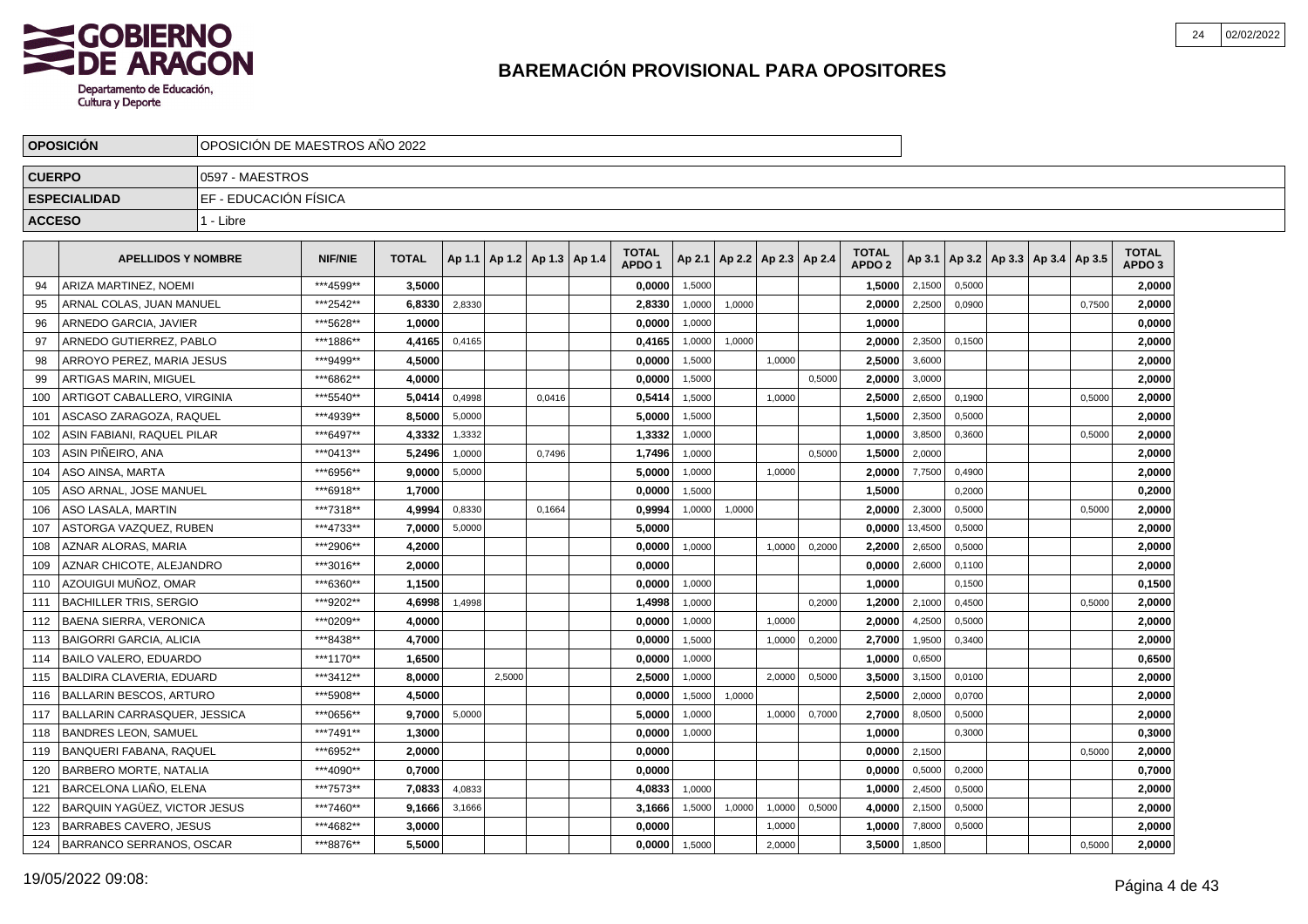

|               | <b>OPOSICION</b>                     |                       | OPOSICION DE MAESTROS ANO 2022 |              |        |        |                          |        |                                   |        |                          |        |        |                                   |        |        |                                   |        |                                   |  |
|---------------|--------------------------------------|-----------------------|--------------------------------|--------------|--------|--------|--------------------------|--------|-----------------------------------|--------|--------------------------|--------|--------|-----------------------------------|--------|--------|-----------------------------------|--------|-----------------------------------|--|
| <b>CUERPO</b> |                                      | 10597 - MAESTROS      |                                |              |        |        |                          |        |                                   |        |                          |        |        |                                   |        |        |                                   |        |                                   |  |
|               | <b>ESPECIALIDAD</b>                  | EF - EDUCACIÓN FÍSICA |                                |              |        |        |                          |        |                                   |        |                          |        |        |                                   |        |        |                                   |        |                                   |  |
| <b>ACCESO</b> |                                      | 1 - Libre             |                                |              |        |        |                          |        |                                   |        |                          |        |        |                                   |        |        |                                   |        |                                   |  |
|               | <b>APELLIDOS Y NOMBRE</b>            |                       | <b>NIF/NIE</b>                 | <b>TOTAL</b> | Ap 1.1 |        | Ap 1.2   Ap 1.3   Ap 1.4 |        | <b>TOTAL</b><br>APDO <sub>1</sub> | Ap 2.1 | Ap 2.2   Ap 2.3   Ap 2.4 |        |        | <b>TOTAL</b><br>APDO <sub>2</sub> | Ap 3.1 |        | Ap 3.2   Ap 3.3   Ap 3.4   Ap 3.5 |        | <b>TOTAL</b><br>APDO <sub>3</sub> |  |
| 125           | <b>BARRERA FRANCES. DAVID</b>        |                       | ***9044**                      | 9,1165       | 3,4165 |        |                          |        | 3,4165                            | 1,0000 | 1,0000                   | 1,0000 | 0,7000 | 3,7000                            | 3,1500 | 0,0600 |                                   |        | 2,0000                            |  |
| 126           | <b>BARRIGA GIL, MONICA</b>           |                       | ***5173**                      | 8,2832       | 4,0000 |        | 0.0832                   |        | 4,0832                            | 1.0000 |                          | 1.0000 | 0,2000 | 2,2000                            | 6,5500 | 0,5000 |                                   |        | 2,0000                            |  |
| 127           | BARTOLOME ALONSO, DAVID              |                       | ***1393**                      | 5,5831       | 1,5831 |        |                          |        | 1,5831                            | 1,0000 | 1,0000                   |        |        | 2,0000                            | 4,3000 | 0,2000 |                                   | 0,5000 | 2,0000                            |  |
| 128           | <b>BATRES OBRIEN, IGNACIO</b>        |                       | ***1414**                      | 8,5000       | 5,0000 |        |                          |        | 5,0000                            | 1,0000 |                          |        | 0,5000 | 1,5000                            | 3,2000 | 0,1800 |                                   |        | 2,0000                            |  |
| 129           | BAYERRI TORRES, BASILIO JORGE        |                       | ***3693**                      | 6,1248       |        | 1,1248 |                          |        | 1,1248                            | 1,0000 |                          | 2,0000 |        | 3,0000                            | 3,5500 | 0,1500 |                                   |        | 2,0000                            |  |
| 130           | <b>BAZAN MONASTERIO, RAQUEL</b>      |                       | ***7157**                      | 8.6871       | 4,5831 |        |                          | 0.1040 | 4.6871                            | 1.0000 |                          | 1.0000 |        | 2.0000                            | 4,8000 | 0.5000 |                                   |        | 2.0000                            |  |
| 131           | <b>BAZAN NAVARRO, JUAN</b>           |                       | ***9878**                      | 8,4576       | 1,0000 |        | 1,9576                   |        | 2,9576                            | 1,5000 | 1,0000                   | 1,0000 |        | 3,5000                            | 2,3000 | 0,2000 |                                   | 0,7500 | 2,0000                            |  |
| 132           | <b>BAZTAN LABORDA. PAULA</b>         |                       | ***1751**                      | 3,2412       |        |        | 0,2912                   |        | 0,2912                            | 1,0000 |                          |        |        | 1,0000                            | 0,9500 | 0,5000 |                                   | 0,5000 | 1,9500                            |  |
| 133           | BEIRED LAFARGA, ALEJANDRO            |                       | ***5692**                      | 2,4412       |        |        | 0,7912                   |        | 0,7912                            |        |                          |        |        | 0,0000                            | 1,6500 |        |                                   |        | 1,6500                            |  |
| 134           | <b>BEL FORT, ALBERTO</b>             |                       | ***1047**                      | 4,5833       | 0,0833 |        |                          |        | 0,0833                            | 1,0000 | 1,0000                   |        | 0,5000 | 2,5000                            | 2,5000 | 0,1500 |                                   |        | 2,0000                            |  |
| 135           | <b>BELSUE PASTOR, INES</b>           |                       | ***6027**                      | 2,1300       |        |        |                          |        | 0,0000                            | 1,5000 |                          |        |        | 1,5000                            | 0,2500 | 0,3800 |                                   |        | 0,6300                            |  |
| 136           | <b>IBELTRAN AZCONA. JORGE</b>        |                       | ***3403**                      | 4,9163       | 1,9163 |        |                          |        | 1,9163                            | 1,0000 |                          |        |        | 1.0000                            | 2,6000 | 0,5000 |                                   |        | 2,0000                            |  |
| 137           | BELTRAN PEQUERUL. JORGE              |                       | ***0732**                      | 4,5332       | 0,3332 |        |                          |        | 0,3332                            | 1,5000 |                          |        | 0.7000 | 2,2000                            | 3,2500 | 0,1800 |                                   |        | 2,0000                            |  |
| 138           | BELTRAN TEBA, ALEJANDRO              |                       | ***6748**                      | 7,5409       | 0,0833 |        | 2,4576                   |        | 2.5409                            | 1,0000 |                          | 2,0000 |        | 3,0000                            | 7,3000 | 0,5000 |                                   | 0,5000 | 2,0000                            |  |
| 139           | <b>BENEDE SIERRA, ALBERTO</b>        |                       | ***5231**                      | 7,6998       | 4,4998 |        |                          |        | 4,4998                            | 1,0000 |                          |        | 0,2000 | 1,2000                            | 5,2000 | 0,4600 |                                   |        | 2,0000                            |  |
| 140           | BENEDI ARJOL. ALBERTO                |                       | ***8274**                      | 6,5332       | 2,3332 |        |                          |        | 2,3332                            | 1,0000 | 1,0000                   |        | 0,2000 | 2,2000                            | 2,5000 | 0,5000 |                                   |        | 2,0000                            |  |
| 141           | <b>BENEDI BERNAD, EVA</b>            |                       | ***1064**                      | 5,7499       | 2,2499 |        |                          |        | 2,2499                            | 1,5000 |                          |        |        | 1,5000                            | 2,7000 |        |                                   | 0,5000 | 2,0000                            |  |
| 142           | BENEDI VELA, JOSE MARIA              |                       | ***8564**                      | 10,0000      | 5.0000 |        |                          |        | 5.0000                            | 1,5000 | 1,0000                   | 1,0000 | 0,2000 | 3,7000                            | 5,1500 | 0.5000 |                                   |        | 2,0000                            |  |
| 143           | BEOBIDE ARAMENDIA. IÑIGO EDUARDO     |                       | ***3442**                      | 2.6500       |        |        |                          |        | 0.0000                            | 1,5000 | 1,0000                   |        |        | 2,5000                            |        | 0,1500 |                                   |        | 0,1500                            |  |
| 144           | BERDEJO VICENTE, ELENA               |                       | ***5688**                      | 2.6000       |        |        |                          |        | 0,0000                            | 1,0000 |                          |        |        | 1.0000                            | 1,4000 | 0,2000 |                                   |        | 1,6000                            |  |
| 145           | BERGUA ASO, M. LUISA                 |                       | ***3265**                      | 1,3900       |        |        |                          |        | 0,0000                            |        |                          |        | 0,2000 | 0,2000                            | 0,7000 | 0,4900 |                                   |        | 1,1900                            |  |
| 146           | <b>BERICAT GARCIA, DAVID</b>         |                       | ***4452**                      | 7,0000       | 5,0000 |        |                          |        | 5,0000                            |        |                          |        |        | 0,0000                            | 6,5500 | 0,5000 |                                   |        | 2,0000                            |  |
| 147           | BERMELL LLOPIS, NESTOR               |                       | ***6504**                      | 1,9500       |        |        |                          |        | 0,0000                            | 1,5000 |                          |        |        | 1,5000                            | 0,4500 |        |                                   |        | 0,4500                            |  |
| 148           | BERMUDEZ GOST. CELIA                 |                       | ***3940**                      | 3.0000       |        |        |                          |        | 0.0000                            | 1,0000 |                          |        |        | 1.0000                            | 2,6000 |        |                                   |        | 2,0000                            |  |
| 149           | I BERNABEU MARTINEZ. BEGOÑA ASUNCION |                       | ***9620**                      | 2.0000       |        |        |                          |        | 0,0000                            | 1,5000 |                          |        |        | 1,5000                            |        |        |                                   | 0,5000 | 0,5000                            |  |
| 150           | BERNAD CASALE, SILVIA                |                       | ***0090**                      | 7.6998       | 3,4998 |        |                          |        | 3,4998                            | 1,0000 |                          | 1.0000 | 0,2000 | 2.2000                            | 3,1000 |        |                                   | 0,5000 | 2,0000                            |  |
| 151           | BERNAL ANDRES, LAURA                 |                       | ***8718**                      | 10,0000      | 5,0000 |        |                          |        | 5,0000                            | 1,0000 | 1,0000                   | 1,0000 | 0,2000 | 3,2000                            | 6,4000 | 0,5000 |                                   |        | 2,0000                            |  |
| 152           | BERNAL CAMBRA, EDUARDO               |                       | ***3049**                      | 3,0000       |        |        |                          |        | 0,0000                            | 1,0000 |                          |        |        | 1,0000                            | 2,0000 |        |                                   | 0,5000 | 2,0000                            |  |
| 153           | BERNAL CATALAN, MIGUEL               |                       | ***6114**                      | 0,3500       |        |        |                          |        | 0,0000                            |        |                          |        |        | 0,0000                            | 0,3500 |        |                                   |        | 0,3500                            |  |
| 154           | BERNAL CERRA, FERNANDO               |                       | ***2167**                      | 4,4994       | 0,1666 |        | 0,3328                   |        | 0,4994                            | 1,0000 | 1,0000                   |        |        | 2.0000                            | 2,8000 | 0,0400 |                                   | 0,5000 | 2.0000                            |  |
| 155           | BERNAL LOPEZ, M. YOLANDA             |                       | ***5370**                      | 8,2000       | 5,0000 |        |                          |        | 5,0000                            | 1,0000 |                          |        | 0,2000 | 1,2000                            | 3,1500 | 0,5000 |                                   |        | 2,0000                            |  |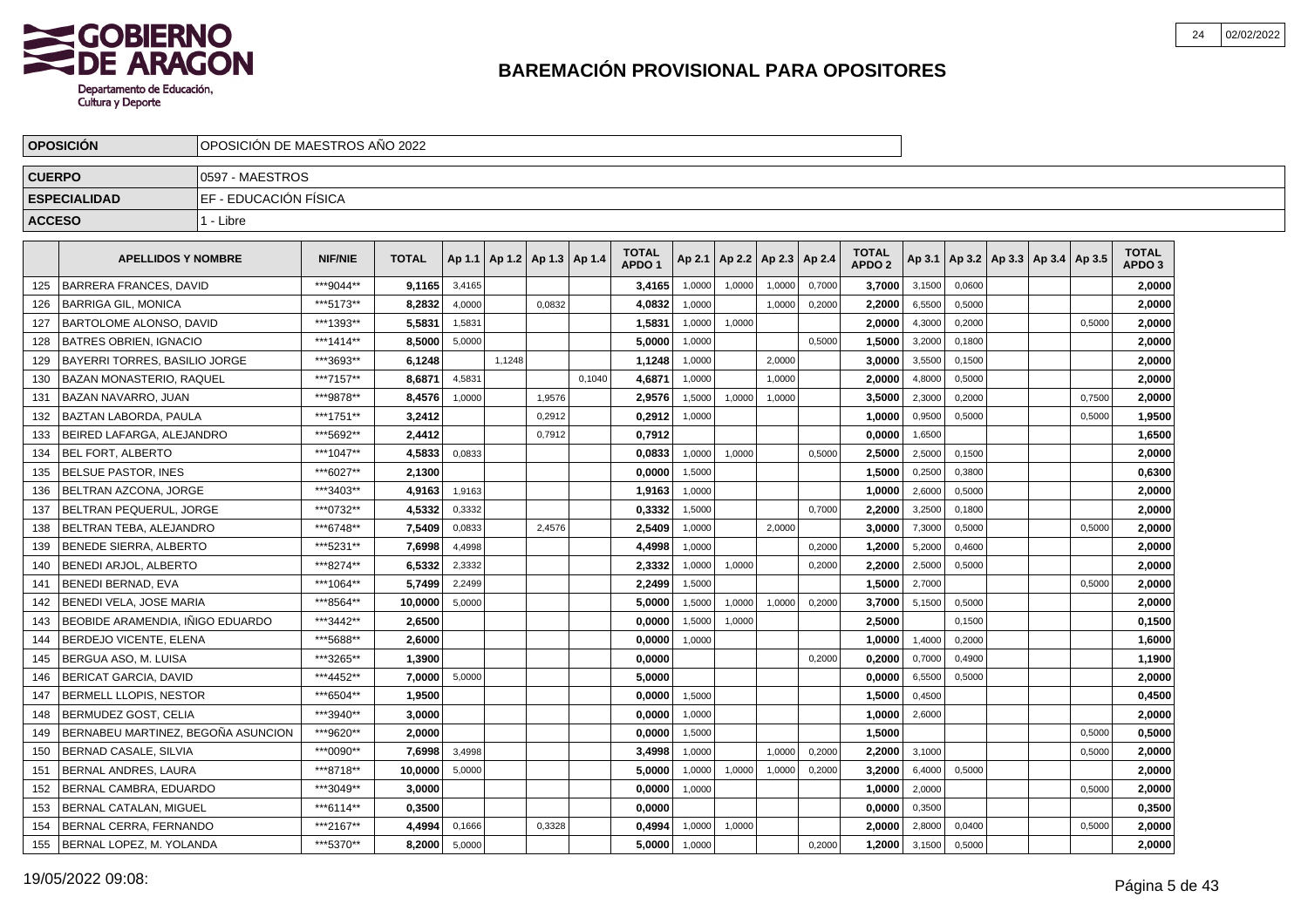

|               | <b>OPOSICION</b>                                 | OPOSICION DE MAESTROS ANO 2022 |                |              |        |        |                                   |                                   |        |        |                                   |        |                                   |        |        |                                            |        |                                   |  |
|---------------|--------------------------------------------------|--------------------------------|----------------|--------------|--------|--------|-----------------------------------|-----------------------------------|--------|--------|-----------------------------------|--------|-----------------------------------|--------|--------|--------------------------------------------|--------|-----------------------------------|--|
| <b>CUERPO</b> |                                                  | I0597 - MAESTROS               |                |              |        |        |                                   |                                   |        |        |                                   |        |                                   |        |        |                                            |        |                                   |  |
|               | <b>ESPECIALIDAD</b>                              | EF - EDUCACIÓN FÍSICA          |                |              |        |        |                                   |                                   |        |        |                                   |        |                                   |        |        |                                            |        |                                   |  |
| <b>ACCESO</b> |                                                  | 1 - Libre                      |                |              |        |        |                                   |                                   |        |        |                                   |        |                                   |        |        |                                            |        |                                   |  |
|               |                                                  |                                |                |              |        |        |                                   |                                   |        |        |                                   |        |                                   |        |        |                                            |        |                                   |  |
|               | <b>APELLIDOS Y NOMBRE</b>                        |                                | <b>NIF/NIE</b> | <b>TOTAL</b> |        |        | Ap 1.1   Ap 1.2   Ap 1.3   Ap 1.4 | <b>TOTAL</b><br>APDO <sub>1</sub> |        |        | Ap 2.1   Ap 2.2   Ap 2.3   Ap 2.4 |        | <b>TOTAL</b><br>APDO <sub>2</sub> |        |        | Ap 3.1   Ap 3.2   Ap 3.3   Ap 3.4   Ap 3.5 |        | <b>TOTAL</b><br>APDO <sub>3</sub> |  |
| 156           | <b>BERNARDOS URIEL, ANDREA</b>                   |                                | ***2109**      | 8,4165       | 3,4165 |        |                                   | 3,4165                            | 1,5000 | 1.0000 |                                   | 0,5000 | 3,0000                            | 2,7000 | 0,2500 |                                            |        | 2,0000                            |  |
| 157           | <b>IBERNE FRAN, DIANA</b>                        |                                | ***6833**      | 4,5000       |        |        |                                   | 0,0000                            | 1,5000 |        | 1,0000                            |        | 2,5000                            | 4,2000 | 0,5000 |                                            |        | 2,0000                            |  |
| 158           | <b>IBERNE MONGE, MIGUEL</b>                      |                                | ***0902**      | 3,1165       | 0,4165 |        |                                   | 0,4165                            | 1,5000 |        |                                   | 0,5000 | 2.0000                            | 0,7000 |        |                                            |        | 0,7000                            |  |
| 159           | <b>BERNET SANCHEZ. ISABEL</b>                    |                                | ***5858**      | 3,0833       | 0,0833 |        |                                   | 0,0833                            | 1,0000 |        |                                   |        | 1.0000                            | 2,3500 |        |                                            |        | 2,0000                            |  |
| 160           | <b>BERNIA TORRES, RAUL</b>                       |                                | ***9280**      | 4,4165       | 2,4165 |        |                                   | 2,4165                            |        |        |                                   |        | 0,0000                            | 4,1500 | 0,1400 |                                            |        | 2,0000                            |  |
| 161           | <b>BES IRIGOY, BIBIANA</b>                       |                                | ***7242**      | 8,2499       | 4,2499 |        |                                   | 4,2499                            | 1,0000 |        | 1,0000                            |        | 2,0000                            | 4,0000 | 0,2000 |                                            |        | 2,0000                            |  |
| 162           | <b>BESTUE ALONSO. JUAN</b>                       |                                | ***1804**      | 8.7908       | 3,3332 |        | 0,4576                            | 3.7908                            | 1,0000 | 1,0000 | 1,0000                            |        | 3.0000                            | 1,8500 |        |                                            | 0.7500 | 2.0000                            |  |
| 163           | BLANCO BLASCO, FCO. GREGORIO                     |                                | ***2838**      | 9,0000       | 5,0000 |        |                                   | 5,0000                            | 1,0000 |        | 1,0000                            |        | 2,0000                            | 5,1500 |        |                                            |        | 2,0000                            |  |
| 164           | BLANCO CORONAS, JOSE MIGUEL                      |                                | ***0869**      | 7,8745       | 4,7497 | 0,1248 |                                   | 4,8745                            | 1,0000 |        |                                   |        | 1,0000                            | 5,2500 | 0,4000 |                                            |        | 2,0000                            |  |
| 165           | <b>BLANCO CUCALON. IRENE</b>                     |                                | ***0547**      | 4,1496       |        |        | 0.7496                            | 0,7496                            | 1,0000 |        |                                   | 0,4000 | 1,4000                            | 1,5000 | 0,5000 |                                            |        | 2.0000                            |  |
| 166           | BLANCO SADA, GABRIEL                             |                                | ***5763**      | 4,9163       | 1,9163 |        |                                   | 1,9163                            | 1,0000 |        |                                   |        | 1,0000                            | 3,1500 | 0,5000 |                                            |        | 2,0000                            |  |
| 167           | BLANCO SADA, SAMUEL                              |                                | ***5763**      | 3.0000       |        |        |                                   | 0,0000                            | 1,0000 |        |                                   |        | 1,0000                            | 2,5000 |        |                                            |        | 2,0000                            |  |
| 168           | <b>BLANCO UREÑA, FELIX BENITO</b>                |                                | ***9497**      | 10.0000      | 5,0000 |        |                                   | 5.0000                            | 1,0000 | 1,0000 | 1.0000                            |        | 3.0000                            | 3,3000 |        |                                            |        | 2,0000                            |  |
| 169           | <b>BOIX BEL, RAQUEL</b>                          |                                | ***6564**      | 8,7000       | 5,0000 |        |                                   | 5,0000                            | 1,0000 |        |                                   | 0,7000 | 1,7000                            | 6,7500 | 0,5000 |                                            |        | 2,0000                            |  |
|               | 170 BOLINCHES LATORRE. ALBA                      |                                | ***8796**      | 2,9500       |        |        |                                   | 0,0000                            | 1,0000 |        | 1,0000                            |        | 2,0000                            | 0,4500 |        |                                            | 0,5000 | 0,9500                            |  |
| 171           | <b>BOLSA ILARRAZA, MIGUEL</b>                    |                                | ***2795**      | 1.6000       |        |        |                                   | 0,0000                            | 1,0000 |        |                                   |        | 1.0000                            |        | 0.1000 |                                            | 0,5000 | 0,6000                            |  |
| 172           | BONA CATALAN, MARTA                              |                                | ***5467**      | 3,6499       | 0,2499 |        |                                   | 0,2499                            | 1,0000 |        |                                   | 0,4000 | 1,4000                            | 2,3000 | 0,5000 |                                            |        | 2,0000                            |  |
| 173           | <b>BONA ZUECO, ASIER</b>                         |                                | ***0658**      | 6,4998       | 3,4998 |        |                                   | 3,4998                            | 1,0000 |        |                                   |        | 1,0000                            | 2,2500 | 0,1000 |                                            | 0,5000 | 2,0000                            |  |
| 174           | BONACHELA MONTERDE. ANGEL                        |                                | ***8887**      | 7.5332       | 4,3332 |        |                                   | 4,3332                            | 1,0000 |        |                                   | 0.2000 | 1.2000                            | 6,6500 | 0,5000 |                                            |        | 2.0000                            |  |
| 175           | <b>BONASTRE PIAZUELO, ISAAC</b>                  |                                | ***8594**      | 8,5000       |        | 2,5000 |                                   | 2,5000                            | 1,0000 | 1,0000 | 2,0000                            |        | 4,0000                            | 5,9500 | 0,5000 |                                            |        | 2,0000                            |  |
| 176           | <b>BORGES PUNTOS, MONICA</b>                     |                                | ***5297**      | 4,5000       |        |        |                                   | 0,0000                            | 1,5000 | 1,0000 |                                   |        | 2,5000                            | 2,0500 | 0,1000 |                                            |        | 2,0000                            |  |
| 177           | BORQUE UBIDE, BELEN                              |                                | ***4630**      | 2.6000       |        |        |                                   | 0,0000                            | 1,5000 |        |                                   |        | 1,5000                            | 0,8000 | 0,3000 |                                            |        | 1,1000                            |  |
| 178           | BORRAZ LAGUNA, ALEJANDRO                         |                                | ***9972**      | 3,0833       | 0.0833 |        |                                   | 0,0833                            | 1,0000 |        |                                   |        | 1,0000                            | 4,2500 | 0,2000 |                                            | 0.7500 | 2,0000                            |  |
| 179           | <b>BORRAZ MOLINER, ALEJANDRO</b>                 |                                | ***5305**      | 8,2000       | 5,0000 |        |                                   | 5,0000                            | 1,0000 |        |                                   | 0,2000 | 1,2000                            | 3,2500 | 0,5000 |                                            |        | 2,0000                            |  |
| 180           | <b>BOTAYA PUEYO, JORGE</b>                       |                                | ***6000**      | 3.0000       |        |        |                                   | 0,0000                            | 1,0000 |        |                                   |        | 1.0000                            | 2,7500 | 0,3500 |                                            |        | 2,0000                            |  |
| 181           | <b>BRACERO MALAGON, JOSE</b>                     |                                | ***3110**      | 3,0000       |        |        |                                   | 0,0000                            |        | 1.0000 |                                   |        | 1,0000                            | 1,5000 | 0,0500 |                                            | 0,5000 | 2,0000                            |  |
|               | 182   BRAVO ORTAS, MARIO                         |                                | ***2013**      | 1,5000       |        |        |                                   | 0,0000                            | 1,0000 |        |                                   |        | 1,0000                            |        |        |                                            | 0,5000 | 0,5000                            |  |
| 183           | <b>BRIONES ARTACHO, ANTONIO</b>                  |                                | ***8677**      | 10,0000      | 5,0000 |        |                                   | 5,0000                            | 1,0000 |        | 2.0000                            |        | 3,0000                            | 2,8500 |        |                                            | 0,5000 | 2,0000                            |  |
| 184           | BRIZ MARTINEZ, BORJA                             |                                | *** 0421**     | 4,1666       | 1.1666 |        |                                   | 1,1666                            | 1.0000 |        |                                   |        | 1,0000                            | 1,9000 | 0.3400 |                                            | 0,5000 | 2,0000                            |  |
| 185           | <b>BROTO LERA, PAULA</b>                         |                                | ***5380**      | 5,7494       | 0,4998 | 0,0832 | 0,1664                            | 0,7494                            | 1,0000 | 1,0000 | 1,0000                            |        | 3,0000                            | 2,7500 | 0,1200 |                                            | 0,5000 | 2,0000                            |  |
| 186           | BUCURESCU BUCURESCU, STEFANIA<br><b>MADALINA</b> |                                | ***7889**      | 3,5000       |        |        |                                   | 0,0000                            | 1,5000 | 1,0000 | 1,0000                            |        | 3,5000                            |        |        |                                            |        | 0,0000                            |  |

19/05/2022 09:08: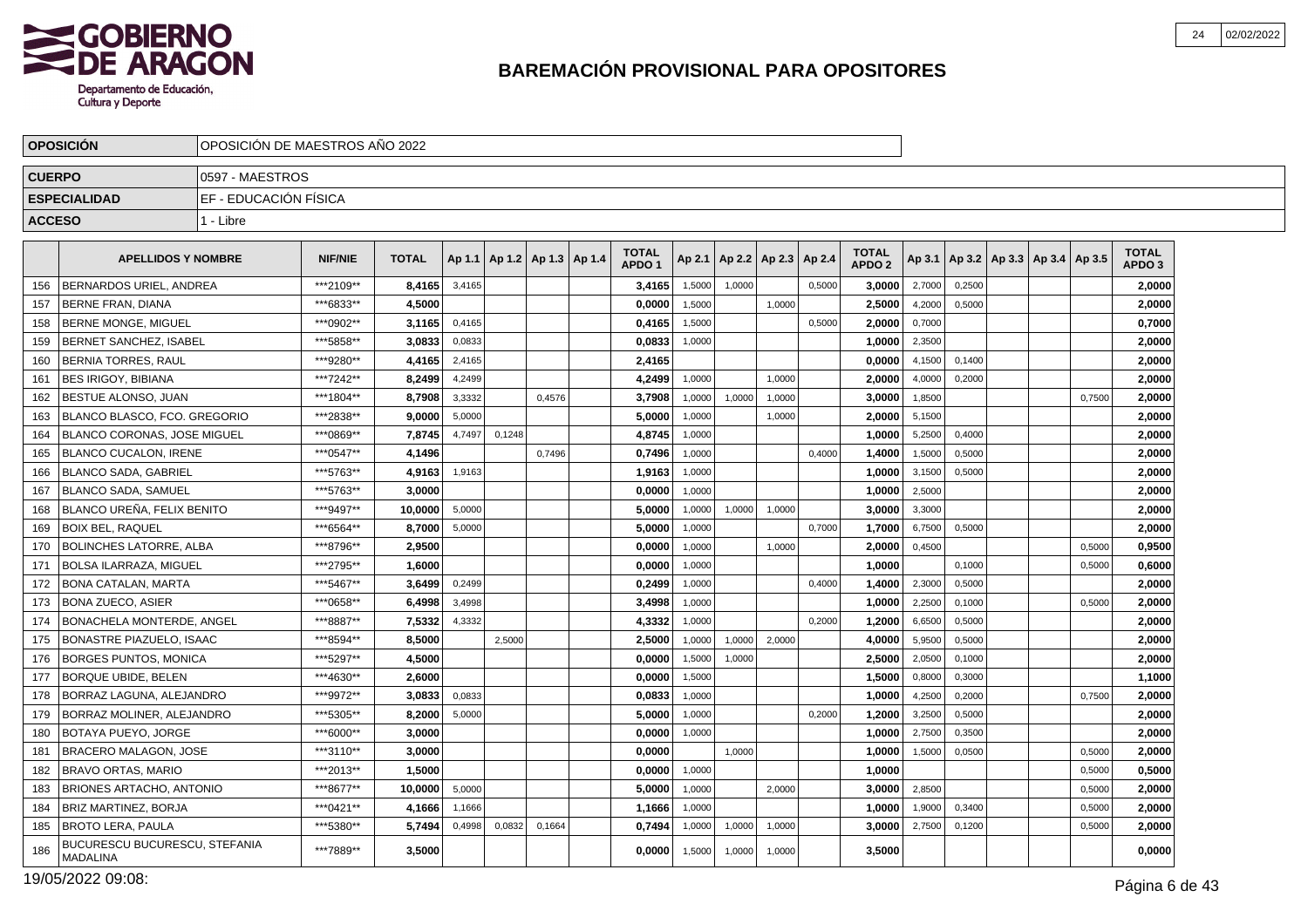

|               | <b>OPOSICION</b>                 | OPOSICION DE MAESTROS ANO 2022 |                |              |        |                                   |        |                                   |        |                          |        |        |                                   |        |        |                                   |        |                                   |  |
|---------------|----------------------------------|--------------------------------|----------------|--------------|--------|-----------------------------------|--------|-----------------------------------|--------|--------------------------|--------|--------|-----------------------------------|--------|--------|-----------------------------------|--------|-----------------------------------|--|
| <b>CUERPO</b> |                                  | 10597 - MAESTROS               |                |              |        |                                   |        |                                   |        |                          |        |        |                                   |        |        |                                   |        |                                   |  |
|               | <b>ESPECIALIDAD</b>              | EF - EDUCACIÓN FÍSICA          |                |              |        |                                   |        |                                   |        |                          |        |        |                                   |        |        |                                   |        |                                   |  |
| <b>ACCESO</b> |                                  | 1 - Libre                      |                |              |        |                                   |        |                                   |        |                          |        |        |                                   |        |        |                                   |        |                                   |  |
|               |                                  |                                |                |              |        |                                   |        |                                   |        |                          |        |        |                                   |        |        |                                   |        |                                   |  |
|               | <b>APELLIDOS Y NOMBRE</b>        |                                | <b>NIF/NIE</b> | <b>TOTAL</b> |        | Ap 1.1   Ap 1.2   Ap 1.3   Ap 1.4 |        | <b>TOTAL</b><br>APDO <sub>1</sub> | Ap 2.1 | Ap 2.2   Ap 2.3   Ap 2.4 |        |        | <b>TOTAL</b><br>APDO <sub>2</sub> | Ap 3.1 |        | Ap 3.2   Ap 3.3   Ap 3.4   Ap 3.5 |        | <b>TOTAL</b><br>APDO <sub>3</sub> |  |
| 187           | <b>BUENO SERRANO, ANA</b>        |                                | ***3305**      | 0.5000       |        |                                   |        | 0,0000                            |        |                          |        |        | 0,0000                            |        |        |                                   | 0,5000 | 0,5000                            |  |
| 188           | <b>BUENO YAGUE, DANIEL</b>       |                                | ***6359**      | 1,5000       |        |                                   |        | 0,0000                            | 1,5000 |                          |        |        | 1,5000                            |        |        |                                   |        | 0,0000                            |  |
| 189           | <b>BURETA CRESPO, SANTIAGO</b>   |                                | ***6264**      | 2.8000       |        |                                   |        | 0,0000                            | 1,0000 |                          |        |        | 1.0000                            | 1,7500 | 0,0500 |                                   |        | 1,8000                            |  |
| 190           | <b>BURILLO DANIEL, ALBERTO</b>   |                                | ***5521**      | 3.0000       |        |                                   |        | 0,0000                            | 1,0000 |                          |        |        | 1,0000                            | 2,1500 | 0,1000 |                                   |        | 2,0000                            |  |
| 191           | CABALLE BELENGUER, ALICIA        |                                | ***1108**      | 2,1000       |        |                                   |        | 0,0000                            | 1,0000 |                          |        |        | 1,0000                            | 1,0000 | 0,1000 |                                   |        | 1,1000                            |  |
| 192           | CABALLERO BARBERO. IRENE         |                                | ***8227**      | 3.2000       |        |                                   |        | 0.0000                            | 1,0000 |                          |        | 0,2000 | 1.2000                            | 2,7500 | 0,5000 |                                   |        | 2,0000                            |  |
| 193           | CABALLERO VICIOSO, ALEJANDRO     |                                | ***3003**      | 3,5831       | 0,5831 |                                   |        | 0,5831                            | 1,0000 |                          |        |        | 1.0000                            | 4,2500 | 0,1200 |                                   |        | 2,0000                            |  |
| 194           | CABELLO SOPESENS, ALBERTO        |                                | ***1950**      | 8,0000       | 5,0000 |                                   |        | 5,0000                            | 1,0000 |                          |        |        | 1,0000                            | 5,6000 | 0,4200 |                                   |        | 2,0000                            |  |
| 195           | CABEZA AZNAR, DIEGO              |                                | ***9426**      | 8,2000       |        |                                   | 2,5000 | 2,5000                            | 1,5000 | 1,0000                   | 1,0000 | 0,2000 | 3,7000                            | 2,4500 | 0,4200 |                                   | 0,5000 | 2,0000                            |  |
| 196           | CABEZA GONZALEZ, MIGUEL          |                                | ***9637**      | 9,5000       | 5,0000 |                                   |        | 5,0000                            | 1,5000 |                          | 1,0000 |        | 2,5000                            | 2,5500 | 0,0200 |                                   |        | 2,0000                            |  |
| 197           | CABRERA ABAD. DIEGO              |                                | ***0939**      | 7,4165       | 3,4165 |                                   |        | 3,4165                            | 1,5000 |                          |        | 0,5000 | 2,0000                            | 2,4000 | 0,1900 |                                   | 0,7500 | 2,0000                            |  |
| 198           | CABRERA CASORRAN, EDUARDO        |                                | ***1738**      | 6,8332       | 1,3332 |                                   |        | 1,3332                            | 1,5000 | 1,0000                   | 1.0000 |        | 3,5000                            | 2,9000 | 0,2500 |                                   |        | 2,0000                            |  |
| 199           | CABRERA LOPEZ, PAULA             |                                | ***0708**      | 6,8330       | 2,8330 |                                   |        | 2,8330                            | 1,0000 | 1,0000                   |        |        | 2,0000                            | 5,8000 | 0.1300 |                                   | 0.5000 | 2,0000                            |  |
| 200           | CACHO HERNANDEZ, ALEJANDRO       |                                | ***8818**      | 3,5000       |        |                                   |        | 0.0000                            | 1,0000 |                          |        | 0,5000 | 1,5000                            | 5,2500 |        |                                   |        | 2,0000                            |  |
| 201           | CACHO RUBIO, PAULA               |                                | ***1285**      | 2,0500       |        |                                   |        | 0,0000                            | 1,0000 |                          |        |        | 1,0000                            | 0,5500 | 0,5000 |                                   |        | 1,0500                            |  |
| 202           | CADIERNO BUJALANCE, VICTOR       |                                | ***9975**      | 3,0000       |        |                                   |        | 0,0000                            | 1,0000 |                          |        |        | 1,0000                            | 1,5000 | 0,5000 |                                   |        | 2,0000                            |  |
| 203           | CALLE LAZARO, JUAN               |                                | ***3557**      | 3,0000       |        |                                   |        | 0,0000                            | 1,0000 |                          |        |        | 1,0000                            | 2,1000 |        |                                   |        | 2,0000                            |  |
| 204           | CALLIZO CUARTERO. JORGE          |                                | ***6094**      | 3.0000       |        |                                   |        | 0.0000                            | 1.0000 |                          |        |        | 1.0000                            | 2,0000 | 0.2400 |                                   |        | 2,0000                            |  |
| 205           | CALVE JARQUE, ADRIAN             |                                | ***5293**      | 5.0833       | 2,0833 |                                   |        | 2.0833                            | 1,0000 |                          |        |        | 1.0000                            | 2,1500 | 0,5000 |                                   |        | 2,0000                            |  |
| 206           | CALVO GAMBAU, ALBERTO            |                                | ***6126**      | 5,8332       | 1,3332 |                                   |        | 1,3332                            | 1,5000 | 1,0000                   |        |        | 2,5000                            | 2,0000 | 0,2100 |                                   |        | 2,0000                            |  |
| 207           | CALVO MIRALVES, SERGIO           |                                | ***6114**      | 6,5000       | 2,0000 |                                   |        | 2,0000                            | 1,0000 | 1,0000                   |        | 0,5000 | 2,5000                            | 2,7000 | 0,3900 |                                   |        | 2,0000                            |  |
| 208           | CALVO SEVILLA, CESAR             |                                | ***7007**      | 1,5000       |        |                                   |        | 0,0000                            | 1,0000 |                          |        |        | 1,0000                            |        |        |                                   | 0,5000 | 0,5000                            |  |
| 209           | CAMACHO HELLIN, LUIS JAVIER      |                                | ***6635**      | 4,4165       | 0,4165 |                                   |        | 0,4165                            | 1,0000 |                          | 1,0000 |        | 2,0000                            | 3,0000 | 0,5000 |                                   | 0,5000 | 2,0000                            |  |
| 210           | CAMARA CASTILLA, JAIME           |                                | ***8058**      | 9.7000       | 5,0000 |                                   |        | 5.0000                            | 1,0000 |                          | 1.0000 | 0,7000 | 2.7000                            | 7,0000 | 0,4200 |                                   |        | 2.0000                            |  |
| 211           | CAMARON MARQUES, IRENE MONTSERR  |                                | ***4595**      | 10.0000      | 5,0000 |                                   |        | 5,0000                            | 1,5000 |                          | 2,0000 | 1,0000 | 4,5000                            | 7,6000 | 0,5000 |                                   |        | 2,0000                            |  |
| 212           | <b>CAMON CARDIL, MARCOS</b>      |                                | ***0672**      | 0.6000       |        |                                   |        | 0,0000                            |        |                          |        |        | 0.0000                            | 0,6000 |        |                                   |        | 0,6000                            |  |
| 213           | CAMPO SARVISE, MARIA SONIA       |                                | ***9946**      | 4,0000       |        |                                   | 0,5000 | 0,5000                            | 1,5000 |                          |        |        | 1,5000                            | 3,6000 | 0,5000 |                                   |        | 2,0000                            |  |
| 214           | CAMPO SARVISE, OSCAR             |                                | ***0262**      | 5,5000       |        |                                   | 2,5000 | 2,5000                            | 1,0000 |                          |        |        | 1,0000                            | 2,7000 | 0,5000 |                                   |        | 2,0000                            |  |
| 215           | CAMPOY CANSINO, FCO. MANUEL      |                                | ***6326**      | 3,5000       |        |                                   |        | 0,0000                            | 1,5000 |                          |        |        | 1,5000                            | 3,7500 | 0,5000 |                                   |        | 2,0000                            |  |
| 216           | CANALEJO SANCHEZ, JESUS          |                                | ***0536**      | 4,7080       |        |                                   | 0,2080 | 0.2080                            | 1,5000 | 1,0000                   |        |        | 2.5000                            | 2,5500 | 0,1700 |                                   | 0,7500 | 2,0000                            |  |
|               | 217 CANTALAPIEDRA JIMENEZ, JORGE |                                | ***7544**      | 7,0000       | 5,0000 |                                   |        | 5.0000                            |        |                          |        |        | 0.0000                            | 4,2500 | 0,1800 |                                   |        | 2,0000                            |  |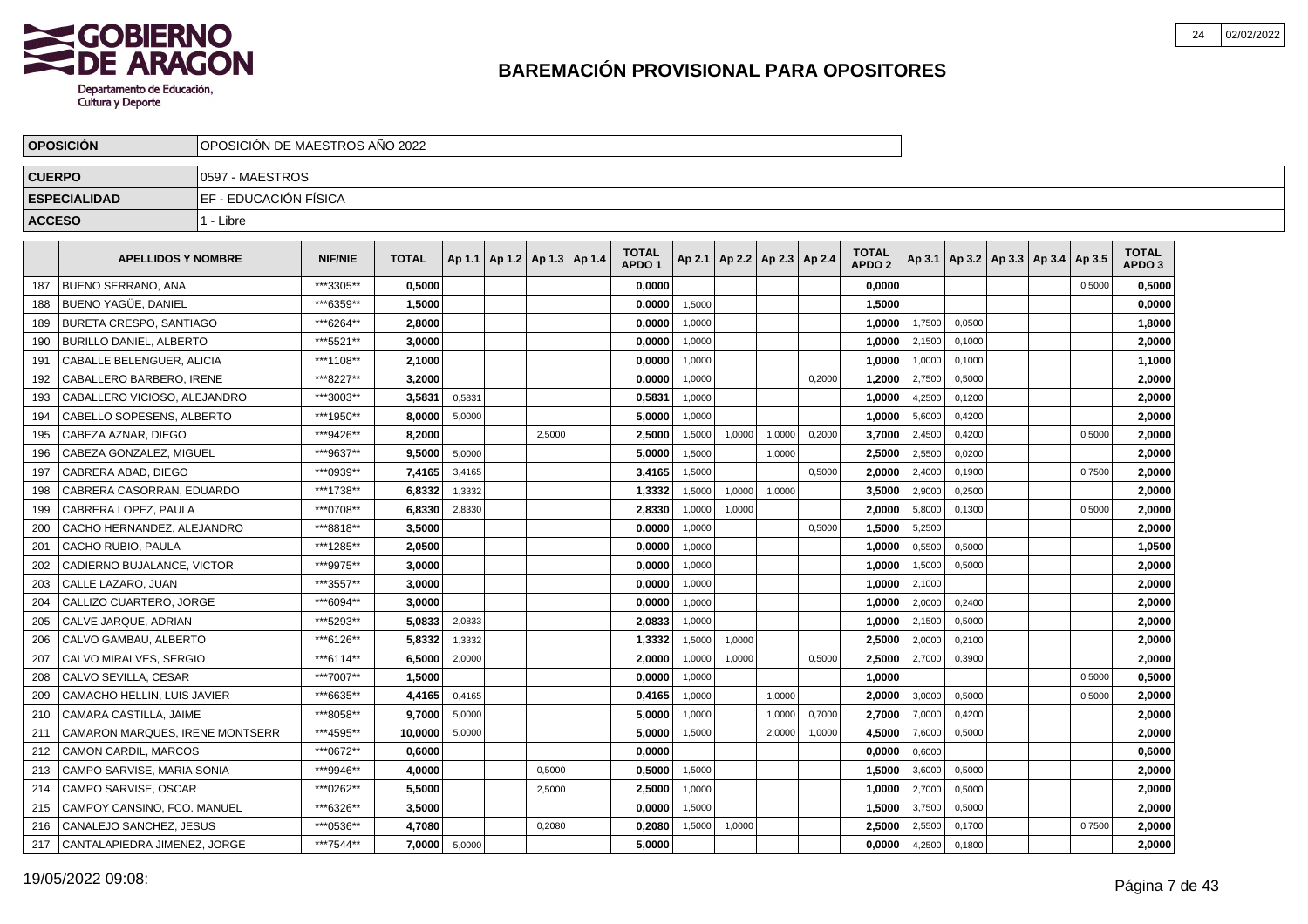

|               | <b>OPOSICION</b>                  | OPOSICION DE MAESTROS ANO 2022 |                |              |        |        |                                   |                                   |        |        |                                   |        |                                   |        |        |                                   |        |                                   |  |
|---------------|-----------------------------------|--------------------------------|----------------|--------------|--------|--------|-----------------------------------|-----------------------------------|--------|--------|-----------------------------------|--------|-----------------------------------|--------|--------|-----------------------------------|--------|-----------------------------------|--|
| <b>CUERPO</b> |                                   | 0597 - MAESTROS                |                |              |        |        |                                   |                                   |        |        |                                   |        |                                   |        |        |                                   |        |                                   |  |
|               | <b>ESPECIALIDAD</b>               | EF - EDUCACIÓN FÍSICA          |                |              |        |        |                                   |                                   |        |        |                                   |        |                                   |        |        |                                   |        |                                   |  |
| <b>ACCESO</b> |                                   | 1 - Libre                      |                |              |        |        |                                   |                                   |        |        |                                   |        |                                   |        |        |                                   |        |                                   |  |
|               | <b>APELLIDOS Y NOMBRE</b>         |                                | <b>NIF/NIE</b> | <b>TOTAL</b> |        |        | Ap 1.1   Ap 1.2   Ap 1.3   Ap 1.4 | <b>TOTAL</b><br>APDO <sub>1</sub> |        |        | Ap 2.1   Ap 2.2   Ap 2.3   Ap 2.4 |        | <b>TOTAL</b><br>APDO <sub>2</sub> | Ap 3.1 |        | Ap 3.2   Ap 3.3   Ap 3.4   Ap 3.5 |        | <b>TOTAL</b><br>APDO <sub>3</sub> |  |
| 218           | CANTERO BELLON, HECTOR            |                                | ***3192**      | 3,0000       |        |        |                                   | 0,0000                            | 1,0000 |        |                                   |        | 1,0000                            | 2,6000 | 0,1200 |                                   |        | 2,0000                            |  |
| 219           | CANTIN EMPERADOR, LUIS            |                                | ***4586**      | 5,0000       | 1,0000 |        |                                   | 1,0000                            | 1,0000 |        | 1,0000                            |        | 2,0000                            | 2,1000 |        |                                   |        | 2,0000                            |  |
| 220           | CAÑAS LAHOZ. ZULIMA               |                                | ***5406**      | 3.0000       |        |        |                                   | 0.0000                            | 1,0000 |        |                                   |        | 1.0000                            | 2,1000 | 0,5000 |                                   |        | 2.0000                            |  |
| 221           | <b>CAPACES VIAMONTE, ARTURO</b>   |                                | ***6756**      | 7.2000       | 5,0000 |        |                                   | 5.0000                            |        |        |                                   | 0,2000 | 0,2000                            | 7,4000 | 0,5000 |                                   |        | 2.0000                            |  |
| 222           | CARAZO BELENGUER, DANIEL          |                                | ***7008**      | 0.4700       |        |        |                                   | 0.0000                            |        |        |                                   | 0,2000 | 0,2000                            | 0,1500 | 0,1200 |                                   |        | 0,2700                            |  |
| 223           | CARBONEL FRANCO, LUIS FRANCISCO   |                                | ***2000**      | 1.0000       |        |        |                                   | 0,0000                            | 1,0000 |        |                                   |        | 1.0000                            |        |        |                                   |        | 0,0000                            |  |
| 224           | <b>CARBONELL VENTURA, TANIA</b>   |                                | ***2296**      | 6,9165       | 2,4165 |        |                                   | 2,4165                            | 1,5000 | 1,0000 |                                   |        | 2,5000                            | 3,5000 | 0,5000 |                                   | 0,5000 | 2,0000                            |  |
| 225           | CARILLA BELENGUER, PATRICIA       |                                | ***5836**      | 4,0000       | 1,0000 |        |                                   | 1,0000                            | 1,0000 |        |                                   |        | 1,0000                            | 2,2500 | 0,1000 |                                   | 0,5000 | 2,0000                            |  |
| 226           | CARILLA CORRAL, JORGE             |                                | ***6212**      | 4,0833       | 0,0833 |        |                                   | 0,0833                            | 1,0000 | 1,0000 |                                   |        | 2,0000                            | 2,5000 |        |                                   |        | 2,0000                            |  |
| 227           | CARIÑENA GIL. PABLO               |                                | ***0940**      | 4,0000       |        |        |                                   | 0,0000                            | 1,0000 | 1,0000 |                                   |        | 2,0000                            | 4,9000 | 0,3200 |                                   |        | 2,0000                            |  |
| 228           | CARMONA FERNANDEZ, ANTONIO RAFAEL |                                | ***6340**      | 3,0833       | 0.0833 |        |                                   | 0,0833                            | 1.0000 |        |                                   |        | 1.0000                            | 3,4000 | 0,4700 |                                   | 0,5000 | 2,0000                            |  |
| 229           | CARO TOLOSANA, VANESA             |                                | ***9116**      | 4,2912       |        | 0.2912 |                                   | 0,2912                            | 1,0000 | 1,0000 |                                   |        | 2,0000                            | 2,1500 | 0,5000 |                                   |        | 2,0000                            |  |
| 230           | CARRAMIÑANA JIMENEZ, CARLOS       |                                | ***9571**      | 3,2000       |        |        |                                   | 0.0000                            | 1,5000 |        |                                   | 0.2000 | 1,7000                            | 1,5000 |        |                                   |        | 1,5000                            |  |
| 231           | CARRASCO ZURIAGA, ANTONIO         |                                | ***5142**      | 5.1000       |        |        |                                   | 0,0000                            | 1,0000 | 1,0000 | 2,0000                            |        | 4,0000                            | 0,6000 | 0,5000 |                                   |        | 1,1000                            |  |
| 232           | <b>CARRERA TORRICO. ISABEL</b>    |                                | ***5246**      | 7.7494       | 0,4998 |        | 2,2496                            | 2,7494                            | 1,0000 | 1,0000 | 1,0000                            |        | 3.0000                            | 2,6500 | 0,3800 |                                   | 0,5000 | 2,0000                            |  |
| 233           | CARRERAS CONTE. M. ISABEL         |                                | ***3250**      | 4,2000       |        |        |                                   | 0,0000                            | 1,0000 |        | 1,0000                            | 0,2000 | 2,2000                            | 2,1000 | 0,1900 |                                   |        | 2,0000                            |  |
| 234           | CARRIEDO GONZALEZ. ENRIQUE        |                                | ***0713**      | 0,1000       |        |        |                                   | 0,0000                            |        |        |                                   |        | 0,0000                            |        | 0,1000 |                                   |        | 0,1000                            |  |
| 235           | CARRO MONTORI, CHRISTIAN          |                                | ***6301**      | 3,0000       |        |        |                                   | 0,0000                            |        | 1,0000 |                                   |        | 1,0000                            | 2,0000 |        |                                   |        | 2,0000                            |  |
| 236           | CARTAGO LAPARTE, MARIA            |                                | ***6187**      | 4,5000       |        |        |                                   | 0,0000                            | 1,5000 | 1,0000 |                                   |        | 2,5000                            | 2,0000 |        |                                   | 0,5000 | 2,0000                            |  |
| 237           | CARVAJAL FERNANDEZ, LARA          |                                | ***6554**      | 1.7100       |        |        |                                   | 0,0000                            |        |        |                                   |        | 0.0000                            | 1,6500 | 0.0600 |                                   |        | 1,7100                            |  |
| 238           | CASADO JAUREGUI, CRISTINA         |                                | ***0948**      | 3.4665       | 0.4165 |        |                                   | 0.4165                            | 1,0000 |        |                                   | 0.5000 | 1,5000                            | 1,5500 |        |                                   |        | 1,5500                            |  |
| 239           | CASAS AROCA, JULIO                |                                | ***6416**      | 10.0000      | 5,0000 |        |                                   | 5.0000                            | 1,0000 |        | 2,0000                            |        | 3,0000                            | 2,5500 |        |                                   |        | 2.0000                            |  |
| 240           | CASAS PINA, DAVID                 |                                | ***3474**      | 4,3332       | 1,3332 |        |                                   | 1,3332                            | 1,0000 |        |                                   |        | 1.0000                            | 2,0500 |        |                                   |        | 2,0000                            |  |
| 241           | CASAUS JIMENEZ, RAUL              |                                | ***0722**      | 5,7499       | 1,2499 |        |                                   | 1,2499                            | 1,0000 | 1,0000 |                                   | 0,5000 | 2,5000                            | 1,7500 | 0,3000 |                                   |        | 2,0000                            |  |
| 242           | CASBAS MORENO, MARCOS JAVIER      |                                | ***2792**      | 2,0000       |        |        |                                   | 0,0000                            |        |        |                                   |        | 0,0000                            | 2,3500 |        |                                   | 0,5000 | 2,0000                            |  |
| 243           | CASEDAS GEREZ. ANA MARIA          |                                | ***0006**      | 8,9165       | 3,4165 |        | 0,5000                            | 3,9165                            | 1,5000 | 1,0000 |                                   | 0,5000 | 3,0000                            | 1,5000 | 0,5000 |                                   | 0,5000 | 2,0000                            |  |
| 244           | CASILLAS OTAL, JAVIER             |                                | ***1704**      | 9,5000       | 5,0000 |        |                                   | 5,0000                            | 1,5000 | 1,0000 |                                   |        | 2,5000                            | 4,1000 |        |                                   |        | 2,0000                            |  |
| 245           | CASTAN VIDAL, LORENA              |                                | ***5937**      | 4,5000       |        |        |                                   | 0,0000                            | 1,5000 | 1,0000 |                                   |        | 2,5000                            | 2,2000 | 0.1000 |                                   | 0,5000 | 2,0000                            |  |
| 246           | CASTELLS CASTAÑO, CRISTINA        |                                | ***5672**      | 4,2912       |        |        | 0,2912                            | 0,2912                            | 1,0000 |        | 1.0000                            |        | 2,0000                            | 2,7000 |        |                                   | 0,5000 | 2,0000                            |  |
| 247           | CASTIELLA BUIL. VANESA            |                                | ***7198**      | 9,5000       | 5,0000 |        |                                   | 5,0000                            | 1,5000 |        | 1,0000                            |        | 2.5000                            | 3,1500 | 0,5000 |                                   |        | 2,0000                            |  |
| 248           | CASTILLO ARNAL, EDUARDO           |                                | ***7418**      | 1.4000       |        |        |                                   | 0,0000                            | 1,0000 |        |                                   |        | 1,0000                            | 0,2500 | 0,1500 |                                   |        | 0,4000                            |  |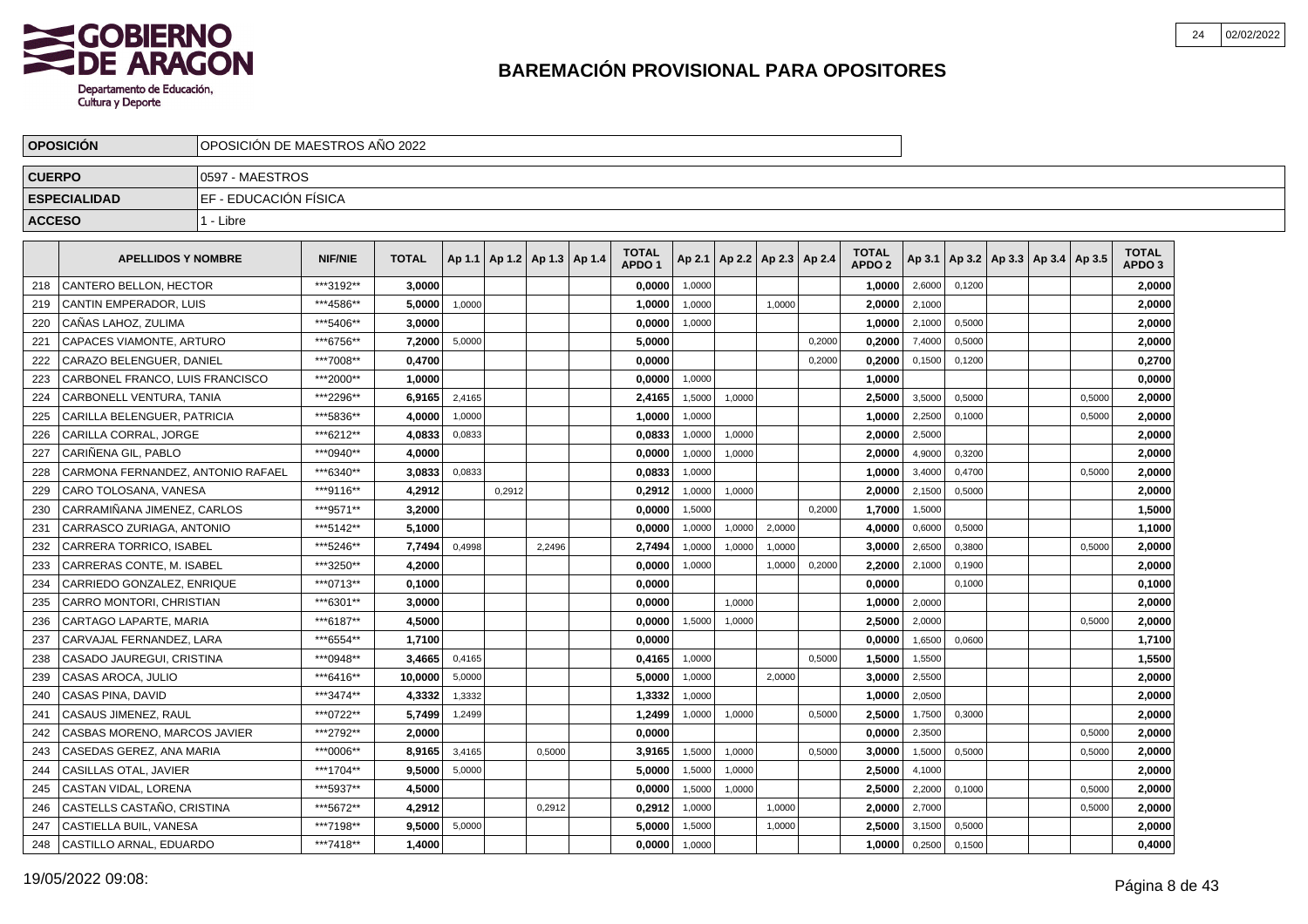

|               | <b>OPOSICION</b>                   | IOPOSICION DE MAESTROS ANO 2022 |                |              |        |                                   |        |  |                                   |        |                          |        |        |                                   |        |        |                                   |        |                            |  |
|---------------|------------------------------------|---------------------------------|----------------|--------------|--------|-----------------------------------|--------|--|-----------------------------------|--------|--------------------------|--------|--------|-----------------------------------|--------|--------|-----------------------------------|--------|----------------------------|--|
| <b>CUERPO</b> |                                    | 10597 - MAESTROS                |                |              |        |                                   |        |  |                                   |        |                          |        |        |                                   |        |        |                                   |        |                            |  |
|               | <b>ESPECIALIDAD</b>                | IEF - EDUCACIÓN FÍSICA          |                |              |        |                                   |        |  |                                   |        |                          |        |        |                                   |        |        |                                   |        |                            |  |
| <b>ACCESO</b> |                                    | 1 - Libre                       |                |              |        |                                   |        |  |                                   |        |                          |        |        |                                   |        |        |                                   |        |                            |  |
|               |                                    |                                 |                |              |        |                                   |        |  |                                   |        |                          |        |        |                                   |        |        |                                   |        |                            |  |
|               | <b>APELLIDOS Y NOMBRE</b>          |                                 | <b>NIF/NIE</b> | <b>TOTAL</b> |        | Ap 1.1   Ap 1.2   Ap 1.3   Ap 1.4 |        |  | <b>TOTAL</b><br>APDO <sub>1</sub> | Ap 2.1 | Ap 2.2   Ap 2.3   Ap 2.4 |        |        | <b>TOTAL</b><br>APDO <sub>2</sub> | Ap 3.1 |        | Ap 3.2   Ap 3.3   Ap 3.4   Ap 3.5 |        | TOTAL<br>APDO <sub>3</sub> |  |
| 249           | CASTILLO BALLESTEROS. MIGUEL ANGEL |                                 | ***6644**      | 8.2496       |        |                                   | 2.2496 |  | 2.2496                            | 1.0000 | 1.0000                   | 2.0000 |        | 4.0000                            | 3,6000 | 0.1000 |                                   |        | 2.0000                     |  |
| 250           | CASTILLO BLASCO, DANIEL            |                                 | ***8927**      | 4,0332       | 0,3332 |                                   |        |  | 0,3332                            | 1.0000 |                          |        | 0.7000 | 1,7000                            | 2,3000 | 0.1500 |                                   |        | 2,0000                     |  |
| 251           | CASTILLO GARCIA, CARLOS            |                                 | ***1056**      | 2.6800       |        |                                   |        |  | 0,0000                            | 1,0000 |                          |        |        | 1.0000                            | 1,4000 | 0.2800 |                                   |        | 1,6800                     |  |
| 252           | CASTILLO LANAU, ADRIAN             |                                 | ***4117**      | 9.5000       | 5,0000 |                                   |        |  | 5.0000                            |        |                          | 2,0000 | 0,5000 | 2,5000                            | 2,7500 | 0,3700 |                                   |        | 2,0000                     |  |
| 253           | CASTILLO PUY, ELOY                 |                                 | ***1025**      | 9,0000       | 5,0000 |                                   |        |  | 5,0000                            | 1,0000 | 1,0000                   |        |        | 2,0000                            | 4,0000 | 0,5000 |                                   |        | 2,0000                     |  |
| 254           | CASTILLO RAMON, ISABEL             |                                 | ***7326**      | 1,0000       |        |                                   |        |  | 0,0000                            | 1,0000 |                          |        |        | 1,0000                            |        |        |                                   |        | 0,0000                     |  |
| 255           | CATALAN IPARRAGUIRRE, MOISES       |                                 | ***4768**      | 3,9300       |        |                                   |        |  | 0,0000                            | 1,0000 |                          | 1,0000 |        | 2,0000                            | 1,7500 | 0,1800 |                                   |        | 1,9300                     |  |
| 256           | CATALAN LISA, LAURA                |                                 | ***5957**      | 1,6500       |        |                                   |        |  | 0.0000                            | 1,5000 |                          |        |        | 1.5000                            | 0,0500 | 0.1000 |                                   |        | 0,1500                     |  |
| 257           | CATIVIELA ROBLES. ALBA             |                                 | ***0463**      | 4,2833       | 0.0833 |                                   |        |  | 0.0833                            | 1,0000 | 1,0000                   |        | 0,2000 | 2,2000                            | 1,9500 | 0,5000 |                                   |        | 2,0000                     |  |
| 258           | CAVERO CASAS, RAQUEL               |                                 | ***4627**      | 6,7000       |        | 2,5000                            |        |  | 2,5000                            | 1,0000 |                          | 1,0000 | 0,2000 | 2,2000                            | 5,1000 | 0,5000 |                                   |        | 2,0000                     |  |
| 259           | CAVERO IGUAZ, PAULA                |                                 | ***8355**      | 3,2499       | 0,2499 |                                   |        |  | 0,2499                            | 1,0000 |                          |        |        | 1,0000                            | 2,2000 | 0,1500 |                                   | 0,5000 | 2,0000                     |  |
| 260           | CAZCARRA MIGUEL, CRISTINA          |                                 | ***8364**      | 2,1100       |        |                                   |        |  | 0,0000                            | 1,5000 |                          |        |        | 1,5000                            | 0,5000 | 0,1100 |                                   |        | 0,6100                     |  |
| 261           | CAZO CARRETERO, ANAIS              |                                 | ***3257**      | 3,5000       |        |                                   |        |  | 0,0000                            | 1,5000 |                          |        |        | 1,5000                            | 2,4500 | 0,1000 | 0,5000                            | 1,0000 | 2,0000                     |  |
| 262           | CEBOLLA MARCO, DIEGO               |                                 | ***1218**      | 4,0833       | 0,0833 |                                   |        |  | 0,0833                            | 1,0000 |                          | 1,0000 |        | 2,0000                            | 6,3000 | 0,1300 |                                   |        | 2,0000                     |  |
| 263           | CEBOLLADA GADEA, HECTOR            |                                 | ***9901**      | 1.0000       |        |                                   |        |  | 0.0000                            | 1,0000 |                          |        |        | 1.0000                            |        |        |                                   |        | 0,0000                     |  |
| 264           | CEBOLLADA LATORRE. EDUARDO         |                                 | ***6385**      | 2.0000       |        |                                   |        |  | 0.0000                            | 1,0000 |                          | 1,0000 |        | 2,0000                            |        |        |                                   |        | 0,0000                     |  |
| 265           | CEBRIAN GONZALEZ, ANDREA           |                                 | ***5890**      | 1,1600       |        |                                   |        |  | 0.0000                            | 1,0000 |                          |        |        | 1,0000                            |        | 0.1600 |                                   |        | 0,1600                     |  |
| 266           | CEJAS ROMERO, JOSE ANTONIO         |                                 | ***1938**      | 9.7499       | 4,2499 |                                   |        |  | 4,2499                            | 1,5000 | 1,0000                   | 1,0000 |        | 3.5000                            | 3,0000 | 0,5000 |                                   | 0,5000 | 2,0000                     |  |
| 267           | CELIMENDIZ ANTORANZ, PEDRO ANGEL   |                                 | ***8598**      | 3,2000       |        |                                   |        |  | 0,0000                            | 1,0000 |                          |        | 0,2000 | 1,2000                            | 2,6000 | 0,2000 |                                   |        | 2,0000                     |  |
| 268           | CENTENO FERRER, JAVIER             |                                 | ***7090**      | 2.0000       |        |                                   |        |  | 0,0000                            |        | 1,0000                   | 1,0000 |        | 2,0000                            |        |        |                                   |        | 0,0000                     |  |
| 269           | CEPERUELO HERNANDEZ, MARCOS        |                                 | ***8795**      | 6,3666       | 2,1666 |                                   |        |  | 2,1666                            | 1,0000 | 1,0000                   |        | 0,2000 | 2,2000                            | 2,5000 | 0,1000 |                                   |        | 2,0000                     |  |
| 270           | CERDAN MELENDEZ. ISABEL            |                                 | ***9130**      | 2.9000       |        |                                   |        |  | 0.0000                            | 1.0000 |                          | 1.0000 |        | 2.0000                            | 0,4000 | 0.5000 |                                   |        | 0.9000                     |  |
| 271           | CHAGUACEDA MARTIN, LAURA           |                                 | ***9395**      | 4.0000       |        |                                   |        |  | 0.0000                            | 1,0000 |                          | 1,0000 |        | 2.0000                            | 2,5000 |        |                                   |        | 2.0000                     |  |
| 272           | CHARLES SARRADELL, CARMEN MARIA    |                                 | ***7063**      | 9.0000       |        |                                   | 2,5000 |  | 2,5000                            | 1,5000 | 1,0000                   | 2,0000 |        | 4.5000                            | 5,6500 | 0,5000 |                                   | 0,5000 | 2,0000                     |  |
| 273           | CHAVARRIAS YUSTE, ALVARO           |                                 | ***5311**      | 4,4165       | 1,4165 |                                   |        |  | 1,4165                            | 1,0000 |                          |        |        | 1,0000                            | 2,9500 | 0,1300 |                                   |        | 2,0000                     |  |
| 274           | CHOLIZ COMPAIRED, JAVIER           |                                 | ***0626**      | 1,5000       |        |                                   |        |  | 0,0000                            | 1,5000 |                          |        |        | 1,5000                            |        |        |                                   |        | 0,0000                     |  |
| 275           | CIMORRA ROMERO, RUBEN              |                                 | ***0485**      | 5,8332       | 1,3332 |                                   |        |  | 1,3332                            | 1,0000 |                          | 1,0000 | 0,5000 | 2,5000                            | 3,2000 | 0,4100 |                                   |        | 2,0000                     |  |
| 276           | CIMORRA VELILLA, LUIS ALBERTO      |                                 | ***5747**      | 10,0000      | 5,0000 |                                   |        |  | 5,0000                            | 1,0000 | 1,0000                   | 1,0000 | 0,2000 | 3,2000                            | 6,2500 | 0,5000 |                                   |        | 2,0000                     |  |
| 277           | CINCA CAMPOS, JULIA                |                                 | ***3310**      | 1.0000       |        |                                   |        |  | 0.0000                            | 1,0000 |                          |        |        | 1.0000                            |        |        |                                   |        | 0,0000                     |  |
| 278           | CIRIA CASTAN, PATRICIA             |                                 | ***5546**      | 7,8666       | 3,1666 |                                   |        |  | 3,1666                            | 1,5000 | 1,0000                   |        | 0,2000 | 2,7000                            | 2,1500 | 0,3000 |                                   |        | 2,0000                     |  |
| 279           | CIUDAD BERICAT, MARIA DEL CARMEN   |                                 | ***8354**      | 10.0000      | 5,0000 |                                   |        |  | 5.0000                            | 1,0000 |                          | 2,0000 |        | 3,0000                            | 8,2000 | 0,4900 |                                   |        | 2.0000                     |  |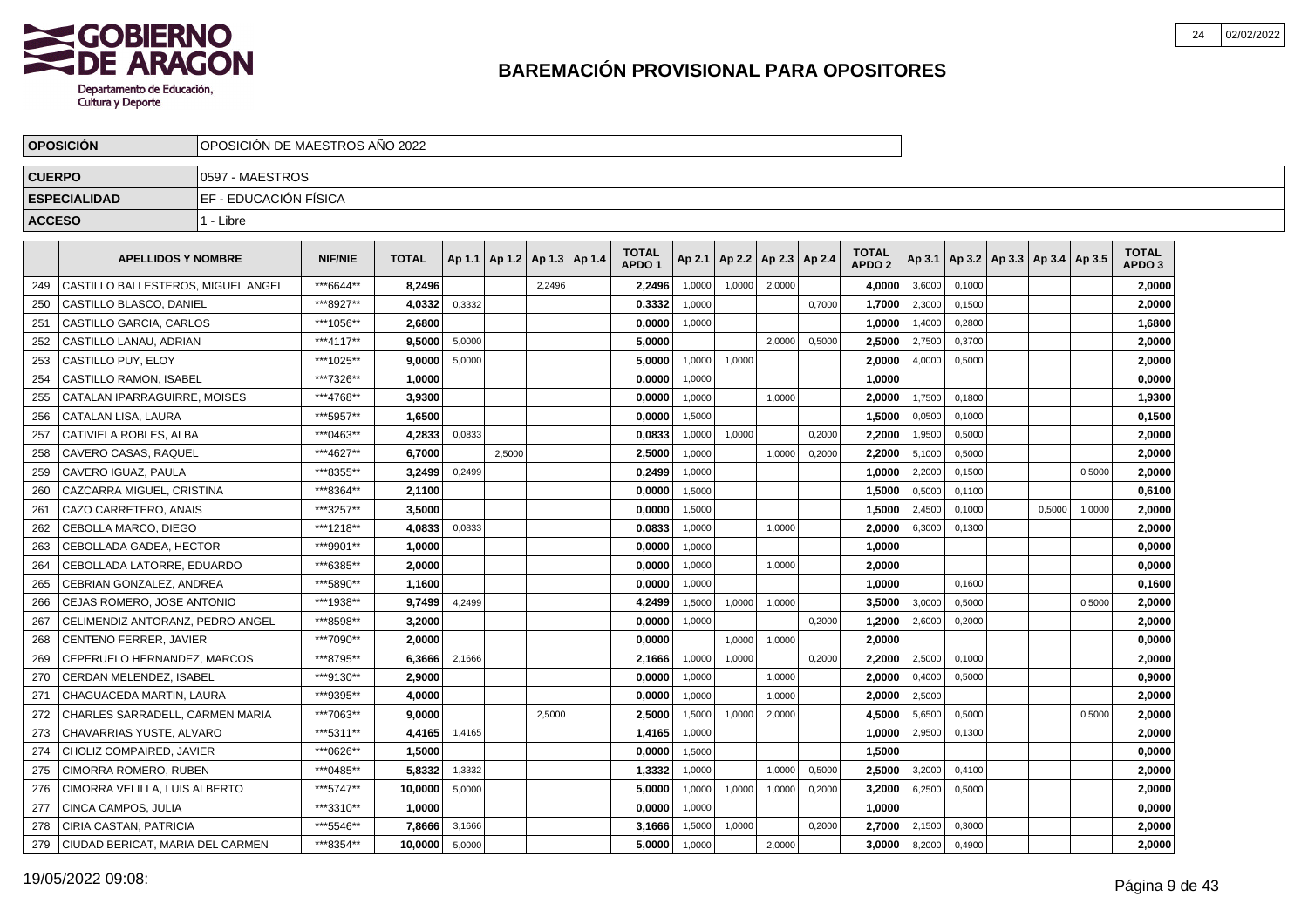

|               | <b>OPOSICIÓN</b>                   |                        | OPOSICIÓN DE MAESTROS AÑO 2022 |              |        |  |                                   |  |                                   |        |        |                          |        |                                   |        |        |                                            |        |                                   |  |
|---------------|------------------------------------|------------------------|--------------------------------|--------------|--------|--|-----------------------------------|--|-----------------------------------|--------|--------|--------------------------|--------|-----------------------------------|--------|--------|--------------------------------------------|--------|-----------------------------------|--|
| <b>CUERPO</b> |                                    | 0597 - MAESTROS        |                                |              |        |  |                                   |  |                                   |        |        |                          |        |                                   |        |        |                                            |        |                                   |  |
|               | <b>ESPECIALIDAD</b>                | IEF - EDUCACIÓN FÍSICA |                                |              |        |  |                                   |  |                                   |        |        |                          |        |                                   |        |        |                                            |        |                                   |  |
| <b>ACCESO</b> |                                    | 1 - Libre              |                                |              |        |  |                                   |  |                                   |        |        |                          |        |                                   |        |        |                                            |        |                                   |  |
|               | <b>APELLIDOS Y NOMBRE</b>          |                        | <b>NIF/NIE</b>                 | <b>TOTAL</b> |        |  | Ap 1.1   Ap 1.2   Ap 1.3   Ap 1.4 |  | <b>TOTAL</b><br>APDO <sub>1</sub> | Ap 2.1 |        | Ap 2.2   Ap 2.3   Ap 2.4 |        | <b>TOTAL</b><br>APDO <sub>2</sub> |        |        | Ap 3.1   Ap 3.2   Ap 3.3   Ap 3.4   Ap 3.5 |        | <b>TOTAL</b><br>APDO <sub>3</sub> |  |
| 280           | CIUDAD MONTAÑES, JORGE             |                        | ***0685**                      | 7,8332       | 3,3332 |  |                                   |  | 3,3332                            | 1,5000 | 1,0000 |                          |        | 2,5000                            | 2,5000 | 0.4600 |                                            | 0.5000 | 2,0000                            |  |
| 281           | CIUDAD MURILLO, CARLOS             |                        | ***4806**                      | 3,0000       |        |  |                                   |  | 0,0000                            |        | 1,0000 |                          |        | 1,0000                            | 2,9500 | 0,1000 |                                            |        | 2,0000                            |  |
| 282           | CLAVEJAS SANCHEZ, DAVID            |                        | *** 1514**                     | 5,9165       | 1,4165 |  |                                   |  | 1,4165                            | 1,0000 | 1,0000 |                          | 0,5000 | 2,5000                            | 2,0500 | 0,2100 |                                            | 0,7500 | 2,0000                            |  |
| 283           | <b>CLAVER ARBUES, ASER</b>         |                        | ***8382**                      | 8,1165       | 4,4165 |  |                                   |  | 4,4165                            | 1,0000 |        |                          | 0,7000 | 1,7000                            | 3,8500 | 0,1500 |                                            | 1,0000 | 2,0000                            |  |
| 284           | CLAVER IRIGARAY, ANGEL             |                        | ***5858**                      | 3,0000       |        |  |                                   |  | 0,0000                            | 1,0000 |        |                          |        | 1,0000                            | 2,5000 |        |                                            |        | 2,0000                            |  |
| 285           | CLAVERAS AGUAVIVA. RUBEN           |                        | ***2304**                      | 3.5000       |        |  |                                   |  | 0,0000                            | 1,0000 |        |                          | 0,5000 | 1.5000                            | 2,3000 | 0,1000 |                                            | 0,5000 | 2,0000                            |  |
| 286           | COLLADO SAPIÑA. LEANDRO            |                        | ***6573**                      | 4.0000       |        |  |                                   |  | 0,0000                            | 1,5000 |        | 2.0000                   |        | 3.5000                            |        | 0,5000 |                                            |        | 0,5000                            |  |
| 287           | COLOMA RAMI. MARCOS                |                        | ***6175**                      | 3.2000       |        |  |                                   |  | 0.0000                            | 1.0000 |        |                          | 0.2000 | 1.2000                            | 1,5000 | 0.1000 |                                            | 0.5000 | 2,0000                            |  |
| 288           | COLON GARCIA, JESUS JORGE          |                        | ***5978**                      | 2,5416       |        |  | 0,5416                            |  | 0,5416                            | 1,0000 |        |                          |        | 1,0000                            |        | 0,5000 |                                            | 0,5000 | 1,0000                            |  |
| 289           | COMAS GAZULLA, JAVIER              |                        | ***8687**                      | 7,0416       |        |  | 0,5416                            |  | 0,5416                            | 1,5000 | 1,0000 | 2,0000                   |        | 4,5000                            | 2,8000 |        |                                            |        | 2,0000                            |  |
| 290           | COMINO MATEOS, RAUL                |                        | ***3210**                      | 3.5000       |        |  |                                   |  | 0,0000                            | 1,5000 | 1,0000 | 1,0000                   |        | 3,5000                            |        |        |                                            |        | 0,0000                            |  |
| 291           | CONDE PIRACES. JAVIER              |                        | ***6245**                      | 2.6400       |        |  |                                   |  | 0,0000                            | 1,5000 |        |                          |        | 1.5000                            | 0,6000 | 0,0400 |                                            | 0,5000 | 1,1400                            |  |
| 292           | CONSTANTE CERECEDA. ANA            |                        | ***6007**                      | 1.7400       |        |  |                                   |  | 0,0000                            | 1,5000 |        |                          |        | 1.5000                            | 0,0500 | 0,1900 |                                            |        | 0,2400                            |  |
| 293           | <b>CONTINENTE HORNA, ADA</b>       |                        | ***0370**                      | 2.6500       |        |  |                                   |  | 0,0000                            | 1.0000 |        |                          |        | 1.0000                            | 1,6500 |        |                                            |        | 1,6500                            |  |
| 294           | <b>CONTINENTE HORNA, SAUL</b>      |                        | ***0370**                      | 6,4578       | 2,1666 |  | 0,2912                            |  | 2,4578                            | 1,0000 | 1,0000 |                          |        | 2,0000                            | 3,8500 |        |                                            |        | 2,0000                            |  |
| 295           | CORCUERA GONZALEZ DE GARAY, JUAN   |                        | ***6879**                      | 9,7000       | 5,0000 |  |                                   |  | 5,0000                            | 1,5000 | 1,0000 |                          | 0,2000 | 2,7000                            | 8,6000 | 0,5000 |                                            |        | 2,0000                            |  |
| 296           | CORDON DIAZ, RUBEN                 |                        | ***1501**                      | 0.5000       |        |  |                                   |  | 0,0000                            |        |        |                          |        | 0,0000                            | 0,5000 |        |                                            |        | 0,5000                            |  |
| 297           | CORDON PEREZ, ANA                  |                        | ***6148**                      | 4,4165       | 0,4165 |  |                                   |  | 0,4165                            | 1,5000 |        |                          | 0.5000 | 2,0000                            | 2,5500 | 0.3000 |                                            | 0,7500 | 2,0000                            |  |
| 298           | CORRAL VAL. ANA PILAR              |                        | ***1818**                      | 3.0000       |        |  |                                   |  | 0,0000                            | 1,0000 |        |                          |        | 1.0000                            | 2,5000 | 0,5000 |                                            |        | 2,0000                            |  |
| 299           | CORREAS JIMENEZ. OLGA              |                        | ***1151**                      | 9.0000       | 4,0000 |  |                                   |  | 4.0000                            | 1,0000 | 1,0000 | 1,0000                   |        | 3.0000                            | 5,6000 | 0,5000 |                                            |        | 2,0000                            |  |
| 300           | CORTES ADELANTADO, DAVID           |                        | ***6974**                      | 2,5000       |        |  |                                   |  | 0,0000                            | 1.0000 |        |                          |        | 1,0000                            | 1,5000 |        |                                            |        | 1,5000                            |  |
| 301           | CORTES ALEGRE, LUCIA               |                        | ***4312**                      | 2.6000       |        |  |                                   |  | 0,0000                            | 1,0000 |        |                          |        | 1,0000                            | 1,6000 |        |                                            |        | 1,6000                            |  |
| 302           | CORTES ALONSO, VICTOR              |                        | ***6623**                      | 3,6763       | 0,9163 |  |                                   |  | 0,9163                            | 1,0000 | 1,0000 |                          |        | 2,0000                            | 0,7000 | 0,0600 |                                            |        | 0,7600                            |  |
| 303           | CORTES GARCIA, ANA MARIA           |                        | ***9985**                      | 4.5000       |        |  |                                   |  | 0,0000                            | 1,5000 | 1,0000 |                          |        | 2.5000                            | 2,0000 | 0,0400 |                                            |        | 2,0000                            |  |
| 304           | CORTES RODRIGUEZ, RICARDO MIGUEL   |                        | ***4256**                      | 4.0000       |        |  |                                   |  | 0,0000                            | 1,0000 |        | 1.0000                   |        | 2.0000                            | 2,3000 | 0.0800 |                                            |        | 2,0000                            |  |
| 305           | <b>CORTES ROYO, MARTA</b>          |                        | ***5817**                      | 4.0000       |        |  |                                   |  | 0,0000                            | 1,5000 |        |                          | 0,5000 | 2.0000                            | 1,7000 | 0,4600 |                                            | 0,7500 | 2,0000                            |  |
| 306           | <b>CORTES SOTERAS. LUIS MIGUEL</b> |                        | ***7118**                      | 2.0000       |        |  |                                   |  | 0.0000                            | 1,5000 |        |                          | 0,5000 | 2.0000                            |        |        |                                            |        | 0,0000                            |  |
| 307           | COSCULLUELA GRACIA, ALVARO         |                        | ***2037**                      | 0,0500       |        |  |                                   |  | 0,0000                            |        |        |                          |        | 0,0000                            | 0,0500 |        |                                            |        | 0,0500                            |  |
| 308           | <b>CRESPO QUINTANA, JAVIER</b>     |                        | ***9800**                      | 3,0000       |        |  |                                   |  | 0,0000                            | 1,0000 |        |                          |        | 1,0000                            | 2,8000 |        |                                            | 0,5000 | 2,0000                            |  |
| 309           | CRESPO SOUSA, NILO                 |                        | ***0916**                      | 9,2000       | 5,0000 |  |                                   |  | 5,0000                            | 1,0000 |        | 1,0000                   | 0,2000 | 2,2000                            | 7,4000 | 0,5000 |                                            |        | 2,0000                            |  |
| 310           | CRISTOBAL CASTRO, EVA              |                        | ***2655**                      | 10,0000      | 5,0000 |  |                                   |  | 5,0000                            | 1,0000 |        | 2,0000                   |        | 3,0000                            | 7,1500 | 0,4300 |                                            |        | 2,0000                            |  |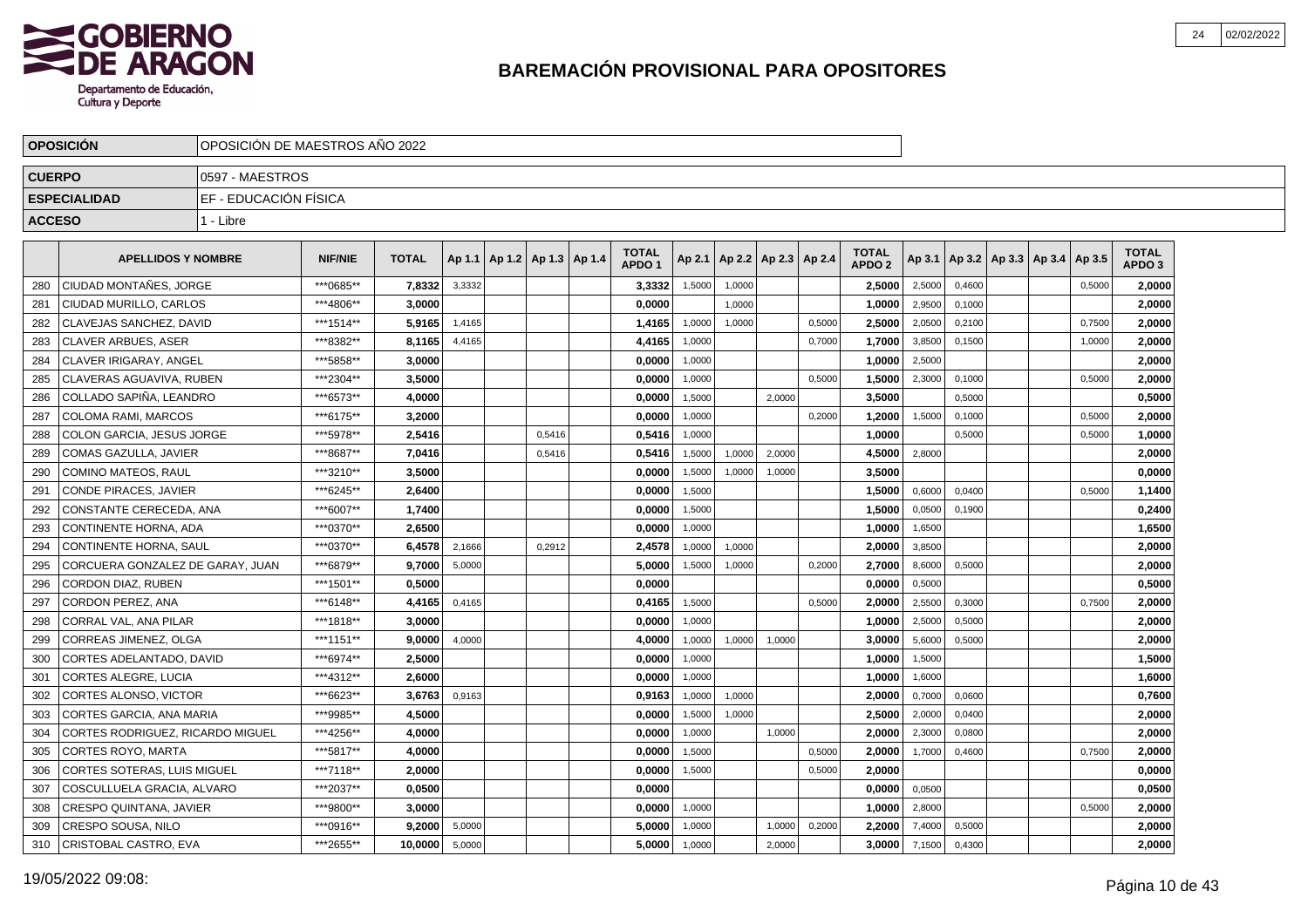

|               | <b>OPOSICIÓN</b>                     |                       | OPOSICIÓN DE MAESTROS AÑO 2022 |              |        |                                   |        |  |                                   |        |        |        |                          |                                   |         |        |        |                                   |                                   |  |
|---------------|--------------------------------------|-----------------------|--------------------------------|--------------|--------|-----------------------------------|--------|--|-----------------------------------|--------|--------|--------|--------------------------|-----------------------------------|---------|--------|--------|-----------------------------------|-----------------------------------|--|
| <b>CUERPO</b> |                                      | 0597 - MAESTROS       |                                |              |        |                                   |        |  |                                   |        |        |        |                          |                                   |         |        |        |                                   |                                   |  |
|               | <b>ESPECIALIDAD</b>                  | EF - EDUCACIÓN FÍSICA |                                |              |        |                                   |        |  |                                   |        |        |        |                          |                                   |         |        |        |                                   |                                   |  |
| <b>ACCESO</b> |                                      | 1 - Libre             |                                |              |        |                                   |        |  |                                   |        |        |        |                          |                                   |         |        |        |                                   |                                   |  |
|               | <b>APELLIDOS Y NOMBRE</b>            |                       | <b>NIF/NIE</b>                 | <b>TOTAL</b> |        | Ap 1.1   Ap 1.2   Ap 1.3   Ap 1.4 |        |  | <b>TOTAL</b><br>APDO <sub>1</sub> | Ap 2.1 |        |        | Ap 2.2   Ap 2.3   Ap 2.4 | <b>TOTAL</b><br>APDO <sub>2</sub> | Ap 3.1  |        |        | Ap 3.2   Ap 3.3   Ap 3.4   Ap 3.5 | <b>TOTAL</b><br>APDO <sub>3</sub> |  |
| 311           | <b>CUARTERO DE LOS RIOS, CARLOS</b>  |                       | ***9767**                      | 5,4164       | 1,3332 |                                   | 0,0832 |  | 1,4164                            | 1,0000 | 1,0000 |        |                          | 2,0000                            | 4,0500  | 0,5000 |        | 0,5000                            | 2,0000                            |  |
| 312           | CUARTERO LAZARO, CRISTINA-ELENA      |                       | ***1005**                      | 4,5000       |        |                                   |        |  | 0,0000                            | 1,5000 | 1,0000 |        |                          | 2,5000                            | 2,5500  | 0,1000 |        | 0,5000                            | 2,0000                            |  |
| 313           | CUARTERO TABUENCA, ANA               |                       | ***0840**                      | 3,0000       |        |                                   |        |  | 0,0000                            | 1,5000 |        |        |                          | 1,5000                            | 1,5000  |        |        |                                   | 1,5000                            |  |
| 314           | CUARTERO YAGÜE, CARLOS               |                       | ***6597**                      | 8,1165       | 3,4165 |                                   |        |  | 3,4165                            | 1,0000 | 1,0000 |        | 0.7000                   | 2,7000                            | 3,1000  |        |        | 0.5000                            | 2,0000                            |  |
| 315           | <b>CUBERO ANGULO, OSCAR</b>          |                       | ***6023**                      | 8.0000       | 5,0000 |                                   |        |  | 5.0000                            | 1,0000 |        |        |                          | 1.0000                            | 5,0500  | 0,0400 |        |                                   | 2,0000                            |  |
| 316           | CUCALON ALBA. LUIS                   |                       | ***2563**                      | 3.5000       |        |                                   |        |  | 0.0000                            | 1,5000 |        |        |                          | 1.5000                            | 2,0500  | 0,1000 |        |                                   | 2.0000                            |  |
| 317           | CUESTA QUINTIN, RAQUEL               |                       | ***6625**                      | 4,3332       | 1,3332 |                                   |        |  | 1,3332                            | 1,0000 |        |        |                          | 1,0000                            | 5,1000  | 0,1400 |        | 0,5000                            | 2,0000                            |  |
| 318           | DE DIEGO CRUZ. SERGIO                |                       | ***9842**                      | 3,5000       |        |                                   |        |  | 0,0000                            | 1,5000 |        |        |                          | 1,5000                            | 4,8000  |        | 0,5000 | 0,5000                            | 2,0000                            |  |
| 319           | DE FEZ GONZALEZ, EVA MARIA           |                       | ***8807**                      | 8,1162       | 3,1666 |                                   | 0,7496 |  | 3,9162                            | 1,0000 |        | 1.0000 | 0,2000                   | 2,2000                            | 2,6000  |        |        |                                   | 2,0000                            |  |
| 320           | DE LA ASCENSION SERRANO, LUIS MIGUEL |                       | ***0251**                      | 7.4000       | 5,0000 |                                   |        |  | 5.0000                            |        |        |        | 0,4000                   | 0.4000                            | 6,7000  | 0.5000 |        |                                   | 2,0000                            |  |
| 321           | DE LA CRUZ CARRIQUIRI. DAVID         |                       | ***6042**                      | 4.0000       |        |                                   |        |  | 0.0000                            | 1.5000 |        |        | 0.5000                   | 2.0000                            | 8,0500  | 0.1000 |        |                                   | 2,0000                            |  |
| 322           | DE LA PEÑA SANCHEZ, PATRICIA         |                       | ***0322**                      | 3,6364       |        |                                   | 0,1664 |  | 0,1664                            | 1,5000 |        |        |                          | 1,5000                            | 1,0500  | 0,1700 |        | 0,7500                            | 1,9700                            |  |
| 323           | DE LARA ALBIZU, AITOR                |                       | ***5879**                      | 3,5000       |        |                                   |        |  | 0,0000                            | 1,0000 |        |        | 0,5000                   | 1,5000                            | 2,3500  |        |        |                                   | 2,0000                            |  |
| 324           | DE LHOTELLERIE RODRIGUEZ. LAURA      |                       | *** 5448**                     | 3,0500       |        |                                   |        |  | 0,0000                            | 1,0000 |        |        | 0,2000                   | 1,2000                            | 1,3500  | 0,5000 |        |                                   | 1,8500                            |  |
| 325           | DE RUEDA PELLEJERO, OLAYA            |                       | ***1272**                      | 5,2000       | 2,0000 |                                   |        |  | 2,0000                            | 1,0000 |        |        | 0,2000                   | 1,2000                            | 2,3500  | 0,2000 |        | 0,5000                            | 2,0000                            |  |
| 326           | DE SANTOS OTERO. EVA                 |                       | ***6156**                      | 4.0000       |        |                                   |        |  | 0.0000                            |        | 1,0000 | 1,0000 |                          | 2.0000                            | 3,3000  |        |        | 0.5000                            | 2,0000                            |  |
| 327           | DEL AMO SOUSA, DANIEL                |                       | ***0223**                      | 3,2500       |        |                                   |        |  | 0,0000                            | 1.5000 |        |        |                          | 1,5000                            | 1,5500  | 0.2000 |        |                                   | 1,7500                            |  |
| 328           | DEL CARMEN ANGOSTO. CARLOS           |                       | ***5332**                      | 7,0833       | 1,0833 |                                   |        |  | 1,0833                            | 1,5000 | 1,0000 | 1,0000 | 0,5000                   | 4,0000                            | 2,3500  | 0,1000 |        |                                   | 2,0000                            |  |
| 329           | DELGADO BLANCO, CARLOS               |                       | ***1087**                      | 3,2496       |        |                                   | 0,2496 |  | 0,2496                            | 1,0000 |        |        |                          | 1,0000                            | 2,7500  |        |        | 0,5000                            | 2,0000                            |  |
| 330           | DELGADO ESCUDERO. ERNESTO            |                       | ***5225**                      | 3.0000       |        |                                   |        |  | 0,0000                            | 1,0000 |        |        |                          | 1.0000                            | 2,1000  |        |        |                                   | 2,0000                            |  |
| 331           | DELGADO MARQUEZ. CARMEN BELEN        |                       | ***7354**                      | 4.9998       | 0,4998 |                                   |        |  | 0.4998                            | 1.5000 | 1,0000 |        |                          | 2.5000                            | 2.2000  | 0.1000 |        | 1.0000                            | 2,0000                            |  |
| 332           | DIAZ ALVAREZ. MIGUEL ALBERTO         |                       | ***0400**                      | 3.5000       |        |                                   |        |  | 0.0000                            | 1,5000 |        |        |                          | 1.5000                            | 2,0000  |        |        |                                   | 2,0000                            |  |
| 333           | DIAZ FERNANDEZ, JESUS                |                       | ***7965**                      | 9,7000       | 5,0000 |                                   |        |  | 5,0000                            | 1,0000 |        | 1,0000 | 0,7000                   | 2,7000                            | 12,9500 | 0,5000 |        |                                   | 2,0000                            |  |
| 334           | DIAZ GOMEZ, SERGIO                   |                       | ***2515**                      | 2,0000       |        |                                   |        |  | 0,0000                            |        |        |        |                          | 0,0000                            | 3,2000  | 0,1000 |        |                                   | 2,0000                            |  |
| 335           | DIAZ LOPEZ, M. LUISA                 |                       | ***9763**                      | 10.0000      | 5,0000 |                                   |        |  | 5.0000                            | 1,0000 |        | 2,0000 |                          | 3,0000                            | 7,3500  | 0,5000 |        |                                   | 2,0000                            |  |
| 336           | DIEZ CALLAU, JUAN                    |                       | ***6040**                      | 3.1666       | 0,1666 |                                   |        |  | 0,1666                            | 1,0000 |        |        |                          | 1.0000                            | 2,2500  | 0,4100 |        | 0,5000                            | 2,0000                            |  |
| 337           | DIEZ SANCHEZ, JUAN                   |                       | ***6117**                      | 8.8666       | 3,1666 |                                   |        |  | 3,1666                            | 1,5000 | 1,0000 | 1.0000 | 0,2000                   | 3.7000                            | 3,3000  | 0.2400 |        | 0,5000                            | 2,0000                            |  |
| 338           | <b>DIOS MONTES, ISABEL</b>           |                       | ***2455**                      | 3.0000       |        |                                   |        |  | 0.0000                            |        | 1,0000 |        |                          | 1.0000                            | 2,1500  |        |        |                                   | 2,0000                            |  |
| 339           | DITO RUBIO, JAVIER                   |                       | ***8497**                      | 8,0000       | 5,0000 |                                   |        |  | 5,0000                            | 1,0000 |        |        |                          | 1,0000                            | 5,5500  | 0,2800 |        |                                   | 2,0000                            |  |
| 340           | DOCON PALOMAR, VICTOR                |                       | *** 5544**                     | 3,0000       |        |                                   |        |  | 0,0000                            | 1,0000 |        |        |                          | 1,0000                            | 2,0000  | 0,2200 |        |                                   | 2,0000                            |  |
| 341           | DOLS BONO, ENRIC                     |                       | ***0335**                      | 4.5000       |        |                                   |        |  | 0,0000                            | 1,5000 |        | 1,0000 |                          | 2,5000                            | 2,5000  |        |        |                                   | 2,0000                            |  |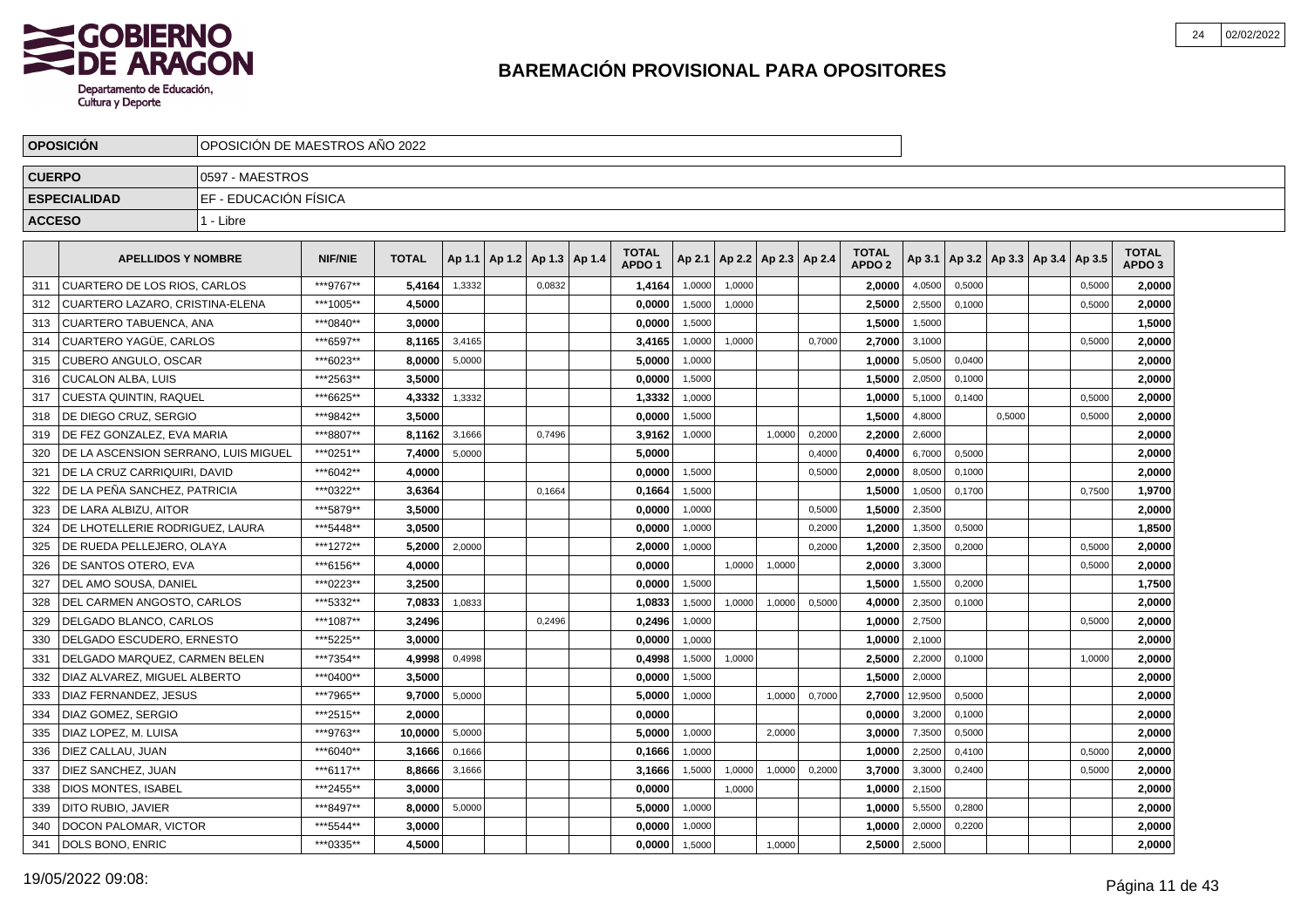

|               | <b>OPOSICION</b>                                      | OPOSICION DE MAESTROS ANO 2022 |                |              |        |                                   |        |                                   |        |                          |        |        |                                   |         |        |                                            |        |                                   |  |
|---------------|-------------------------------------------------------|--------------------------------|----------------|--------------|--------|-----------------------------------|--------|-----------------------------------|--------|--------------------------|--------|--------|-----------------------------------|---------|--------|--------------------------------------------|--------|-----------------------------------|--|
| <b>CUERPO</b> |                                                       | I0597 - MAESTROS               |                |              |        |                                   |        |                                   |        |                          |        |        |                                   |         |        |                                            |        |                                   |  |
|               | <b>ESPECIALIDAD</b>                                   | EF - EDUCACIÓN FÍSICA          |                |              |        |                                   |        |                                   |        |                          |        |        |                                   |         |        |                                            |        |                                   |  |
| <b>ACCESO</b> |                                                       | 1 - Libre                      |                |              |        |                                   |        |                                   |        |                          |        |        |                                   |         |        |                                            |        |                                   |  |
|               | <b>APELLIDOS Y NOMBRE</b>                             |                                | <b>NIF/NIE</b> | <b>TOTAL</b> |        | Ap 1.1   Ap 1.2   Ap 1.3   Ap 1.4 |        | <b>TOTAL</b><br>APDO <sub>1</sub> | Ap 2.1 | Ap 2.2   Ap 2.3   Ap 2.4 |        |        | <b>TOTAL</b><br>APDO <sub>2</sub> |         |        | Ap 3.1   Ap 3.2   Ap 3.3   Ap 3.4   Ap 3.5 |        | <b>TOTAL</b><br>APDO <sub>3</sub> |  |
|               | 342   DOMINGO LUENGO, MANUEL                          |                                | ***0430**      | 9,1665       | 4,0833 |                                   | 0,0832 | 4,1665                            | 1,0000 | 1,0000                   | 1,0000 |        | 3,0000                            | 2,5000  | 0,1500 |                                            |        | 2,0000                            |  |
| 343           | I DOMINGUEZ AYESA. CRISTINA                           |                                | ***8161**      | 6,5000       |        |                                   | 2.5000 | 2.5000                            | 1.0000 |                          | 1.0000 |        | 2,0000                            | 1,5500  | 0.5000 |                                            | 0.5000 | 2,0000                            |  |
| 344           | DOMINGUEZ CACHO, LUIS                                 |                                | ***8785**      | 7,5833       | 3,0833 |                                   |        | 3,0833                            | 1,5000 | 1,0000                   |        |        | 2,5000                            | 2,7000  |        |                                            |        | 2,0000                            |  |
| 345           | DOMINGUEZ SANTIAGO. ROBERTO                           |                                | ***2970**      | 4,5000       |        |                                   |        | 0,0000                            | 1,5000 | 1,0000                   |        |        | 2,5000                            | 3,2500  |        |                                            |        | 2,0000                            |  |
| 346           | DOMINGUEZ SIMONS, IVAN                                |                                | ***7690**      | 3,5000       |        |                                   |        | 0,0000                            | 1.5000 |                          |        |        | 1,5000                            | 2,5000  | 0.0700 |                                            |        | 2,0000                            |  |
| 347           | DORADO WHYTE, MARIA NATALIA                           |                                | ***2990**      | 6,4165       | 2,4165 |                                   |        | 2,4165                            | 1,0000 | 1,0000                   |        |        | 2,0000                            | 2,7000  | 0,2000 |                                            | 0,5000 | 2,0000                            |  |
| 348           | DOZ LANAU, ELENA                                      |                                | ***5176**      | 6.3332       | 2,3332 |                                   |        | 2,3332                            | 1.0000 |                          | 1.0000 |        | 2.0000                            | 4,9000  | 0,3000 |                                            |        | 2,0000                            |  |
| 349           | DUEÑAS HERNANDO, MARINA                               |                                | ***8711**      | 8,9165       | 3,4165 |                                   |        | 3,4165                            | 1,5000 | 1,0000                   | 1,0000 |        | 3,5000                            | 3,4500  | 0,4300 |                                            |        | 2,0000                            |  |
| 350           | DUESO ARMERO, JUAN                                    |                                | ***2251**      | 1,5000       |        |                                   |        | 0.0000                            | 1,0000 |                          |        |        | 1.0000                            |         | 0,5000 |                                            |        | 0,5000                            |  |
| 351           | DUESO LOSCERTALES, ALEJANDRO                          |                                | ***2086**      | 4,0833       | 0.0833 |                                   |        | 0,0833                            | 1.5000 |                          |        | 0.5000 | 2,0000                            | 2,1000  |        |                                            |        | 2,0000                            |  |
| 352           | <b>DUQUE MATA, PAULA</b>                              |                                | ***3499**      | 4.7499       | 1,2499 |                                   |        | 1,2499                            | 1,5000 |                          |        |        | 1,5000                            | 1,9500  |        |                                            | 0,5000 | 2,0000                            |  |
| 353           | l EGEA MARTELES. M. PILAR                             |                                | ***1728**      | 8.0000       | 5,0000 |                                   |        | 5.0000                            | 1,0000 |                          |        |        | 1.0000                            | 4,3000  | 0,1300 |                                            |        | 2.0000                            |  |
| 354           | <b>ELIAS VILLANUA, DANIEL</b>                         |                                | ***5871**      | 6,9163       | 2,9163 |                                   |        | 2,9163                            | 1,5000 |                          |        | 0,5000 | 2,0000                            | 2,9500  | 0,1000 |                                            |        | 2,0000                            |  |
| 355           | ELVIRA PINDADO, MARIA AURORA                          |                                | ***2956**      | 5,5000       |        |                                   |        | 0.0000                            | 1,5000 |                          | 2.0000 |        | 3,5000                            | 3,9500  | 0,2100 |                                            |        | 2,0000                            |  |
| 356           | <b>ENGUITA CABRERIZO, JESUS</b>                       |                                | ***5399**      | 6,5826       | 2,1666 |                                   | 1.4160 | 3,5826                            | 1,0000 |                          |        |        | 1,0000                            | 3,1500  | 0.3400 |                                            |        | 2,0000                            |  |
| 357           | <b>ERLES LORENTE, RUBEN</b>                           |                                | ***8175**      | 6,0410       | 0,1666 |                                   | 0,8744 | 1,0410                            | 1,5000 |                          | 1.0000 | 0,5000 | 3,0000                            | 2,6500  | 0,2500 |                                            |        | 2,0000                            |  |
| 358           | <b>ES SAGHRAOUI . ADIL</b>                            |                                | ****6202*      | 3.5000       |        |                                   |        | 0.0000                            | 1,5000 |                          |        |        | 1,5000                            | 1,8500  |        |                                            | 0,7500 | 2,0000                            |  |
| 359           | ESCANILLA FERNANDEZ, DIEGO                            |                                | ***6560**      | 1,7500       |        |                                   |        | 0,0000                            | 1,0000 |                          |        |        | 1,0000                            | 0,5000  | 0,2500 |                                            |        | 0,7500                            |  |
| 360           | ESCAÑO LASHERAS. LAURA                                |                                | ***5604**      | 3,0000       |        |                                   |        | 0.0000                            | 1,0000 |                          |        |        | 1.0000                            | 2,2500  | 0.1500 |                                            |        | 2,0000                            |  |
| 361           | ESCAÑO MATEO, JASMINA                                 |                                | ***6395**      | 4,0000       |        |                                   |        | 0,0000                            | 1,0000 | 1,0000                   |        |        | 2,0000                            | 1,9000  | 0,1500 |                                            |        | 2,0000                            |  |
| 362           | <b>ESCAR GIL, MARIA</b>                               |                                | ***5339**      | 9.2000       | 5,0000 |                                   |        | 5,0000                            | 1,0000 |                          | 1.0000 | 0,2000 | 2.2000                            | 4,7000  | 0,5000 |                                            |        | 2,0000                            |  |
| 363           | ESCORIAL PEREZ, M. DOLORES                            |                                | ***2740**      | 8.2000       | 5.0000 |                                   |        | 5.0000                            | 1.0000 |                          |        | 0.2000 | 1,2000                            | 10,1500 | 0.5000 |                                            |        | 2,0000                            |  |
| 364           | ESCOS JULIAN, ADRIAN                                  |                                | ***3102**      | 1,0000       |        |                                   |        | 0,0000                            | 1,0000 |                          |        |        | 1,0000                            |         |        |                                            |        | 0,0000                            |  |
| 365           | ESCUDERO CUARTERO, MARIA DE LA<br><b>PURIFICACION</b> |                                | ***7519**      | 6,8746       | 1,1666 |                                   | 0,2080 | 1,3746                            | 1,5000 | 1,0000                   |        | 1,0000 | 3,5000                            | 3,7000  | 0,5000 |                                            | 0,7500 | 2,0000                            |  |
| 366           | l ESCUDERO CUARTERO. MIGUEL                           |                                | ***7519**      | 6.4165       | 1.4165 |                                   |        | 1.4165                            | 1,5000 | 1.0000                   |        | 0.5000 | 3.0000                            | 2,7000  | 0.5000 |                                            | 0,7500 | 2.0000                            |  |
| 367           | ESCUDERO RODRIGUEZ, SANTIAGO JAVIER                   |                                | ***1142**      | 4,5000       |        |                                   |        | 0,0000                            | 1,5000 |                          | 1,0000 |        | 2,5000                            | 2,5000  | 0,1000 |                                            |        | 2,0000                            |  |
| 368           | ESCUELA FERRER, JESUS ANGEL                           |                                | ***7825**      | 10.0000      | 5,0000 |                                   |        | 5.0000                            | 1,0000 | 1,0000                   | 1,0000 |        | 3.0000                            | 1,9500  | 0,5000 |                                            |        | 2,0000                            |  |
| 369           | ESCUER ARA, JOAQUIN                                   |                                | ***2280**      | 3,0000       |        |                                   |        | 0,0000                            | 1,0000 |                          |        |        | 1,0000                            | 2,5000  |        |                                            |        | 2,0000                            |  |
| 370           | ESPADA BIELSA, MIGUEL                                 |                                | ***5136**      | 8,5000       |        |                                   | 2,5000 | 2,5000                            | 1,0000 | 1,0000                   | 2,0000 |        | 4,0000                            | 6,4000  | 0,2200 |                                            | 0,5000 | 2,0000                            |  |
| 371           | ESPALLARGAS AÑON, GLORIA                              |                                | ***9354**      | 8,3666       | 3,1666 |                                   |        | 3,1666                            | 1,0000 | 1,0000                   | 1,0000 | 0,2000 | 3.2000                            | 2,2500  | 0,4500 |                                            |        | 2,0000                            |  |
| 372           | ESPARZA ESTEBAN, PABLO                                |                                | ***5893**      | 2,5000       |        |                                   |        | 0.0000                            |        |                          |        | 0,5000 | 0,5000                            | 2,2000  |        |                                            |        | 2,0000                            |  |

19/05/2022 09:08: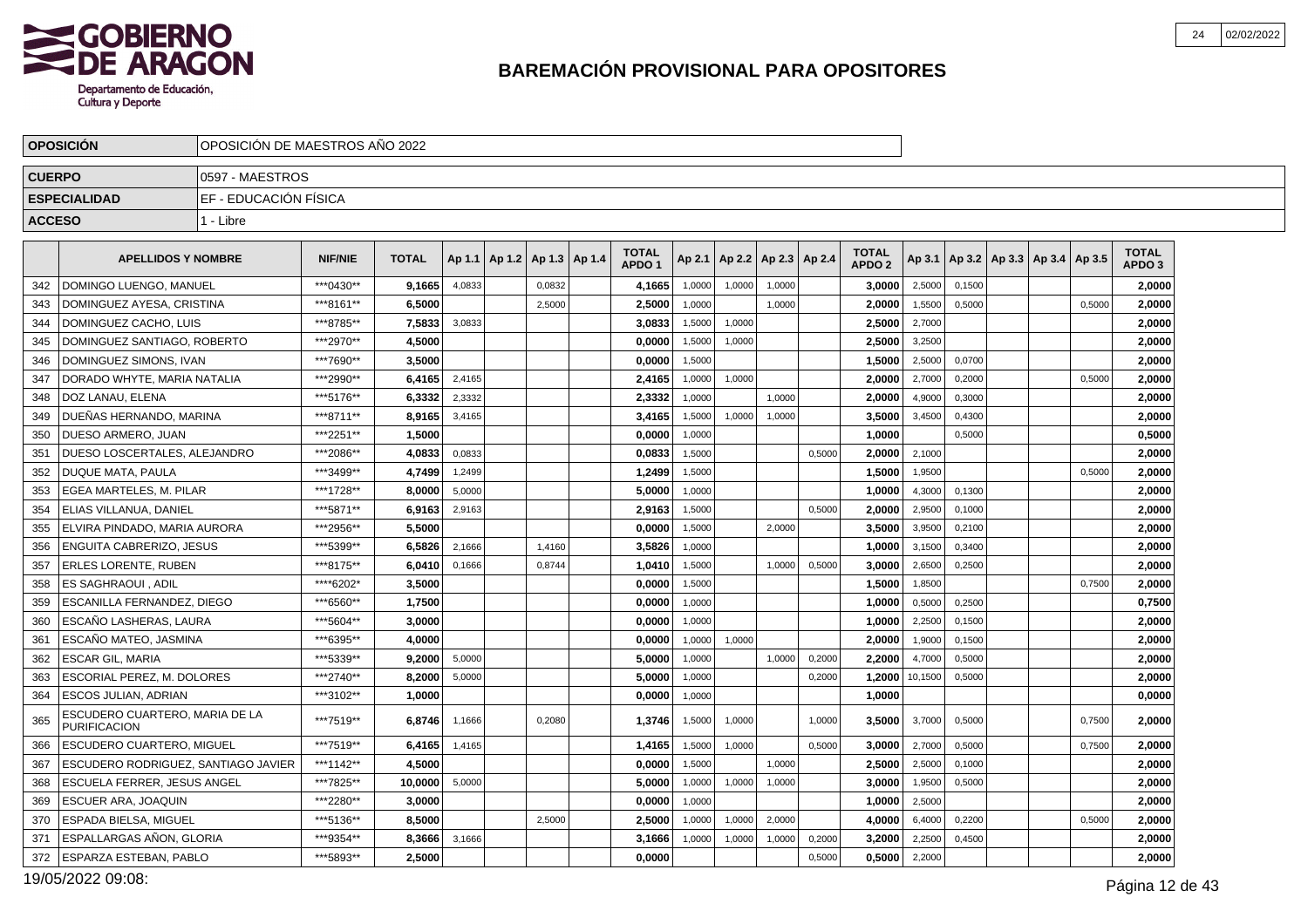

|               | <b>OPOSICION</b>                                 | OPOSICION DE MAESTROS ANO 2022 |                |              |        |                                   |        |                                   |        |                                   |        |        |                               |        |        |                                            |        |                                   |  |
|---------------|--------------------------------------------------|--------------------------------|----------------|--------------|--------|-----------------------------------|--------|-----------------------------------|--------|-----------------------------------|--------|--------|-------------------------------|--------|--------|--------------------------------------------|--------|-----------------------------------|--|
| <b>CUERPO</b> |                                                  | 0597 - MAESTROS                |                |              |        |                                   |        |                                   |        |                                   |        |        |                               |        |        |                                            |        |                                   |  |
|               | <b>ESPECIALIDAD</b>                              | EF - EDUCACIÓN FÍSICA          |                |              |        |                                   |        |                                   |        |                                   |        |        |                               |        |        |                                            |        |                                   |  |
| <b>ACCESO</b> |                                                  | 1 - Libre                      |                |              |        |                                   |        |                                   |        |                                   |        |        |                               |        |        |                                            |        |                                   |  |
|               | <b>APELLIDOS Y NOMBRE</b>                        |                                | <b>NIF/NIE</b> | <b>TOTAL</b> |        | Ap 1.1   Ap 1.2   Ap 1.3   Ap 1.4 |        | <b>TOTAL</b><br>APDO <sub>1</sub> |        | Ap 2.1   Ap 2.2   Ap 2.3   Ap 2.4 |        |        | <b>TOTAL</b><br><b>APDO 2</b> |        |        | Ap 3.1   Ap 3.2   Ap 3.3   Ap 3.4   Ap 3.5 |        | <b>TOTAL</b><br>APDO <sub>3</sub> |  |
| 373           | ESPELETA CUENCA, JORGE                           |                                | ***9955**      | 3,0000       |        |                                   |        | 0,0000                            | 1,0000 |                                   |        |        | 1,0000                        | 2,3000 | 0,5000 |                                            | 0,5000 | 2,0000                            |  |
| 374           | ESPINOSA ABARCA, CRISTINA                        |                                | ***2001**      | 2,9500       |        |                                   |        | 0,0000                            | 1.0000 |                                   |        |        | 1,0000                        | 1.9500 |        |                                            |        | 1,9500                            |  |
| 375           | ESTEBAN BURGUES, MARIA ELENA                     |                                | ***2114**      | 3.0000       |        |                                   |        | 0,0000                            | 1,0000 |                                   |        |        | 1,0000                        | 4,8500 | 0,3200 |                                            |        | 2,0000                            |  |
| 376           | ESTEBAN LORENTE, YOLANDA                         |                                | ***0091**      | 10,0000      | 3,9163 |                                   |        | 3,9163                            | 1,0000 | 1,0000                            | 3.0000 | 0.5000 | 5,0000                        | 2,6000 | 0.4100 |                                            |        | 2,0000                            |  |
| 377           | ESTEBAN MARCO, JOSE ALBERTO                      |                                | ***4775**      | 1,0000       |        |                                   |        | 0,0000                            | 1,0000 |                                   |        |        | 1,0000                        |        |        |                                            |        | 0,0000                            |  |
| 378           | ESTEBAN MARTELES, PEDRO                          |                                | ***2267**      | 5.1666       | 2,1666 |                                   |        | 2,1666                            | 1,0000 |                                   |        |        | 1.0000                        | 2,5500 | 0,1300 |                                            | 0,5000 | 2.0000                            |  |
| 379           | ESTEBAN OCASAR, ANA                              |                                | ***3145**      | 3,0000       |        |                                   |        | 0,0000                            | 1,0000 |                                   |        |        | 1,0000                        | 4,2000 | 0,5000 |                                            | 0,5000 | 2,0000                            |  |
| 380           | <b>ESTEBAN VAL. MARIA</b>                        |                                | ***0137**      | 5.0416       |        |                                   | 1,0416 | 1,0416                            | 1,0000 | 1,0000                            |        |        | 2,0000                        | 2,5000 |        |                                            | 0,7500 | 2,0000                            |  |
| 381           | ESTEBAN VALLES, JAVIER                           |                                | ***9283**      | 4,8332       | 1,3332 |                                   |        | 1,3332                            | 1.5000 |                                   |        |        | 1,5000                        | 2.1000 | 0.1500 |                                            |        | 2,0000                            |  |
| 382           | ESTRADA SANCHEZ, OSCAR                           |                                | ***4404**      | 10.0000      | 4,9163 |                                   |        | 4,9163                            | 1,5000 | 1,0000                            | 1,0000 | 0,5000 | 4,0000                        | 6,9000 | 0,5000 |                                            |        | 2,0000                            |  |
| 383           | EVRARD MORCUENDE, NURIA                          |                                | ***0136**      | 1.2500       |        |                                   |        | 0.0000                            | 1,0000 |                                   |        |        | 1.0000                        |        | 0,2500 |                                            |        | 0.2500                            |  |
| 384           | FABRE CALOMARDE, RODRIGO                         |                                | ***5177**      | 8,4998       | 2,4998 |                                   | 1,0000 | 3,4998                            | 1,0000 | 1,0000                            | 1,0000 |        | 3,0000                        | 4,1000 | 0,3500 |                                            | 0,5000 | 2,0000                            |  |
| 385           | FALCON POLO, CARMEN                              |                                | ***2746**      | 4,5000       |        |                                   |        | 0,0000                            | 1,5000 | 1,0000                            |        |        | 2,5000                        | 2,3500 | 0.5000 |                                            | 0,5000 | 2,0000                            |  |
| 386           | FALO SANJUAN, MIGUEL                             |                                | ***2237**      | 6,4165       | 1,4165 |                                   |        | 1,4165                            | 1,5000 | 1,0000                            |        | 0,5000 | 3,0000                        | 2,3500 | 0,4100 | 0,5000                                     | 0,7500 | 2,0000                            |  |
| 387           | FAÑANAS FERRER, ADRIAN                           |                                | ***7317**      | 5,4163       | 1,9163 |                                   |        | 1,9163                            | 1,0000 |                                   |        | 0,5000 | 1,5000                        | 2,2500 | 0,4500 |                                            |        | 2,0000                            |  |
| 388           | <b>FAUQUET BARCOS, OLGA</b>                      |                                | ***6937**      | 2.6000       |        |                                   |        | 0.0000                            | 1,5000 |                                   |        |        | 1,5000                        | 0,6000 |        |                                            | 0.5000 | 1,1000                            |  |
| 389           | FERNANDEZ GARCIA, IRIS                           |                                | ***2035**      | 7,1248       |        |                                   | 0,1248 | 0,1248                            | 1,5000 | 1,0000                            | 2,0000 | 0,5000 | 5,0000                        | 5,0000 |        |                                            |        | 2,0000                            |  |
| 390           | FERNANDEZ GARCIA, JOSE LUIS                      |                                | ***1342**      | 0.0000       |        |                                   |        | 0.0000                            |        |                                   |        |        | 0.0000                        |        |        |                                            |        | 0,0000                            |  |
| 391           | FERNANDEZ GARCIA, NURIA                          |                                | ***6307**      | 3.0000       |        |                                   |        | 0,0000                            | 1,5000 |                                   |        |        | 1,5000                        | 1,5000 |        |                                            |        | 1,5000                            |  |
| 392           | FERNANDEZ GONZALEZ, MIRIAM                       |                                | ***7035**      | 1.0000       |        |                                   |        | 0,0000                            |        | 1,0000                            |        |        | 1,0000                        |        |        |                                            |        | 0,0000                            |  |
| 393           | FERNANDEZ HERNANDEZ, JAVIER                      |                                | ***5746**      | 2,3328       |        |                                   | 0,3328 | 0,3328                            | 1,5000 |                                   |        |        | 1,5000                        |        |        |                                            | 0,5000 | 0,5000                            |  |
| 394           | FERNANDEZ LAGUIA, RAUL                           |                                | ***8675**      | 5.9576       |        | 0,9576                            |        | 0,9576                            | 1,0000 |                                   | 2,0000 |        | 3,0000                        | 2,8500 |        |                                            | 0,5000 | 2,0000                            |  |
| 395           | FERNANDEZ SAIZ. MARIA BELEN                      |                                | ***5785**      | 1.0000       |        |                                   |        | 0.0000                            | 1,0000 |                                   |        |        | 1.0000                        |        |        |                                            |        | 0,0000                            |  |
| 396           | FERNANDEZ DE CUEVAS ARNAL, PABLO                 |                                | ***3597**      | 3,0000       |        |                                   |        | 0,0000                            | 1,0000 |                                   |        |        | 1,0000                        | 2,5000 |        |                                            |        | 2,0000                            |  |
| 397           | FERNANDEZ DE GARAYALDE GIMENEZ.<br><b>IMANOL</b> |                                | ***1976**      | 1,0000       |        |                                   |        | 0,0000                            | 1,0000 |                                   |        |        | 1,0000                        |        |        |                                            |        | 0,0000                            |  |
| 398           | FERRANDEZ PARDOS, LUIS                           |                                | ***8643**      | 5,6664       | 2,6664 |                                   |        | 2,6664                            | 1,0000 |                                   |        |        | 1,0000                        | 2,7500 |        |                                            |        | 2,0000                            |  |
| 399           | FERRARI, OLIONA COLETTE ZOE                      |                                | ****5163*      | 3,5000       |        |                                   |        | 0,0000                            | 1,5000 |                                   |        |        | 1,5000                        | 2,5000 |        |                                            |        | 2,0000                            |  |
| 400           | FERRER CARRASQUER, EMILIO                        |                                | ***0256**      | 9,0000       | 5,0000 |                                   |        | 5,0000                            | 1,0000 |                                   | 1,0000 |        | 2,0000                        | 4,4500 | 0,2100 |                                            | 0,5000 | 2,0000                            |  |
| 401           | FERRER CARRERA, RUBEN                            |                                | ***8502**      | 5,7000       |        |                                   | 2,5000 | 2,5000                            | 1,0000 |                                   |        | 0,2000 | 1,2000                        | 3,4500 | 0,5000 |                                            | 0,5000 | 2,0000                            |  |
| 402           | FERRER PEDRO, NOELIA                             |                                | ***4959**      | 4,7497       | 0,7497 |                                   |        | 0,7497                            | 1,5000 |                                   |        | 0,5000 | 2.0000                        | 2,2000 | 0,0600 |                                            |        | 2,0000                            |  |
| 403           | FERRER SERAL, RUBEN                              |                                | ***4075**      | 8,0000       | 5,0000 |                                   |        | 5,0000                            | 1,0000 |                                   |        |        | 1,0000                        | 5,7500 | 0,5000 |                                            |        | 2,0000                            |  |
|               |                                                  |                                |                |              |        |                                   |        |                                   |        |                                   |        |        |                               |        |        |                                            |        |                                   |  |

19/05/2022 09:08: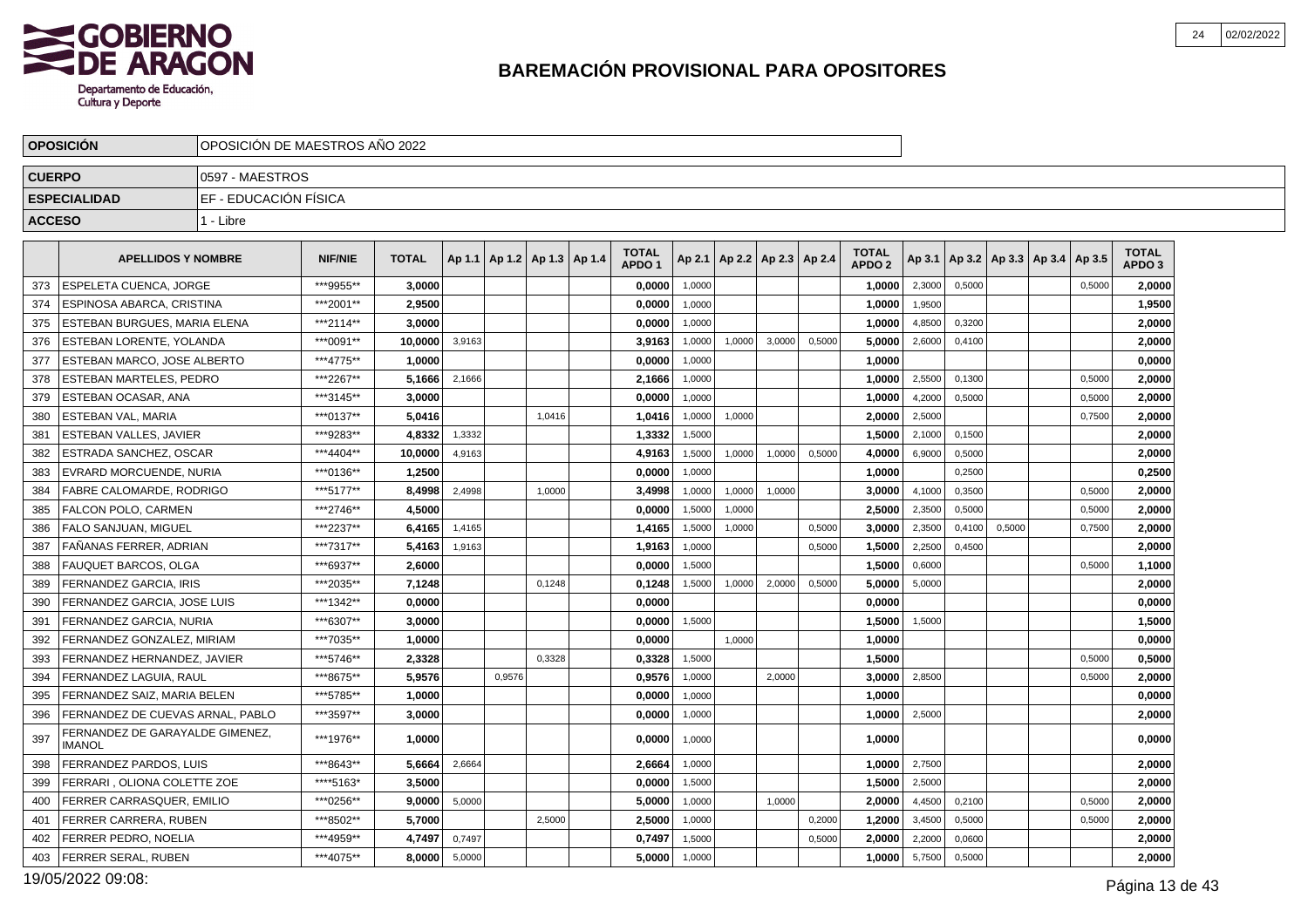

|               | <b>OPOSICION</b>                 | OPOSICION DE MAESTROS ANO 2022 |                |              |        |        |                                   |                                   |        |                                   |        |        |                                   |        |        |                                   |        |                                   |  |
|---------------|----------------------------------|--------------------------------|----------------|--------------|--------|--------|-----------------------------------|-----------------------------------|--------|-----------------------------------|--------|--------|-----------------------------------|--------|--------|-----------------------------------|--------|-----------------------------------|--|
| <b>CUERPO</b> |                                  | 10597 - MAESTROS               |                |              |        |        |                                   |                                   |        |                                   |        |        |                                   |        |        |                                   |        |                                   |  |
|               | <b>ESPECIALIDAD</b>              | EF - EDUCACIÓN FÍSICA          |                |              |        |        |                                   |                                   |        |                                   |        |        |                                   |        |        |                                   |        |                                   |  |
| <b>ACCESO</b> |                                  | 1 - Libre                      |                |              |        |        |                                   |                                   |        |                                   |        |        |                                   |        |        |                                   |        |                                   |  |
|               | <b>APELLIDOS Y NOMBRE</b>        |                                | <b>NIF/NIE</b> | <b>TOTAL</b> |        |        | Ap 1.1   Ap 1.2   Ap 1.3   Ap 1.4 | <b>TOTAL</b><br>APDO <sub>1</sub> |        | Ap 2.1   Ap 2.2   Ap 2.3   Ap 2.4 |        |        | <b>TOTAL</b><br>APDO <sub>2</sub> | Ap 3.1 |        | Ap 3.2   Ap 3.3   Ap 3.4   Ap 3.5 |        | <b>TOTAL</b><br>APDO <sub>3</sub> |  |
| 404           | FERRER TABOADA, ENRIQUE          |                                | ***0525**      | 8,0330       | 3,8330 |        |                                   | 3,8330                            | 1,0000 |                                   | 1,0000 | 0,2000 | 2,2000                            | 4,7500 | 0,5000 |                                   |        | 2,0000                            |  |
| 405           | FERRERUELA TORRIJO, VICTOR       |                                | ***8622**      | 3,9800       |        |        |                                   | 0,0000                            | 1,0000 | 1,0000                            |        |        | 2,0000                            | 1,5500 | 0,4300 |                                   |        | 1,9800                            |  |
| 406           | FIDALGO MARTINEZ. DAVID          |                                | ***9746**      | 9.0000       | 5,0000 |        |                                   | 5.0000                            | 1,0000 |                                   | 1,0000 |        | 2.0000                            | 8,8000 | 0.5000 |                                   | 0.5000 | 2.0000                            |  |
| 407           | FILLOLA BAYO. ESTRELLA           |                                | ***8737**      | 3.8097       | 0.7497 |        |                                   | 0,7497                            | 1,0000 |                                   |        | 0,5000 | 1,5000                            | 1,4500 | 0,1100 |                                   |        | 1,5600                            |  |
| 408           | FONDEVILA MAIRAL, GABRIEL        |                                | ***5969**      | 0.6000       |        |        |                                   | 0,0000                            |        |                                   |        | 0,2000 | 0.2000                            | 0,3000 | 0,1000 |                                   |        | 0,4000                            |  |
| 409           | FRAILE ALONSO, FERNANDO          |                                | ***1277**      | 9,0831       | 3,5831 |        |                                   | 3,5831                            | 1,0000 | 1,0000                            | 1,0000 | 0,5000 | 3,5000                            | 2,3000 | 0,1600 |                                   |        | 2,0000                            |  |
| 410           | <b>FRAILE DEL POZO, RUBEN</b>    |                                | ***1391**      | 4,0000       |        |        |                                   | 0,0000                            | 1,0000 | 1,0000                            |        |        | 2,0000                            | 2,0000 | 0,1200 |                                   | 0,7500 | 2,0000                            |  |
| 411           | <b>FRAN HERRERO, ADRIAN</b>      |                                | ***8673**      | 7,7497       | 2,7497 |        |                                   | 2,7497                            | 1,0000 | 1,0000                            | 1,0000 |        | 3,0000                            | 3,9500 | 0,2700 |                                   | 0,5000 | 2,0000                            |  |
| 412           | FRANCO CASTILLO, ANTONIO         |                                | ***3630**      | 10,0000      | 2,3332 |        | 1,3328                            | 3,6660                            | 1,5000 | 1,0000                            | 1,0000 | 1,0000 | 4,5000                            | 3,1000 | 0,5000 | 0,5000                            | 0,7500 | 2,0000                            |  |
| 413           | FRAUCA GUERRERO, CAROLINA        |                                | ***9956**      | 9,5000       | 5,0000 |        |                                   | 5,0000                            | 1,0000 |                                   | 1,0000 | 0,5000 | 2,5000                            | 8,4000 | 0,4900 |                                   |        | 2,0000                            |  |
| 414           | <b>FREDES DOMPER, ADRIAN</b>     |                                | ***8914**      | 1,7100       |        |        |                                   | 0,0000                            | 1,0000 |                                   |        | 0,5000 | 1,5000                            |        | 0,2100 |                                   |        | 0,2100                            |  |
| 415           | FRIES BARRERA. JUAN SILVESTRE    |                                | ***1822**      | 0,0000       |        |        |                                   | 0,0000                            |        |                                   |        |        | 0.0000                            |        |        |                                   |        | 0,0000                            |  |
| 416           | FUENTES RIVERA. JAVIER PEDRO     |                                | ***5153**      | 4,7000       |        |        | 2.5000                            | 2.5000                            |        |                                   |        | 0.2000 | 0,2000                            | 1,2500 | 0,5000 |                                   | 0.5000 | 2,0000                            |  |
| 417           | FUENTES VALDEARCOS. MARINA       |                                | ***5532**      | 1.5000       |        |        |                                   | 0,0000                            | 1,5000 |                                   |        |        | 1,5000                            |        |        |                                   |        | 0,0000                            |  |
| 418           | <b>FUERTES ESCRICHE, SERGIO</b>  |                                | ***4989**      | 6.5833       | 3,0833 |        |                                   | 3,0833                            | 1,5000 |                                   |        |        | 1,5000                            | 3,4000 | 0,5000 |                                   | 0,5000 | 2,0000                            |  |
| 419           | FUERTES HERMIDA, MYRIAM          |                                | ***5100**      | 2,6600       |        |        |                                   | 0,0000                            | 1,0000 |                                   |        |        | 1,0000                            | 1,3000 | 0,3600 |                                   |        | 1,6600                            |  |
| 420           | <b>FUERTES SALINAS, LUCIA</b>    |                                | ***0520**      | 2,2200       |        |        |                                   | 0,0000                            | 1,0000 |                                   |        |        | 1,0000                            | 1,0000 | 0,2200 |                                   |        | 1,2200                            |  |
| 421           | FUERTES VERDEJO, VICTOR          |                                | ***5372**      | 4,4912       |        |        | 0,2912                            | 0,2912                            | 1,0000 | 1,0000                            |        | 0,2000 | 2,2000                            | 2,0500 | 0,2200 |                                   | 0,5000 | 2,0000                            |  |
| 422           | FUMANAL PONS, LORENZO            |                                | ***5254**      | 5,9163       | 2,9163 |        |                                   | 2,9163                            | 1,0000 |                                   |        |        | 1,0000                            | 2,8000 | 0,0200 |                                   |        | 2,0000                            |  |
| 423           | FUSTERO MAGALLON, MIGUEL         |                                | ***9889**      | 0.7800       |        |        |                                   | 0,0000                            |        |                                   |        |        | 0.0000                            | 0,6000 | 0.1800 |                                   |        | 0,7800                            |  |
| 424           | GABARRE BALLARIN, VANESA         |                                | ***5838**      | 4,0000       |        |        |                                   | 0.0000                            | 1,0000 | 1.0000                            |        |        | 2,0000                            | 2,6000 |        |                                   | 0.5000 | 2,0000                            |  |
| 425           | <b>GADEA MARTINEZ, DANIEL</b>    |                                | ***3468**      | 1.6000       |        |        |                                   | 0.0000                            | 1,0000 |                                   |        |        | 1.0000                            |        | 0,1000 |                                   | 0,5000 | 0,6000                            |  |
| 426           | GAIMON BECERRIL, Mª PILAR        |                                | ***9537**      | 3.0000       |        |        |                                   | 0,0000                            | 1,0000 |                                   |        |        | 1.0000                            | 2,6000 | 0,1000 |                                   |        | 2,0000                            |  |
| 427           | GAJON CERDAN, RAQUEL             |                                | ***6682**      | 9,2494       | 3,4998 |        | 0.7496                            | 4,2494                            | 1,0000 | 1,0000                            | 1,0000 |        | 3,0000                            | 6,2000 | 0,0700 |                                   | 0,5000 | 2,0000                            |  |
| 428           | <b>GALAN SANCHEZ, IRINA</b>      |                                | ***6693**      | 5,4499       | 0,2499 |        |                                   | 0,2499                            | 1,5000 |                                   | 1,0000 | 0,7000 | 3,2000                            | 6,8500 | 0,1000 |                                   | 0,7500 | 2,0000                            |  |
| 429           | <b>GALE POLA, RAFAEL</b>         |                                | ***3000**      | 0,0000       |        |        |                                   | 0,0000                            |        |                                   |        |        | 0,0000                            |        |        |                                   |        | 0,0000                            |  |
| 430           | GALICIA VAL, MARIA ISABEL        |                                | ***0640**      | 4,6165       | 0,4165 |        |                                   | 0,4165                            | 1,0000 |                                   | 1,0000 | 0,2000 | 2,2000                            | 2,0500 | 0,5000 |                                   |        | 2,0000                            |  |
| 431           | GALINDO ANDRES, NOEL             |                                | ***5660**      | 4,5831       | 1,5831 |        |                                   | 1,5831                            | 1,0000 |                                   |        |        | 1.0000                            | 1,7000 | 0,3300 |                                   |        | 2,0000                            |  |
| 432           | GALINDO VILLALBA, MANUEL VICENTE |                                | ***4622**      | 6,5000       |        | 2.5000 |                                   | 2,5000                            | 1,0000 |                                   | 1.0000 |        | 2,0000                            | 4,1500 | 0,3800 |                                   |        | 2,0000                            |  |
| 433           | <b>GALLARDO OSTALE, MARIA</b>    |                                | ***1592**      | 4,5433       | 0,0833 |        |                                   | 0,0833                            | 1,0000 |                                   | 1,0000 | 0,5000 | 2,5000                            | 1,7000 | 0,2600 |                                   |        | 1,9600                            |  |
| 434           | GALLEGO JARABO. RUBEN EDUARDO    |                                | ***2117**      | 3.0000       |        |        |                                   | 0,0000                            | 1,0000 |                                   |        |        | 1,0000                            | 2,2000 | 0,1000 |                                   |        | 2,0000                            |  |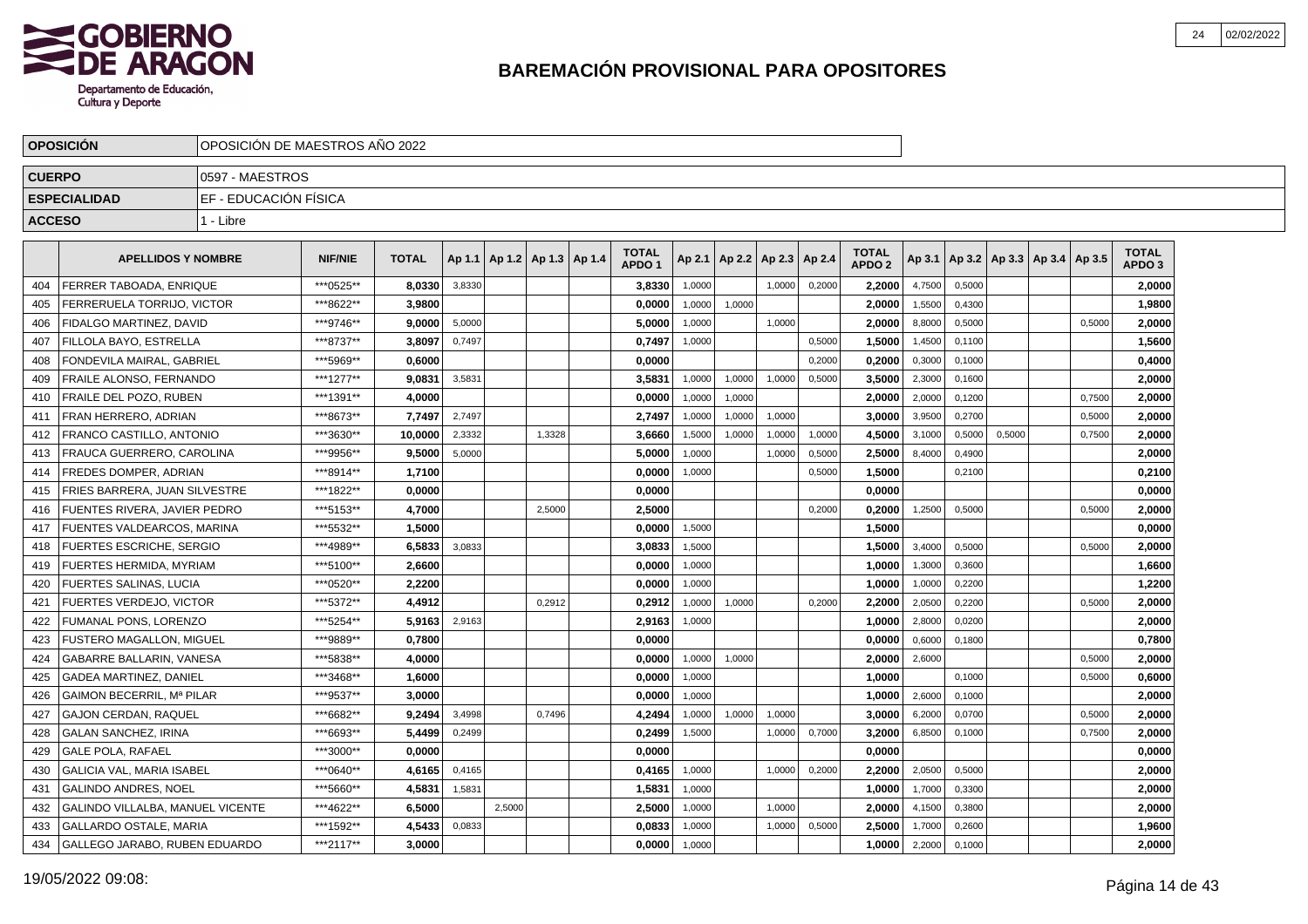

|               | <b>OPOSICION</b>                | OPOSICIÓN DE MAESTROS AÑO 2022 |                |              |        |                                   |        |                                   |        |        |                          |        |                                   |                |        |                                   |        |                                   |  |
|---------------|---------------------------------|--------------------------------|----------------|--------------|--------|-----------------------------------|--------|-----------------------------------|--------|--------|--------------------------|--------|-----------------------------------|----------------|--------|-----------------------------------|--------|-----------------------------------|--|
| <b>CUERPO</b> |                                 | 0597 - MAESTROS                |                |              |        |                                   |        |                                   |        |        |                          |        |                                   |                |        |                                   |        |                                   |  |
|               | <b>ESPECIALIDAD</b>             | EF - EDUCACIÓN FÍSICA          |                |              |        |                                   |        |                                   |        |        |                          |        |                                   |                |        |                                   |        |                                   |  |
| <b>ACCESO</b> |                                 | 1 - Libre                      |                |              |        |                                   |        |                                   |        |        |                          |        |                                   |                |        |                                   |        |                                   |  |
|               | <b>APELLIDOS Y NOMBRE</b>       |                                | <b>NIF/NIE</b> | <b>TOTAL</b> |        | Ap 1.1   Ap 1.2   Ap 1.3   Ap 1.4 |        | <b>TOTAL</b><br>APDO <sub>1</sub> | Ap 2.1 |        | Ap 2.2   Ap 2.3   Ap 2.4 |        | <b>TOTAL</b><br>APDO <sub>2</sub> | Ap 3.1         |        | Ap 3.2   Ap 3.3   Ap 3.4   Ap 3.5 |        | <b>TOTAL</b><br>APDO <sub>3</sub> |  |
| 435           | <b>GALLEGO PULIDO, DAVID</b>    |                                | ***7300**      | 10,0000      | 5,0000 |                                   |        | 5,0000                            | 1,0000 | 1.0000 | 3.0000                   |        | 5,0000                            | 5,5500         | 0,5000 |                                   |        | 2,0000                            |  |
| 436           | <b>GALO ORTIZ, JULIO EDITH</b>  |                                | ***4688**      | 5,2499       | 1,2499 |                                   |        | 1,2499                            | 1,0000 |        | 1.0000                   |        | 2,0000                            | 3,1500         | 0,5000 |                                   |        | 2,0000                            |  |
| 437           | GALVAN VAZQUEZ, ALMUDENA TERESA |                                | ***9065**      | 4,6664       |        | 0,6664                            |        | 0,6664                            | 1,0000 |        | 1,0000                   |        | 2.00001                           | 3,0500         | 0,1200 |                                   | 1,0000 | 2,0000                            |  |
| 438           | <b>GALVE PINA, ANA MARIA</b>    |                                | ***6024**      | 10.0000      | 5,0000 |                                   |        | 5,0000                            | 1,0000 |        | 2,0000                   | 0,5000 |                                   | 3,5000 13,6500 | 0,5000 |                                   |        | 2,0000                            |  |
| 439           | GALVEZ GIMENO, DIEGO            |                                | ***3575**      | 6,7497       | 2,7497 |                                   |        | 2,7497                            | 1,0000 |        | 1,0000                   |        | 2,0000                            | 2,9000         | 0,0400 |                                   |        | 2,0000                            |  |
| 440           | <b>GALVEZ RIOS, JESUS</b>       |                                | ***1167**      | 4.8746       | 0.1666 | 0.7080                            |        | 0.8746                            | 1.0000 |        | 1.0000                   |        | 2.0000                            | 2,5500         | 0.0800 |                                   | 0,5000 | 2,0000                            |  |
| 441           | GARCES BORREGO, EDUARDO         |                                | ***9210**      | 9.0000       | 5,0000 |                                   |        | 5.0000                            |        | 1,0000 | 1,0000                   |        | 2.0000                            | 6,1000         | 0,2400 |                                   |        | 2,0000                            |  |
| 442           | <b>GARCES MARTINEZ, SARA</b>    |                                | ***2869**      | 3,5000       |        |                                   |        | 0,0000                            | 1,5000 |        |                          |        | 1,5000                            | 2,3500         | 0,1000 |                                   | 0,5000 | 2,0000                            |  |
| 443           | GARCES TRASOBARES, MARIA CARMEN |                                | ***0910**      | 7,8579       | 3,9163 |                                   | 0,5416 | 4,4579                            | 1,0000 |        |                          | 0,4000 | 1,4000                            | 3,7000         | 0,5000 |                                   |        | 2,0000                            |  |
| 444           | <b>GARCIA AGUIRRE, MARIA</b>    |                                | ***7001**      | 9,2000       | 5,0000 |                                   |        | 5,0000                            | 1,0000 |        | 1,0000                   | 0,2000 | 2,2000                            | 3,3500         | 0,1700 |                                   | 0,7500 | 2,0000                            |  |
| 445           | <b>GARCIA ALLUE, IGNACIO</b>    |                                | ***5939**      | 3,2000       |        |                                   |        | 0,0000                            | 1,0000 |        |                          | 0,2000 | 1,2000                            | 2,1000         |        |                                   |        | 2,0000                            |  |
| 446           | <b>GARCIA ANDRADE, VICTOR</b>   |                                | ***8455**      | 3.0000       |        |                                   |        | 0,0000                            | 1,0000 |        |                          |        | 1.0000                            | 3,4000         |        |                                   |        | 2,0000                            |  |
| 447           | <b>GARCIA BENEDI, JAVIER</b>    |                                | ***7427**      | 8.5000       | 5.0000 |                                   |        | 5,0000                            | 1.0000 |        |                          | 0.5000 | 1,5000                            | 6,0000         | 0.5000 |                                   |        | 2,0000                            |  |
| 448           | <b>GARCIA CARRERA, BEATRIZ</b>  |                                | ***1265**      | 6,7499       | 2,2499 |                                   |        | 2,2499                            | 1,5000 | 1,0000 |                          |        | 2.5000                            | 2,7500         |        |                                   |        | 2,0000                            |  |
| 449           | <b>GARCIA ESCUIN, ISABEL</b>    |                                | ***7826**      | 0,0000       |        |                                   |        | 0,0000                            |        |        |                          |        | 0,0000                            |                |        |                                   |        | 0,0000                            |  |
| 450           | <b>GARCIA FUERTES, IGNACIO</b>  |                                | ***5856**      | 0,2000       |        |                                   |        | 0,0000                            |        |        |                          | 0,2000 | 0,2000                            |                |        |                                   |        | 0,0000                            |  |
| 451           | <b>GARCIA GARCIA, MARTA</b>     |                                | ***5567**      | 5,4165       | 1,4165 |                                   |        | 1,4165                            |        |        | 2.0000                   |        | 2,0000                            | 4,0000         |        |                                   |        | 2,0000                            |  |
| 452           | <b>GARCIA GARCIA, SILVIA</b>    |                                | ***1218**      | 5.6664       | 0.6664 |                                   |        | 0.6664                            | 1,5000 | 1,0000 |                          | 0,5000 | 3.0000                            | 2,1500         | 0.5000 |                                   |        | 2,0000                            |  |
| 453           | <b>GARCIA GIMENO, LUCIA</b>     |                                | ***9145**      | 1.9200       |        |                                   |        | 0.0000                            | 1,0000 |        |                          |        | 1.0000                            | 0,5000         | 0,4200 |                                   |        | 0,9200                            |  |
| 454           | <b>GARCIA GUERRERO, PAOLA</b>   |                                | ***1262**      | 4,0416       |        |                                   | 0,0416 | 0,0416                            | 1,5000 |        |                          | 0,5000 | 2,0000                            | 2,3500         | 0,2000 |                                   |        | 2,0000                            |  |
| 455           | GARCIA HERRAEZ, ADRIANO         |                                | ***7341**      | 3.5000       |        |                                   |        | 0,0000                            | 1,5000 |        |                          |        | 1,5000                            | 1,8500         | 0,1500 |                                   |        | 2,0000                            |  |
| 456           | <b>GARCIA HERRAEZ, CRISTINA</b> |                                | ***7340**      | 4,9998       | 0,4998 |                                   |        | 0,4998                            | 1,5000 |        | 1,0000                   |        | 2,5000                            | 2,1000         | 0,2000 |                                   |        | 2,0000                            |  |
| 457           | <b>GARCIA LATASA, MARIA</b>     |                                | ***4554**      | 8,2000       | 5,0000 |                                   |        | 5,0000                            | 1,0000 |        |                          | 0,2000 | 1,2000                            | 5,9500         | 0,5000 |                                   |        | 2,0000                            |  |
| 458           | <b>GARCIA MARCO, RAQUEL</b>     |                                | ***2339**      | 3.7912       |        |                                   | 0.2912 | 0.2912                            | 1,5000 |        |                          |        | 1.5000                            | 2,1000         | 0,1000 |                                   | 0,5000 | 2,0000                            |  |
| 459           | <b>GARCIA MARTIN, ISABEL</b>    |                                | ***2671**      | 8.6661       | 2,4165 |                                   | 0.2496 | 2,6661                            | 1,5000 | 1,0000 | 1,0000                   | 0,5000 | 4.0000                            | 2,9500         | 0,1000 |                                   | 0,7500 | 2,0000                            |  |
| 460           | <b>GARCIA MIÑES, ELISABETH</b>  |                                | ***0462**      | 10.0000      | 5,0000 |                                   |        | 5,0000                            | 1,5000 |        | 1,0000                   | 1,0000 | 3,5000                            | 12,3500        | 0,5000 |                                   |        | 2,0000                            |  |
| 461           | <b>GARCIA MONTALBAN, ANDREA</b> |                                | *** 5942**     | 10,0000      | 5,0000 |                                   |        | 5,0000                            | 1,5000 | 1,0000 | 3,0000                   | 0,5000 | 5,0000                            | 5,6500         | 0,5000 |                                   |        | 2,0000                            |  |
| 462           | GARCIA O'FLYNN, ENRIQUE OWEN    |                                | ***6225**      | 3,0000       |        |                                   |        | 0,0000                            | 1,0000 |        |                          |        | 1,0000                            | 2,6000         |        |                                   | 0,7500 | 2,0000                            |  |
| 463           | <b>GARCIA PEREZ, CARLOS</b>     |                                | ***0760**      | 9,2499       | 4,2499 |                                   |        | 4,2499                            | 1,0000 | 1,0000 | 1,0000                   |        | 3,0000                            | 3,5500         | 0,3500 |                                   | 0,5000 | 2,0000                            |  |
| 464           | <b>GARCIA PEREZ. DAVID</b>      |                                | ***9919**      | 2.0000       |        |                                   |        | 0.0000                            |        |        |                          |        | 0.0000                            | 3,0000         |        |                                   |        | 2,0000                            |  |
| 465           | <b>GARCIA ROMO, MARTA</b>       |                                | ***3714**      | 3.7000       |        |                                   |        | 0,0000                            | 1,5000 |        |                          | 0,2000 | 1,7000                            | 3,5000         | 0,1500 |                                   |        | 2,0000                            |  |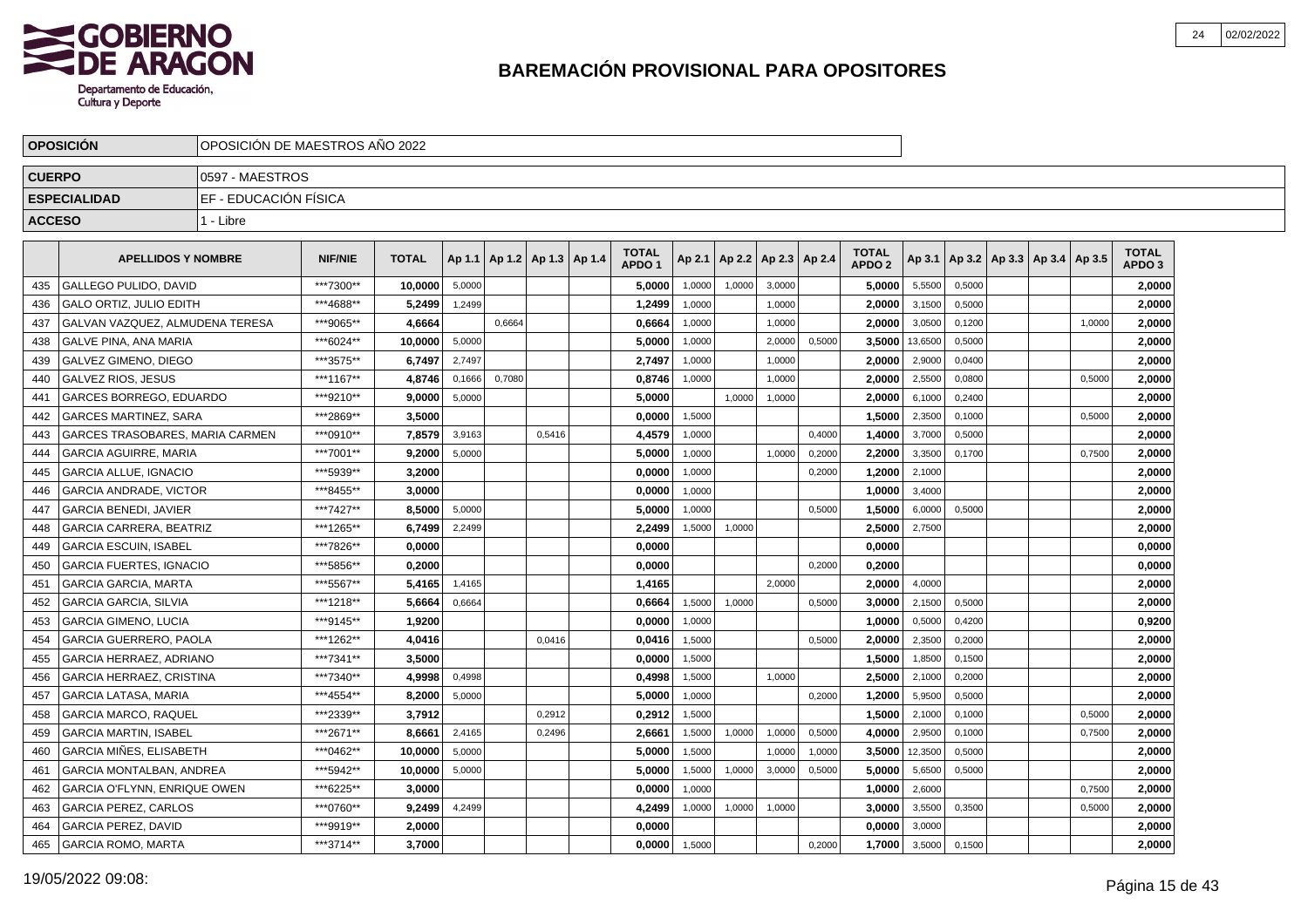

|               | <b>OPOSICION</b>                   | OPOSICION DE MAESTROS ANO 2022 |                |              |        |        |                              |                                   |        |                                   |        |        |                                   |         |        |                                   |        |                                   |  |
|---------------|------------------------------------|--------------------------------|----------------|--------------|--------|--------|------------------------------|-----------------------------------|--------|-----------------------------------|--------|--------|-----------------------------------|---------|--------|-----------------------------------|--------|-----------------------------------|--|
| <b>CUERPO</b> |                                    | 0597 - MAESTROS                |                |              |        |        |                              |                                   |        |                                   |        |        |                                   |         |        |                                   |        |                                   |  |
|               | <b>ESPECIALIDAD</b>                | EF - EDUCACIÓN FÍSICA          |                |              |        |        |                              |                                   |        |                                   |        |        |                                   |         |        |                                   |        |                                   |  |
| <b>ACCESO</b> |                                    | 1 - Libre                      |                |              |        |        |                              |                                   |        |                                   |        |        |                                   |         |        |                                   |        |                                   |  |
|               |                                    |                                |                |              |        |        |                              |                                   |        |                                   |        |        |                                   |         |        |                                   |        |                                   |  |
|               | <b>APELLIDOS Y NOMBRE</b>          |                                | <b>NIF/NIE</b> | <b>TOTAL</b> | Ap 1.1 |        | $ $ Ap 1.2   Ap 1.3   Ap 1.4 | <b>TOTAL</b><br>APDO <sub>1</sub> |        | Ap 2.1   Ap 2.2   Ap 2.3   Ap 2.4 |        |        | <b>TOTAL</b><br>APDO <sub>2</sub> | Ap 3.1  |        | Ap 3.2   Ap 3.3   Ap 3.4   Ap 3.5 |        | <b>TOTAL</b><br>APDO <sub>3</sub> |  |
| 466           | GARCIA SAN JUAN, FRANCISCO         |                                | ***9057**      | 5,4998       | 2,4998 |        |                              | 2,4998                            | 1,0000 |                                   |        |        | 1,0000                            | 3,3500  | 0,5000 |                                   |        | 2,0000                            |  |
| 467           | <b>GARCIA SANTANATALIA, SERGIO</b> |                                | ***2414**      | 2,8900       |        |        |                              | 0,0000                            | 1,0000 |                                   |        |        | 1,0000                            | 1,7500  | 0,1400 |                                   |        | 1,8900                            |  |
| 468           | <b>GARCIA TOME, CINTIA</b>         |                                | ***7469**      | 10.0000      | 4,1666 |        |                              | 4.1666                            | 1,5000 | 1,0000                            | 2,0000 |        | 4,5000                            | 4,4500  | 0.5000 |                                   |        | 2.0000                            |  |
| 469           | GARCIA-CALVO ROJO. MILAGROS        |                                | ***7950**      | 10.0000      | 5,0000 |        |                              | 5.0000                            | 1,0000 |                                   | 2,0000 |        | 3.0000                            | 7,4000  |        |                                   | 0,5000 | 2,0000                            |  |
| 470           | GARGALLO MARCO, VANESSA            |                                | ***2674**      | 2,6500       |        |        |                              | 0,0000                            | 1,0000 |                                   |        |        | 1,0000                            | 0,6500  | 0,5000 |                                   | 0,5000 | 1,6500                            |  |
| 471           | <b>GARIN MARTIN, DANIEL</b>        |                                | ***5903**      | 7,5000       |        | 2,5000 |                              | 2,5000                            | 1,0000 |                                   | 2.0000 |        | 3,0000                            | 5,1000  | 0,5000 |                                   |        | 2,0000                            |  |
| 472           | GARIN PORTERO, SUSANA              |                                | ***0493**      | 8,5831       | 3,5831 |        |                              | 3,5831                            | 1,5000 | 1,0000                            |        | 0,5000 | 3,0000                            | 3,1500  | 0,5000 |                                   | 0,5000 | 2,0000                            |  |
| 473           | GARRIDO BECANA, FERNANDO           |                                | ***1862**      | 5,1666       | 2,1666 |        |                              | 2,1666                            | 1,0000 |                                   |        |        | 1,0000                            | 2,1500  | 0,2500 |                                   | 1,2500 | 2,0000                            |  |
| 474           | GARRIDO BENITO, EVA MARIA          |                                | ***6657**      | 5,8332       | 1,3332 |        |                              | 1,3332                            | 1,5000 | 1,0000                            |        |        | 2,5000                            | 2,7500  | 0,2100 |                                   |        | 2,0000                            |  |
| 475           | GASCA BESTUER, FRANCISCO JAVIER    |                                | ***1661**      | 3,5000       |        |        |                              | 0,0000                            | 1,5000 |                                   |        |        | 1,5000                            | 2,0000  |        |                                   | 0,5000 | 2,0000                            |  |
| 476           | <b>GASQUE SUAY. CARLOS</b>         |                                | ***0191**      | 1,5000       |        |        |                              | 0,0000                            | 1.0000 |                                   |        | 0,5000 | 1.5000                            |         |        |                                   |        | 0,0000                            |  |
| 477           | <b>GASTON UBIETO, CARLOS</b>       |                                | ***0004**      | 6,1664       |        |        | 0.6664                       | 0.6664                            | 1,5000 | 1.0000                            |        | 1,0000 | 3,5000                            | 2,5000  | 0,1000 |                                   | 1.5000 | 2,0000                            |  |
| 478           | <b>GAVALA MEIJOME, ANA</b>         |                                | ***2779**      | 4,5000       |        |        |                              | 0.0000                            | 1,5000 |                                   | 1.0000 |        | 2,5000                            | 4,3500  | 0,5000 |                                   |        | 2,0000                            |  |
| 479           | <b>GENOVES PABLO, JAVIER</b>       |                                | ***9702**      | 3.2000       |        |        |                              | 0,0000                            | 1,0000 |                                   |        | 0,2000 | 1,2000                            | 2,6000  |        |                                   |        | 2,0000                            |  |
| 480           | <b>GIL ALONSO, LAURA</b>           |                                | ***9345**      | 5.8330       | 1,8330 |        |                              | 1,8330                            | 1,0000 | 1,0000                            |        |        | 2,0000                            | 2,2000  | 0,5000 |                                   | 0,5000 | 2,0000                            |  |
| 481           | <b>GIL CARLILE, ADRIAN</b>         |                                | ***0976**      | 1,6500       |        |        |                              | 0,0000                            | 1,0000 |                                   |        |        | 1,0000                            | 0,5000  | 0,1500 |                                   |        | 0,6500                            |  |
| 482           | GIL CESTERO, JULIA                 |                                | ***0556**      | 3,0000       |        |        |                              | 0,0000                            | 1,0000 |                                   |        |        | 1,0000                            | 2,5000  | 0,1500 |                                   |        | 2,0000                            |  |
| 483           | <b>GIL CESTERO, MARTA</b>          |                                | ***0556**      | 3,0000       |        |        |                              | 0,0000                            | 1,0000 |                                   |        |        | 1,0000                            | 2,0000  | 0,5000 |                                   |        | 2,0000                            |  |
| 484           | <b>GIL LARROYA, SANTIAGO</b>       |                                | ***9573**      | 2,2332       | 0,3332 |        |                              | 0,3332                            | 1,0000 |                                   |        |        | 1,0000                            | 0,7500  | 0,1500 |                                   |        | 0,9000                            |  |
| 485           | <b>GIL LOPEZ, PRIMITIVO</b>        |                                | ***0744**      | 3,9576       |        |        | 0.9576                       | 0,9576                            | 1,0000 |                                   |        |        | 1.0000                            | 1,2000  | 0.4100 |                                   | 0.7500 | 2,0000                            |  |
| 486           | <b>GIL RESANO, VANESA</b>          |                                | ***5672**      | 2,5831       | 0.5831 |        |                              | 0,5831                            |        |                                   |        |        | 0,0000                            | 4,0000  | 0.5000 |                                   |        | 2,0000                            |  |
| 487           | <b>GIL SANZ, SOFIA</b>             |                                | ***8945**      | 7.5000       |        |        | 2,5000                       | 2.5000                            | 1,0000 |                                   | 2,0000 |        | 3.0000                            | 2,8500  | 0,5000 |                                   | 0,5000 | 2,0000                            |  |
| 488           | <b>GIL SERRAT, PILAR</b>           |                                | ***3049**      | 4,4161       | 0,0833 |        | 0,3328                       | 0,4161                            | 1,5000 |                                   |        | 0,5000 | 2,0000                            | 2,0500  | 0,1000 |                                   |        | 2,0000                            |  |
| 489           | <b>GIL SOLANAS, VICTOR</b>         |                                | ***0017**      | 7,8330       | 2,8330 |        |                              | 2,8330                            | 1,0000 | 1,0000                            | 1,0000 |        | 3,0000                            | 3,8000  | 0,0600 |                                   |        | 2,0000                            |  |
| 490           | GIMENEZ ALMUDI, SARA VICTORIA      |                                | ***1435**      | 4,2079       | 0,5831 |        | 0,1248                       | 0,7079                            | 1,0000 |                                   |        | 0,5000 | 1,5000                            | 2,2500  | 0,3700 |                                   | 0,7500 | 2,0000                            |  |
| 491           | GIMENEZ BEAMONTE, FCO. JAVIER      |                                | ***9742**      | 7,8244       | 2,3332 |        | 0,2912                       | 2,6244                            | 1,5000 | 1,0000                            |        | 0,7000 | 3,2000                            | 3,4500  | 0,0900 |                                   |        | 2,0000                            |  |
| 492           | GIMENEZ GONZALEZ, ALEJANDRO        |                                | ***8726**      | 9,0000       | 5,0000 |        |                              | 5,0000                            | 1,0000 |                                   | 1,0000 |        | 2,0000                            | 3,9000  |        |                                   |        | 2,0000                            |  |
| 493           | l GIMENEZ JAL. ANA                 |                                | ***1225**      | 6,0833       | 2,0833 |        |                              | 2,0833                            | 1,0000 |                                   | 1.0000 |        | 2.0000                            | 12,4500 | 0.1000 |                                   | 0.5000 | 2,0000                            |  |
| 494           | GIMENEZ ROCA, MARTA                |                                | ***2028**      | 4,6664       | 1,0000 |        | 0.1664                       | 1,1664                            | 1,5000 |                                   |        |        | 1,5000                            | 2,5000  |        |                                   | 0,5000 | 2,0000                            |  |
| 495           | <b>GIMENO ANTON, BEATRIZ</b>       |                                | ***0063**      | 9,0000       | 5,0000 |        |                              | 5,0000                            | 1,0000 | 1,0000                            |        |        | 2.0000                            | 4,7000  | 0,5000 |                                   |        | 2,0000                            |  |
| 496           | I GIMENO GIMENO. ALBERTO           |                                | ***6079**      | 1,8600       |        |        |                              | 0,0000                            | 1,0000 |                                   |        |        | 1,0000                            | 0,1000  | 0,0100 |                                   | 0,7500 | 0,8600                            |  |
|               |                                    |                                |                |              |        |        |                              |                                   |        |                                   |        |        |                                   |         |        |                                   |        |                                   |  |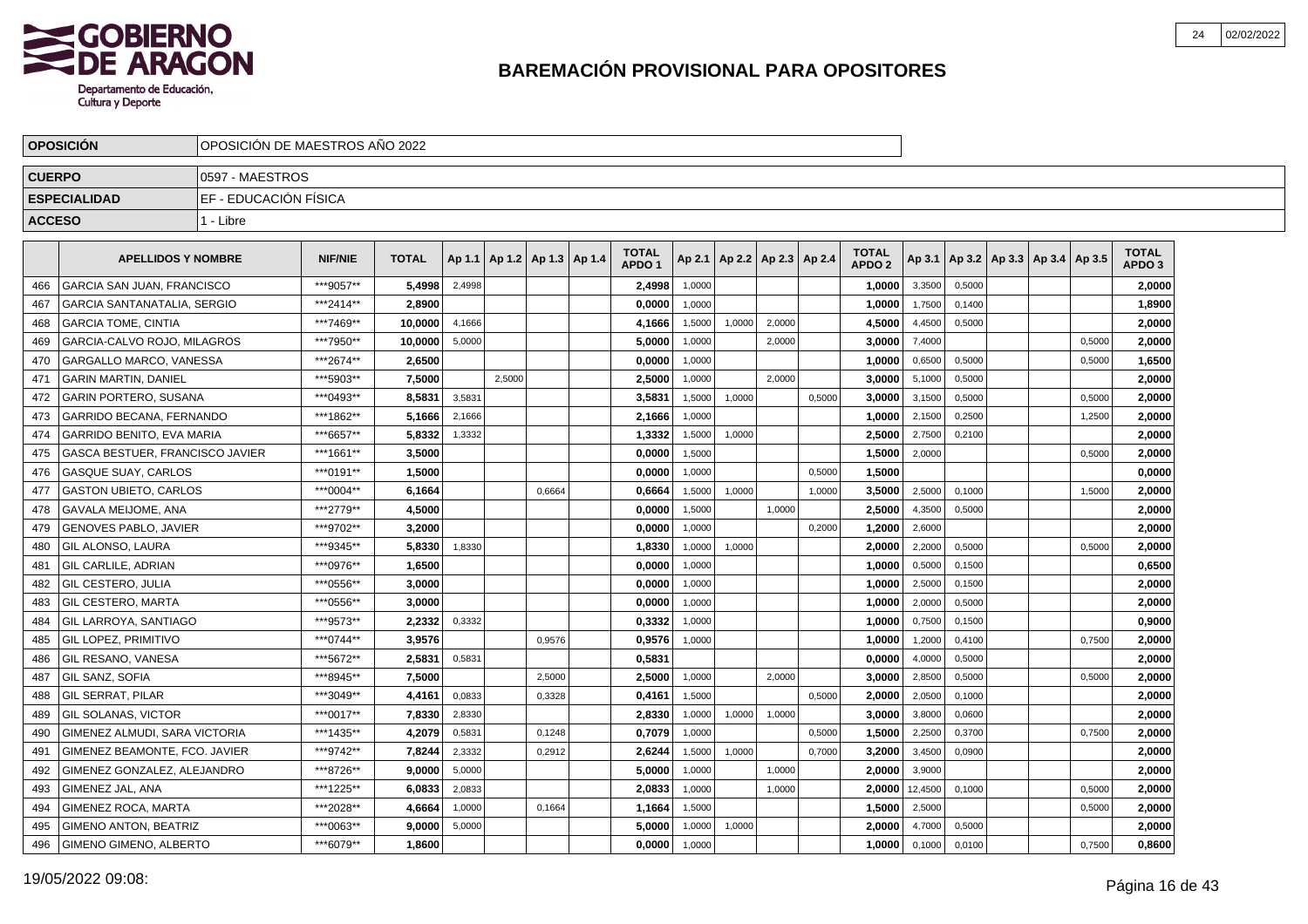

|               | <b>OPOSICION</b>                 | OPOSICION DE MAESTROS ANO 2022 |                |              |        |                                   |        |        |                                   |        |                          |        |        |                                   |        |        |                                   |        |                                   |  |
|---------------|----------------------------------|--------------------------------|----------------|--------------|--------|-----------------------------------|--------|--------|-----------------------------------|--------|--------------------------|--------|--------|-----------------------------------|--------|--------|-----------------------------------|--------|-----------------------------------|--|
| <b>CUERPO</b> |                                  | 10597 - MAESTROS               |                |              |        |                                   |        |        |                                   |        |                          |        |        |                                   |        |        |                                   |        |                                   |  |
|               | <b>ESPECIALIDAD</b>              | EF - EDUCACIÓN FÍSICA          |                |              |        |                                   |        |        |                                   |        |                          |        |        |                                   |        |        |                                   |        |                                   |  |
| <b>ACCESO</b> |                                  | 1 - Libre                      |                |              |        |                                   |        |        |                                   |        |                          |        |        |                                   |        |        |                                   |        |                                   |  |
|               |                                  |                                |                |              |        |                                   |        |        |                                   |        |                          |        |        |                                   |        |        |                                   |        |                                   |  |
|               | <b>APELLIDOS Y NOMBRE</b>        |                                | <b>NIF/NIE</b> | <b>TOTAL</b> |        | Ap 1.1   Ap 1.2   Ap 1.3   Ap 1.4 |        |        | <b>TOTAL</b><br>APDO <sub>1</sub> | Ap 2.1 | Ap 2.2   Ap 2.3   Ap 2.4 |        |        | <b>TOTAL</b><br>APDO <sub>2</sub> | Ap 3.1 |        | Ap 3.2   Ap 3.3   Ap 3.4   Ap 3.5 |        | <b>TOTAL</b><br>APDO <sub>3</sub> |  |
| 497           | l GISTAS GASPAR. DAVID           |                                | ***2261**      | 1,1800       |        |                                   |        |        | 0,0000                            | 1,0000 |                          |        |        | 1,0000                            |        | 0.1800 |                                   |        | 0,1800                            |  |
| 498           | <b>GISTAU DUESO, RAMIRO</b>      |                                | ***0993**      | 5,8744       |        | 0.2912                            | 0,0832 |        | 0,3744                            | 1,0000 | 1,0000                   | 1.0000 | 0,5000 | 3,5000                            | 3,8000 | 0.1000 |                                   |        | 2,0000                            |  |
| 499           | GOMEZ AGUILAR, ANA BELEN         |                                | ***8377**      | 9.0000       | 5,0000 |                                   |        |        | 5.0000                            | 1,0000 | 1,0000                   |        |        | 2.0000                            | 6,8500 | 0,5000 |                                   |        | 2,0000                            |  |
| 500           | <b>GOMEZ BARRERAS, PATRICIA</b>  |                                | ***1394**      | 4.0000       |        |                                   |        |        | 0,0000                            | 1,5000 |                          |        | 0,5000 | 2,0000                            | 2,7000 |        |                                   |        | 2,0000                            |  |
| 501           | GOMEZ DEL RIO, ANA               |                                | ***3166**      | 7,9165       | 3,4165 |                                   |        |        | 3,4165                            | 1,0000 |                          | 1,0000 | 0,5000 | 2,5000                            | 2,2500 | 0,4000 |                                   | 0,5000 | 2,0000                            |  |
| 502           | <b>GOMEZ DIAZ. MIGUEL</b>        |                                | ***2579**      | 1.4500       |        |                                   |        |        | 0.0000                            | 1,0000 |                          |        |        | 1.0000                            |        | 0.4500 |                                   |        | 0,4500                            |  |
| 503           | <b>GOMEZ ESPES, VICTOR</b>       |                                | ***0916**      | 5.5000       |        |                                   |        |        | 0,0000                            | 1,5000 |                          | 2.0000 |        | 3,5000                            | 3,3000 |        |                                   |        | 2,0000                            |  |
| 504           | GOMEZ FERNANDEZ. MARIA PILAR     |                                | ***9442**      | 8,5000       | 5,0000 |                                   |        |        | 5,0000                            | 1,0000 |                          |        | 0,5000 | 1,5000                            | 7,6000 | 0,4600 |                                   |        | 2,0000                            |  |
| 505           | GOMEZ LANGOYO, FRANCISCO         |                                | ***8031**      | 8,2000       | 5,0000 |                                   |        |        | 5,0000                            | 1,0000 |                          |        | 0,2000 | 1,2000                            | 6,6500 | 0,5000 |                                   | 0,5000 | 2,0000                            |  |
| 506           | <b>GOMEZ MARTIN, BEATRIZ</b>     |                                | ***8224**      | 10,0000      | 5,0000 |                                   |        |        | 5,0000                            | 1,0000 | 1,0000                   | 1,0000 |        | 3,0000                            | 5,4500 |        |                                   | 1,0000 | 2,0000                            |  |
| 507           | GOMEZ OJEDA, ANDREA              |                                | ***2551**      | 9,5000       | 4,0000 |                                   |        |        | 4,0000                            | 1,5000 | 1,0000                   | 1,0000 |        | 3,5000                            | 3,5000 | 0,5000 |                                   |        | 2,0000                            |  |
| 508           | <b>GOMEZ PERALTA, JAIME</b>      |                                | ***5972**      | 3,7500       |        |                                   |        |        | 0.0000                            | 1,0000 | 1,0000                   |        |        | 2.0000                            | 1,2500 |        |                                   | 0,5000 | 1,7500                            |  |
| 509           | <b>GOMEZ PINA, CARLOS</b>        |                                | ***8636**      | 5,6997       | 1.7497 |                                   |        |        | 1,7497                            | 1,5000 |                          | 1.0000 | 0,2000 | 2,7000                            | 0,7500 | 0,5000 |                                   |        | 1,2500                            |  |
| 510           | <b>GOMEZ WENTA, ANTONIO LEON</b> |                                | ***0120**      | 0.0000       |        |                                   |        |        | 0.0000                            |        |                          |        |        | 0.0000                            |        |        |                                   |        | 0,0000                            |  |
| 511           | <b>GOMOLLON GARCIA, ELENA</b>    |                                | ***2784**      | 4,0831       | 0,5831 |                                   |        |        | 0,5831                            | 1,5000 |                          |        |        | 1,5000                            | 2,0000 | 0,2500 |                                   | 0,5000 | 2,0000                            |  |
| 512           | GONZALEZ BENEDICTO. JOSE ROBERTO |                                | ***8323**      | 5,5000       |        |                                   | 2,5000 |        | 2,5000                            | 1,0000 |                          |        |        | 1,0000                            | 2,7000 | 0,5000 |                                   |        | 2,0000                            |  |
| 513           | GONZALEZ BLANCO, RAQUEL          |                                | ***4789**      | 3,5000       |        |                                   |        |        | 0,0000                            | 1,5000 |                          |        |        | 1,5000                            | 3,3000 |        |                                   |        | 2,0000                            |  |
| 514           | GONZALEZ BLASCO, JULIO           |                                | ***1993**      | 0.5000       |        |                                   |        |        | 0.0000                            |        |                          |        |        | 0.0000                            |        |        |                                   | 0,5000 | 0,5000                            |  |
| 515           | <b>GONZALEZ CORREAS, RUT</b>     |                                | ***6502**      | 3.5831       | 0,5831 |                                   |        |        | 0.5831                            | 1,0000 |                          |        |        | 1.0000                            | 2,0000 | 0,2100 |                                   |        | 2,0000                            |  |
| 516           | GONZALEZ DIEZ, CARLOS            |                                | ***1253**      | 1,0000       |        |                                   |        |        | 0,0000                            | 1,0000 |                          |        |        | 1,0000                            |        |        |                                   |        | 0,0000                            |  |
| 517           | GONZALEZ GUILLEN, KRAJT ALEXIS   |                                | ***9248**      | 1,1000       |        |                                   |        |        | 0,0000                            | 1,0000 |                          |        |        | 1.0000                            |        | 0,1000 |                                   |        | 0,1000                            |  |
| 518           | GONZALEZ HERNANDEZ, ROCIO        |                                | ***5708**      | 5,2499       | 1,2499 |                                   |        |        | 1,2499                            | 1,0000 | 1,0000                   |        |        | 2.0000                            | 2,6500 | 0,5000 |                                   |        | 2,0000                            |  |
| 519           | GONZALEZ JIMENEZ, ROCIO          |                                | ***7046**      | 4,5833       | 0,0833 |                                   |        |        | 0,0833                            | 1,0000 |                          | 1,0000 | 0,5000 | 2,5000                            | 4,0000 | 0,1200 |                                   |        | 2,0000                            |  |
| 520           | <b>GONZALEZ MARIN, EVA</b>       |                                | ***1793**      | 6.8743       | 0.2499 |                                   | 1.8744 | 0,2500 | 2.3743                            | 1,5000 |                          | 1.0000 |        | 2,5000                            | 4,1000 | 0,5000 |                                   |        | 2.0000                            |  |
| 521           | GONZALEZ MARTINEZ, JUAN MANUEL   |                                | ***6008**      | 7,1992       |        | 1,8328                            | 0,1664 |        | 1.9992                            | 1,0000 | 1,0000                   | 1,0000 | 0,2000 | 3,2000                            | 5,4000 | 0,5000 |                                   |        | 2,0000                            |  |
| 522           | <b>GONZALEZ MIMBIELA, MARIO</b>  |                                | ***3308**      | 3.0000       |        |                                   |        |        | 0,0000                            | 1,0000 |                          |        |        | 1,0000                            | 2,3500 | 0,0500 |                                   |        | 2,0000                            |  |
| 523           | GONZALEZ MORO, JAVIER            |                                | ***5188**      | 4,0000       |        |                                   |        |        | 0,0000                            | 1,0000 | 1,0000                   |        |        | 2,0000                            | 6,0000 |        |                                   |        | 2,0000                            |  |
| 524           | <b>GONZALEZ SAENZ, MIGUEL</b>    |                                | ***4445**      | 1,9800       |        |                                   |        |        | 0,0000                            | 1,0000 |                          |        |        | 1,0000                            | 0,3500 | 0,1300 |                                   | 0,5000 | 0,9800                            |  |
| 525           | GONZALEZ SERRANO, ROBERTO        |                                | ***9319**      | 4,7499       | 1,2499 |                                   |        |        | 1,2499                            | 1,0000 |                          |        | 0,5000 | 1,5000                            | 2,6000 | 0,1200 |                                   |        | 2,0000                            |  |
| 526           | <b>GONZALEZ SISAMON, ROBERTO</b> |                                | ***5813**      | 7,6666       | 4,1666 |                                   |        |        | 4,1666                            | 1,5000 |                          |        |        | 1.5000                            | 3,4500 | 0,1600 |                                   | 1,2500 | 2.0000                            |  |
| 527           | GONZALEZ SUBIRON, MARIA NICOLETA |                                | ***3149**      | 3,0000       |        |                                   |        |        | 0,0000                            | 1,0000 |                          |        |        | 1.0000                            | 3,0000 | 0,2500 |                                   |        | 2,0000                            |  |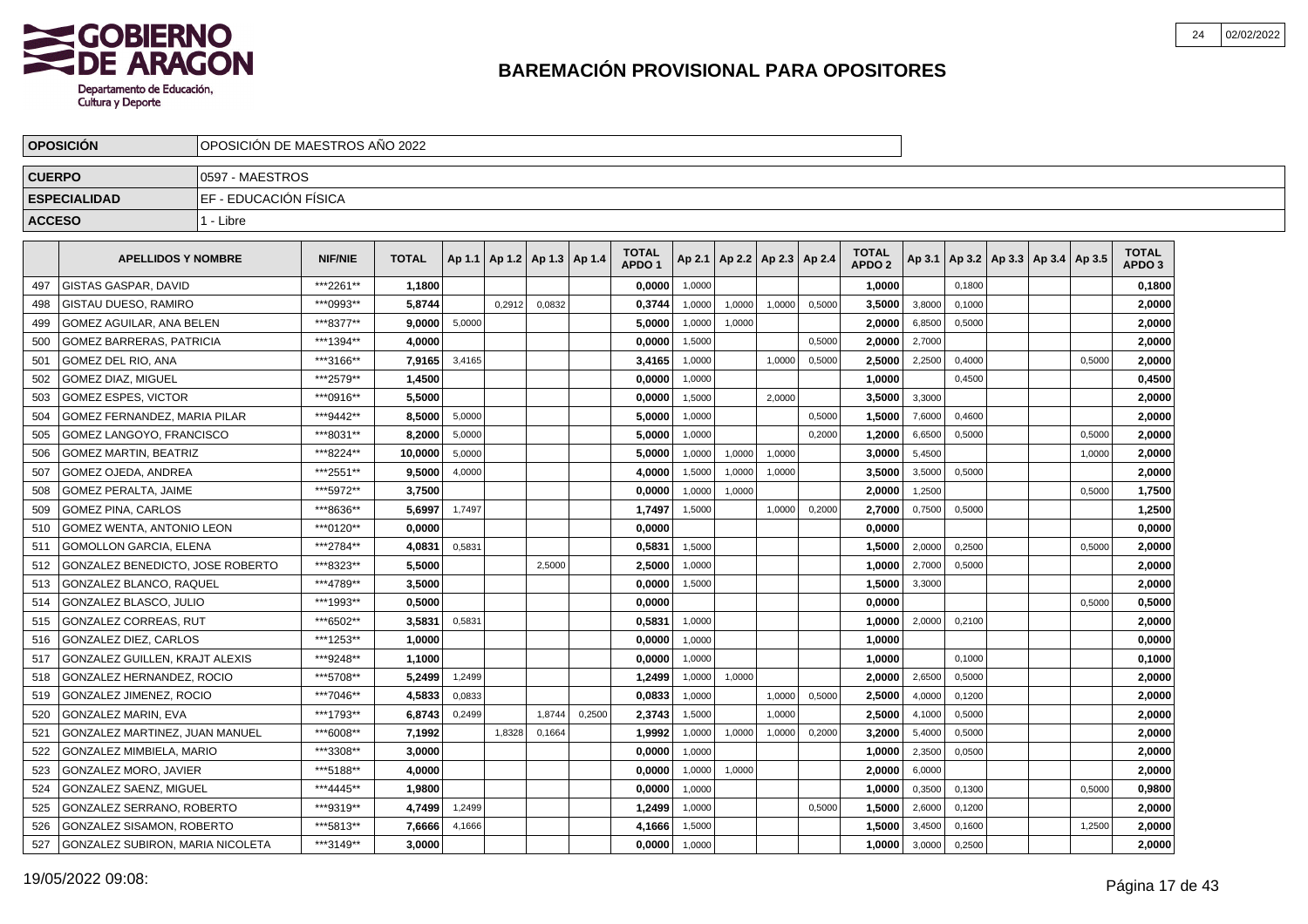

|               | <b>OPOSICION</b>                                 | OPOSICION DE MAESTROS ANO 2022 |                |              |        |                                   |        |                                   |        |                          |        |        |                                   |        |                                            |        |        |                                   |  |
|---------------|--------------------------------------------------|--------------------------------|----------------|--------------|--------|-----------------------------------|--------|-----------------------------------|--------|--------------------------|--------|--------|-----------------------------------|--------|--------------------------------------------|--------|--------|-----------------------------------|--|
| <b>CUERPO</b> |                                                  | 0597 - MAESTROS                |                |              |        |                                   |        |                                   |        |                          |        |        |                                   |        |                                            |        |        |                                   |  |
|               | <b>ESPECIALIDAD</b>                              | EF - EDUCACIÓN FÍSICA          |                |              |        |                                   |        |                                   |        |                          |        |        |                                   |        |                                            |        |        |                                   |  |
| <b>ACCESO</b> |                                                  | 1 - Libre                      |                |              |        |                                   |        |                                   |        |                          |        |        |                                   |        |                                            |        |        |                                   |  |
|               | <b>APELLIDOS Y NOMBRE</b>                        |                                | <b>NIF/NIE</b> | <b>TOTAL</b> |        | Ap 1.1   Ap 1.2   Ap 1.3   Ap 1.4 |        | <b>TOTAL</b><br>APDO <sub>1</sub> | Ap 2.1 | Ap 2.2   Ap 2.3   Ap 2.4 |        |        | <b>TOTAL</b><br>APDO <sub>2</sub> |        | Ap 3.1   Ap 3.2   Ap 3.3   Ap 3.4   Ap 3.5 |        |        | <b>TOTAL</b><br>APDO <sub>3</sub> |  |
| 528           | GONZALEZ VILLAGRASA, PABLO                       |                                | ***3092**      | 5,3332       | 1,3332 |                                   |        | 1,3332                            | 1,0000 | 1,0000                   |        |        | 2,0000                            | 2,0500 | 0,1000                                     |        |        | 2,0000                            |  |
| 529           | GONZALEZ DE AUDICANA ZARAGOZANO.<br><b>CELIA</b> |                                | ***3202**      | 4,0416       |        | 0,0416                            |        | 0,0416                            | 1,0000 |                          | 1,0000 |        | 2.0000                            | 3,5000 |                                            |        | 0,5000 | 2,0000                            |  |
| 530           | GORDO VILLUENDAS, VANESA                         |                                | ***9188**      | 3,2000       |        |                                   |        | 0,0000                            | 1,5000 |                          |        |        | 1,5000                            | 1,2000 | 0,5000                                     |        |        | 1,7000                            |  |
| 531           | <b>GRACIA ALONSO, YOEL</b>                       |                                | ***5700**      | 3.0000       |        |                                   |        | 0,0000                            | 1,0000 |                          |        |        | 1,0000                            | 2,0000 | 0,1000                                     |        |        | 2,0000                            |  |
| 532           | <b>GRACIA BERGES, VICTOR</b>                     |                                | ***1972**      | 3.0000       |        |                                   |        | 0,0000                            | 1,0000 |                          |        |        | 1.0000                            | 2,1000 |                                            |        |        | 2,0000                            |  |
| 533           | <b>GRACIA CRESPO, ADRIAN</b>                     |                                | ***6073**      | 1,8500       |        |                                   |        | 0.0000                            |        |                          |        |        | 0,0000                            | 1,8500 |                                            |        |        | 1,8500                            |  |
| 534           | <b>GRACIA GARCIA, ANA BELEN</b>                  |                                | ***7024**      | 8.5000       |        |                                   | 2,5000 | 2,5000                            | 1,5000 | 1,0000                   | 1.0000 | 0,5000 | 4.0000                            | 6,7000 | 0,5000                                     |        | 0.7500 | 2,0000                            |  |
| 535           | <b>GRACIA GARCIA, EVA MARIA</b>                  |                                | ***7024**      | 9,8746       | 3,1666 |                                   | 0,7080 | 3,8746                            | 1,5000 | 1,0000                   | 1,0000 | 0,5000 | 4,0000                            | 7,2000 | 0,3800                                     |        |        | 2,0000                            |  |
| 536           | <b>GRACIA GARCIA-LISBONA, RAFAEL</b>             |                                | ***7146**      | 3.5000       |        |                                   |        | 0,0000                            | 1,5000 |                          |        |        | 1.5000                            | 2,0000 |                                            |        | 0,5000 | 2,0000                            |  |
| 537           | <b>GRACIA GIL. JUAN MIGUEL</b>                   |                                | ***5033**      | 3.0833       | 0,0833 |                                   |        | 0.0833                            | 1,0000 |                          |        |        | 1.0000                            | 2,6000 | 0,2500                                     |        |        | 2,0000                            |  |
| 538           | <b>GRACIA LAMPRE, PAULA</b>                      |                                | ***6708**      | 8,3330       | 3,8330 |                                   |        | 3,8330                            | 1,0000 | 1,0000                   |        | 0,5000 | 2,5000                            | 2,1000 |                                            |        | 1,2500 | 2,0000                            |  |
| 539           | <b>GRACIA RUIZ, PAULA</b>                        |                                | ***9567**      | 5,9163       | 1,9163 |                                   |        | 1,9163                            | 1,0000 | 1,0000                   |        |        | 2.0000                            | 2,6000 | 0,1200                                     |        |        | 2,0000                            |  |
| 540           | <b>GRAO AYUDA, DAVID</b>                         |                                | ***1768**      | 3,5831       | 0,5831 |                                   |        | 0,5831                            | 1,0000 |                          |        |        | 1,0000                            | 2,0500 | 0,1000                                     |        | 0,5000 | 2,0000                            |  |
| 541           | <b>GRAU OLIVA. ANDRES</b>                        |                                | ***4705**      | 8,7831       | 4,5831 |                                   |        | 4,5831                            | 1,0000 | 1,0000                   |        | 0,2000 | 2.2000                            | 3,9500 | 0.4100                                     |        |        | 2,0000                            |  |
| 542           | <b>GRAU SERRANO, ALEJANDRO</b>                   |                                | ***5395**      | 5.2000       | 1,0000 |                                   |        | 1.0000                            | 1,0000 |                          | 1,0000 | 0,2000 | 2.2000                            | 3,9500 | 0,3400                                     |        | 0,5000 | 2,0000                            |  |
| 543           | GREGORIO LAVILLA, PAOLA CARLOTA                  |                                | ***2317**      | 1,9400       |        |                                   |        | 0,0000                            |        | 1,0000                   |        |        | 1,0000                            |        | 0,1900                                     |        | 0,7500 | 0,9400                            |  |
| 544           | <b>GUALLAR MOLINA. JOSE ENRIQUE</b>              |                                | ***8356**      | 7,8745       | 0,0833 |                                   | 1.7912 | 1,8745                            | 1,0000 | 1,0000                   | 2.0000 |        | 4,0000                            | 2,7500 |                                            |        | 0,7500 | 2,0000                            |  |
| 545           | <b>GUERRERO BELLOC, BELEN</b>                    |                                | ***1662**      | 3,5000       |        |                                   |        | 0,0000                            | 1,5000 |                          |        |        | 1,5000                            | 1,2000 | 0,5000                                     |        | 0,5000 | 2,0000                            |  |
| 546           | <b>GUERRERO DIEZ, CRISTINA</b>                   |                                | ***6092**      | 3,0000       |        |                                   |        | 0,0000                            | 1,0000 |                          |        |        | 1.0000                            | 2,6000 | 0,3200                                     |        |        | 2,0000                            |  |
| 547           | <b>GUERRERO SANCHEZ, ISMAEL</b>                  |                                | ***0177**      | 2,0000       |        |                                   |        | 0,0000                            |        |                          |        |        | 0,0000                            | 1,6000 |                                            |        | 0.7500 | 2,0000                            |  |
| 548           | GUEVARA SANCHEZ, LARA                            |                                | ***4299**      | 5,5000       |        |                                   |        | 0,0000                            | 1,5000 |                          | 2.0000 |        | 3,5000                            | 4,5000 |                                            |        | 0,5000 | 2,0000                            |  |
| 549           | GUILLEN ARIÑO, DAVID                             |                                | ***2061**      | 5.4000       |        |                                   |        | 0.0000                            | 1.5000 | 1,0000                   | 1,0000 | 0,5000 | 4.0000                            |        | 0.1500                                     | 0.5000 | 0.7500 | 1,4000                            |  |
| 550           | <b>GUILLEN GARCIA, ANTONIO</b>                   |                                | ***9117**      | 3,1666       | 0,1666 |                                   |        | 0,1666                            | 1,0000 |                          |        |        | 1,0000                            | 2,6000 | 0,4700                                     |        |        | 2,0000                            |  |
| 551           | GUILLEN HERNANDEZ, IGNACIO                       |                                | ***5265**      | 8,9165       | 3,4165 |                                   |        | 3,4165                            | 1,0000 | 1,0000                   | 1,0000 | 0,5000 | 3.5000                            | 2,1000 | 0,5000                                     |        |        | 2,0000                            |  |
| 552           | <b>GUILLEN MOYA, CARMEN</b>                      |                                | ***0885**      | 4,5000       |        |                                   |        | 0,0000                            | 1.5000 |                          | 1.0000 |        | 2,5000                            | 2,5500 |                                            |        | 0.5000 | 2,0000                            |  |
| 553           | GUILLEN MUÑOZ, NOELIA                            |                                | ***5281**      | 6,0833       | 1,0833 |                                   |        | 1,0833                            | 1,5000 | 1,0000                   |        | 0,5000 | 3.0000                            | 2,5500 |                                            |        |        | 2,0000                            |  |
| 554           | I GUILLEN NAVARRO. SERGIO                        |                                | ***3404**      | 3.0000       |        |                                   |        | 0.0000                            | 1,0000 |                          |        |        | 1.0000                            | 2,1500 | 0,2800                                     |        |        | 2,0000                            |  |
| 555           | GUILLOMIA GOMEZ, MARIA CRISTINA                  |                                | ***6231**      | 7,0330       | 2,8330 |                                   |        | 2,8330                            | 1,0000 |                          | 1,0000 | 0,2000 | 2,2000                            | 1,5500 | 0,5000                                     |        |        | 2,0000                            |  |
| 556           | GUIU MEDIEL, ALEJANDRO                           |                                | ***0539**      | 2,0000       |        |                                   |        | 0.0000                            |        |                          |        |        | 0,0000                            | 2,0000 | 0,1600                                     |        |        | 2,0000                            |  |
| 557           | <b>GUIX BALA, JORDI</b>                          |                                | ***9880**      | 5,5000       | 2,0000 |                                   |        | 2,0000                            | 1.5000 |                          |        |        | 1,5000                            | 2,3500 | 0,4100                                     |        | 0.5000 | 2,0000                            |  |
| 558           | GUTIERREZ BEIRED, FCO. JAVIER                    |                                | ***3001**      | 9,0000       | 5,0000 |                                   |        | 5,0000                            | 1,0000 | 1,0000                   |        |        | 2.0000                            | 7,0000 | 0,3800                                     |        |        | 2,0000                            |  |

19/05/2022 09:08: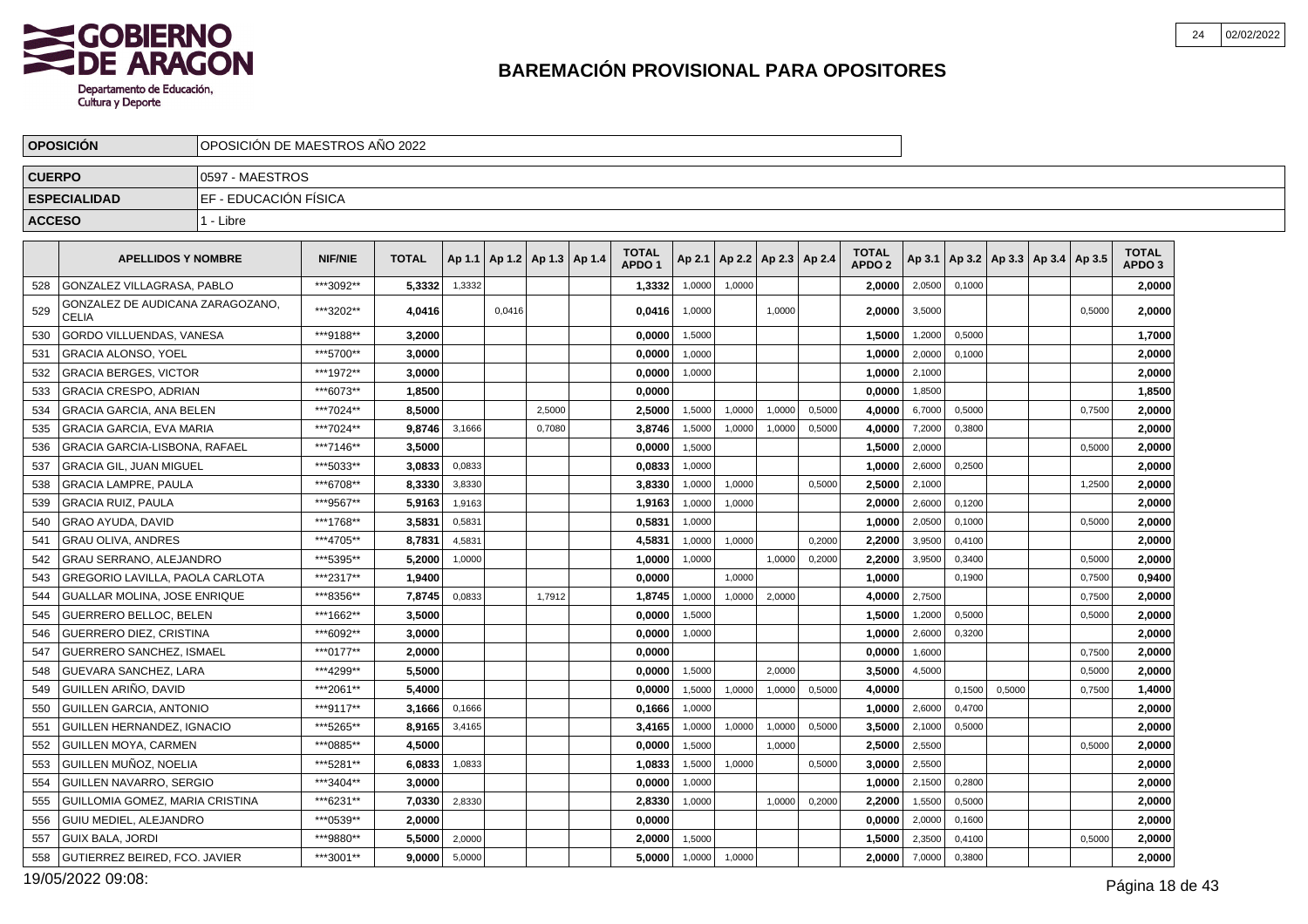

|               | <b>OPOSICIÓN</b>                   | OPOSICIÓN DE MAESTROS AÑO 2022 |                |              |        |                          |        |                                   |        |                          |        |        |                                   |               |        |                                   |        |                                   |
|---------------|------------------------------------|--------------------------------|----------------|--------------|--------|--------------------------|--------|-----------------------------------|--------|--------------------------|--------|--------|-----------------------------------|---------------|--------|-----------------------------------|--------|-----------------------------------|
| <b>CUERPO</b> |                                    | 0597 - MAESTROS                |                |              |        |                          |        |                                   |        |                          |        |        |                                   |               |        |                                   |        |                                   |
|               | <b>ESPECIALIDAD</b>                | EF - EDUCACIÓN FÍSICA          |                |              |        |                          |        |                                   |        |                          |        |        |                                   |               |        |                                   |        |                                   |
| <b>ACCESO</b> |                                    | 1 - Libre                      |                |              |        |                          |        |                                   |        |                          |        |        |                                   |               |        |                                   |        |                                   |
|               |                                    |                                |                |              |        |                          |        |                                   |        |                          |        |        |                                   |               |        |                                   |        |                                   |
|               | <b>APELLIDOS Y NOMBRE</b>          |                                | <b>NIF/NIE</b> | <b>TOTAL</b> | Ap 1.1 | Ap 1.2   Ap 1.3   Ap 1.4 |        | <b>TOTAL</b><br>APDO <sub>1</sub> | Ap 2.1 | Ap 2.2   Ap 2.3   Ap 2.4 |        |        | <b>TOTAL</b><br>APDO <sub>2</sub> | Ap 3.1        |        | Ap 3.2   Ap 3.3   Ap 3.4   Ap 3.5 |        | <b>TOTAL</b><br>APDO <sub>3</sub> |
| 559           | GUTIERREZ CORREDOR, VICTOR         |                                | ***7174**      | 8,9163       | 3,9163 |                          |        | 3,9163                            | 1,0000 | 1,0000                   | 1,0000 |        | 3,0000                            | 2,4500        | 0,3500 |                                   | 1,0000 | 2,0000                            |
| 560           | <b>GUTIERREZ CORTES, SANDRA</b>    |                                | ***3013**      | 4,5000       |        |                          |        | 0,0000                            | 1,5000 | 1,0000                   |        |        | 2,5000                            | 2,7000        |        |                                   | 0,5000 | 2,0000                            |
| 561           | GUTIERREZ YEGUAS, LAURA            |                                | ***4480**      | 3,5000       |        |                          |        | 0,0000                            | 1,5000 |                          |        |        | 1,5000                            | 3,0000        |        |                                   |        | 2,0000                            |
| 562           | HARO RUIZ. JAVIER ALFONSO          |                                | ***9440**      | 7,8328       | 2,6664 |                          | 1.1664 | 3,8328                            | 1,0000 | 1,0000                   |        |        | 2.0000                            | 4,4000        | 0.5000 |                                   | 0,5000 | 2,0000                            |
| 563           | <b>HERAS SICILIA, SOFIA</b>        |                                | ***2523**      | 1,9800       |        |                          |        | 0,0000                            | 1,0000 |                          |        |        | 1,0000                            | 0,6500        | 0,3300 |                                   |        | 0,9800                            |
| 564           | HERBERA BASOLS, VICTOR CARLOS      |                                | ***6159**      | 4,7496       | 0,6664 |                          | 0,0832 | 0,7496                            | 1,0000 | 1,0000                   |        |        | 2.0000                            | 2,4000        | 0,0700 |                                   | 0,7500 | 2,0000                            |
| 565           | HEREDIA ZUECO, PATRICIA            |                                | ***9675**      | 9,6666       | 4,1666 |                          |        | 4,1666                            | 1,0000 | 1,0000                   | 1,0000 | 0,5000 | 3,5000                            | 2,3000        | 0,1500 |                                   |        | 2,0000                            |
| 566           | HERNANDEZ BONILLA, JAVIER          |                                | ***7182**      | 9.0000       | 5,0000 |                          |        | 5,0000                            | 1,0000 |                          | 1,0000 |        | 2.0000                            | 2,4000        | 0,5000 |                                   |        | 2,0000                            |
| 567           | HERNANDEZ CUARTERO. AITOR          |                                | ***2353**      | 8.7000       | 5,0000 |                          |        | 5.0000                            | 1.0000 |                          |        | 0,7000 | 1.7000                            | 2,5000        | 0.5000 |                                   | 1,0000 | 2.0000                            |
| 568           | HERNANDEZ GARCIA, ALEJANDRO        |                                | ***0132**      | 5,5833       | 2,0833 |                          |        | 2,0833                            | 1,5000 |                          |        |        | 1,5000                            | 4,1000        |        |                                   |        | 2,0000                            |
| 569           | HERNANDEZ LOPEZ, DAVID             |                                | ***2100**      | 1,0800       |        |                          |        | 0,0000                            | 1,0000 |                          |        |        | 1.0000                            |               | 0,0800 |                                   |        | 0,0800                            |
| 570           | HERNANDEZ MARTIN, ADRIAN           |                                | ***3230**      | 2.8200       |        |                          |        | 0,0000                            | 1,0000 |                          |        | 0,2000 | 1,2000                            | 1,5500        | 0,0700 |                                   |        | 1,6200                            |
| 571           | HERNANDEZ MUÑOZ, ROCIO             |                                | ***6195**      | 10.0000      | 3,7497 |                          |        | 3,7497                            | 1,5000 | 1,0000                   | 2,0000 | 0,2000 | 4.7000                            | 2,3500        | 0,2900 |                                   |        | 2,0000                            |
| 572           | HERNANDEZ PARICIO. DIANA           |                                | ***6115**      | 10.0000      | 5,0000 |                          |        | 5.0000                            | 1,5000 | 1,0000                   | 1.0000 |        | 3.5000                            | 3,6500        | 0.5000 |                                   | 0,5000 | 2,0000                            |
| 573           | HERNANDEZ ROMERO, VICTOR           |                                | ***0385**      | 3,0000       |        |                          |        | 0,0000                            | 1,0000 |                          |        |        | 1,0000                            | 2,1000        | 0,1000 |                                   | 0,5000 | 2,0000                            |
| 574           | HERNANDEZ SALAS, JOSE MIGUEL       |                                | ***5097**      | 8,0000       | 5,0000 |                          |        | 5,0000                            | 1,0000 |                          |        |        | 1,0000                            | 5,9500        | 0,5000 |                                   |        | 2,0000                            |
| 575           | HERNANDO MARTINEZ, SARA            |                                | ***8866**      | 4,2000       |        |                          |        | 0,0000                            | 1,0000 |                          | 1.0000 | 0,2000 | 2.2000                            | 2,4000        |        |                                   | 0,5000 | 2,0000                            |
| 576           | HERRANDO GARIJO. ALBERTO           |                                | ***8911**      | 3.0000       |        |                          |        | 0.0000                            | 1,0000 |                          |        |        | 1.0000                            | 2,0000        |        |                                   |        | 2,0000                            |
| 577           | <b>HERRERA LICERAS, OSCAR</b>      |                                | ***8319**      | 3.1666       | 0,1666 |                          |        | 0.1666                            |        |                          | 1.0000 |        | 1.0000                            | 3,0000        | 0.3300 |                                   | 0.5000 | 2.0000                            |
| 578           | HERRERO MARTIN, MARIA              |                                | ***7533**      | 7,9574       | 3,4998 |                          | 0,4576 | 3,9574                            | 1,0000 | 1,0000                   |        |        | 2,0000                            | 2,6500        | 0,4200 |                                   | 1,0000 | 2,0000                            |
| 579           | HIDALGO CAMACHO, MONICA            |                                | ***3506**      | 6,0000       |        |                          |        | 0.0000                            | 1,5000 | 1,0000                   | 1,0000 | 0,5000 | 4.0000                            | 2,4500        | 0,2000 |                                   |        | 2,0000                            |
| 580           | HINOJOSA MONTIU, ALBERTO           |                                | ***6039**      | 2,5000       |        |                          |        | 0,0000                            |        |                          |        | 0,5000 | 0,5000                            | 2,0000        | 0,1000 |                                   |        | 2,0000                            |
| 581           | HORTAL DOMINGUEZ, ADRIAN           |                                | ***0389**      | 4,2499       | 1,2499 |                          |        | 1,2499                            | 1,0000 |                          |        |        | 1.0000                            | 2,6500        |        |                                   | 0,5000 | 2.0000                            |
| 582           | IBAÑEZ ALTABELLA, JOSE MANUEL      |                                | ***2144**      | 2,0000       |        |                          |        | 0,0000                            |        |                          |        |        | 0,0000                            | 2,1000        |        |                                   | 0,5000 | 2,0000                            |
| 583           | IBAÑEZ ESPELETA, JAVIER            |                                | ***5233**      | 8,5000       | 5,0000 |                          |        | 5,0000                            |        |                          | 1,0000 | 0,5000 | 1,5000                            | 8,9000        | 0,5000 |                                   | 0,7500 | 2,0000                            |
| 584           | <b>IBARBIA ABADIA, PATRICIA</b>    |                                | ***8213**      | 7,8332       | 3,3332 |                          |        | 3,3332                            | 1,5000 | 1,0000                   |        |        | 2,5000                            | 2,5500        | 0,3700 |                                   |        | 2,0000                            |
| 585           | <b>IGLESIAS GARCIA, JORGE</b>      |                                | ***5116**      | 5,8332       | 1,3332 |                          |        | 1,3332                            | 1,5000 | 1,0000                   |        |        | 2,5000                            | 2,0000        | 0,3500 |                                   | 0,5000 | 2,0000                            |
| 586           | <b>INGELMO VICENTE, ANDREA</b>     |                                | ***1862**      | 3,5000       |        |                          |        | 0.0000                            | 1,5000 |                          |        |        | 1.5000                            | 3,1000        |        |                                   |        | 2,0000                            |
| 587           | <b>ISARRE ARNAL, ALBERTO</b>       |                                | ***5993**      | 9,2494       | 1,4998 |                          | 1,7496 | 3,2494                            | 1,5000 | 1,0000                   | 1,0000 | 0,5000 | 4,0000                            | 8,4000        | 0,2100 |                                   | 0,7500 | 2,0000                            |
| 588           | ITURRIOZ SUAREZ, MARTA PILAR       |                                | ***2835**      | 1,5000       |        |                          |        | 0,0000                            | 1,0000 |                          |        |        | 1,0000                            |               | 0,5000 |                                   |        | 0,5000                            |
| 589           | IZQUIERDO DOMINGO, CARLOS EMILIANO |                                | ***5642**      | 4,0000       |        |                          |        | 0,0000                            | 1,0000 |                          | 1,0000 |        |                                   | 2,0000 5,1000 |        |                                   |        | 2,0000                            |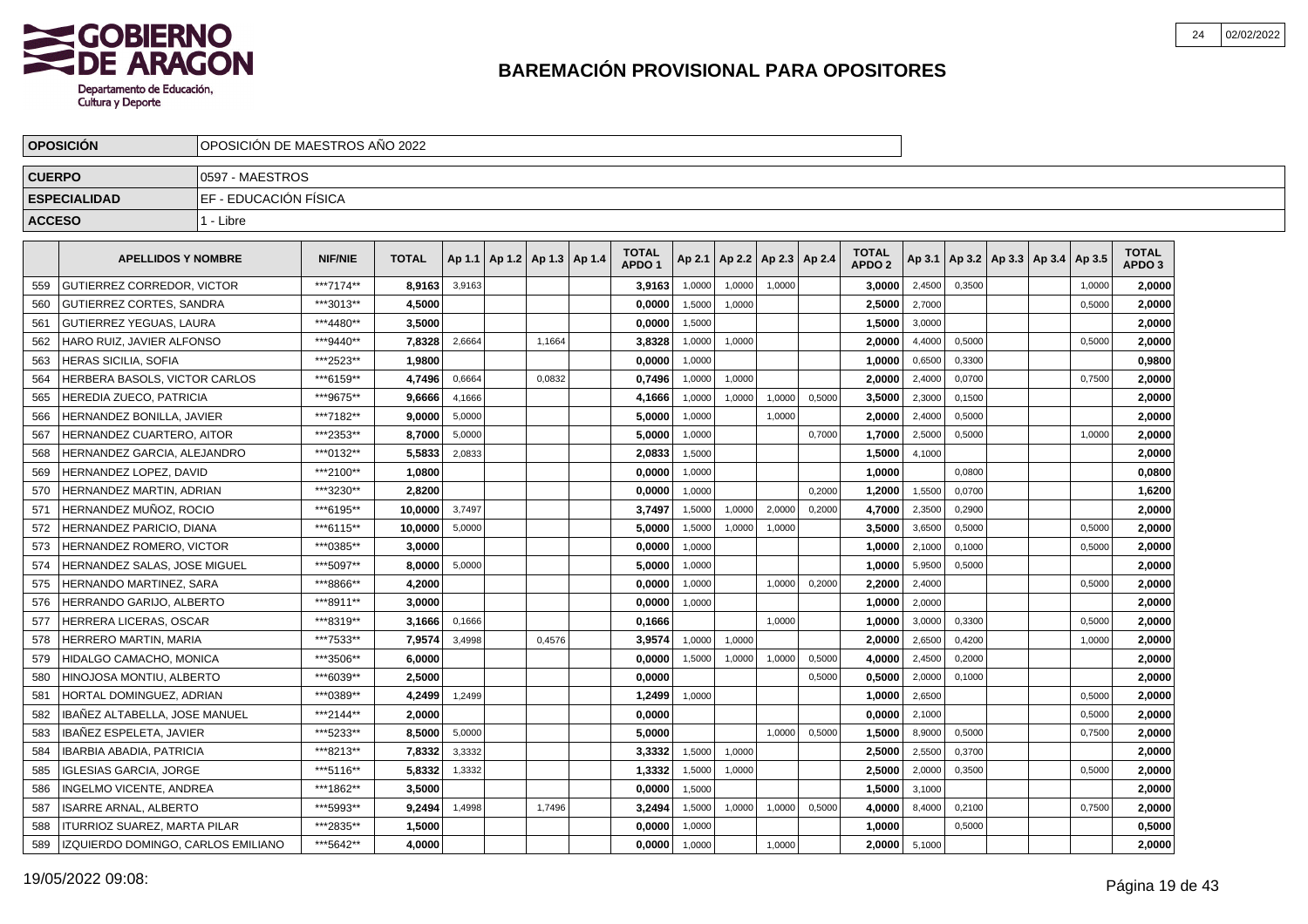

|               | <b>OPOSICION</b>                | OPOSICION DE MAESTROS ANO 2022 |                |              |        |                                   |        |                                   |        |                          |        |        |                                   |         |        |                                   |        |                                   |  |
|---------------|---------------------------------|--------------------------------|----------------|--------------|--------|-----------------------------------|--------|-----------------------------------|--------|--------------------------|--------|--------|-----------------------------------|---------|--------|-----------------------------------|--------|-----------------------------------|--|
| <b>CUERPO</b> |                                 | 10597 - MAESTROS               |                |              |        |                                   |        |                                   |        |                          |        |        |                                   |         |        |                                   |        |                                   |  |
|               | <b>ESPECIALIDAD</b>             | EF - EDUCACIÓN FÍSICA          |                |              |        |                                   |        |                                   |        |                          |        |        |                                   |         |        |                                   |        |                                   |  |
| <b>ACCESO</b> |                                 | 1 - Libre                      |                |              |        |                                   |        |                                   |        |                          |        |        |                                   |         |        |                                   |        |                                   |  |
|               |                                 |                                |                |              |        |                                   |        |                                   |        |                          |        |        |                                   |         |        |                                   |        |                                   |  |
|               | <b>APELLIDOS Y NOMBRE</b>       |                                | <b>NIF/NIE</b> | <b>TOTAL</b> |        | Ap 1.1   Ap 1.2   Ap 1.3   Ap 1.4 |        | <b>TOTAL</b><br>APDO <sub>1</sub> | Ap 2.1 | Ap 2.2   Ap 2.3   Ap 2.4 |        |        | <b>TOTAL</b><br>APDO <sub>2</sub> | Ap 3.1  |        | Ap 3.2   Ap 3.3   Ap 3.4   Ap 3.5 |        | <b>TOTAL</b><br>APDO <sub>3</sub> |  |
| 590           | JATIVA UBEDA. LAURA             |                                | ***3819**      | 10.0000      | 5,0000 |                                   |        | 5,0000                            | 1,0000 | 1.0000                   | 1.0000 |        | 3.0000                            | 8,3000  | 0.5000 |                                   |        | 2,0000                            |  |
| 591           | JIMENEZ BORREGO, PABLO          |                                | ***9903**      | 4,0000       |        |                                   |        | 0,0000                            | 1,0000 |                          | 1.0000 |        | 2.0000                            | 5,9000  |        |                                   |        | 2,0000                            |  |
| 592           | JIMENEZ CINTADO, ENRIQUE        |                                | ***5708**      | 3,2000       |        |                                   |        | 0,0000                            | 1,0000 |                          |        | 0,2000 | 1,2000                            | 2,3000  | 0,2400 |                                   | 0,5000 | 2,0000                            |  |
| 593           | JIMENEZ CLAGER, MIRIAM PATRICIA |                                | ***0908**      | 3.0000       |        |                                   |        | 0,0000                            | 1,0000 |                          |        |        | 1,0000                            | 2,1000  |        |                                   |        | 2,0000                            |  |
| 594           | JIMENEZ MARIN, MARIO            |                                | ***3959**      | 3,2000       |        |                                   |        | 0,0000                            | 1,0000 |                          |        | 0,2000 | 1,2000                            | 2,2500  | 0,1000 |                                   |        | 2,0000                            |  |
| 595           | <b>JIMENEZ MARTIN, CARLOS</b>   |                                | ***0796**      | 5.0000       |        |                                   | 0.5000 | 0.5000                            | 1,5000 |                          | 1.0000 |        | 2.5000                            | 3,0000  |        |                                   | 0,5000 | 2,0000                            |  |
| 596           | JIMENEZ MORRALLA. ANGEL         |                                | ***3046**      | 4,0833       | 0,0833 |                                   |        | 0,0833                            | 1,0000 | 1,0000                   |        |        | 2.0000                            | 2,7500  |        |                                   |        | 2,0000                            |  |
| 597           | JIMENEZ ORCAJO. ALFONSO         |                                | ***4601**      | 1,6000       |        |                                   |        | 0,0000                            | 1,5000 |                          |        |        | 1,5000                            |         | 0,1000 |                                   |        | 0,1000                            |  |
| 598           | JIMENEZ RODRIGUEZ, JOSE PEDRO   |                                | ***3132**      | 4,0000       |        |                                   |        | 0,0000                            | 1,0000 |                          | 1,0000 |        | 2,0000                            | 15,6000 | 0,3500 |                                   | 0,7500 | 2,0000                            |  |
| 599           | JIMENEZ SALAS, JAVIER           |                                | ***5268**      | 6,6664       | 1,6664 |                                   |        | 1,6664                            | 1,0000 | 1,0000                   | 1,0000 |        | 3,0000                            | 5,9500  | 0,5000 |                                   |        | 2,0000                            |  |
| 600           | JIMENEZ VAL, M. ASCENSION       |                                | ***1319**      | 9,0000       | 5,0000 |                                   |        | 5,0000                            | 1,0000 |                          | 1,0000 |        | 2,0000                            | 5,5000  | 0,5000 |                                   |        | 2,0000                            |  |
| 601           | JIMENEZ VALERO, SORAYA          |                                | ***4361**      | 5,4998       | 1,4998 |                                   |        | 1,4998                            | 1,0000 | 1,0000                   |        |        | 2.0000                            | 3,4000  | 0,5000 |                                   |        | 2,0000                            |  |
| 602           | JIMENEZ VERGARA, CECILIA        |                                | ***4348**      | 8,2000       | 5,0000 |                                   |        | 5,0000                            | 1,0000 |                          |        | 0.2000 | 1,2000                            | 4,1000  | 0,5000 |                                   |        | 2,0000                            |  |
| 603           | JIMENO TIERNO, JONATHAN         |                                | ***8929**      | 3,9163       | 0,9163 |                                   |        | 0,9163                            | 1,0000 |                          |        |        | 1,0000                            | 2,7500  |        |                                   |        | 2,0000                            |  |
| 604           | JORDAN ARMENGOD, BEATRIZ        |                                | ***8350**      | 9,2000       | 5,0000 |                                   |        | 5,0000                            | 1,0000 | 1,0000                   |        | 0,2000 | 2,2000                            | 6,2000  | 0,5000 |                                   |        | 2,0000                            |  |
| 605           | JORDAN CARDENAL, MARIA          |                                | ***9251**      | 10,0000      | 5,0000 |                                   |        | 5,0000                            | 1,0000 |                          | 2.0000 |        | 3,0000                            | 4,9500  | 0,5000 |                                   | 0,5000 | 2,0000                            |  |
| 606           | JUANGRAN GRACIA, ANA            |                                | ***0687**      | 3,4000       |        |                                   |        | 0,0000                            | 1,0000 |                          |        | 0,4000 | 1,4000                            | 2,5000  |        |                                   |        | 2,0000                            |  |
| 607           | JULIAN JULIAN. RUBEN            |                                | ***5451**      | 4.7081       | 0.0833 | 0,1248                            |        | 0.2081                            | 1,0000 | 1.0000                   |        | 0.5000 | 2.5000                            | 2,7000  | 0.4900 |                                   |        | 2,0000                            |  |
| 608           | JURADO MARIN, XAQUELINE         |                                | ***6870**      | 6.5000       |        |                                   | 2,5000 | 2,5000                            | 1,0000 |                          | 1,0000 |        | 2.0000                            | 1,6500  | 0,4900 |                                   | 0,5000 | 2.0000                            |  |
| 609           | JUSTES MARTINEZ, RUBEN          |                                | ***5469**      | 5,7497       | 2,7497 |                                   |        | 2,7497                            | 1,0000 |                          |        |        | 1,0000                            | 1,7500  | 0,4800 |                                   |        | 2,0000                            |  |
| 610           | LABORDA DIAZ, EVA               |                                | ***5900**      | 8,0000       | 5,0000 |                                   |        | 5,0000                            | 1,0000 |                          |        |        | 1.0000                            | 5,5500  | 0,5000 |                                   |        | 2,0000                            |  |
| 611           | LACAMBRA PUERTOLAS, RUBEN       |                                | ***6030**      | 6,3330       | 2,8330 |                                   |        | 2,8330                            | 1,0000 |                          |        | 0,5000 | 1,5000                            | 2,2500  | 0,1000 |                                   |        | 2,0000                            |  |
| 612           | LACASA VISCASILLAS, CARLOS      |                                | ***7332**      | 3,8744       |        | 0,1664                            | 0,2080 | 0,3744                            | 1,0000 |                          |        | 0,5000 | 1,5000                            | 3,5000  | 0,1500 |                                   |        | 2,0000                            |  |
| 613           | LACILLA MORLANES. IGNACIO       |                                | ***2569**      | 4.0000       |        |                                   |        | 0.0000                            | 1,0000 | 1,0000                   |        |        | 2.0000                            | 2,0000  | 0,3200 |                                   |        | 2.0000                            |  |
| 614           | LACIMA SORA, DAVID              |                                | ***1841**      | 4.9165       | 1,4165 |                                   |        | 1,4165                            | 1,0000 |                          |        | 0,5000 | 1,5000                            | 2,6500  | 0,3000 |                                   |        | 2,0000                            |  |
| 615           | LACOMA LATORRE. BELEN           |                                | ***6695**      | 4,5000       |        |                                   |        | 0,0000                            | 1,5000 | 1,0000                   |        |        | 2.5000                            | 2,3000  | 0,1000 |                                   | 0,5000 | 2,0000                            |  |
| 616           | LACUEVA ARTAL, DAVID            |                                | ***4965**      | 9,0000       | 5,0000 |                                   |        | 5,0000                            | 1,5000 |                          |        | 0,5000 | 2,0000                            | 5,5500  | 0,5000 |                                   |        | 2,0000                            |  |
| 617           | LAGUARDIA SAGARRA, CRISTIAN     |                                | ***0276**      | 7,2499       | 1,2499 |                                   |        | 1,2499                            | 1,5000 | 1,0000                   | 1,0000 | 0,5000 | 4,0000                            | 2,8000  | 0,5000 |                                   |        | 2,0000                            |  |
| 618           | LAGUIA IBAÑEZ, PABLO            |                                | ***5632**      | 4,0833       | 0,0833 |                                   |        | 0,0833                            | 1,0000 |                          | 1,0000 |        | 2,0000                            | 2,5500  | 0,1200 |                                   |        | 2,0000                            |  |
| 619           | LAHERA AVILA, DAVID             |                                | ***1972**      | 8,0000       | 5,0000 |                                   |        | 5.0000                            | 1,0000 |                          |        |        | 1.0000                            | 10,4000 | 0,2200 |                                   |        | 2.0000                            |  |
| 620           | LAHOZ ALFOS, RAMON JOSE         |                                | ***0189**      | 7,7497       | 4,7497 |                                   |        | 4,7497                            | 1,0000 |                          |        |        | 1.0000                            | 1,9000  | 0,5000 |                                   |        | 2,0000                            |  |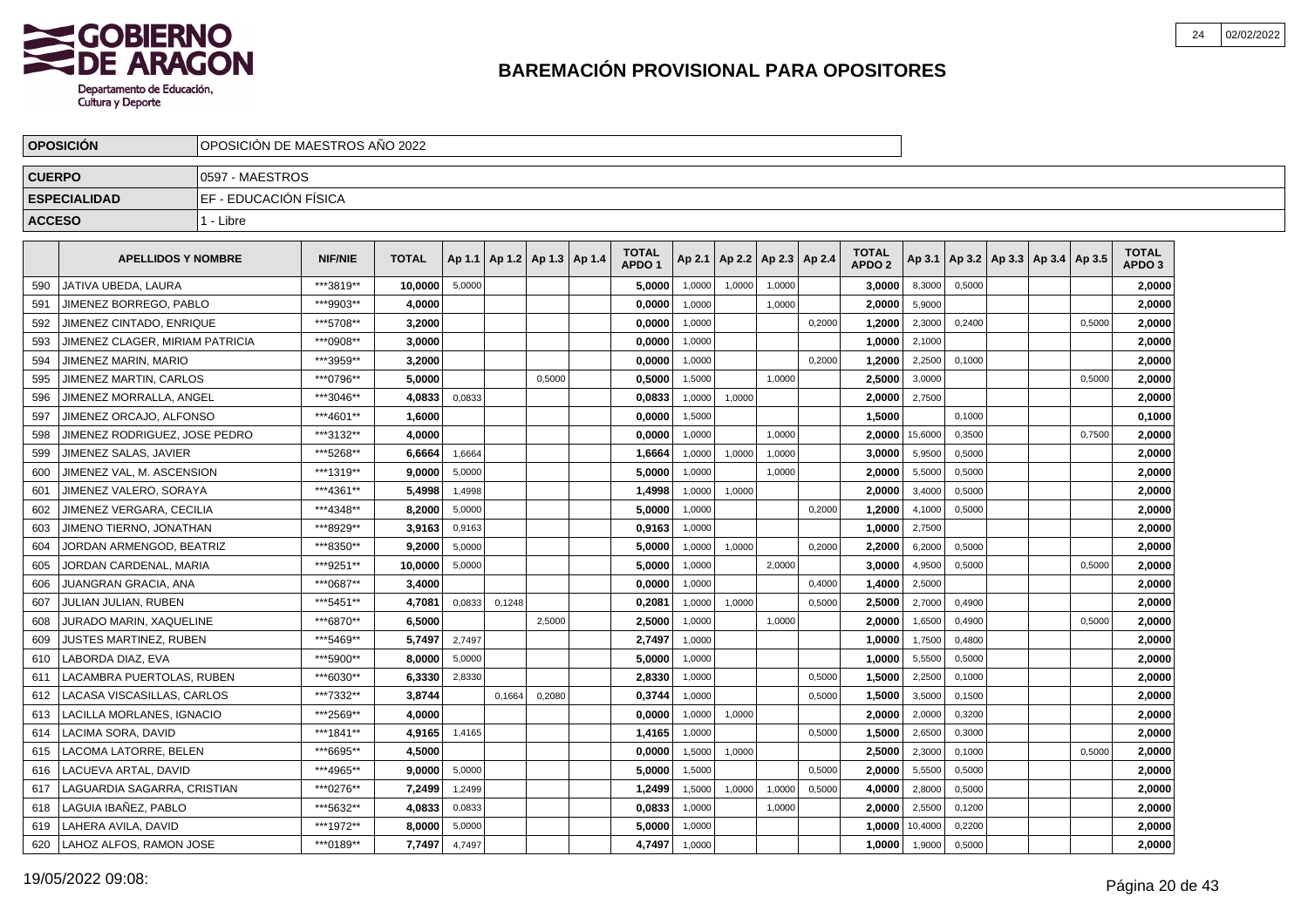

|               | <b>OPOSICIÓN</b>               | OPOSICIÓN DE MAESTROS AÑO 2022 |                |              |        |        |                                   |        |                                   |        |        |        |                          |                                   |        |        |                                   |        |        |                                   |
|---------------|--------------------------------|--------------------------------|----------------|--------------|--------|--------|-----------------------------------|--------|-----------------------------------|--------|--------|--------|--------------------------|-----------------------------------|--------|--------|-----------------------------------|--------|--------|-----------------------------------|
| <b>CUERPO</b> |                                | 0597 - MAESTROS                |                |              |        |        |                                   |        |                                   |        |        |        |                          |                                   |        |        |                                   |        |        |                                   |
|               | <b>ESPECIALIDAD</b>            | EF - EDUCACIÓN FÍSICA          |                |              |        |        |                                   |        |                                   |        |        |        |                          |                                   |        |        |                                   |        |        |                                   |
| <b>ACCESO</b> |                                | 1 - Libre                      |                |              |        |        |                                   |        |                                   |        |        |        |                          |                                   |        |        |                                   |        |        |                                   |
|               | <b>APELLIDOS Y NOMBRE</b>      |                                | <b>NIF/NIE</b> | <b>TOTAL</b> |        |        | Ap 1.1   Ap 1.2   Ap 1.3   Ap 1.4 |        | <b>TOTAL</b><br>APDO <sub>1</sub> | Ap 2.1 |        |        | Ap 2.2   Ap 2.3   Ap 2.4 | <b>TOTAL</b><br>APDO <sub>2</sub> | Ap 3.1 |        | Ap 3.2   Ap 3.3   Ap 3.4   Ap 3.5 |        |        | <b>TOTAL</b><br>APDO <sub>3</sub> |
| 621           | LAHOZ CEBOLLADA, JORGE         |                                | ***6433**      | 5,3332       | 1,3332 |        |                                   |        | 1,3332                            | 1,0000 | 1,0000 |        |                          | 2,0000                            | 2,6500 | 0,1400 |                                   |        |        | 2,0000                            |
| 622           | LAHOZ SERRANO, LAURA           |                                | ***0233**      | 3,0000       |        |        |                                   |        | 0,0000                            | 1,0000 |        |        |                          | 1,0000                            | 2,3000 | 0,1000 |                                   |        | 0,5000 | 2,0000                            |
| 623           | LAIN PLASENCIA, PATRICIA       |                                | ***7042**      | 6,4165       | 3,4165 |        |                                   |        | 3,4165                            | 1,0000 |        |        |                          | 1,0000                            | 1,5500 | 0,2600 |                                   |        | 0,5000 | 2,0000                            |
| 624           | LAINEZ JUDEZ, JORGE            |                                | ***0663**      | 4,3328       |        | 0,3328 |                                   |        | 0,3328                            | 1,0000 |        | 1.0000 |                          | 2,0000                            | 2,8500 | 0.1800 |                                   |        |        | 2,0000                            |
| 625           | AINEZ MARTIN. CRISTINA         |                                | ***1301**      | 2.8000       |        |        |                                   |        | 0.0000                            | 1,0000 |        |        |                          | 1,0000                            | 1,3000 | 0,5000 |                                   |        |        | 1,8000                            |
| 626           | LALUEZA CASTILLO. CRISTIAN     |                                | ***1063**      | 2.5600       |        |        |                                   |        | 0.0000                            | 1,0000 |        |        |                          | 1.0000                            | 1,5000 | 0,0600 |                                   |        |        | 1,5600                            |
| 627           | AMENCA PALACIO, MARIA PILAR    |                                | ***3495**      | 3,0000       |        |        |                                   |        | 0,0000                            | 1,0000 |        |        |                          | 1,0000                            | 3,1500 |        |                                   |        | 0,5000 | 2,0000                            |
| 628           | <b>ANCIS FLETA, ANGEL</b>      |                                | ***1171**      | 5,8332       | 1,3332 |        |                                   |        | 1,3332                            | 1,0000 | 1,0000 |        | 0,5000                   | 2,5000                            | 3,9500 | 0,2000 |                                   |        |        | 2,0000                            |
| 629           | ANDA BARA, MIGUEL              |                                | ***5975**      | 6,0000       | 2,0000 |        |                                   |        | 2,0000                            | 1,5000 |        |        | 0,5000                   | 2.0000                            | 3,3000 | 0,3800 |                                   |        |        | 2,0000                            |
| 630           | LANGA GUARINOS, RAQUEL         |                                | ***5080**      | 6,4833       | 0,0833 |        |                                   |        | 0,0833                            | 1,5000 |        | 2,0000 | 0,9000                   | 4.4000                            | 2,2500 | 0,5000 |                                   |        |        | 2.0000                            |
| 631           | LANGA MANCHON. EDUARDO         |                                | ***9908**      | 3.0000       |        |        |                                   |        | 0.0000                            | 1.0000 |        |        |                          | 1.0000                            | 1,5000 | 0.1500 |                                   |        | 0,5000 | 2,0000                            |
| 632           | ANGARITA CERRADA, CARLOS       |                                | ***1047**      | 2,0000       |        |        |                                   |        | 0,0000                            | 1,5000 |        |        |                          | 1,5000                            |        |        |                                   |        | 0,5000 | 0,5000                            |
| 633           | LANGARITA SEGURA, PAULA PILAR  |                                | ***2007**      | 5,3332       | 1,3332 |        |                                   |        | 1,3332                            | 1,0000 | 1,0000 |        |                          | 2,0000                            | 2,6500 | 0,1000 |                                   |        |        | 2,0000                            |
| 634           | LAPEÑA ABADIA, ALEJANDRO       |                                | ***5410**      | 3,0000       |        |        |                                   |        | 0,0000                            | 1,0000 |        |        |                          | 1,0000                            | 2,6000 |        |                                   |        | 0,5000 | 2,0000                            |
| 635           | LARA GUILLEN, VANESSA          |                                | ***0729**      | 1,6900       |        |        |                                   |        | 0,0000                            | 1,0000 |        |        |                          | 1,0000                            |        | 0,1900 |                                   |        | 0,5000 | 0,6900                            |
| 636           | LARA MIGUEL. JORGE             |                                | ***5984**      | 3,1600       |        |        |                                   |        | 0.0000                            | 1,0000 | 1,0000 |        |                          | 2.0000                            | 1,0000 | 0,1600 |                                   |        |        | 1,1600                            |
| 637           | LARIOS ARIAS. LUIS             |                                | ***2539**      | 6,5831       | 3,5831 |        |                                   |        | 3,5831                            | 1.0000 |        |        |                          | 1.0000                            | 2,6500 | 0.0600 |                                   |        | 0.5000 | 2,0000                            |
| 638           | LARQUE JUSTE, PATRICIA         |                                | ***0540**      | 2,5000       |        |        |                                   |        | 0,0000                            | 1,0000 |        |        |                          | 1,0000                            | 1,0000 |        |                                   | 0,5000 |        | 1,5000                            |
| 639           | <b>ARROSA ANAYA, ELENA</b>     |                                | ***6961**      | 9,1660       | 3,3332 | 0,8328 |                                   |        | 4,1660                            | 1,5000 |        | 1,0000 | 0,5000                   | 3,0000                            | 5,0500 | 0,5000 |                                   |        |        | 2,0000                            |
| 640           | ARROSA MOLES, CESAR            |                                | ***6986**      | 2,3000       |        |        |                                   |        | 0,0000                            | 1,5000 |        |        |                          | 1,5000                            | 0,3000 |        |                                   | 0,5000 |        | 0,8000                            |
| 641           | LASAOSA NOVO. LUIS             |                                | ***5533**      | 0,3500       |        |        |                                   |        | 0,0000                            |        |        |        |                          | 0.0000                            | 0,1500 | 0.2000 |                                   |        |        | 0,3500                            |
| 642           | ASARTE HERNANDEZ. MARTA        |                                | ***0754**      | 3.0000       |        |        |                                   |        | 0.0000                            | 1,0000 |        |        |                          | 1.0000                            | 3,9500 | 0,0300 |                                   |        |        | 2,0000                            |
| 643           | LATORRE MUÑOZ, RAUL            |                                | ***9103**      | 6,4165       | 1,4165 |        | 1,0000                            |        | 2,4165                            | 1,0000 | 1,0000 |        |                          | 2,0000                            | 1,2500 | 0,5000 |                                   |        | 0,5000 | 2,0000                            |
| 644           | ATRE CONESA, ROSARIO           |                                | ***1776**      | 8,0000       | 5,0000 |        |                                   |        | 5,0000                            | 1,0000 |        |        |                          | 1,0000                            | 7,1000 | 0,2600 |                                   |        |        | 2,0000                            |
| 645           | LATRE PULIDO, RAQUEL           |                                | ***9623**      | 8.2000       | 5,0000 |        |                                   |        | 5,0000                            | 1,0000 |        |        | 0,2000                   | 1,2000                            | 4,9500 | 0,4100 |                                   |        |        | 2,0000                            |
| 646           | LAZARO CRUZ, EVA               |                                | ***2638**      | 4,8332       | 1,3332 |        |                                   |        | 1,3332                            | 1,5000 |        |        |                          | 1,5000                            | 2,0000 | 0,2100 |                                   |        | 0,5000 | 2,0000                            |
| 647           | LAZARO IZQUIERDO, ARA MARIA    |                                | ***5189**      | 5.0000       |        |        |                                   |        | 0,0000                            | 1,0000 | 1,0000 | 1,0000 |                          | 3,0000                            | 3,0000 | 0,0100 |                                   |        | 1,0000 | 2,0000                            |
| 648           | EBRERO GUTIERREZ-CRESPO. PABLO |                                | ***1066**      | 0,8500       |        |        |                                   |        | 0,0000                            |        |        |        |                          | 0.0000                            | 0,7500 | 0.1000 |                                   |        |        | 0,8500                            |
| 649           | EON CONCHILLO, LAURA           |                                | ***7435**      | 9,0745       | 3,7497 |        | 0,1248                            |        | 3,8745                            | 1,5000 | 1,0000 |        | 0,7000                   | 3,2000                            | 4,2500 | 0,1900 |                                   |        |        | 2,0000                            |
| 650           | ERIN GALLEGO, JAVIER           |                                | ***7197**      | 7,3332       | 4,3332 |        |                                   |        | 4,3332                            | 1,0000 |        |        |                          | 1,0000                            | 4,2500 | 0,5000 |                                   |        |        | 2,0000                            |
| 651           | LINAZA SEBASTIAN, JUAN         |                                | ***4728**      | 10,0000      | 2,0000 |        | 1,0832                            | 0,0208 | 3,1040                            | 1,0000 |        | 4,0000 |                          | 5.0000                            | 3,1500 | 0,5000 |                                   |        |        | 2,0000                            |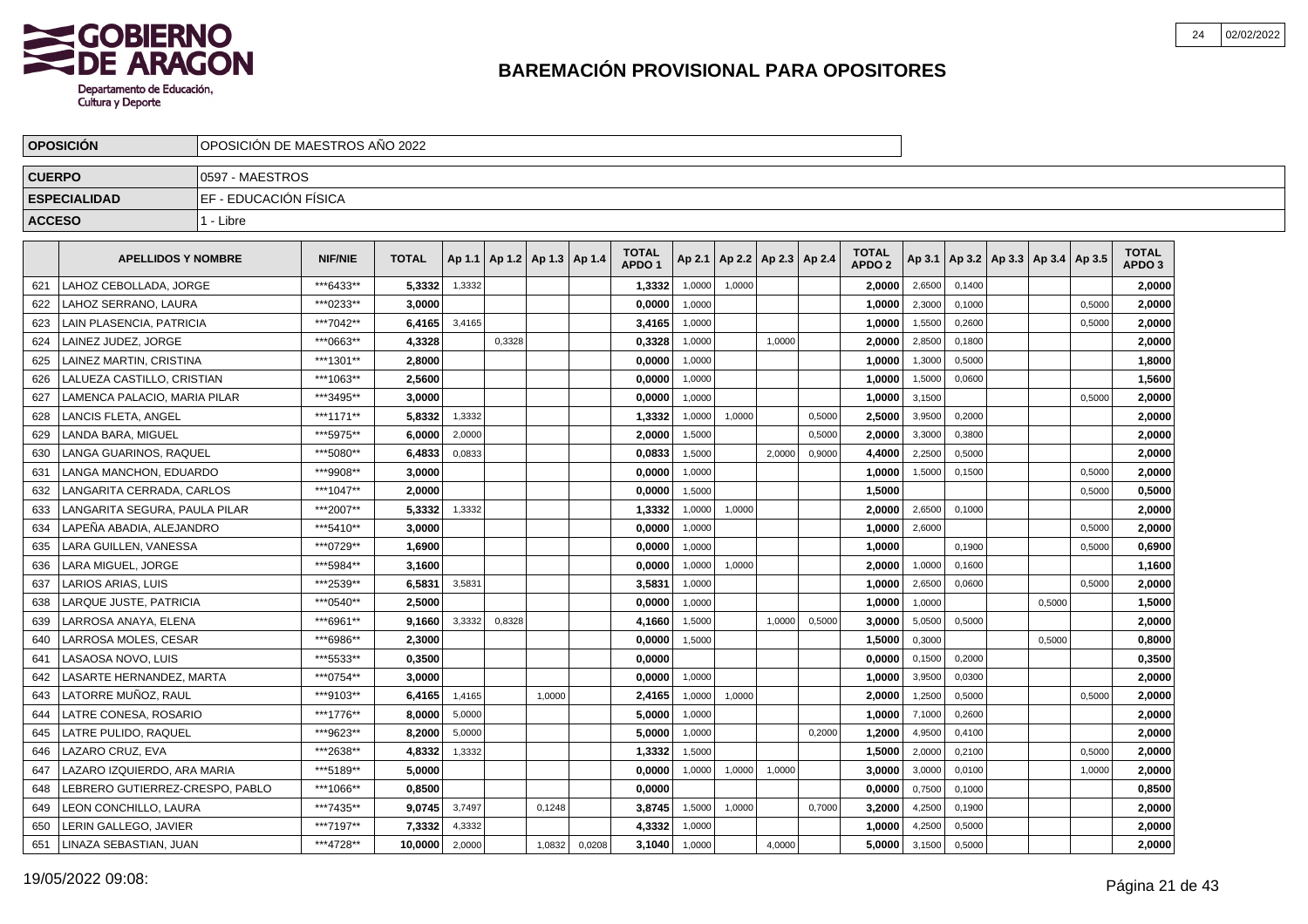

|               | <b>OPOSICION</b>                | OPOSICION DE MAESTROS ANO 2022 |                |              |        |                                   |        |        |                                   |        |        |                          |        |                                   |        |        |        |                                   |        |                                   |  |
|---------------|---------------------------------|--------------------------------|----------------|--------------|--------|-----------------------------------|--------|--------|-----------------------------------|--------|--------|--------------------------|--------|-----------------------------------|--------|--------|--------|-----------------------------------|--------|-----------------------------------|--|
| <b>CUERPO</b> |                                 | 10597 - MAESTROS               |                |              |        |                                   |        |        |                                   |        |        |                          |        |                                   |        |        |        |                                   |        |                                   |  |
|               | <b>ESPECIALIDAD</b>             | EF - EDUCACIÓN FÍSICA          |                |              |        |                                   |        |        |                                   |        |        |                          |        |                                   |        |        |        |                                   |        |                                   |  |
| <b>ACCESO</b> |                                 | 1 - Libre                      |                |              |        |                                   |        |        |                                   |        |        |                          |        |                                   |        |        |        |                                   |        |                                   |  |
|               |                                 |                                |                |              |        |                                   |        |        |                                   |        |        |                          |        |                                   |        |        |        |                                   |        |                                   |  |
|               | <b>APELLIDOS Y NOMBRE</b>       |                                | <b>NIF/NIE</b> | <b>TOTAL</b> |        | Ap 1.1   Ap 1.2   Ap 1.3   Ap 1.4 |        |        | <b>TOTAL</b><br>APDO <sub>1</sub> | Ap 2.1 |        | Ap 2.2   Ap 2.3   Ap 2.4 |        | <b>TOTAL</b><br>APDO <sub>2</sub> | Ap 3.1 |        |        | Ap 3.2   Ap 3.3   Ap 3.4   Ap 3.5 |        | <b>TOTAL</b><br>APDO <sub>3</sub> |  |
| 652           | LISBONA QUIBUS, MARIO           |                                | ***4137**      | 4,5000       |        |                                   |        |        | 0,0000                            | 1,5000 | 1,0000 |                          |        | 2,5000                            | 1,9000 |        |        |                                   | 0,5000 | 2,0000                            |  |
| 653           | LISO VAL, RUBEN                 |                                | ***3403**      | 1,5500       |        |                                   |        |        | 0,0000                            | 1,0000 |        |                          |        | 1.0000                            | 0,5500 |        |        |                                   |        | 0,5500                            |  |
| 654           | LIZANDRA PINOS, VICTORIA        |                                | ***6042**      | 4,0000       |        |                                   |        |        | 0,0000                            | 1,5000 |        |                          | 0,5000 | 2,0000                            | 3,5000 |        |        |                                   |        | 2,0000                            |  |
| 655           | LLASERA GARRIGA, DAVID          |                                | ***1153**      | 2,0000       |        |                                   |        |        | 0,0000                            | 1,0000 |        | 1,0000                   |        | 2,0000                            |        |        |        |                                   |        | 0,0000                            |  |
| 656           | LLORENTE RUBIO, DAVID           |                                | ***8245**      | 10,0000      | 5,0000 |                                   |        |        | 5,0000                            | 1,0000 | 1,0000 | 1,0000                   | 0,2000 | 3,2000                            | 6,1500 | 0,5000 |        |                                   |        | 2,0000                            |  |
| 657           | LOBERA RUIZ. GONZALO            |                                | ***4659**      | 3.5000       |        |                                   |        |        | 0.0000                            | 1.0000 |        |                          | 0,5000 | 1.5000                            | 2,3500 | 0.5000 |        |                                   |        | 2,0000                            |  |
| 658           | LOCIGA LATORRE. ALEJANDRO JESUS |                                | ***2321**      | 4,0000       |        |                                   |        |        | 0,0000                            | 1,0000 | 1,0000 |                          |        | 2,0000                            | 1,5000 | 0,5000 |        |                                   |        | 2,0000                            |  |
| 659           | LOMA GOMEZ. M. ASUNCION         |                                | ***3702**      | 2,2499       | 0,2499 |                                   |        |        | 0,2499                            |        |        |                          |        | 0,0000                            | 5,6000 | 0,5000 |        |                                   |        | 2,0000                            |  |
| 660           | LOPEZ ALIAS. PABLO              |                                | ***1387**      | 3,0000       |        |                                   |        |        | 0,0000                            | 1,0000 |        |                          |        | 1,0000                            | 2,2500 | 0,1000 |        |                                   | 0,5000 | 2,0000                            |  |
| 661           | LOPEZ ARPAL, ANA                |                                | ***3476**      | 8,5000       | 5,0000 |                                   |        |        | 5,0000                            | 1,0000 |        |                          | 0,5000 | 1,5000                            | 2,6000 | 0,5000 |        |                                   |        | 2,0000                            |  |
| 662           | LOPEZ BURGAZ, SANDRA            |                                | ***5641**      | 3,0000       |        |                                   |        |        | 0,0000                            | 1,0000 |        |                          |        | 1,0000                            | 2,1500 | 0,3800 |        |                                   |        | 2,0000                            |  |
| 663           | LOPEZ CABRERO. JOSE LUIS        |                                | ***7209**      | 5,6581       | 2.4165 |                                   | 0.0416 |        | 2,4581                            | 1,0000 |        |                          | 0,2000 | 1,2000                            | 2,3000 |        |        |                                   | 0.5000 | 2,0000                            |  |
| 664           | LOPEZ CASTRO. RAUL              |                                | ***6299**      | 3,5000       |        |                                   |        |        | 0,0000                            | 1,5000 |        |                          |        | 1,5000                            | 2,7000 |        |        |                                   |        | 2,0000                            |  |
| 665           | LOPEZ CEJUDO. SARA              |                                | ***5871**      | 4,0000       |        |                                   |        |        | 0,0000                            | 1,0000 | 1,0000 |                          |        | 2,0000                            | 2,6500 | 0,0600 |        |                                   |        | 2,0000                            |  |
| 666           | LOPEZ COMIN, AMANDA             |                                | ***5418**      | 7,7497       | 2,7497 |                                   |        |        | 2,7497                            | 1,5000 | 1,0000 |                          | 0,5000 | 3,0000                            | 2,6000 |        |        |                                   |        | 2,0000                            |  |
| 667           | LOPEZ FERRANDO, ALBERTO         |                                | ***2127**      | 3,0000       |        |                                   |        |        | 0,0000                            | 1,0000 |        |                          |        | 1,0000                            | 2,2000 | 0,3000 |        |                                   |        | 2,0000                            |  |
| 668           | LOPEZ FUENTES, JAVIER           |                                | ***7823**      | 6,5000       |        |                                   | 2,5000 |        | 2,5000                            | 1,0000 |        | 1,0000                   |        | 2,0000                            | 4,7500 | 0,5000 |        |                                   | 0,7500 | 2,0000                            |  |
| 669           | LOPEZ GUILLEN. ROBERTO          |                                | ***7184**      | 4,1200       |        |                                   |        |        | 0.0000                            | 1,0000 |        | 2.0000                   |        | 3.0000                            | 1,1000 | 0.0200 |        |                                   |        | 1,1200                            |  |
| 670           | LOPEZ IBAÑEZ. ALBERTO           |                                | ***6631**      | 8.0000       | 5,0000 |                                   |        |        | 5,0000                            | 1,0000 |        |                          |        | 1.0000                            | 2,9000 | 0,3000 |        |                                   |        | 2,0000                            |  |
| 671           | LOPEZ LORENTE. DAVID            |                                | ***0238**      | 4,5000       |        |                                   |        |        | 0,0000                            | 1,5000 |        | 1,0000                   |        | 2,5000                            | 4,4500 |        |        |                                   | 0,5000 | 2,0000                            |  |
| 672           | LOPEZ MARCO, MARTA              |                                | ***1357**      | 5,5000       |        |                                   |        |        | 0,0000                            | 1,5000 | 1,0000 | 1,0000                   |        | 3,5000                            | 2,0000 | 0,1100 | 0,5000 |                                   | 0,7500 | 2,0000                            |  |
| 673           | LOPEZ MAURI, JORGE              |                                | ***1825**      | 8,3332       | 3,3332 |                                   |        |        | 3,3332                            | 1,5000 | 1,0000 |                          | 0,5000 | 3,0000                            | 2,1500 | 0,2900 |        |                                   |        | 2,0000                            |  |
| 674           | LOPEZ MORENO, JUANA             |                                | ***6637**      | 10,0000      | 5,0000 |                                   |        |        | 5,0000                            | 1,5000 |        | 1,0000                   | 0,5000 | 3,0000                            | 4,8500 | 0,5000 |        |                                   |        | 2,0000                            |  |
| 675           | LOPEZ MUNUERA, SARA             |                                | ***2203**      | 3.7497       | 0,0833 |                                   | 0.6664 |        | 0,7497                            | 1,0000 |        |                          |        | 1,0000                            | 2,2500 | 0,5000 |        |                                   | 0,5000 | 2,0000                            |  |
| 676           | LOPEZ MURIEL, REBECA            |                                | ***6039**      | 4,2700       |        |                                   |        |        | 0,0000                            | 1,5000 |        | 1,0000                   |        | 2,5000                            | 1,3500 | 0,4200 |        |                                   |        | 1,7700                            |  |
| 677           | LORENTE ECHEVERRIA, SILVIA      |                                | ***1084**      | 3.1788       |        |                                   |        | 0,2288 | 0,2288                            | 1,5000 | 1,0000 |                          |        | 2,5000                            | 0,4000 | 0,0500 |        |                                   |        | 0,4500                            |  |
| 678           | LORO GARCIA DE LEON, JOSE JUAN  |                                | ***5773**      | 10,0000      | 5,0000 |                                   |        |        | 5,0000                            | 1,0000 | 1,0000 | 2,0000                   | 0,2000 | 4,2000                            | 3,9000 |        |        |                                   | 0,5000 | 2,0000                            |  |
| 679           | LOSCOS RAMOS, EDUARDO           |                                | ***9654**      | 3,0000       |        |                                   |        |        | 0,0000                            | 1,0000 |        |                          |        | 1,0000                            | 5,1500 | 0,3000 |        |                                   |        | 2,0000                            |  |
| 680           | LOSILLA MARTINEZ, GUILLERMO     |                                | ***0051**      | 3,4998       | 0,4998 |                                   |        |        | 0,4998                            | 1,0000 |        |                          |        | 1,0000                            | 2,8500 | 0,1600 |        |                                   | 0,5000 | 2,0000                            |  |
| 681           | LOSTAL LAFUENTE. SAMUEL         |                                | ***7370**      | 4,2000       | 1,0000 |                                   |        |        | 1,0000                            | 1,0000 |        |                          | 0,2000 | 1,2000                            | 2,6000 |        |        |                                   | 0,5000 | 2.0000                            |  |
| 682           | LOSTALE CAPARROSO, ELISA        |                                | ***3675**      | 5,4995       | 1,2499 |                                   | 0,7496 |        | 1,9995                            | 1,0000 |        |                          | 0,5000 | 1,5000                            | 1,8000 |        |        |                                   | 0,7500 | 2,0000                            |  |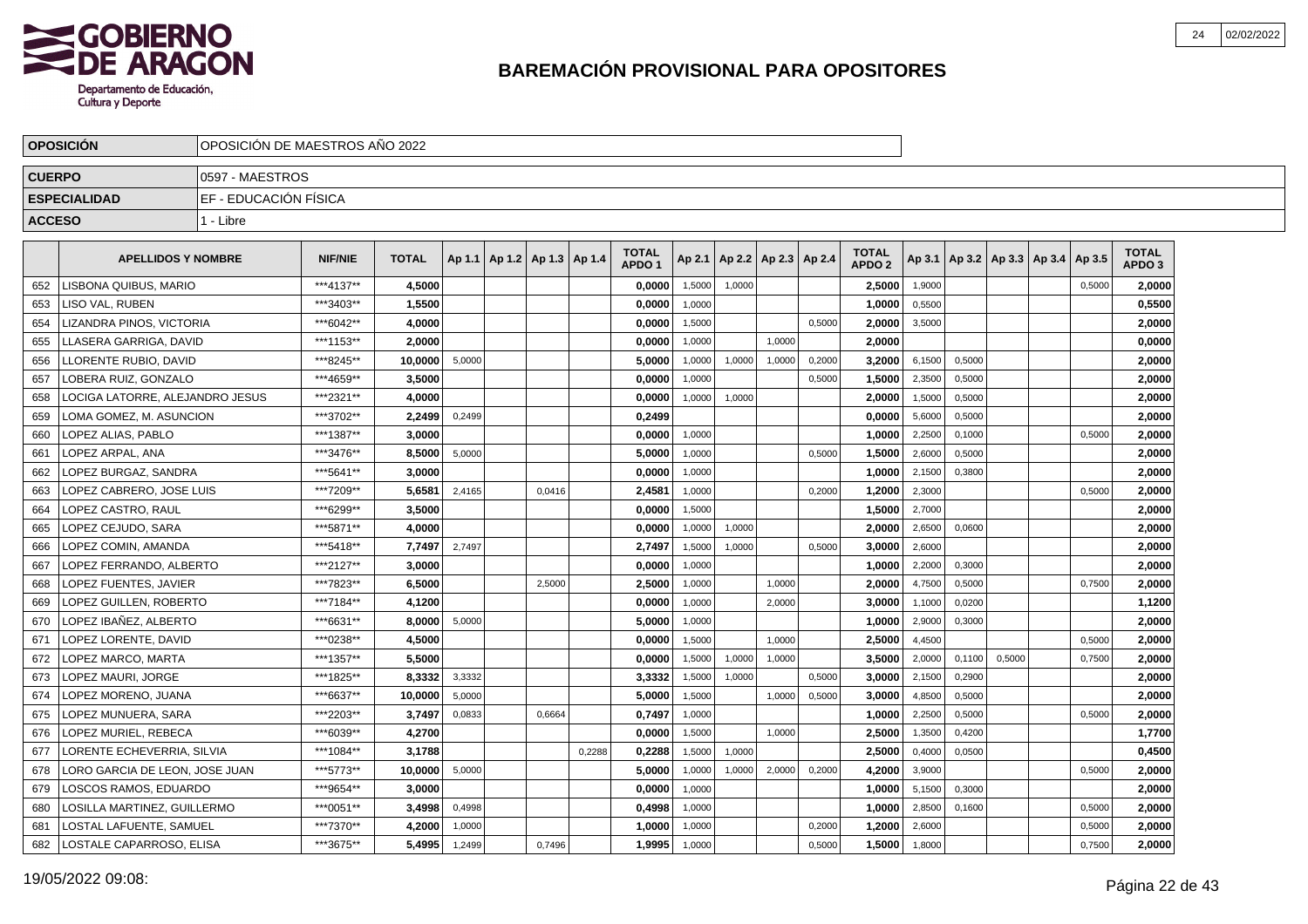

|               | <b>OPOSICION</b>                | IOPOSICION DE MAESTROS ANO 2022 |                |              |        |                                   |        |                                   |        |        |                          |        |                                   |         |        |                          |        |        |                                   |  |
|---------------|---------------------------------|---------------------------------|----------------|--------------|--------|-----------------------------------|--------|-----------------------------------|--------|--------|--------------------------|--------|-----------------------------------|---------|--------|--------------------------|--------|--------|-----------------------------------|--|
| <b>CUERPO</b> |                                 | 10597 - MAESTROS                |                |              |        |                                   |        |                                   |        |        |                          |        |                                   |         |        |                          |        |        |                                   |  |
|               | <b>ESPECIALIDAD</b>             | IEF - EDUCACIÓN FÍSICA          |                |              |        |                                   |        |                                   |        |        |                          |        |                                   |         |        |                          |        |        |                                   |  |
| <b>ACCESO</b> |                                 | 1 - Libre                       |                |              |        |                                   |        |                                   |        |        |                          |        |                                   |         |        |                          |        |        |                                   |  |
|               |                                 |                                 |                |              |        |                                   |        |                                   |        |        |                          |        |                                   |         |        |                          |        |        |                                   |  |
|               | <b>APELLIDOS Y NOMBRE</b>       |                                 | <b>NIF/NIE</b> | <b>TOTAL</b> |        | Ap 1.1   Ap 1.2   Ap 1.3   Ap 1.4 |        | <b>TOTAL</b><br>APDO <sub>1</sub> | Ap 2.1 |        | Ap 2.2   Ap 2.3   Ap 2.4 |        | <b>TOTAL</b><br>APDO <sub>2</sub> | Ap 3.1  |        | Ap 3.2   Ap 3.3   Ap 3.4 |        | Ap 3.5 | <b>TOTAL</b><br>APDO <sub>3</sub> |  |
| 683           | LOZANO CASTILLON, LUCIA         |                                 | ***1746**      | 3,4833       | 0,0833 |                                   |        | 0,0833                            | 1,5000 |        |                          |        | 1,5000                            | 1,0500  | 0.1000 |                          |        | 0,7500 | 1,9000                            |  |
| 684           | LOZANO GRACIA, JORGE            |                                 | ***5722**      | 4,0000       |        |                                   |        | 0,0000                            | 1,0000 | 1,0000 |                          |        | 2,0000                            | 2,0500  | 0,5000 |                          |        | 0,5000 | 2.0000                            |  |
| 685           | LOZANO ROYUELA, CRISTIAN        |                                 | ***6385**      | 3.0000       |        |                                   |        | 0.0000                            | 1,0000 |        |                          |        | 1,0000                            | 1,5000  | 0,5000 |                          |        | 0,5000 | 2,0000                            |  |
| 686           | LOZANO SIMON, ANGEL             |                                 | ***6373**      | 5.0000       |        |                                   |        | 0,0000                            | 1,0000 | 1,0000 | 1,0000                   |        | 3,0000                            | 5,1500  | 0,5000 |                          |        |        | 2,0000                            |  |
| 687           | LUBIAN GUIJO, JESUS             |                                 | ***3705**      | 3,0000       |        |                                   |        | 0,0000                            | 1,0000 |        | 1,0000                   |        | 2,0000                            | 0,5000  |        |                          |        | 0,5000 | 1,0000                            |  |
| 688           | LUENGO CRUZ. ADRIAN             |                                 | ***5556**      | 3.0000       |        |                                   |        | 0.0000                            | 1,0000 |        |                          |        | 1.0000                            | 2,6000  | 0.1800 |                          |        | 0,7500 | 2.0000                            |  |
| 689           | LUENGO SANCHEZ, DANIEL          |                                 | ***0497**      | 3.0000       |        |                                   |        | 0,0000                            | 1,0000 |        |                          |        | 1,0000                            | 2,0000  |        |                          |        |        | 2,0000                            |  |
| 690           | LUIS RUA, ADRIAN                |                                 | ***1251**      | 5,7495       | 1,5831 |                                   | 0,1664 | 1,7495                            | 1,0000 |        | 1,0000                   |        | 2,0000                            | 2,2000  | 0,3000 |                          |        | 0,5000 | 2,0000                            |  |
| 691           | LUNA CALVO. ENRIQUE             |                                 | ***5269**      | 5,7497       | 1,7497 |                                   |        | 1,7497                            | 1,0000 | 1,0000 |                          |        | 2,0000                            | 2,6500  | 0,5000 |                          |        |        | 2,0000                            |  |
| 692           | LUQUE HERRAN, ALFONSO           |                                 | ***6681**      | 8,2000       | 5,0000 |                                   |        | 5,0000                            | 1,0000 |        |                          | 0,2000 | 1,2000                            | 7,1500  | 0,1000 |                          |        |        | 2,0000                            |  |
| 693           | MACIPE PEREZ, PABLO             |                                 | ***8820**      | 9,4579       | 4,9163 |                                   | 0,0416 | 4,9579                            | 1,0000 | 1,0000 |                          | 0,5000 | 2,5000                            | 16,7500 | 0,5000 |                          |        |        | 2,0000                            |  |
| 694           | MAIRAL DUERTO, DANIEL           |                                 | ***6088**      | 2,5500       |        |                                   |        | 0,0000                            | 1.0000 |        |                          |        | 1,0000                            | 1,0500  |        |                          |        | 0.5000 | 1,5500                            |  |
| 695           | <b>MAIRAL PUERTOLAS, JORGE</b>  |                                 | ***6359**      | 2,1000       |        |                                   |        | 0,0000                            | 1,0000 |        |                          |        | 1,0000                            | 1,1000  |        |                          |        |        | 1,1000                            |  |
| 696           | <b>MAJARENAS RUBIO, SILVIA</b>  |                                 | ***5799**      | 3.1000       |        |                                   |        | 0,0000                            | 1,5000 |        |                          |        | 1,5000                            | 1,5000  | 0,1000 |                          |        |        | 1,6000                            |  |
| 697           | MALDONADO CUBERO, DIANA         |                                 | ***6822**      | 6,3332       | 3,3332 |                                   |        | 3,3332                            | 1,0000 |        |                          |        | 1,0000                            | 2,7500  | 0,2300 |                          |        | 0,5000 | 2,0000                            |  |
| 698           | MALDONADO GARCIA, ALVARO        |                                 | ***4556**      | 4,5000       |        |                                   |        | 0,0000                            | 1,5000 | 1,0000 |                          |        | 2,5000                            | 1,5500  |        |                          | 0,5000 | 1,0000 | 2,0000                            |  |
| 699           | MALLADA PERALES, SHEILA         |                                 | ***2606**      | 4,0000       |        |                                   |        | 0,0000                            | 1,0000 |        | 1,0000                   |        | 2,0000                            | 6,5000  | 0,1000 |                          |        |        | 2,0000                            |  |
| 700           | <b>MALLEN ACIN. LUIS</b>        |                                 | ***6358**      | 4.0833       | 0,0833 |                                   |        | 0.0833                            | 1.0000 | 1,0000 |                          |        | 2.0000                            | 1,7000  | 0.1000 |                          |        | 0.5000 | 2,0000                            |  |
| 701           | MALO CASTELLS, ALEJANDRO        |                                 | ***0758**      | 4.0832       |        |                                   | 0,5832 | 0,5832                            | 1,0000 |        |                          | 0,5000 | 1,5000                            | 4,4500  | 0,3400 |                          |        |        | 2,0000                            |  |
| 702           | MALO NUÑEZ. JORGE               |                                 | ***7151**      | 2.0000       |        |                                   |        | 0,0000                            |        |        |                          |        | 0,0000                            | 4,0000  | 0,3800 |                          |        |        | 2,0000                            |  |
| 703           | MANCENIDO SARMIENTO, RAUL       |                                 | ***1243**      | 3,3332       | 0,3332 |                                   |        | 0,3332                            | 1,0000 |        |                          |        | 1,0000                            | 2,2000  |        |                          |        | 0,5000 | 2,0000                            |  |
| 704           | MANCERA HERNANDEZ, RAQUEL       |                                 | ***5722**      | 7,2499       | 2,2499 |                                   |        | 2,2499                            | 1,0000 | 1,0000 | 1,0000                   |        | 3,0000                            | 9,4000  | 0,3100 |                          |        |        | 2,0000                            |  |
| 705           | MANCERA LOPEZ, DIEGO            |                                 | ***3459**      | 3.0000       |        |                                   |        | 0,0000                            | 1,0000 |        |                          |        | 1,0000                            | 1,7500  | 0,1200 |                          |        | 0,5000 | 2,0000                            |  |
| 706           | MANZANO SANZ. JUAN PABLO        |                                 | ***6800**      | 7.5000       |        |                                   | 2,5000 | 2.5000                            | 1,0000 | 1,0000 | 1,0000                   |        | 3,0000                            | 4,9500  | 0,5000 |                          |        |        | 2.0000                            |  |
| 707           | MAQUEDA MUÑOZ, JULIAN ALBERTO   |                                 | ***8177**      | 4.4580       |        |                                   | 0,7080 | 0,7080                            | 1,0000 |        | 2,0000                   |        | 3.0000                            |         |        |                          |        | 0,7500 | 0,7500                            |  |
| 708           | MARCEN LOPEZ, SARA              |                                 | ***1484**      | 3.4165       | 0,4165 |                                   |        | 0,4165                            |        | 1,0000 |                          |        | 1.0000                            | 2,7500  | 0,0800 |                          |        | 0,5000 | 2,0000                            |  |
| 709           | MARCO BALLESTIN, MARIA          |                                 | ***5772**      | 3,0000       |        |                                   |        | 0,0000                            | 1,0000 |        |                          |        | 1,0000                            | 2,0000  | 0,5000 |                          |        |        | 2,0000                            |  |
| 710           | <b>MARCO DEL MONTE, MIGUEL</b>  |                                 | ***5067**      | 3,5416       |        |                                   | 0,0416 | 0,0416                            | 1,5000 |        |                          |        | 1,5000                            | 2,7500  | 0,1000 |                          |        | 0,5000 | 2,0000                            |  |
| 711           | MARCO FERNANDEZ, ELISA          |                                 | ***5958**      | 4,5000       |        |                                   |        | 0,0000                            | 1,5000 | 1,0000 |                          |        | 2,5000                            | 4,2500  | 0,2500 |                          |        |        | 2,0000                            |  |
| 712           | <b>MARCO GIL. FELIPE MARCOS</b> |                                 | ***4800**      | 4,0000       |        |                                   |        | 0.0000                            | 1,0000 |        | 1,0000                   |        | 2.0000                            | 6,5000  |        |                          |        |        | 2.0000                            |  |
| 713           | <b>MARCO PASCUAL, PATRICIA</b>  |                                 | ***5248**      | 4.0000       |        |                                   |        | 0,0000                            | 1,0000 |        | 1,0000                   |        | 2,0000                            | 3,2000  | 0,5000 |                          |        |        | 2,0000                            |  |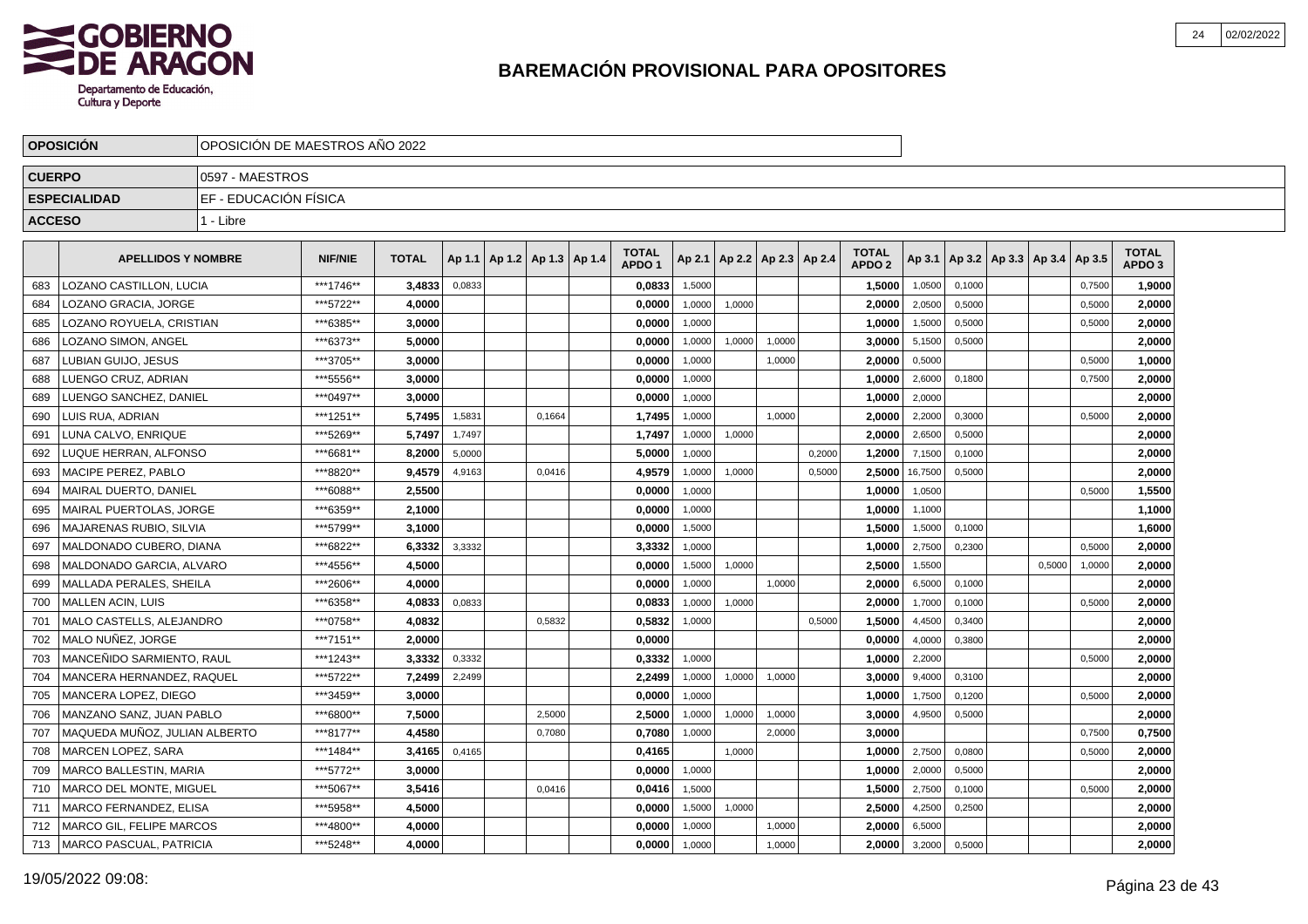

|               | <b>OPOSICION</b>                   | IOPOSICION DE MAESTROS ANO 2022 |                |              |        |                                   |        |                                   |        |                          |        |        |                                   |        |        |                                   |        |                            |  |
|---------------|------------------------------------|---------------------------------|----------------|--------------|--------|-----------------------------------|--------|-----------------------------------|--------|--------------------------|--------|--------|-----------------------------------|--------|--------|-----------------------------------|--------|----------------------------|--|
| <b>CUERPO</b> |                                    | 0597 - MAESTROS                 |                |              |        |                                   |        |                                   |        |                          |        |        |                                   |        |        |                                   |        |                            |  |
|               | <b>ESPECIALIDAD</b>                | IEF - EDUCACIÓN FÍSICA          |                |              |        |                                   |        |                                   |        |                          |        |        |                                   |        |        |                                   |        |                            |  |
| <b>ACCESO</b> |                                    | 1 - Libre                       |                |              |        |                                   |        |                                   |        |                          |        |        |                                   |        |        |                                   |        |                            |  |
|               | <b>APELLIDOS Y NOMBRE</b>          |                                 | <b>NIF/NIE</b> | <b>TOTAL</b> |        | Ap 1.1   Ap 1.2   Ap 1.3   Ap 1.4 |        | <b>TOTAL</b><br>APDO <sub>1</sub> | Ap 2.1 | Ap 2.2   Ap 2.3   Ap 2.4 |        |        | <b>TOTAL</b><br>APDO <sub>2</sub> | Ap 3.1 |        | Ap 3.2   Ap 3.3   Ap 3.4   Ap 3.5 |        | TOTAL<br>APDO <sub>3</sub> |  |
| 714           | <b>MARCO PINTO, SARA</b>           |                                 | ***6863**      | 4,5000       |        |                                   |        | 0,0000                            | 1,5000 |                          | 1,0000 |        | 2,5000                            | 3,5000 | 0,3100 |                                   |        | 2,0000                     |  |
| 715           | MARESMA GALINDO, RAQUEL ALEJAND    |                                 | ***1199**      | 9,9575       | 3,5831 |                                   | 0,3744 | 3,9575                            | 1,5000 | 1,0000                   | 1,0000 | 0,5000 | 4,0000                            | 8,4500 | 0,2300 |                                   | 0,5000 | 2,0000                     |  |
| 716           | <b>MARIFONS GREGORIO, MARTA</b>    |                                 | ***7237**      | 6.1497       | 0.7497 |                                   |        | 0.7497                            | 1,0000 |                          | 2,0000 | 0,4000 | 3.4000                            | 9,3000 | 0.4200 |                                   | 0,5000 | 2.0000                     |  |
| 717           | İ MARIN ABAD. JESUS                |                                 | ***9298**      | 4.0000       |        |                                   |        | 0.0000                            | 1,0000 |                          | 1,0000 |        | 2.0000                            | 2,4000 | 0,5000 |                                   |        | 2.0000                     |  |
| 718           | MARIN AYERBE, JORGE                |                                 | ***2442**      | 3.2000       |        |                                   |        | 0,0000                            | 1,0000 |                          |        | 0,2000 | 1.2000                            | 2,1000 | 0,3600 |                                   | 0,5000 | 2,0000                     |  |
| 719           | l MARIN BERNAD. ÀNGEL              |                                 | ***7419**      | 6,3333       | 1,0833 |                                   |        | 1,0833                            | 1,0000 | 1,0000                   | 1,0000 | 0,5000 | 3,5000                            | 1,7500 |        |                                   |        | 1,7500                     |  |
| 720           | <b>MARIN DOMINGUEZ, ANTONIO</b>    |                                 | ***9778**      | 7,0833       | 3,0833 |                                   |        | 3,0833                            | 1,0000 |                          | 1,0000 |        | 2,0000                            | 5,0000 | 0,4500 |                                   |        | 2,0000                     |  |
| 721           | MARIN MARTIN, JAVIER VICENTE       |                                 | ***6046**      | 5,0000       |        |                                   |        | 0,0000                            | 1,5000 |                          | 1,0000 | 0,5000 | 3,0000                            | 2,2500 | 0,2200 |                                   |        | 2,0000                     |  |
| 722           | MARIN MENENDEZ, RODRIGO            |                                 | ***9046**      | 9,0000       | 5,0000 |                                   |        | 5,0000                            | 1,0000 |                          | 1,0000 |        | 2,0000                            | 5,2000 |        |                                   |        | 2,0000                     |  |
| 723           | MARQUES MILLAN, RAUL               |                                 | ***3530**      | 9,0000       |        |                                   | 2,5000 | 2,5000                            | 1,5000 | 1,0000                   | 2,0000 |        | 4,5000                            | 2,5500 | 0,3800 |                                   |        | 2,0000                     |  |
| 724           | MARQUINA NAVASA, MARIA ELENA       |                                 | ***4931**      | 8.1992       |        | 0.8744                            | 1,6248 | 2,4992                            | 1.5000 |                          | 2,0000 | 0,2000 | 3.7000                            | 2,2000 | 0,5000 |                                   | 0,5000 | 2,0000                     |  |
| 725           | <b>MARTI PLANAS, ALFREDO</b>       |                                 | ***2557**      | 5.7497       | 2.7497 |                                   |        | 2,7497                            | 1,0000 |                          |        |        | 1,0000                            | 2,6000 | 0.1500 |                                   | 0,5000 | 2,0000                     |  |
| 726           | <b>MARTIN ANDRES, NOELIA</b>       |                                 | ***1083**      | 3.7080       |        |                                   | 0.2080 | 0.2080                            | 1,5000 |                          |        |        | 1,5000                            | 1,6500 |        |                                   | 0,5000 | 2,0000                     |  |
| 727           | <b>MARTIN BELLO, CARLOS</b>        |                                 | ***5436**      | 5.9165       | 1,4165 |                                   |        | 1,4165                            | 1,0000 | 1,0000                   |        | 0,5000 | 2.5000                            | 3,1500 | 0,3200 |                                   |        | 2,0000                     |  |
| 728           | <b>MARTIN BUENO, ESTEFANIA</b>     |                                 | ***6522**      | 3.0000       |        |                                   |        | 0,0000                            | 1,0000 |                          |        |        | 1,0000                            | 2,4000 | 0,5000 |                                   |        | 2,0000                     |  |
| 729           | <b>MARTIN FRIGOLA, ALBERTO</b>     |                                 | ***8630**      | 2,7400       |        |                                   |        | 0,0000                            | 1,0000 |                          |        |        | 1,0000                            | 1,6500 | 0,0900 |                                   |        | 1,7400                     |  |
| 730           | <b>MARTIN GABARDOS, DIEGO</b>      |                                 | ***1054**      | 3,7248       |        |                                   | 0,6248 | 0,6248                            | 1,0000 |                          | 1,0000 |        | 2,0000                            | 0,5000 | 0,1000 |                                   | 0,5000 | 1,1000                     |  |
| 731           | MARTIN GIMENO, SAMUEL              |                                 | ***9768**      | 4,0000       |        |                                   |        | 0,0000                            | 1,0000 | 1,0000                   |        |        | 2,0000                            | 2,5000 |        |                                   |        | 2,0000                     |  |
| 732           | MARTIN HERNANDEZ, DAVID            |                                 | ***1001**      | 1,6000       |        |                                   |        | 0,0000                            | 1,0000 |                          |        |        | 1,0000                            |        | 0,1000 |                                   | 0,5000 | 0,6000                     |  |
| 733           | <b>MARTIN LEDESMA, ISRAEL</b>      |                                 | ***3129**      | 9.2000       | 5.0000 |                                   |        | 5.0000                            | 1.0000 | 1,0000                   |        | 0.2000 | 2.2000                            | 3,3500 | 0.5000 |                                   |        | 2,0000                     |  |
| 734           | MARTIN MARTIN, NICOLAS             |                                 | ***5674**      | 1,1000       |        |                                   |        | 0.0000                            | 1.0000 |                          |        |        | 1.0000                            |        | 0.1000 |                                   |        | 0,1000                     |  |
| 735           | <b>MARTIN PEREZ, TERESA</b>        |                                 | ***3944**      | 3.0000       |        |                                   |        | 0.0000                            | 1,0000 |                          |        |        | 1,0000                            | 2,6000 | 0,4900 |                                   | 0,5000 | 2,0000                     |  |
| 736           | <b>MARTIN RODRIGUEZ, RAFAEL</b>    |                                 | ***6808**      | 9.0000       | 5,0000 |                                   |        | 5,0000                            | 1,0000 | 1,0000                   |        |        | 2,0000                            | 6,5500 | 0,5000 |                                   |        | 2,0000                     |  |
| 737           | MARTIN SALVADOR, CARLOS            |                                 | ***9740**      | 3,0500       |        |                                   |        | 0,0000                            | 1,5000 |                          |        | 0,2000 | 1,7000                            | 1,3500 |        |                                   |        | 1,3500                     |  |
| 738           | MARTIN SANCHEZ, EDUARDO            |                                 | ***5256**      | 4,2833       | 0,0833 |                                   |        | 0,0833                            | 1,0000 |                          | 1,0000 | 0,2000 | 2,2000                            | 2,0000 | 0,5000 |                                   |        | 2,0000                     |  |
| 739           | MARTIN VILLANUEVA, ALEJANDRO       |                                 | ***8851**      | 8,0000       | 5,0000 |                                   |        | 5,0000                            | 1,0000 |                          |        |        | 1,0000                            | 5,9000 | 0,5000 |                                   |        | 2,0000                     |  |
| 740           | MARTIN DE ARGENTA GONZALEZ, MONICA |                                 | ***2214**      | 1,8800       |        |                                   |        | 0,0000                            | 1,0000 |                          |        |        | 1,0000                            | 0,6000 | 0,2800 |                                   |        | 0,8800                     |  |
| 741           | MARTINEZ ALCALA, PABLO             |                                 | ***3082**      | 0.6000       |        |                                   |        | 0.0000                            |        |                          |        |        | 0.0000                            |        | 0.1000 |                                   | 0.5000 | 0,6000                     |  |
| 742           | MARTINEZ ALCON, LAURA              |                                 | ***8485**      | 6,0830       | 1,4998 |                                   | 0.0832 | 1,5830                            | 1,0000 | 1,0000                   |        | 0.5000 | 2,5000                            | 3,5000 | 0,2300 |                                   |        | 2,0000                     |  |
| 743           | MARTINEZ ALVAREZ. ADRIAN           |                                 | ***8332**      | 2,9500       |        |                                   |        | 0.0000                            | 1,5000 |                          |        |        | 1.5000                            | 0,8500 | 0,1000 |                                   | 0,5000 | 1,4500                     |  |
| 744           | MARTINEZ CABALLO, ALEJANDRO        |                                 | ***0027**      | 6.3328       | 0,6664 | 0,1664                            |        | 0.8328                            | 1,0000 | 1,0000                   | 1,0000 | 0,5000 | 3.5000                            | 3,7500 | 0,5000 |                                   |        | 2,0000                     |  |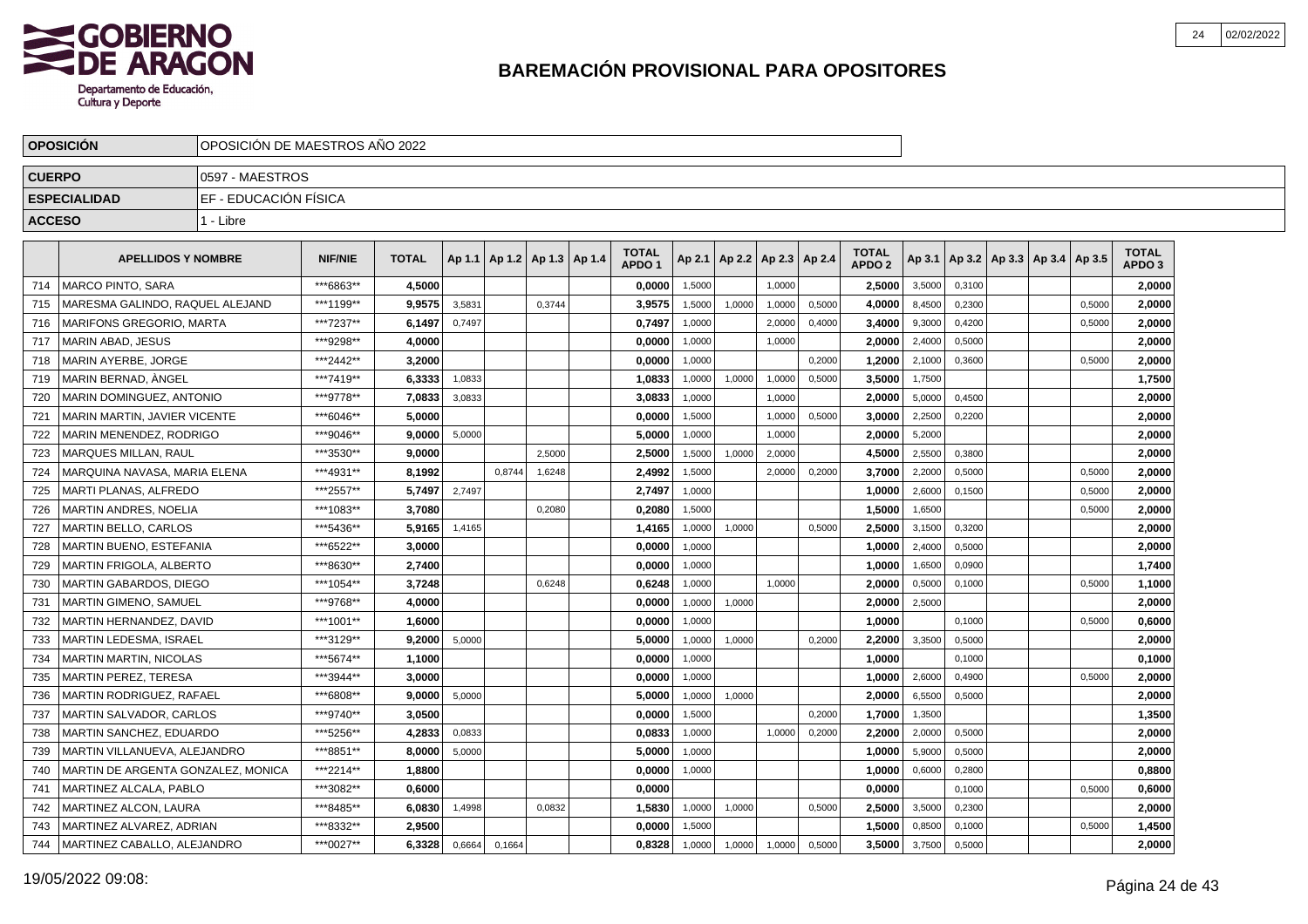

|               | <b>OPOSICION</b>                 | OPOSICION DE MAESTROS ANO 2022 |                |              |        |                                   |        |        |                                   |        |                          |        |        |                                   |        |        |                                   |        |                                   |
|---------------|----------------------------------|--------------------------------|----------------|--------------|--------|-----------------------------------|--------|--------|-----------------------------------|--------|--------------------------|--------|--------|-----------------------------------|--------|--------|-----------------------------------|--------|-----------------------------------|
| <b>CUERPO</b> |                                  | 10597 - MAESTROS               |                |              |        |                                   |        |        |                                   |        |                          |        |        |                                   |        |        |                                   |        |                                   |
|               | <b>ESPECIALIDAD</b>              | IEF - EDUCACIÓN FÍSICA         |                |              |        |                                   |        |        |                                   |        |                          |        |        |                                   |        |        |                                   |        |                                   |
| <b>ACCESO</b> |                                  | 1 - Libre                      |                |              |        |                                   |        |        |                                   |        |                          |        |        |                                   |        |        |                                   |        |                                   |
|               |                                  |                                |                |              |        |                                   |        |        |                                   |        |                          |        |        |                                   |        |        |                                   |        |                                   |
|               | <b>APELLIDOS Y NOMBRE</b>        |                                | <b>NIF/NIE</b> | <b>TOTAL</b> |        | Ap 1.1   Ap 1.2   Ap 1.3   Ap 1.4 |        |        | <b>TOTAL</b><br>APDO <sub>1</sub> | Ap 2.1 | Ap 2.2   Ap 2.3   Ap 2.4 |        |        | <b>TOTAL</b><br>APDO <sub>2</sub> | Ap 3.1 |        | Ap 3.2   Ap 3.3   Ap 3.4   Ap 3.5 |        | <b>TOTAL</b><br>APDO <sub>3</sub> |
| 745           | MARTINEZ CASADO, CLARA           |                                | ***8676**      | 3,5000       |        |                                   |        |        | 0,0000                            | 1,5000 |                          |        |        | 1,5000                            | 2,4000 | 0,5000 |                                   |        | 2,0000                            |
| 746           | <b>MARTINEZ COQUE, MIGUEL</b>    |                                | ***2274**      | 7.7833       | 3,0833 |                                   |        |        | 3,0833                            | 1.0000 |                          | 1.0000 | 0.7000 | 2.7000                            | 3,4000 | 0.0600 |                                   |        | 2.0000                            |
| 747           | MARTINEZ DE MIGUEL, MONICA       |                                | ***0626**      | 2.9000       |        |                                   |        |        | 0,0000                            | 1,5000 | 1,0000                   |        |        | 2.5000                            | 0,2500 | 0,1500 |                                   |        | 0,4000                            |
| 748           | MARTINEZ GARCIA, JUAN PABLO      |                                | ***3015**      | 6,0000       |        |                                   | 2.5000 |        | 2,5000                            | 1,5000 |                          |        |        | 1,5000                            | 1,6500 | 0,1200 |                                   | 0,7500 | 2,0000                            |
| 749           | MARTINEZ HITA, FRANCISCO JOSE    |                                | ***6430**      | 8.9160       |        | 2,3328                            |        | 0,0832 | 2,4160                            | 1,5000 | 1,0000                   | 2,0000 |        | 4,5000                            | 4,8000 | 0,5000 |                                   |        | 2,0000                            |
| 750           | MARTINEZ JIMENEZ. MANUEL         |                                | ***6429**      | 7.1666       | 3,1666 |                                   |        |        | 3.1666                            |        | 1,0000                   |        | 1,0000 | 2.0000                            | 2,5500 |        |                                   |        | 2.0000                            |
| 751           | MARTINEZ LOPEZ, FRANCISCO JAVIER |                                | ***2835**      | 0.0000       |        |                                   |        |        | 0.0000                            |        |                          |        |        | 0.0000                            |        |        |                                   |        | 0,0000                            |
| 752           | MARTINEZ MAÑERO, ALICIA          |                                | ***6616**      | 4,7000       |        |                                   |        |        | 0,0000                            | 1,5000 | 1,0000                   |        | 0,2000 | 2,7000                            | 1,5000 | 0,5000 |                                   |        | 2,0000                            |
| 753           | <b>MARTINEZ MARQUES, ISRAEL</b>  |                                | ***9197**      | 4,0000       |        |                                   |        |        | 0,0000                            | 1,0000 | 1,0000                   |        |        | 2,0000                            | 6,5500 | 0,5000 |                                   |        | 2,0000                            |
| 754           | MARTINEZ MARTINEZ, CAROLINA      |                                | ***1783**      | 10.0000      | 5,0000 |                                   |        |        | 5.0000                            | 1,0000 | 1,0000                   | 3,0000 | 0,5000 | 5.0000                            | 9,5500 | 0.5000 |                                   |        | 2,0000                            |
| 755           | MARTINEZ MORALES. GONZALO        |                                | ***5553**      | 4,0000       |        |                                   |        |        | 0.0000                            | 1,0000 | 1,0000                   |        |        | 2,0000                            | 2,6500 | 0,3100 |                                   |        | 2,0000                            |
| 756           | MARTINEZ NIVELA, JUAN            |                                | ***3231**      | 4,2532       |        |                                   | 1,0832 |        | 1,0832                            | 1,0000 |                          |        | 0,5000 | 1,5000                            |        | 0,4200 |                                   | 1,2500 | 1,6700                            |
| 757           | MARTINEZ SANCHEZ, ASIER          |                                | ***1960**      | 1,7500       |        |                                   |        |        | 0,0000                            | 1,0000 |                          |        |        | 1,0000                            | 0,6500 | 0,1000 |                                   |        | 0,7500                            |
| 758           | <b>MARTINEZ VELA. IGNACIO</b>    |                                | ***0826**      | 1,3000       |        |                                   |        |        | 0.0000                            | 1,0000 |                          |        | 0.2000 | 1,2000                            | 0,1000 |        |                                   |        | 0,1000                            |
| 759           | MARTIN-LAZARO GUTIERREZ. SILVIA  |                                | ***8689**      | 8,4163       | 1,9163 |                                   |        |        | 1,9163                            | 1,5000 |                          | 3.0000 |        | 4,5000                            | 3,5000 |        |                                   |        | 2,0000                            |
| 760           | MARZO OYARBIDE, ARANTXA          |                                | ***2800**      | 3.5000       |        |                                   |        |        | 0,0000                            | 1,5000 |                          |        |        | 1,5000                            | 1,6500 | 0,3600 |                                   | 0,5000 | 2,0000                            |
| 761           | MAS CASIMIRO, MARCOS             |                                | ***6294**      | 2,1000       |        |                                   |        |        | 0,0000                            | 1,0000 |                          |        |        | 1,0000                            | 1,1000 |        |                                   |        | 1,1000                            |
| 762           | MASIP GIMENO, ARIADNA            |                                | ***0116**      | 4.3330       | 0,8330 |                                   |        |        | 0.8330                            | 1,5000 |                          |        |        | 1.5000                            | 2,6500 | 0,3000 |                                   |        | 2.0000                            |
| 763           | MATEO GONZALEZ. NOEMI            |                                | ***7135**      | 3.0833       | 0,0833 |                                   |        |        | 0.0833                            | 1,0000 |                          |        |        | 1.0000                            | 1,8500 | 0.1400 |                                   | 0,5000 | 2,0000                            |
| 764           | <b>MATEO LOPEZ. MIGUEL ANGEL</b> |                                | ***7294**      | 4,0000       |        |                                   |        |        | 0,0000                            | 1,0000 |                          | 1.0000 |        | 2,0000                            | 1,9500 | 0,2600 |                                   |        | 2,0000                            |
| 765           | MATEO ORDOÑEZ, MARIAPILAR        |                                | ***9541**      | 1,3200       |        |                                   |        |        | 0,0000                            | 1,0000 |                          |        | 0,2000 | 1,2000                            |        | 0,1200 |                                   |        | 0,1200                            |
| 766           | <b>MATEO RIVAS, MARTA</b>        |                                | ***2185**      | 4.0000       |        |                                   |        |        | 0.0000                            | 1,0000 | 1,0000                   |        |        | 2.0000                            | 2,2000 |        |                                   |        | 2.0000                            |
| 767           | <b>MATEO RUBIRA, RUBEN</b>       |                                | ***4990**      | 8.0000       | 5,0000 |                                   |        |        | 5.0000                            | 1,0000 |                          |        |        | 1.0000                            | 4,9500 | 0,3100 |                                   |        | 2.0000                            |
| 768           | MATEOS GONZALEZ, ALBA            |                                | ***6022**      | 1,5000       |        |                                   |        |        | 0,0000                            | 1,0000 |                          |        |        | 1.0000                            |        | 0,5000 |                                   |        | 0,5000                            |
| 769           | <b>MATEOS MARTIN, LORENA</b>     |                                | ***1149**      | 4,5000       |        |                                   |        |        | 0,0000                            | 1,5000 |                          | 1.0000 |        | 2,5000                            | 3,5000 |        |                                   |        | 2,0000                            |
| 770           | MAYORAL EJARQUE, YOLANDA CLAUDIA |                                | ***0031**      | 5,0416       |        |                                   | 0.0416 |        | 0,0416                            | 1,5000 |                          | 1.0000 | 0,5000 | 3,0000                            | 4,6000 | 0.1800 |                                   |        | 2,0000                            |
| 771           | MAZA ALCUBIERRE, JESUS           |                                | ***5916**      | 3.2000       |        |                                   |        |        | 0.0000                            | 1,0000 |                          |        | 0,2000 | 1.2000                            | 2,5000 |        |                                   |        | 2.0000                            |
| 772           | MEDRANO ABAD, ISRAEL             |                                | ***6067**      | 9,0323       | 3,9163 |                                   | 0,4160 |        | 4,3323                            | 1,0000 | 1,0000                   |        | 0,7000 | 2,7000                            | 4,2500 | 0,5000 |                                   | 0,5000 | 2,0000                            |
| 773           | MEDRANO MELLADO, AMAIA           |                                | ***5744**      | 3,0000       |        |                                   |        |        | 0,0000                            | 1,0000 |                          |        |        | 1,0000                            | 1,9500 | 0,5000 |                                   |        | 2,0000                            |
| 774           | MELENDEZ GALINDO, MARIA PILAR    |                                | ***0412**      | 6,4165       | 1,4165 |                                   |        |        | 1,4165                            | 1,0000 | 1,0000                   | 1,0000 |        | 3,0000                            | 3,5000 | 0,2500 |                                   |        | 2,0000                            |
| 775           | <b>IMELENDO SOLER. MIGUEL</b>    |                                | ***9154**      | 3,0000       |        |                                   |        |        | 0.0000                            | 1,0000 |                          |        |        | 1.0000                            | 2,0000 | 0.1000 |                                   |        | 2.0000                            |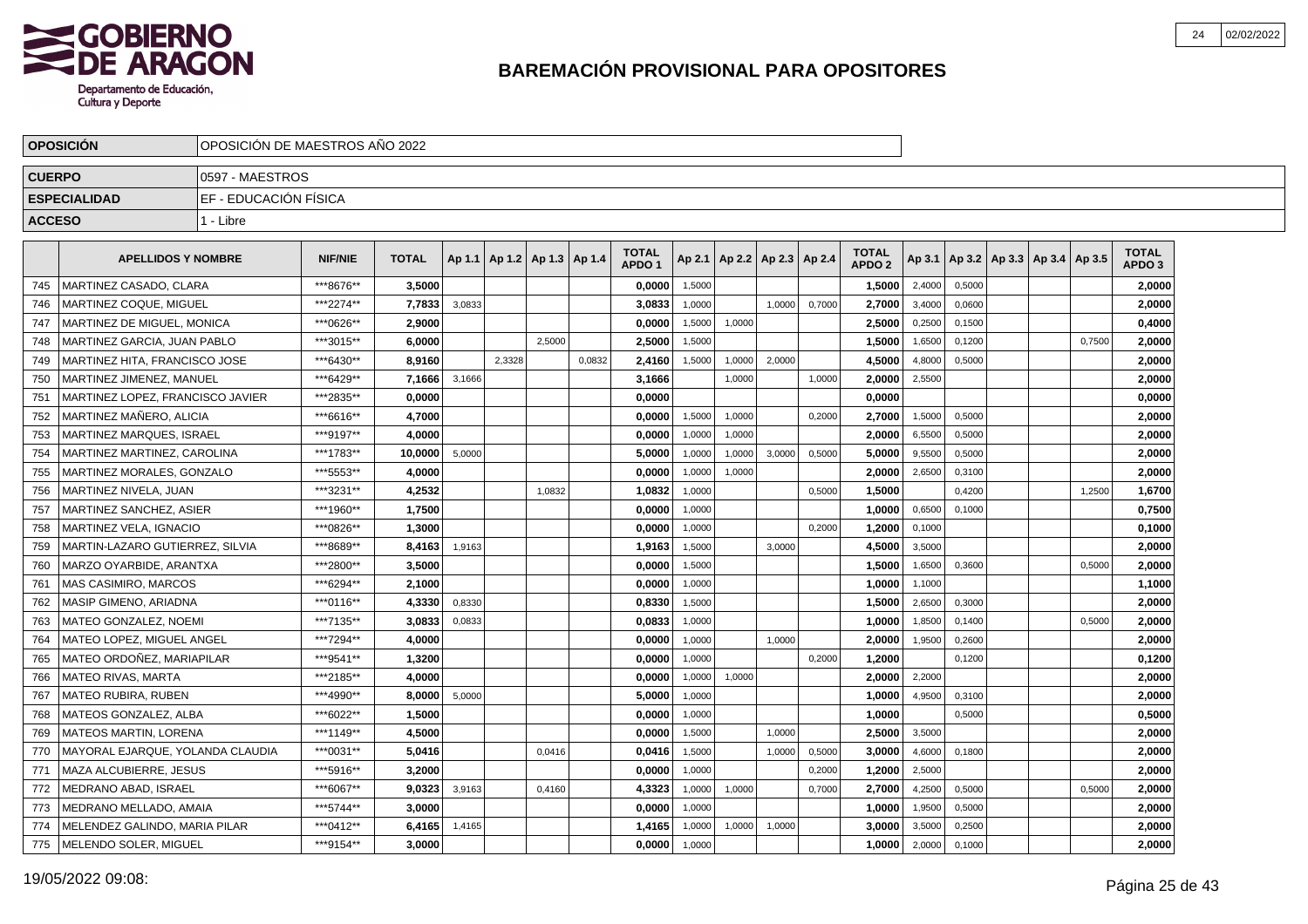

|               | <b>OPOSICION</b>                     | OPOSICION DE MAESTROS ANO 2022 |                |              |        |                                   |        |                                   |        |                          |        |        |                                   |        |        |        |                                   |        |                                   |  |
|---------------|--------------------------------------|--------------------------------|----------------|--------------|--------|-----------------------------------|--------|-----------------------------------|--------|--------------------------|--------|--------|-----------------------------------|--------|--------|--------|-----------------------------------|--------|-----------------------------------|--|
| <b>CUERPO</b> |                                      | 0597 - MAESTROS                |                |              |        |                                   |        |                                   |        |                          |        |        |                                   |        |        |        |                                   |        |                                   |  |
|               | <b>ESPECIALIDAD</b>                  | EF - EDUCACIÓN FÍSICA          |                |              |        |                                   |        |                                   |        |                          |        |        |                                   |        |        |        |                                   |        |                                   |  |
| <b>ACCESO</b> |                                      | 1 - Libre                      |                |              |        |                                   |        |                                   |        |                          |        |        |                                   |        |        |        |                                   |        |                                   |  |
|               |                                      |                                |                |              |        |                                   |        |                                   |        |                          |        |        |                                   |        |        |        |                                   |        |                                   |  |
|               | <b>APELLIDOS Y NOMBRE</b>            |                                | <b>NIF/NIE</b> | <b>TOTAL</b> |        | Ap 1.1   Ap 1.2   Ap 1.3   Ap 1.4 |        | <b>TOTAL</b><br>APDO <sub>1</sub> | Ap 2.1 | Ap 2.2   Ap 2.3   Ap 2.4 |        |        | <b>TOTAL</b><br>APDO <sub>2</sub> | Ap 3.1 |        |        | Ap 3.2   Ap 3.3   Ap 3.4   Ap 3.5 |        | <b>TOTAL</b><br>APDO <sub>3</sub> |  |
| 776           | MENA DURAN, SHEILA                   |                                | ***2568**      | 3,5000       |        |                                   |        | 0,0000                            | 1,5000 |                          |        |        | 1,5000                            | 2,0500 |        |        |                                   |        | 2,0000                            |  |
| 777           | MENA ZUECO, MARTA                    |                                | ***0702**      | 7,3332       | 3,3332 |                                   |        | 3,3332                            | 1,0000 | 1,0000                   |        |        | 2,0000                            | 2,7000 | 0,1100 |        |                                   | 0,5000 | 2,0000                            |  |
| 778           | MENDIVIL CHUECA, AMAYA               |                                | ***4264**      | 3.5000       |        |                                   |        | 0.0000                            | 1,5000 |                          |        |        | 1.5000                            | 1,6500 | 0,0300 | 0,5000 |                                   |        | 2.0000                            |  |
| 779           | <b>MERCHAN LOBATO, ADRIAN</b>        |                                | ***0471**      | 5.5000       |        |                                   |        | 0.0000                            | 1,5000 | 1,0000                   | 1,0000 |        | 3,5000                            | 3,0000 |        |        |                                   |        | 2.0000                            |  |
| 780           | MERIDA VALERO, M. PILAR              |                                | ***6492**      | 9.0000       | 5,0000 |                                   |        | 5.0000                            | 1,0000 | 1,0000                   |        |        | 2.0000                            | 4,2500 | 0,4500 |        |                                   |        | 2,0000                            |  |
| 781           | <b>MIEDES PEREZ. MARCOS</b>          |                                | ***5701**      | 3,5000       |        |                                   |        | 0,0000                            | 1,5000 |                          |        |        | 1,5000                            | 2,5500 | 0,1000 |        |                                   |        | 2,0000                            |  |
| 782           | MIGUEL DIARTE, MARIA                 |                                | ***2473**      | 3,5000       |        |                                   |        | 0,0000                            | 1,5000 |                          |        |        | 1,5000                            | 2,5000 | 0,2000 |        |                                   |        | 2,0000                            |  |
| 783           | MIGUEL IGLESIAS, AINHOA              |                                | ***9471**      | 4,0000       |        |                                   |        | 0,0000                            | 1,0000 |                          |        | 1,0000 | 2,0000                            | 5,0000 | 0,0600 |        |                                   |        | 2,0000                            |  |
| 784           | MILLAN TURON, ARTURO                 |                                | ***0434**      | 0,7900       |        |                                   |        | 0,0000                            |        |                          |        |        | 0,0000                            | 0,0500 | 0,2400 |        |                                   | 0,5000 | 0,7900                            |  |
| 785           | MINGUEZ RODRIGUEZ, ANDREA            |                                | ***2812**      | 6,4165       | 1,4165 |                                   |        | 1,4165                            | 1,5000 |                          | 1,0000 | 0,5000 | 3,0000                            | 2,8000 | 0,2200 |        |                                   | 0,7500 | 2,0000                            |  |
| 786           | <b>MIR RAMOS, CARLOS</b>             |                                | ***5113**      | 9,0000       | 5,0000 |                                   |        | 5.0000                            | 1.0000 |                          | 1,0000 |        | 2,0000                            | 7,9000 | 0,5000 |        |                                   |        | 2,0000                            |  |
| 787           | MIRALBES MUZAS, GEMA                 |                                | ***6606**      | 5,8332       | 1,3332 |                                   |        | 1,3332                            | 1,5000 | 1,0000                   |        |        | 2,5000                            | 2,2500 | 0,1200 |        |                                   | 0,5000 | 2,0000                            |  |
| 788           | <b>MOIX MONCLUS, GERMAN FERNANDO</b> |                                | ***8585**      | 5.1043       | 2,2499 |                                   | 1,3744 | 3,6243                            | 1,0000 |                          |        |        | 1,0000                            | 0,3000 | 0,1800 |        |                                   |        | 0,4800                            |  |
| 789           | <b>MOLES GUAITA, HECTOR</b>          |                                | ***5687**      | 8.0000       | 5,0000 |                                   |        | 5.0000                            | 1,0000 |                          |        |        | 1.0000                            | 4,8500 | 0,5000 |        |                                   |        | 2,0000                            |  |
| 790           | MOLINER PEREZ. JUDITH                |                                | ***5036**      | 10.0000      | 1,4998 | 0,2912                            | 1,4576 | 3,2486                            | 1,5000 | 1,0000                   | 2,0000 | 0,5000 | 5.0000                            | 4,8500 | 0,4000 |        |                                   | 0,7500 | 2,0000                            |  |
| 791           | <b>MOLINS CORTES, LLUIS</b>          |                                | ***9812**      | 1,0000       |        |                                   |        | 0,0000                            | 1,0000 |                          |        |        | 1,0000                            |        |        |        |                                   |        | 0,0000                            |  |
| 792           | MONDURREY MOCHALES, AINOA            |                                | ***6667**      | 4,1496       |        |                                   | 0,7496 | 0,7496                            | 1,0000 |                          |        | 0,4000 | 1,4000                            | 3,3500 | 0,5000 |        |                                   | 0,5000 | 2,0000                            |  |
| 793           | MONERRI FUNCIA, RUT                  |                                | ***0674**      | 9,8330       | 4,8330 |                                   |        | 4,8330                            | 1,0000 | 1,0000                   | 1,0000 |        | 3,0000                            | 2,2000 | 0,5000 |        |                                   |        | 2,0000                            |  |
| 794           | MONFIL PEREZ-CABALLERO, MARTA        |                                | ***0702**      | 4,0000       |        |                                   |        | 0,0000                            | 1,5000 |                          |        | 0,5000 | 2,0000                            | 3,0000 |        |        |                                   | 0,7500 | 2,0000                            |  |
| 795           | MONGE LAGUARTA, CLAUDIA              |                                | ***5151**      | 2,5000       |        |                                   |        | 0.0000                            |        |                          |        | 0,5000 | 0.5000                            | 2,0000 | 0.4500 |        |                                   |        | 2,0000                            |  |
| 796           | MONGE QUIÑONES. ADRIAN               |                                | ***3374**      | 2.2500       |        |                                   |        | 0.0000                            | 1.0000 |                          |        |        | 1.0000                            | 0,5000 |        |        |                                   | 0,7500 | 1,2500                            |  |
| 797           | <b>MONGE SANZ, MARIA</b>             |                                | ***5926**      | 4.5000       |        |                                   |        | 0.0000                            | 1,0000 | 1,0000                   |        | 0,5000 | 2,5000                            | 2,5500 | 0,1400 |        |                                   |        | 2.0000                            |  |
| 798           | MONTALBAN CALZADA, JORGE             |                                | ***1310**      | 2.0000       |        |                                   |        | 0,0000                            |        |                          |        |        | 0,0000                            | 2,7500 |        |        |                                   |        | 2,0000                            |  |
| 799           | MONTER PALACIOS, SAMUEL              |                                | ***2531**      | 1,6000       |        |                                   |        | 0,0000                            | 1,0000 |                          |        |        | 1,0000                            |        | 0,1000 |        |                                   | 0,5000 | 0,6000                            |  |
| 800           | <b>MONTER SOLANS, MARCOS</b>         |                                | ***4692**      | 6,0832       |        |                                   | 2,0832 | 2,0832                            | 1,0000 |                          | 1,0000 |        | 2,0000                            | 2,5000 | 0,5000 |        |                                   |        | 2,0000                            |  |
| 801           | MONTERO GALLARDO, FRANCISCO JAVIER   |                                | ***5581**      | 1,5000       |        |                                   |        | 0,0000                            |        |                          | 1,0000 |        | 1,0000                            |        | 0,5000 |        |                                   |        | 0,5000                            |  |
| 802           | MONTERO JODRA, RUT                   |                                | ***7558**      | 3,0000       |        |                                   |        | 0,0000                            | 1,0000 |                          |        |        | 1,0000                            | 3,1000 | 0,1200 |        |                                   |        | 2,0000                            |  |
| 803           | <b>MONTON NONAY, LETICIA</b>         |                                | ***0712**      | 4,0000       |        |                                   |        | 0.0000                            | 1,0000 | 1,0000                   |        |        | 2.0000                            | 2,9000 | 0.1000 |        |                                   |        | 2,0000                            |  |
| 804           | MONTORIO CUBILLO, JUAN IGNACIO       |                                | ***1507**      | 1,8000       |        |                                   |        | 0,0000                            | 1.0000 |                          |        |        | 1,0000                            | 0,2000 | 0,1000 |        |                                   | 0,5000 | 0,8000                            |  |
| 805           | MONZO PADRO, CRISTHIAN               |                                | *** 5288**     | 6,4000       | 2,0000 |                                   |        | 2.0000                            | 1,0000 | 1,0000                   |        | 0.4000 | 2.4000                            | 2,6500 | 0,1300 |        |                                   | 0,5000 | 2,0000                            |  |
| 806           | I MONZON ESPINOSA. PEDRO             |                                | ***8638**      | 9,2000       | 5,0000 |                                   |        | 5.0000                            | 1,0000 | 1,0000                   |        | 0,2000 | 2,2000                            | 2,2500 | 0,5000 |        |                                   |        | 2,0000                            |  |
|               |                                      |                                |                |              |        |                                   |        |                                   |        |                          |        |        |                                   |        |        |        |                                   |        |                                   |  |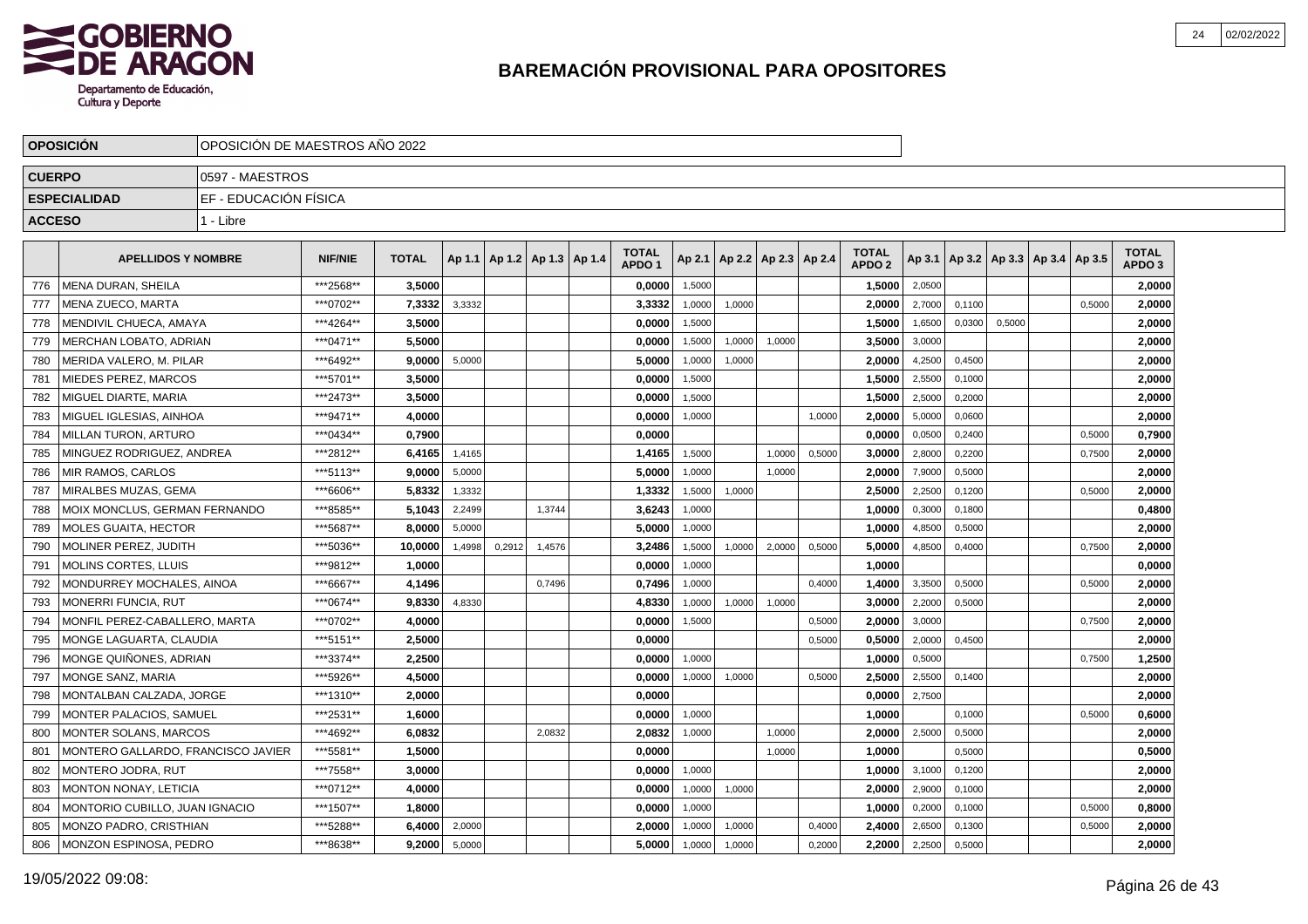

|               | <b>OPOSICION</b>               | IOPOSICION DE MAESTROS ANO 2022 |                |              |        |                                   |        |        |                                   |        |                          |        |        |                                   |         |        |                                   |        |                                   |  |
|---------------|--------------------------------|---------------------------------|----------------|--------------|--------|-----------------------------------|--------|--------|-----------------------------------|--------|--------------------------|--------|--------|-----------------------------------|---------|--------|-----------------------------------|--------|-----------------------------------|--|
| <b>CUERPO</b> |                                | 10597 - MAESTROS                |                |              |        |                                   |        |        |                                   |        |                          |        |        |                                   |         |        |                                   |        |                                   |  |
|               | <b>ESPECIALIDAD</b>            | IEF - EDUCACIÓN FÍSICA          |                |              |        |                                   |        |        |                                   |        |                          |        |        |                                   |         |        |                                   |        |                                   |  |
| <b>ACCESO</b> |                                | 1 - Libre                       |                |              |        |                                   |        |        |                                   |        |                          |        |        |                                   |         |        |                                   |        |                                   |  |
|               |                                |                                 |                |              |        |                                   |        |        |                                   |        |                          |        |        |                                   |         |        |                                   |        |                                   |  |
|               | <b>APELLIDOS Y NOMBRE</b>      |                                 | <b>NIF/NIE</b> | <b>TOTAL</b> |        | Ap 1.1   Ap 1.2   Ap 1.3   Ap 1.4 |        |        | <b>TOTAL</b><br>APDO <sub>1</sub> | Ap 2.1 | Ap 2.2   Ap 2.3   Ap 2.4 |        |        | <b>TOTAL</b><br>APDO <sub>2</sub> | Ap 3.1  |        | Ap 3.2   Ap 3.3   Ap 3.4   Ap 3.5 |        | <b>TOTAL</b><br>APDO <sub>3</sub> |  |
| 807           | MONZON SANCHEZ, EDUARDO        |                                 | ***3934**      | 8.0000       | 5,0000 |                                   |        |        | 5,0000                            | 1,0000 |                          |        |        | 1,0000                            | 10,2500 | 0.0200 |                                   |        | 2.0000                            |  |
| 808           | MONUX RODRIGO, ALBERTO         |                                 | ***9146**      | 8,2911       | 0,5831 |                                   | 2,2080 |        | 2,7911                            | 1,5000 | 1,0000                   | 1.0000 |        | 3,5000                            | 2,0500  | 0,2100 |                                   | 0,5000 | 2.0000                            |  |
| 809           | MORA MARRODAN. DAVID           |                                 | ***2160**      | 4,0000       |        |                                   |        |        | 0,0000                            | 1,0000 | 1,0000                   |        |        | 2,0000                            | 2,5000  | 0,5000 |                                   | 0,5000 | 2,0000                            |  |
| 810           | MORAL ABASOLO, ALFONSO         |                                 | ***7682**      | 10.0000      | 5,0000 |                                   |        |        | 5,0000                            | 1,5000 | 1,0000                   | 1,0000 |        | 3,5000                            | 7,0000  | 0,5000 |                                   |        | 2,0000                            |  |
| 811           | <b>MORALES ABENIA, PILAR</b>   |                                 | ***2823**      | 5,0832       | 1,0000 |                                   | 0,5832 |        | 1,5832                            | 1,5000 |                          |        |        | 1,5000                            | 2,1000  | 0,2500 |                                   | 0,7500 | 2,0000                            |  |
| 812           | MORALES GONZALEZ, ESTHER       |                                 | ***4195**      | 9.0000       | 5,0000 |                                   |        |        | 5.0000                            | 1,0000 |                          | 1.0000 |        | 2.0000                            | 7,2500  | 0.5000 |                                   |        | 2.0000                            |  |
| 813           | <b>MORALES MIRO, ALEJANDRO</b> |                                 | ***5250**      | 7.0000       | 5,0000 |                                   |        |        | 5.0000                            |        |                          |        |        | 0,0000                            | 6,2000  | 0,1000 |                                   |        | 2,0000                            |  |
| 814           | <b>MORAZ ORTA, NURIA</b>       |                                 | ***9123**      | 5,4163       | 0,9163 |                                   |        |        | 0,9163                            | 1,5000 | 1,0000                   |        |        | 2,5000                            | 2,5500  | 0,1600 |                                   |        | 2,0000                            |  |
| 815           | MORCILLO FORTIC, LAURA         |                                 | ***4877**      | 9,0000       | 5,0000 |                                   |        |        | 5.0000                            | 1,0000 |                          | 1,0000 |        | 2,0000                            | 4,3500  | 0,5000 |                                   |        | 2,0000                            |  |
| 816           | MORENO GRACIA, ELENA           |                                 | ***4081**      | 8,0831       | 4,5831 |                                   |        |        | 4,5831                            | 1,5000 |                          |        |        | 1,5000                            | 6,3000  | 0,5000 |                                   | 0,5000 | 2,0000                            |  |
| 817           | MORENO LATORRE, M. ROSARIO     |                                 | ***6081**      | 8,5000       |        | 2,5000                            |        |        | 2,5000                            | 1,0000 | 1,0000                   | 2,0000 |        | 4,0000                            | 4,0000  | 0,5000 |                                   |        | 2,0000                            |  |
| 818           | <b>MORENO LATORRE, SILVIA</b>  |                                 | ***7149**      | 7,6666       | 3,1666 |                                   |        |        | 3,1666                            | 1,5000 | 1,0000                   |        |        | 2,5000                            | 3,0500  | 0,5000 |                                   |        | 2,0000                            |  |
| 819           | MORENO LORENZANA, ANA          |                                 | ***9368**      | 8,0000       | 5,0000 |                                   |        |        | 5,0000                            | 1,0000 |                          |        |        | 1,0000                            | 2,9500  | 0,5000 |                                   |        | 2,0000                            |  |
| 820           | MORENO LOZANO, IVAN            |                                 | ***6008**      | 0.4300       |        |                                   |        |        | 0.0000                            |        |                          |        |        | 0.0000                            | 0,4000  | 0,0300 |                                   |        | 0,4300                            |  |
| 821           | MORILLO FARO, OSCAR            |                                 | ***1029**      | 3,5000       |        |                                   |        |        | 0,0000                            | 1,0000 |                          |        | 0,5000 | 1,5000                            | 2,6000  | 0,1000 |                                   |        | 2,0000                            |  |
| 822           | MOSTAJO GUERRERO. MARTA        |                                 | *** 5544**     | 3,0400       |        |                                   |        |        | 0,0000                            | 1,5000 |                          |        |        | 1,5000                            | 0,8000  | 0,2400 |                                   | 0,5000 | 1,5400                            |  |
| 823           | MOYA GOMEZ, IGNACIO            |                                 | ***6409**      | 6,6165       | 1,4165 |                                   |        |        | 1,4165                            | 1,5000 | 1,0000                   |        | 0,7000 | 3,2000                            | 4,2000  |        |                                   | 0,5000 | 2,0000                            |  |
| 824           | MUERZA MARIN. Mª RAQUEL        |                                 | ***5195**      | 3.0000       |        |                                   |        |        | 0.0000                            | 1.0000 |                          |        |        | 1,0000                            | 2,9500  | 0.4100 |                                   |        | 2,0000                            |  |
| 825           | MUÑIO MAQUEDA, CRISTINA        |                                 | ***0460**      | 4,1664       |        |                                   |        | 1,1664 | 1,1664                            | 1,0000 |                          |        |        | 1.0000                            | 1,6000  | 0,5000 |                                   |        | 2,0000                            |  |
| 826           | MUÑOZ AGUILAR. DAVID           |                                 | ***5238**      | 1.2600       |        |                                   |        |        | 0,0000                            | 1,0000 |                          |        |        | 1,0000                            | 0,1500  | 0,1100 |                                   |        | 0,2600                            |  |
| 827           | MUÑOZ CIUDAD, JESUS RAUL       |                                 | ***1968**      | 4,2499       | 1,2499 |                                   |        |        | 1,2499                            | 1,0000 |                          |        |        | 1,0000                            | 2,0000  |        |                                   |        | 2,0000                            |  |
| 828           | MUÑOZ DEL RIO, ALBERTO         |                                 | ***6377**      | 3,0000       |        |                                   |        |        | 0,0000                            | 1,0000 |                          |        |        | 1,0000                            | 2,8500  |        |                                   | 0,7500 | 2,0000                            |  |
| 829           | MUÑOZ DEL RIO, VICTOR          |                                 | ***6377**      | 3.5000       |        |                                   |        |        | 0,0000                            | 1,5000 |                          |        |        | 1,5000                            | 2,6500  |        |                                   | 0,5000 | 2,0000                            |  |
| 830           | MUÑOZ GONZALEZ. FUENSANTA      |                                 | ***7041**      | 3.0833       | 0,0833 |                                   |        |        | 0.0833                            | 1,0000 |                          |        |        | 1.0000                            | 3,5000  | 0,5000 |                                   |        | 2.0000                            |  |
| 831           | MUÑOZ MARZO, MARIA             |                                 | ***5475**      | 3.5000       |        |                                   |        |        | 0,0000                            | 1,5000 |                          |        |        | 1,5000                            | 2,0500  | 0,0200 |                                   |        | 2,0000                            |  |
| 832           | MUÑOZ MORLANES. ANA CARMEN     |                                 | ***6689**      | 3.0833       | 0,0833 |                                   |        |        | 0,0833                            | 1,0000 |                          |        |        | 1.0000                            | 1,8000  | 0,2500 |                                   |        | 2,0000                            |  |
| 833           | MUÑOZ PEREZ, CRISTOBAL         |                                 | ***5591**      | 3,0000       |        |                                   |        |        | 0,0000                            |        |                          | 1,0000 |        | 1,0000                            | 1,6500  |        |                                   | 0,7500 | 2,0000                            |  |
| 834           | MUÑOZ SANCHEZ, ALBERTO         |                                 | *** 5248**     | 3,6000       |        |                                   |        |        | 0,0000                            | 1,0000 |                          |        | 0,6000 | 1,6000                            | 2,0000  |        |                                   |        | 2,0000                            |  |
| 835           | MUÑOZ SERRANO, DAVID           |                                 | ***2481**      | 3,5000       |        |                                   |        |        | 0,0000                            | 1,5000 |                          |        |        | 1,5000                            | 2,1000  |        |                                   | 0,7500 | 2,0000                            |  |
| 836           | MUR ANDRES, DANIEL             |                                 | ***6241**      | 7.9163       | 3,9163 |                                   |        |        | 3.9163                            | 1,0000 |                          | 1,0000 |        | 2.0000                            | 2,7500  |        |                                   |        | 2.0000                            |  |
| 837           | <b>IMUR BOTELLER, MARIA</b>    |                                 | ***5145**      | 3.0000       |        |                                   |        |        | 0,0000                            | 1,0000 |                          |        |        | 1,0000                            | 2,0000  | 0,1000 |                                   | 0,5000 | 2,0000                            |  |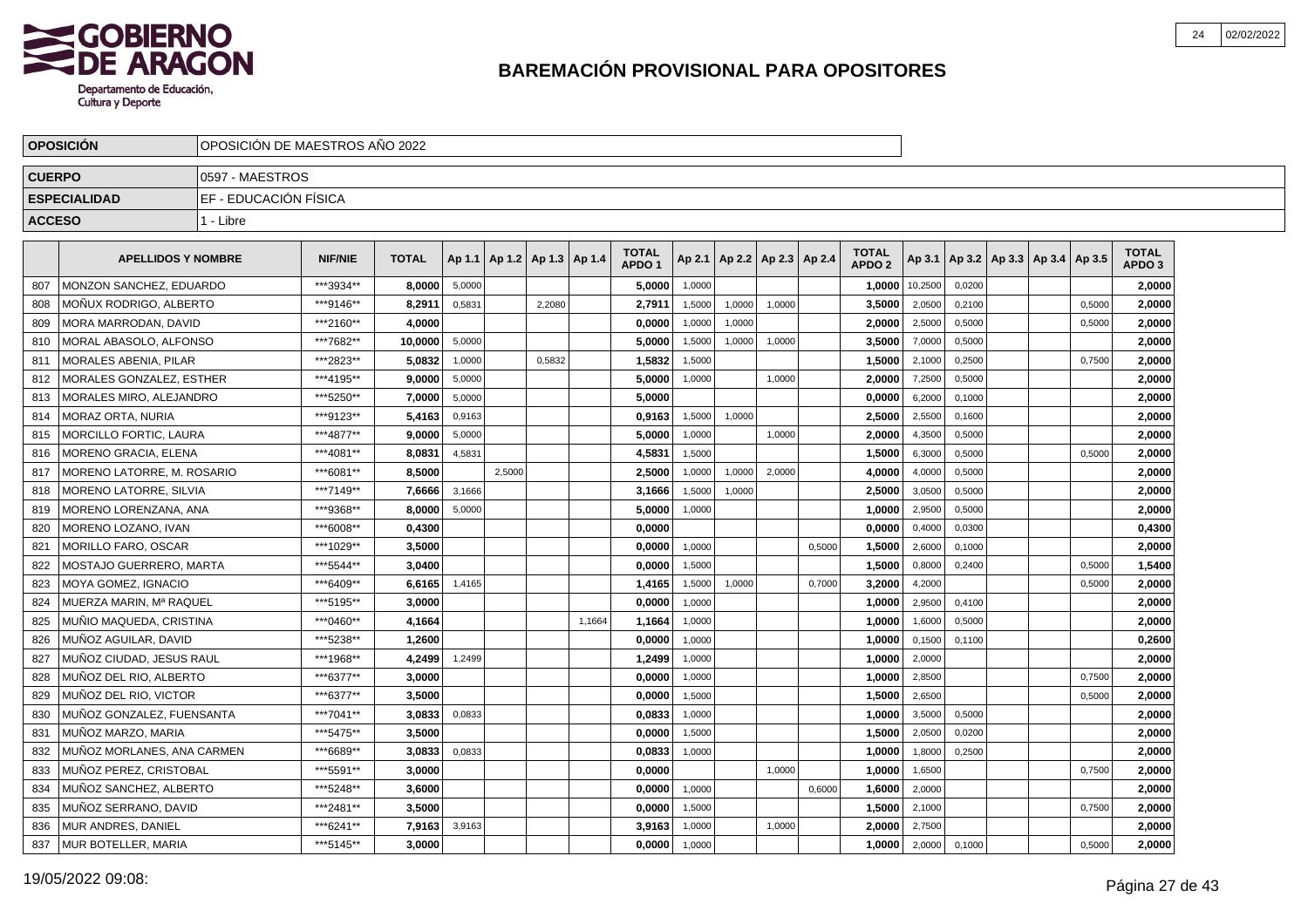

|               | <b>OPOSICION</b>                                    | OPOSICION DE MAESTROS ANO 2022 |                        |                  |        |                                   |        |        |                   |                  |                          |        |        |                   |                  |        |                                   |        |                   |  |
|---------------|-----------------------------------------------------|--------------------------------|------------------------|------------------|--------|-----------------------------------|--------|--------|-------------------|------------------|--------------------------|--------|--------|-------------------|------------------|--------|-----------------------------------|--------|-------------------|--|
| <b>CUERPO</b> |                                                     | 0597 - MAESTROS                |                        |                  |        |                                   |        |        |                   |                  |                          |        |        |                   |                  |        |                                   |        |                   |  |
|               | <b>ESPECIALIDAD</b>                                 | EF - EDUCACIÓN FÍSICA          |                        |                  |        |                                   |        |        |                   |                  |                          |        |        |                   |                  |        |                                   |        |                   |  |
| <b>ACCESO</b> |                                                     | 1 - Libre                      |                        |                  |        |                                   |        |        |                   |                  |                          |        |        |                   |                  |        |                                   |        |                   |  |
|               | <b>APELLIDOS Y NOMBRE</b>                           |                                | <b>NIF/NIE</b>         | <b>TOTAL</b>     |        | Ap 1.1   Ap 1.2   Ap 1.3   Ap 1.4 |        |        | <b>TOTAL</b>      | Ap 2.1           | Ap 2.2   Ap 2.3   Ap 2.4 |        |        | <b>TOTAL</b>      | Ap 3.1           |        | Ap 3.2   Ap 3.3   Ap 3.4   Ap 3.5 |        | <b>TOTAL</b>      |  |
|               |                                                     |                                |                        |                  |        |                                   |        |        | APDO <sub>1</sub> |                  |                          |        |        | APDO <sub>2</sub> |                  |        |                                   |        | APDO <sub>3</sub> |  |
| 838           | MURILLO ARAGON, BELEN                               |                                | ***0861**              | 3,4900           |        |                                   |        |        | 0,0000            | 1,5000           |                          |        |        | 1,5000            | 1,9500           | 0,0400 |                                   |        | 1,9900            |  |
| 839           | NADAL VAQUERO, MARCOS                               |                                | ***5762**              | 3,0000           |        |                                   |        |        | 0,0000            | 1,0000           | 1,0000                   |        |        | 2,0000            | 1,0000           |        |                                   |        | 1,0000            |  |
| 840           | NARANJO RODRIGUEZ, MARTA                            |                                | ***6011**              | 7.1165           | 2,4165 |                                   |        |        | 2.4165<br>1.3332  | 1,5000           | 1.0000                   |        | 0.2000 | 2.7000            | 2,5500           | 0.5000 |                                   |        | 2.0000            |  |
| 841           | NASARRE COSTA, DAVID                                |                                | ***1499**<br>***5014** | 4.8332<br>8.5000 | 1,3332 |                                   |        |        |                   | 1,5000<br>1,5000 |                          |        |        | 1.5000            | 2,6000<br>3,4500 | 0,0300 |                                   |        | 2.0000            |  |
| 842<br>843    | NAVALES SORIA, ALEXANDRA                            |                                | ***5422**              | 0.1000           | 5,0000 |                                   |        |        | 5,0000            |                  |                          |        |        | 1,5000<br>0.0000  | 0,1000           | 0,5000 |                                   | 1,0000 | 2,0000<br>0,1000  |  |
| 844           | NAVALON CASINO, MANUEL<br>NAVARRETE PEREZ. FERNANDO |                                | ***6826**              | 3,5000           |        |                                   |        |        | 0,0000<br>0,0000  | 1,5000           |                          |        |        | 1,5000            | 2,0000           | 0,4600 |                                   |        | 2,0000            |  |
| 845           | NAVARRO BENEDICTO, PEDRO                            |                                | *** 5490**             | 4,0833           | 0,0833 |                                   |        |        | 0,0833            | 1,0000           | 1,0000                   |        |        | 2,0000            | 2,3000           | 0,5000 |                                   |        | 2,0000            |  |
| 846           | NAVARRO BERNAD, M. DEL CARMEN                       |                                | ***7814**              | 8,0000           | 5,0000 |                                   |        |        | 5,0000            | 1,0000           |                          |        |        | 1,0000            | 5,4500           | 0,3100 |                                   |        | 2,0000            |  |
| 847           | NAVARRO CAMON, RAUL                                 |                                | ***3588**              | 3,5000           |        |                                   |        |        | 0,0000            | 1,5000           |                          |        |        | 1,5000            | 1,8000           | 0,1200 |                                   | 0,5000 | 2,0000            |  |
| 848           | NAVARRO ESTARREADO, ALEJANDRO                       |                                | ***6730**              | 1.1200           |        |                                   |        |        | 0.0000            | 1,0000           |                          |        |        | 1.0000            |                  | 0,1200 |                                   |        | 0,1200            |  |
| 849           | NAVARRO FERNANDEZ. JOSE JUAN                        |                                | ***5707**              | 10.0000          | 5,0000 |                                   |        |        | 5.0000            | 1,0000           |                          | 1.0000 | 1.0000 | 3.0000            | 3,7000           | 0,2000 |                                   | 0,7500 | 2,0000            |  |
| 850           | NAVARRO GRACIA, LUIS                                |                                | ***5682**              | 3.8000           |        |                                   |        |        | 0.0000            | 1,0000           |                          | 1.0000 |        | 2,0000            | 1,3000           |        |                                   | 0,5000 | 1,8000            |  |
| 851           | NAVARRO MOZOTA, CLARA                               |                                | ***5839**              | 2.1916           |        |                                   | 0,0416 |        | 0.0416            | 1,5000           |                          |        |        | 1.5000            | 0,1500           |        |                                   | 0,5000 | 0,6500            |  |
| 852           | NAVARRO PUEYO. PABLO                                |                                | ***6995**              | 7.1664           | 2,6664 |                                   |        |        | 2,6664            | 1,0000           | 1,0000                   |        | 0,5000 | 2.5000            | 3,1500           |        |                                   | 0,5000 | 2,0000            |  |
| 853           | NAVARRO TEJERA, JORGE                               |                                | ***1651**              | 1,0000           |        |                                   |        |        | 0,0000            | 1,0000           |                          |        |        | 1,0000            |                  |        |                                   |        | 0,0000            |  |
| 854           | NAVASCUEZ LOMINCHAR. ELIAS                          |                                | ***1561**              | 1,1000           |        |                                   |        |        | 0,0000            | 1,0000           |                          |        |        | 1,0000            |                  | 0,1000 |                                   |        | 0,1000            |  |
| 855           | NEGUEROLES BARKLEY, CARMEN                          |                                | ***7935**              | 9,5000           | 5,0000 |                                   |        |        | 5,0000            |                  |                          | 2.0000 | 0,5000 | 2,5000            | 1,1000           | 0,3300 |                                   | 0,7500 | 2,0000            |  |
| 856           | NEIRA GARCIA, MARINA                                |                                | ***5129**              | 9,5235           | 3,2499 | 0,4160                            | 0,4576 |        | 4,1235            | 1,0000           | 1,0000                   |        | 1,4000 | 3,4000            | 8,4500           | 0,5000 |                                   | 0,7500 | 2,0000            |  |
| 857           | NICUESA ALEJANDRE, SERGIO                           |                                | ***3289**              | 9.0000           | 5,0000 |                                   |        |        | 5.0000            | 1.0000           |                          | 1.0000 |        | 2.0000            | 6,6000           | 0.5000 |                                   |        | 2,0000            |  |
| 858           | NIETO MEDINA, MARTIN                                |                                | ***3362**              | 2,5000           |        |                                   |        |        | 0.0000            | 1,0000           |                          |        |        | 1,0000            | 1,5000           |        |                                   |        | 1,5000            |  |
| 859           | NOVELLA TORRES, PABLO                               |                                | ***5987**              | 0.3200           |        |                                   |        |        | 0.0000            |                  |                          |        |        | 0.0000            |                  | 0,3200 |                                   |        | 0,3200            |  |
| 860           | NUNEZ SIERRA, ABEL                                  |                                | ***2106**              | 0.0000           |        |                                   |        |        | 0.0000            |                  |                          |        |        | 0.0000            |                  |        |                                   |        | 0,0000            |  |
| 861           | OCHOA CAZORRO, DANIEL                               |                                | ***6733**              | 8,5000           | 5,0000 |                                   |        |        | 5.0000            | 1,0000           |                          |        | 0,5000 | 1,5000            | 4,4000           | 0,3000 |                                   |        | 2,0000            |  |
| 862           | OLIVA USIETO, LAURA                                 |                                | ***4846**              | 8,0000           | 5,0000 |                                   |        |        | 5,0000            | 1,0000           |                          |        |        | 1,0000            | 3,9500           | 0,4100 |                                   |        | 2,0000            |  |
| 863           | <b>OLIVAN PABLO, MARIA</b>                          |                                | ***6283**              | 3,4300           |        |                                   |        |        | 0,0000            | 1,5000           |                          |        |        | 1,5000            | 1,3000           | 0,1300 |                                   | 0,5000 | 1,9300            |  |
| 864           | OLIVAS GIJON, ANGELA                                |                                | ***3024**              | 5,3172           |        |                                   | 1,1248 | 0,0624 | 1,1872            |                  |                          | 2,0000 | 0,5000 | 2,5000            | 1,2500           | 0,3800 |                                   |        | 1,6300            |  |
| 865           | <b>OLIVER PEREZ, RAQUEL</b>                         |                                | ***9287**              | 3.0000           |        |                                   |        |        | 0.0000            | 1.0000           |                          |        |        | 1.0000            | 2,5000           |        |                                   |        | 2,0000            |  |
| 866           | OLIVEROS GARCIA, ISABEL DE LOS REYES                |                                | ***8537**              | 2,3500           |        |                                   |        |        | 0,0000            | 1.0000           |                          |        | 0,2000 | 1,2000            | 1,0000           | 0,1500 |                                   |        | 1,1500            |  |
| 867           | OLMO BURGOS, CRISTINA                               |                                | ***1644**              | 3,4000           |        |                                   |        |        | 0.0000            | 1,5000           | 1,0000                   |        |        | 2.5000            | 0,1000           | 0,3000 |                                   | 0,5000 | 0,9000            |  |
| 868           | <b>OLMOS ZAPATA, PABLO</b>                          |                                | ***5817**              | 5.0000           |        |                                   |        |        | 0.0000            | 1,5000           | 1,0000                   |        | 0,5000 | 3.0000            | 1,8000           | 0,1500 |                                   | 1,0000 | 2,0000            |  |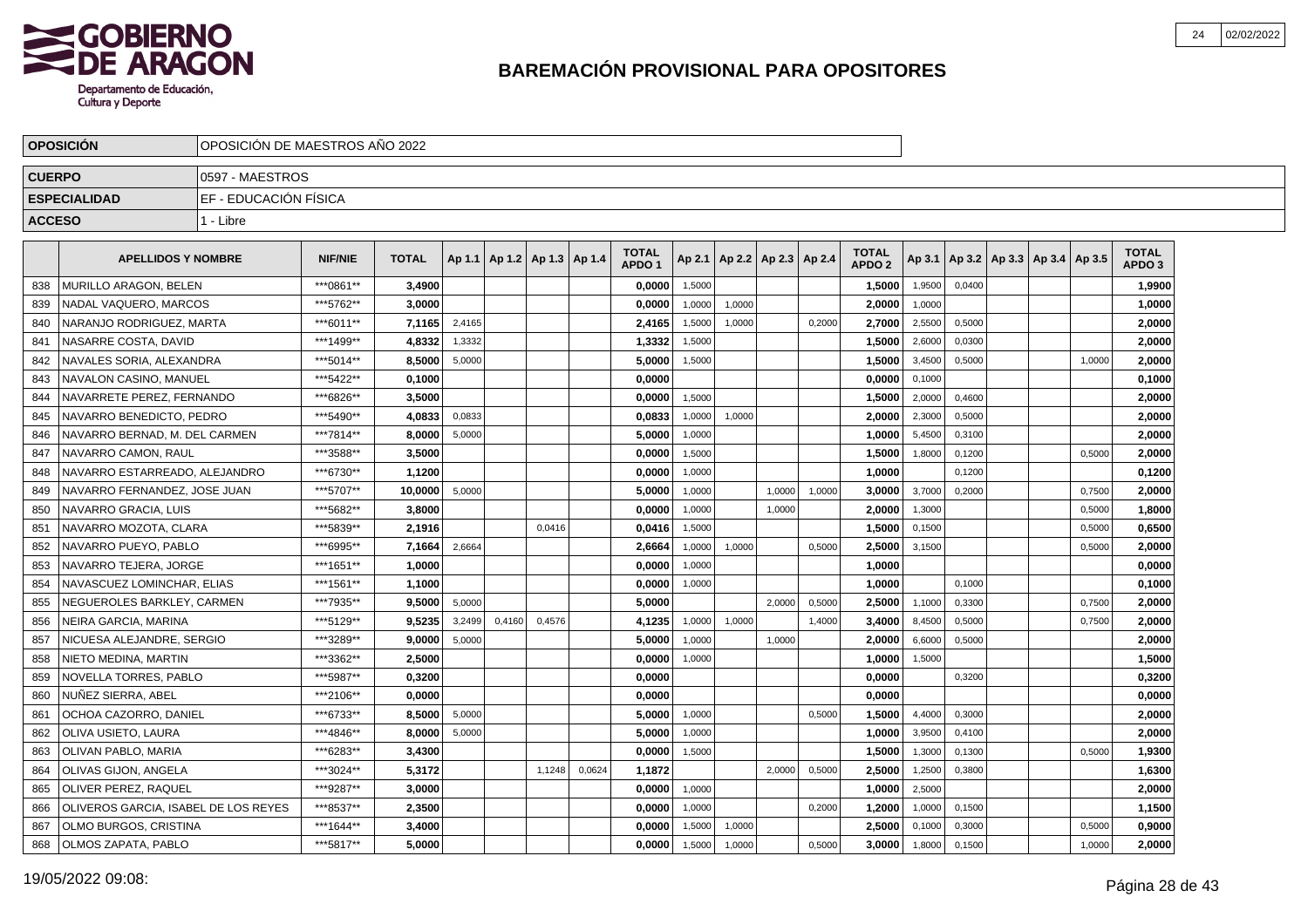

| <b>OPOSICION</b>             | OPOSICION DE MAESTROS ANO 2022 |                |              |        |                                   |        |                                   |        |                          |        |        |                                   |        |        |                             |        |                                   |  |
|------------------------------|--------------------------------|----------------|--------------|--------|-----------------------------------|--------|-----------------------------------|--------|--------------------------|--------|--------|-----------------------------------|--------|--------|-----------------------------|--------|-----------------------------------|--|
| <b>CUERPO</b>                | 0597 - MAESTROS                |                |              |        |                                   |        |                                   |        |                          |        |        |                                   |        |        |                             |        |                                   |  |
| <b>ESPECIALIDAD</b>          | EF - EDUCACIÓN FÍSICA          |                |              |        |                                   |        |                                   |        |                          |        |        |                                   |        |        |                             |        |                                   |  |
| <b>ACCESO</b>                | 1 - Libre                      |                |              |        |                                   |        |                                   |        |                          |        |        |                                   |        |        |                             |        |                                   |  |
|                              |                                |                |              |        |                                   |        |                                   |        |                          |        |        |                                   |        |        |                             |        |                                   |  |
| <b>APELLIDOS Y NOMBRE</b>    |                                | <b>NIF/NIE</b> | <b>TOTAL</b> |        | Ap 1.1   Ap 1.2   Ap 1.3   Ap 1.4 |        | <b>TOTAL</b><br>APDO <sub>1</sub> | Ap 2.1 | Ap 2.2   Ap 2.3   Ap 2.4 |        |        | <b>TOTAL</b><br>APDO <sub>2</sub> | Ap 3.1 |        | Ap 3.2 Ap 3.3 Ap 3.4 Ap 3.5 |        | <b>TOTAL</b><br>APDO <sub>3</sub> |  |
| OLORIZ NIVELA, MARIA         |                                | ***1741**      | 3,0000       |        |                                   |        | 0,0000                            | 1,0000 |                          |        |        | 1,0000                            | 2,6500 | 0,0300 |                             |        | 2,0000                            |  |
| OMELLA FIGOLS, MANUEL        |                                | ***1628**      | 4,5000       |        |                                   |        | 0,0000                            | 1,0000 |                          | 1,0000 | 0,5000 | 2,5000                            | 2,6000 | 0,0600 |                             |        | 2,0000                            |  |
| ORDUNA DUARTE, GRACIELA      |                                | ***5069**      | 9.0000       | 5,0000 |                                   |        | 5,0000                            | 1,0000 |                          | 1.0000 |        | 2,0000                            | 2,6000 | 0,5000 |                             |        | 2,0000                            |  |
| ORDUÑA HERNANDO, VIOLETA     |                                | ***0837**      | 10.0000      | 5,0000 |                                   |        | 5,0000                            | 1,0000 | 1,0000                   | 1,0000 | 0,5000 | 3,5000                            | 2,6000 | 0,1300 |                             | 0,7500 | 2,0000                            |  |
| OREA PARIS, JAVIER           |                                | ***0970**      | 8,5000       | 5,0000 |                                   |        | 5,0000                            | 1,5000 |                          |        |        | 1,5000                            | 6,4500 | 0,5000 |                             |        | 2,0000                            |  |
| ORENSANZ BRUNA, ALBERTO      |                                | ***0128**      | 2.2100       |        |                                   |        | 0.0000                            | 1,0000 | 1,0000                   |        |        | 2.0000                            |        | 0.2100 |                             |        | 0,2100                            |  |
| ORTEGA FELIPE, MIRIAM        |                                | ***5730**      | 3.2000       |        |                                   |        | 0,0000                            | 1,0000 |                          |        | 0,2000 | 1,2000                            | 2,7500 | 0,0300 |                             |        | 2,0000                            |  |
| ORTEGA PEIRONA, ANA CRISTINA |                                | ***5511**      | 3,0000       |        |                                   |        | 0,0000                            | 1,0000 |                          |        |        | 1,0000                            | 2,3500 | 0.4600 |                             |        | 2,0000                            |  |
| ORTEGA SUAREZ. MIGUEL ANGEL  |                                | ***9207**      | 4,1576       |        |                                   | 0,4576 | 0,4576                            | 1,0000 |                          |        | 0,7000 | 1,7000                            | 2,7500 |        |                             | 0,7500 | 2,0000                            |  |
| ORTIZ DUCE, CARLOS JOSE      |                                | ***5152**      | 4,5000       |        |                                   |        | 0,0000                            | 1,5000 |                          | 1,0000 |        | 2,5000                            | 3,0500 | 0,5000 |                             |        | 2,0000                            |  |
| ORTIZ GUTIERREZ, ANTONIO     |                                | ***7467**      | 3,5831       | 0,5831 |                                   |        | 0,5831                            | 1,0000 |                          |        |        | 1,0000                            | 2,2500 | 0,1000 |                             | 0,5000 | 2,0000                            |  |
| ORTIZ MUÑIO, LAURA           |                                | ***3100**      | 2,0500       |        |                                   |        | 0,0000                            | 1.5000 |                          |        |        | 1,5000                            | 0,0500 | 0,5000 |                             |        | 0,5500                            |  |
| ORTS PERIS, JESUS            |                                | ***9819**      | 5.9165       | 0,4165 |                                   |        | 0,4165                            | 1,5000 | 1,0000                   | 1,0000 |        | 3,5000                            | 1,2000 | 0,3500 |                             | 0,5000 | 2,0000                            |  |
| PALACIAN RUBIO, JOSE MARIA   |                                | ***2227**      | 8,4165       | 3,4165 |                                   |        | 3,4165                            | 1,0000 | 1,0000                   | 1,0000 |        | 3,0000                            | 2,7000 | 0,0500 |                             |        | 2,0000                            |  |
| PALACIN SANMARTIN, JUAN      |                                | ***7293**      | 5,5328       |        |                                   | 0,8328 | 0,8328                            | 1,5000 | 1,0000                   |        | 0,2000 | 2,7000                            | 2,5000 | 0,2500 |                             |        | 2,0000                            |  |
| PALACIO BANDRES, PILAR       |                                | ***7782**      | 4,6100       |        |                                   |        | 0,0000                            | 1,5000 |                          | 1,0000 | 1,0000 | 3,5000                            | 0,9500 | 0,1600 |                             |        | 1,1100                            |  |
| PALACIO MUR. EDUARDO         |                                | ***1319**      | 1,2500       |        |                                   |        | 0,0000                            | 1,0000 |                          |        |        | 1,0000                            | 0,1500 | 0,1000 |                             |        | 0,2500                            |  |
| PALACIOS ABAD. PABLO         |                                | ***3570**      | 2.3500       |        |                                   |        | 0.0000                            | 1.0000 |                          |        |        | 1,0000                            | 1,3500 |        |                             |        | 1,3500                            |  |
| PALLARUELO MARTIN, TAMARA    |                                | ***7194**      | 6.0828       | 1,3332 |                                   | 0,2496 | 1,5828                            | 1,5000 |                          | 1.0000 |        | 2,5000                            | 2,2500 | 0,1700 |                             | 0,5000 | 2,0000                            |  |
| PALLAS HOYO, SILVIA          |                                | ***0956**      | 9.0833       | 4,0833 |                                   |        | 4,0833                            | 1,5000 |                          | 1,0000 | 0,5000 | 3,0000                            | 4,1500 | 0,3000 |                             |        | 2,0000                            |  |
| PARAISO SANCHEZ, ADRIAN      |                                | ***7211**      | 0.0000       |        |                                   |        | 0,0000                            |        |                          |        |        | 0,0000                            |        |        |                             |        | 0,0000                            |  |
| PARALLUELO PUEYO, DIANA      |                                | ***2379**      | 7,9163       | 2,9163 |                                   |        | 2,9163                            | 1,5000 | 1,0000                   |        | 0,5000 | 3,0000                            | 2,6000 | 0,3100 |                             |        | 2,0000                            |  |
| PARDILLOS ESCUDER, ANA       |                                | ***5113**      | 8,3321       | 1,7497 | 1,2496                            | 0,3328 | 3,3321                            | 1,0000 |                          | 2,0000 |        | 3,0000                            | 4,2000 | 0,5000 |                             | 0,5000 | 2,0000                            |  |
| PARDINA MURIEL, DIEGO        |                                | ***4760**      | 2.6500       |        |                                   |        | 0.0000                            |        |                          | 2.0000 |        | 2.0000                            | 0,1000 | 0,0500 |                             | 0,5000 | 0,6500                            |  |
| PARDO CASTELLOT, FRANCISCO   |                                | ***7515**      | 8.5000       |        |                                   | 2,5000 | 2.5000                            | 1,0000 | 1,0000                   | 2,0000 |        | 4.0000                            | 8,1500 | 0,5000 |                             |        | 2,0000                            |  |
| PARDOS PECO, ADRIAN JOSE     |                                | ***0835**      | 7,2499       | 3,2499 |                                   |        | 3,2499                            | 1,0000 | 1,0000                   |        |        | 2.0000                            | 2,5000 | 0,5000 |                             |        | 2,0000                            |  |
| PARRA LOPEZ, JORGE           |                                | ***3199**      | 5,5830       | 0,4998 |                                   | 1,0832 | 1,5830                            | 1,0000 | 1,0000                   |        |        | 2,0000                            | 1,2500 | 0,4600 |                             | 0,5000 | 2,0000                            |  |
| PASAMAR MARTINEZ, ALICIA     |                                | ***7241**      | 2,9500       |        |                                   |        | 0,0000                            | 1,0000 |                          |        |        | 1,0000                            | 1,6500 | 0,3000 |                             |        | 1,9500                            |  |
| PASAMAR PIEDRAFITA, ADRIAN   |                                | ***5839**      | 1,5000       |        |                                   |        | 0,0000                            | 1,0000 |                          |        | 0,5000 | 1,5000                            |        |        |                             |        | 0,0000                            |  |
| PASTOR ACIN, DANIEL          |                                | ***2020**      | 5,4165       | 0,4165 |                                   |        | 0,4165                            | 1,5000 |                          | 1,0000 | 0,5000 | 3.0000                            | 1,9000 | 0,3300 |                             |        | 2.0000                            |  |
| PAUL VIDALLER, CRISTINA      |                                | ***1064**      | 1,9200       |        |                                   |        | 0.0000                            |        |                          |        |        | 0,0000                            | 0,6000 | 0,0700 |                             | 1,2500 | 1,9200                            |  |
|                              |                                |                |              |        |                                   |        |                                   |        |                          |        |        |                                   |        |        |                             |        |                                   |  |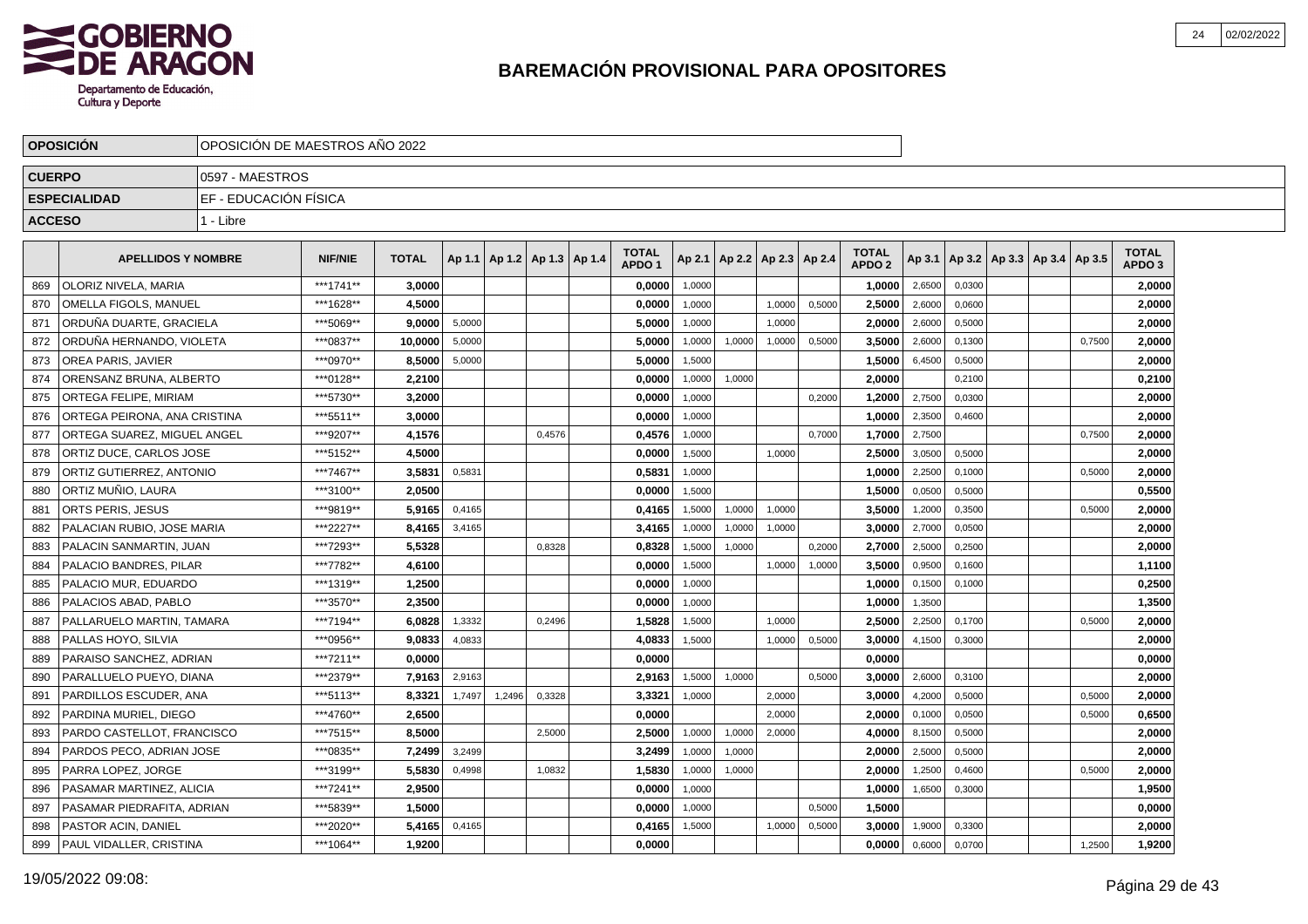

|               | <b>OPOSICION</b>              | OPOSICION DE MAESTROS ANO 2022 |                |              |        |                                   |        |        |                                   |        |                          |        |        |                                   |        |        |                                   |        |                            |  |
|---------------|-------------------------------|--------------------------------|----------------|--------------|--------|-----------------------------------|--------|--------|-----------------------------------|--------|--------------------------|--------|--------|-----------------------------------|--------|--------|-----------------------------------|--------|----------------------------|--|
| <b>CUERPO</b> |                               | 0597 - MAESTROS                |                |              |        |                                   |        |        |                                   |        |                          |        |        |                                   |        |        |                                   |        |                            |  |
|               | <b>ESPECIALIDAD</b>           | EF - EDUCACIÓN FÍSICA          |                |              |        |                                   |        |        |                                   |        |                          |        |        |                                   |        |        |                                   |        |                            |  |
| <b>ACCESO</b> |                               | 1 - Libre                      |                |              |        |                                   |        |        |                                   |        |                          |        |        |                                   |        |        |                                   |        |                            |  |
|               | <b>APELLIDOS Y NOMBRE</b>     |                                | <b>NIF/NIE</b> | <b>TOTAL</b> |        | Ap 1.1   Ap 1.2   Ap 1.3   Ap 1.4 |        |        | <b>TOTAL</b><br>APDO <sub>1</sub> | Ap 2.1 | Ap 2.2   Ap 2.3   Ap 2.4 |        |        | <b>TOTAL</b><br>APDO <sub>2</sub> | Ap 3.1 |        | Ap 3.2   Ap 3.3   Ap 3.4   Ap 3.5 |        | TOTAL<br>APDO <sub>3</sub> |  |
| 900           | PAVON BANDRES, ALBERTO        |                                | ***4549**      | 8,0000       | 5,0000 |                                   |        |        | 5,0000                            | 1,0000 |                          |        |        | 1,0000                            | 3,1000 | 0,5000 |                                   |        | 2,0000                     |  |
| 901           | PAYAS MARTINEZ, INIGO         |                                | ***3957**      | 3,4998       | 0,4998 |                                   |        |        | 0,4998                            | 1,0000 |                          |        |        | 1,0000                            | 2,2000 | 0,4300 |                                   |        | 2,0000                     |  |
| 902           | PEDROSA ALONSO, JAVIER        |                                | ***6713**      | 4.7497       | 1,7497 |                                   |        |        | 1,7497                            | 1,0000 |                          |        |        | 1.0000                            | 2,6000 |        |                                   | 0,5000 | 2.0000                     |  |
| 903           | PEDROSA ALONSO, MARIA         |                                | ***6533**      | 8.5000       | 5,0000 |                                   |        |        | 5.0000                            | 1,5000 |                          |        |        | 1,5000                            | 4,1500 | 0,5000 |                                   |        | 2.0000                     |  |
| 904           | PEIRO CATALAN, CLAUDIA        |                                | ***5715**      | 1,6300       |        |                                   |        |        | 0,0000                            | 1,0000 |                          |        |        | 1.0000                            |        | 0,1300 |                                   | 0,5000 | 0,6300                     |  |
| 905           | PEIRO NADAL, M. JESUS         |                                | ***0031**      | 8,0000       | 5,0000 |                                   |        |        | 5,0000                            | 1,0000 |                          |        |        | 1,0000                            | 7,0500 | 0,5000 |                                   |        | 2,0000                     |  |
| 906           | PELAYO MERINO, CARLOS         |                                | ***6873**      | 4,0000       |        |                                   |        |        | 0,0000                            | 1,0000 |                          | 1,0000 |        | 2,0000                            | 2,7000 |        |                                   |        | 2,0000                     |  |
| 907           | PELEGRIN BIELSA, ALBA         |                                | ***8616**      | 4,6180       |        |                                   | 2,2080 |        | 2,2080                            | 1,0000 |                          |        | 0,2000 | 1,2000                            | 1,1500 | 0,0600 |                                   |        | 1,2100                     |  |
| 908           | PELEGRIN RODRIGO, M. CARMEN   |                                | ***1089**      | 3,5000       |        |                                   |        |        | 0,0000                            | 1,0000 |                          |        | 0,5000 | 1,5000                            | 4,9000 | 0,5000 |                                   |        | 2,0000                     |  |
| 909           | PELLICER DILOY, PABLO         |                                | ***3435**      | 4,0000       |        |                                   |        |        | 0,0000                            | 1,0000 | 1,0000                   |        |        | 2,0000                            | 2,1000 |        |                                   |        | 2,0000                     |  |
| 910           | PELLICER VAQUERO, CESAR       |                                | ***0851**      | 0.3200       |        |                                   |        |        | 0.0000                            |        |                          |        |        | 0.0000                            |        | 0,3200 |                                   |        | 0,3200                     |  |
| 911           | PEMAN IZQUIERDO. EDUARDO      |                                | ***7126**      | 8.9372       | 2,3332 |                                   |        | 0.1040 | 2,4372                            | 1,5000 | 1,0000                   | 2,0000 |        | 4,5000                            | 5,7500 | 0,2000 |                                   |        | 2,0000                     |  |
| 912           | PERALES LAFUENTE, CRISTINA    |                                | ***4509**      | 2.0000       |        |                                   |        |        | 0.0000                            |        |                          |        |        | 0.0000                            | 2,0000 | 0,1400 |                                   | 0.5000 | 2,0000                     |  |
| 913           | PERDIGUERO DE DIEGO. TANIA    |                                | ***1231**      | 3.2000       |        |                                   |        |        | 0.0000                            |        | 1,0000                   |        | 0,2000 | 1.2000                            | 4,8500 |        |                                   |        | 2,0000                     |  |
| 914           | PEREZ BENITO. IRENE           |                                | ***9974**      | 4,2499       | 0,2499 |                                   |        |        | 0,2499                            | 1,0000 | 1,0000                   |        |        | 2,0000                            | 4,5000 | 0,0500 |                                   |        | 2,0000                     |  |
| 915           | PEREZ CALVO, DIEGO            |                                | ***5840**      | 3,5000       |        |                                   |        |        | 0,0000                            | 1,5000 |                          |        |        | 1,5000                            | 2,0000 | 0,1000 |                                   |        | 2,0000                     |  |
| 916           | PEREZ DELGADO. PAULA          |                                | ***0507**      | 1,5000       |        |                                   |        |        | 0,0000                            | 1,0000 |                          |        |        | 1,0000                            |        | 0,5000 |                                   |        | 0,5000                     |  |
| 917           | PEREZ ESTEBAN, JESUS          |                                | ***5794**      | 5,3330       | 0,8330 |                                   |        |        | 0,8330                            | 1,5000 | 1,0000                   |        |        | 2,5000                            | 2,8000 | 0,1800 |                                   |        | 2,0000                     |  |
| 918           | PEREZ LAINEZ, ALEJANDRO       |                                | ***8463**      | 7,0000       | 5,0000 |                                   |        |        | 5,0000                            |        |                          |        |        | 0,0000                            | 4,5000 | 0,5000 |                                   |        | 2,0000                     |  |
| 919           | PEREZ LAZARO, CARLOS          |                                | ***0629**      | 2.9500       |        |                                   |        |        | 0.0000                            | 1.5000 |                          |        |        | 1,5000                            | 0,6500 | 0.3000 |                                   | 0.5000 | 1,4500                     |  |
| 920           | PEREZ LLAMAZARES. LUIS JAVIER |                                | ***4265**      | 9.5000       | 5,0000 |                                   |        |        | 5.0000                            | 1.0000 |                          | 1.0000 | 0,5000 | 2,5000                            | 4,5500 |        |                                   | 0,7500 | 2.0000                     |  |
| 921           | PEREZ LOPEZ, TERESA           |                                | ***1456**      | 4.0000       |        |                                   | 0,5000 |        | 0,5000                            | 1,5000 |                          |        |        | 1,5000                            | 2,5000 |        |                                   |        | 2,0000                     |  |
| 922           | PEREZ LORENZ, ROBERTO         |                                | ***3144**      | 1.6000       |        |                                   |        |        | 0,0000                            | 1,0000 |                          |        |        | 1,0000                            | 0,6000 |        |                                   |        | 0,6000                     |  |
| 923           | PEREZ LUQUE, JULIAN           |                                | ***4402**      | 3.0833       | 0,0833 |                                   |        |        | 0,0833                            | 1,0000 |                          |        |        | 1,0000                            | 2,2500 | 0,5000 |                                   |        | 2,0000                     |  |
| 924           | PEREZ MELENDEZ, MARTA         |                                | ***3318**      | 4,4165       | 1,4165 |                                   |        |        | 1,4165                            | 1,0000 |                          |        |        | 1,0000                            | 2,6000 | 0,1000 |                                   |        | 2,0000                     |  |
| 925           | PEREZ MIGUEL, ANGEL           |                                | ***3546**      | 1,7000       |        |                                   |        |        | 0,0000                            | 1,0000 |                          |        |        | 1,0000                            | 0,2000 | 0,5000 |                                   |        | 0,7000                     |  |
| 926           | PEREZ MUÑINO-ARANDA, RICARDO  |                                | ***7759**      | 1,7500       |        |                                   |        |        | 0,0000                            |        | 1,0000                   |        |        | 1,0000                            |        |        |                                   | 0,7500 | 0,7500                     |  |
| 927           | PEREZ NARCISO, ANTONIO JOSE   |                                | ***3752**      | 9.5000       |        |                                   | 2,5000 |        | 2.5000                            | 1,5000 |                          | 4.0000 |        | 5.0000                            | 2,9000 | 0.5000 |                                   |        | 2,0000                     |  |
| 928           | PEREZ PEREZ, LAURA            |                                | ***0609**      | 8,2000       | 3,0000 |                                   |        |        | 3,0000                            | 1,5000 |                          | 1,0000 | 0,7000 | 3,2000                            | 3,0500 | 0,5000 |                                   | 0,5000 | 2,0000                     |  |
| 929           | PEREZ PORTOLES. JOSE ANDRES   |                                | ***4821**      | 3,5000       |        |                                   |        |        | 0,0000                            | 1,5000 |                          |        |        | 1.5000                            | 2,6000 | 0,1000 |                                   |        | 2,0000                     |  |
| 930           | PEREZ ROYO, ALEJANDRO         |                                | ***7213**      | 2.6500       |        |                                   |        |        | 0,0000                            | 1,0000 |                          |        |        | 1.0000                            | 1,5500 | 0,1000 |                                   |        | 1,6500                     |  |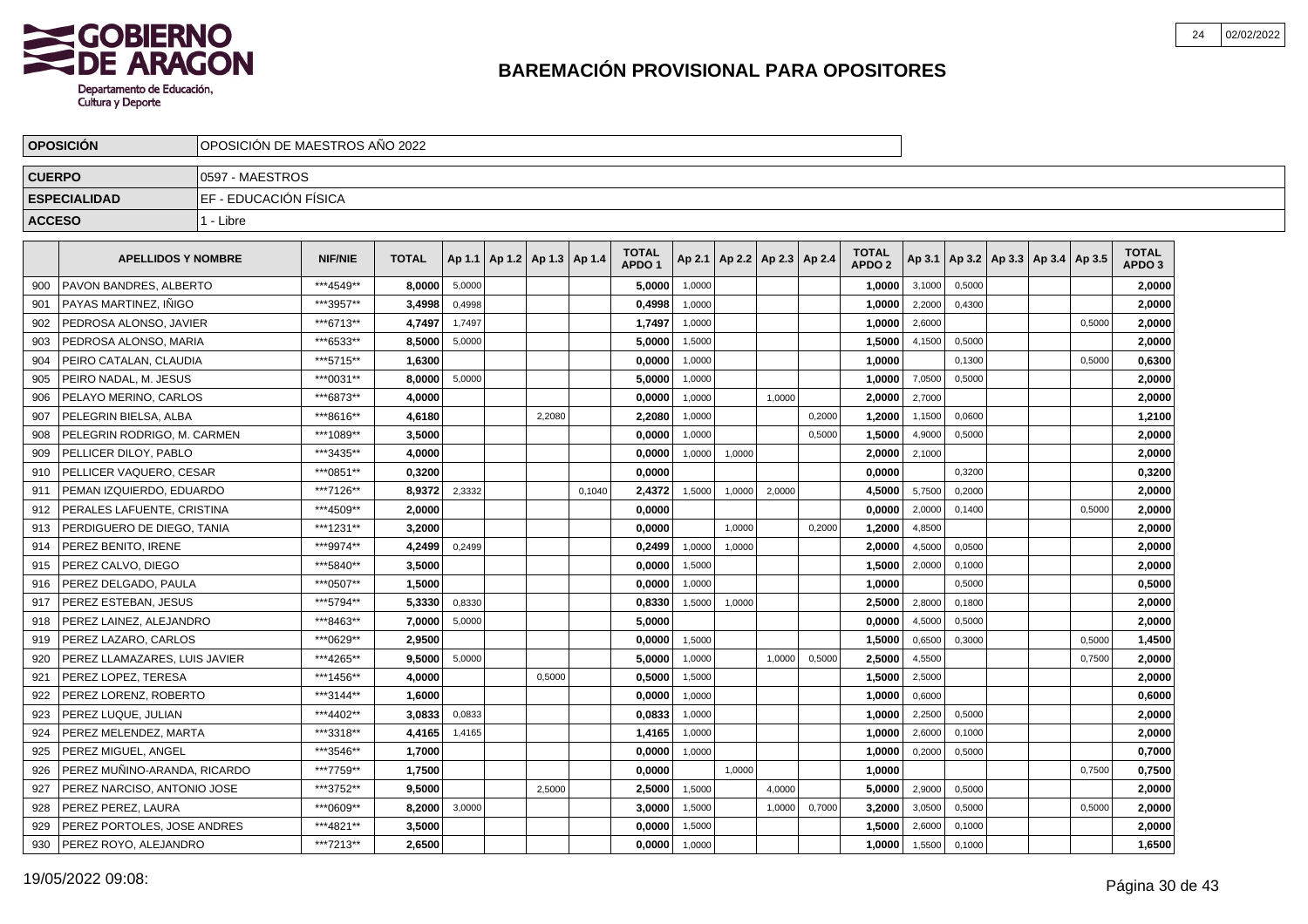

|               | <b>OPOSICIÓN</b>                 |                        | OPOSICIÓN DE MAESTROS AÑO 2022 |              |        |  |                                   |  |                                   |        |        |                          |        |                                   |         |        |  |                                            |                                   |  |
|---------------|----------------------------------|------------------------|--------------------------------|--------------|--------|--|-----------------------------------|--|-----------------------------------|--------|--------|--------------------------|--------|-----------------------------------|---------|--------|--|--------------------------------------------|-----------------------------------|--|
| <b>CUERPO</b> |                                  | 0597 - MAESTROS        |                                |              |        |  |                                   |  |                                   |        |        |                          |        |                                   |         |        |  |                                            |                                   |  |
|               | <b>ESPECIALIDAD</b>              | IEF - EDUCACIÓN FÍSICA |                                |              |        |  |                                   |  |                                   |        |        |                          |        |                                   |         |        |  |                                            |                                   |  |
| <b>ACCESO</b> |                                  | 1 - Libre              |                                |              |        |  |                                   |  |                                   |        |        |                          |        |                                   |         |        |  |                                            |                                   |  |
|               | <b>APELLIDOS Y NOMBRE</b>        |                        | <b>NIF/NIE</b>                 | <b>TOTAL</b> |        |  | Ap 1.1   Ap 1.2   Ap 1.3   Ap 1.4 |  | <b>TOTAL</b><br>APDO <sub>1</sub> | Ap 2.1 |        | Ap 2.2   Ap 2.3   Ap 2.4 |        | <b>TOTAL</b><br>APDO <sub>2</sub> |         |        |  | Ap 3.1   Ap 3.2   Ap 3.3   Ap 3.4   Ap 3.5 | <b>TOTAL</b><br>APDO <sub>3</sub> |  |
| 931           | PEREZ ULIAQUE, ARIADNA           |                        | ***3393**                      | 4,3332       | 1,3332 |  |                                   |  | 1,3332                            | 1,0000 |        |                          |        | 1,0000                            | 2,5000  |        |  |                                            | 2,0000                            |  |
| 932           | PERIS CANO, MARTA                |                        | ***6634**                      | 1,9000       |        |  |                                   |  | 0,0000                            | 1,5000 |        |                          |        | 1,5000                            | 0,3000  | 0.1000 |  |                                            | 0,4000                            |  |
| 933           | PERIS COLLADO, MARISOL           |                        | ***5937**                      | 8,2000       |        |  | 2,5000                            |  | 2,5000                            | 1,5000 |        | 2,0000                   | 0,2000 | 3,7000                            | 10,6000 | 0,5000 |  |                                            | 2,0000                            |  |
| 934           | PIAZUELO INSA, LORENA            |                        | ***2145**                      | 4,2499       | 1,2499 |  |                                   |  | 1,2499                            | 1,0000 |        |                          |        | 1,0000                            | 2,3500  | 0,5000 |  |                                            | 2,0000                            |  |
| 935           | PINA ALCONCHEL, MARIA PILAR      |                        | ***1770**                      | 10.0000      | 5,0000 |  |                                   |  | 5,0000                            | 1,0000 | 1,0000 | 1,0000                   | 0,5000 | 3.5000                            | 5,8000  | 0,5000 |  |                                            | 2,0000                            |  |
| 936           | PINA CRUZ. SERGIO                |                        | ***6316**                      | 6,0000       | 3,0000 |  |                                   |  | 3,0000                            | 1,0000 |        |                          |        | 1.0000                            | 2,1500  | 0,2000 |  |                                            | 2,0000                            |  |
| 937           | PINEDA FRAILE, ROCIO             |                        | ***2000**                      | 3.5000       |        |  |                                   |  | 0,0000                            | 1,5000 |        |                          |        | 1,5000                            | 2,5000  |        |  |                                            | 2,0000                            |  |
| 938           | PINEL LAZA. LUCIA                |                        | ***6531**                      | 4.9466       | 0,1666 |  |                                   |  | 0,1666                            | 1.5000 |        | 2.0000                   | 0.5000 | 4.0000                            | 0,6500  | 0.1300 |  |                                            | 0,7800                            |  |
| 939           | PINILLA ZAPATER, DAVID           |                        | ***1812**                      | 3,0000       |        |  |                                   |  | 0,0000                            |        |        | 1,0000                   |        | 1,0000                            | 2,0500  | 0,0100 |  |                                            | 2,0000                            |  |
| 940           | PINOS ROS, JORGE                 |                        | ***2651**                      | 2,4600       |        |  |                                   |  | 0,0000                            | 1,0000 |        |                          |        | 1,0000                            | 1,1000  | 0,3600 |  |                                            | 1,4600                            |  |
| 941           | PIQUE GARUZ, IVAN                |                        | ***3935**                      | 5,1163       | 0,9163 |  |                                   |  | 0,9163                            | 1,5000 |        |                          | 0,7000 | 2,2000                            | 2,5000  | 0,1000 |  |                                            | 2,0000                            |  |
| 942           | PIRACES ATARES, RAMON            |                        | ***6075**                      | 3.0000       |        |  |                                   |  | 0,0000                            | 1,0000 |        |                          |        | 1.0000                            | 2,0000  | 0,1000 |  |                                            | 2,0000                            |  |
| 943           | PLO EGEA. ALBERTO                |                        | ***5825**                      | 5.3332       | 1,3332 |  |                                   |  | 1,3332                            | 1,0000 | 1,0000 |                          |        | 2.0000                            | 2,5000  |        |  |                                            | 2,0000                            |  |
| 944           | POCIELLO RUBIELLA. NOELIA        |                        | ***1497**                      | 3.4165       | 0,4165 |  |                                   |  | 0,4165                            | 1.0000 |        |                          |        | 1.0000                            | 4,7500  | 0,5000 |  |                                            | 2,0000                            |  |
| 945           | POLO OLID, ALEJANDRO             |                        | ***9688**                      | 10,0000      | 4,2499 |  |                                   |  | 4,2499                            | 1,5000 | 1,0000 | 2,0000                   |        | 4,5000                            | 3,8500  | 0,0600 |  | 0,5000                                     | 2,0000                            |  |
| 946           | POLO SANCHEZ, IRENE              |                        | ***0834**                      | 4,7912       |        |  | 0,2912                            |  | 0,2912                            | 1,5000 |        | 1,0000                   |        | 2,5000                            | 3,5500  | 0,1000 |  | 0,5000                                     | 2,0000                            |  |
| 947           | POMPOSO MONAJ, SAUL              |                        | ***4330**                      | 3,9912       |        |  | 0,7912                            |  | 0,7912                            | 1,0000 |        |                          | 0,2000 | 1,2000                            | 1,4500  | 0,4500 |  | 0,5000                                     | 2,0000                            |  |
| 948           | PONS MURILLO, MARCOS             |                        | ***2486**                      | 1,0000       |        |  |                                   |  | 0,0000                            | 1,0000 |        |                          |        | 1,0000                            |         |        |  |                                            | 0,0000                            |  |
| 949           | PONTE RUBIO, CARLOTA             |                        | ***2313**                      | 8,4159       | 1,5831 |  | 0.8328                            |  | 2,4159                            | 1,5000 | 1,0000 | 1,0000                   | 0,5000 | 4.0000                            | 6,8000  | 0,3900 |  | 0,7500                                     | 2,0000                            |  |
| 950           | PONZ LARDIES. SANDRA             |                        | ***8662**                      | 8.7300       | 5,0000 |  |                                   |  | 5.0000                            | 1,0000 |        | 1,0000                   |        | 2.0000                            | 1,5000  | 0,2300 |  |                                            | 1,7300                            |  |
| 951           | PORCEL PISA, ANA MARIA           |                        | ***5312**                      | 8,4497       | 4.7497 |  |                                   |  | 4,7497                            | 1,5000 |        |                          | 0,2000 | 1,7000                            | 2,1000  | 0.5000 |  |                                            | 2,0000                            |  |
| 952           | PORROCHE CAZORLA. IVAN           |                        | ***6418**                      | 2,9000       |        |  |                                   |  | 0,0000                            | 1,0000 |        |                          |        | 1,0000                            | 1,7500  | 0,1500 |  |                                            | 1,9000                            |  |
| 953           | PORTILLO SANCHEZ, ESTEFANIA      |                        | ***1076**                      | 3,3300       |        |  |                                   |  | 0,0000                            | 1,0000 | 1,0000 |                          |        | 2,0000                            | 1,2000  | 0,1300 |  |                                            | 1,3300                            |  |
| 954           | PORTOLES ARIÑO, ALEJANDRO        |                        | ***9082**                      | 6,9497       | 2,7497 |  |                                   |  | 2,7497                            | 1,0000 | 1,0000 |                          | 0,2000 | 2.2000                            | 2,9000  | 0,1500 |  | 0,5000                                     | 2,0000                            |  |
| 955           | POVEDA IBAÑEZ. MARIA             |                        | ***2033**                      | 9.0000       | 2,0000 |  |                                   |  | 2,0000                            | 1,0000 | 1,0000 | 3,0000                   | 0,2000 | 5,0000                            | 2,0000  | 0.3300 |  | 0,5000                                     | 2,0000                            |  |
| 956           | POZO TREJO, JOSE                 |                        | ***7293**                      | 7.0000       | 5,0000 |  |                                   |  | 5,0000                            |        |        |                          |        | 0.0000                            | 4,6000  | 0,5000 |  |                                            | 2,0000                            |  |
| 957           | PRADOS SANTOLARIA, LAURA         |                        | ***5978**                      | 4.4165       | 0,4165 |  |                                   |  | 0.4165                            | 1,0000 | 1,0000 |                          |        | 2.0000                            | 2,0000  | 0,3700 |  |                                            | 2,0000                            |  |
| 958           | PUEBLA GUTIERREZ, JUAN FRANCISCO |                        | ***7711**                      | 10,0000      | 5,0000 |  |                                   |  | 5,0000                            | 1,5000 | 1,0000 | 1,0000                   |        | 3,5000                            | 6,0000  | 0,5000 |  |                                            | 2,0000                            |  |
| 959           | PUENTE CARRERO, CLARA            |                        | ***1449**                      | 3,5000       |        |  |                                   |  | 0,0000                            | 1,5000 |        |                          |        | 1,5000                            | 1,4500  | 0,1900 |  | 0,5000                                     | 2,0000                            |  |
| 960           | PUEO DOMINGUEZ, REBECA           |                        | ***5809**                      | 8,4000       | 5,0000 |  |                                   |  | 5,0000                            | 1,0000 |        |                          | 0,4000 | 1,4000                            | 10,9500 | 0,2300 |  |                                            | 2,0000                            |  |
| 961           | PUERTOLAS BATLLE, SARA           |                        | ***6532**                      | 4,4163       | 0,9163 |  |                                   |  | 0,9163                            | 1,5000 |        |                          |        | 1,5000                            | 2,0000  | 0,2700 |  |                                            | 2,0000                            |  |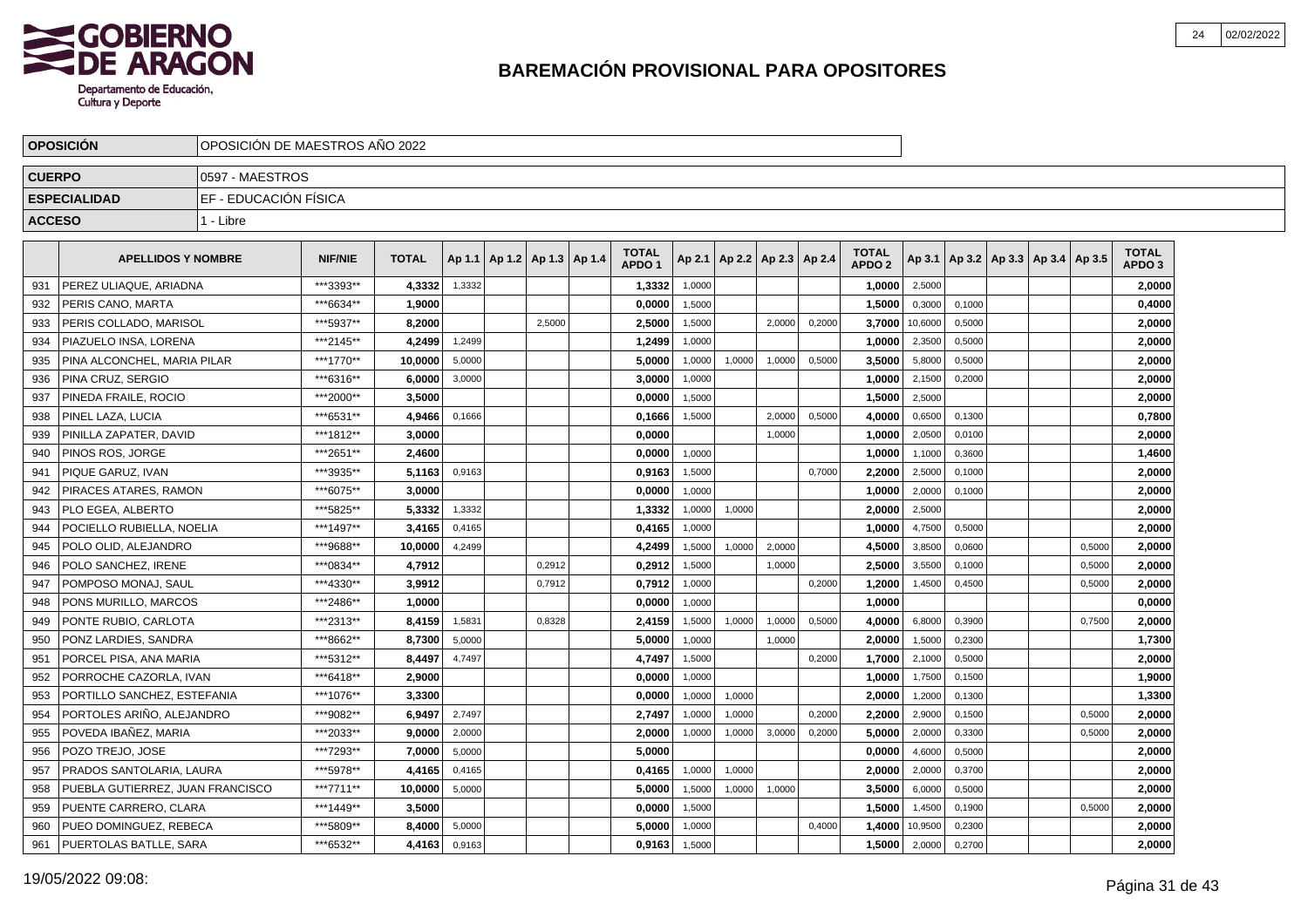

|               | <b>OPOSICION</b>            | OPOSICION DE MAESTROS ANO 2022 |                |              |        |                                   |        |        |                                   |        |                          |        |        |                                   |        |        |                                   |        |                                   |  |
|---------------|-----------------------------|--------------------------------|----------------|--------------|--------|-----------------------------------|--------|--------|-----------------------------------|--------|--------------------------|--------|--------|-----------------------------------|--------|--------|-----------------------------------|--------|-----------------------------------|--|
| <b>CUERPO</b> |                             | 0597 - MAESTROS                |                |              |        |                                   |        |        |                                   |        |                          |        |        |                                   |        |        |                                   |        |                                   |  |
|               | <b>ESPECIALIDAD</b>         | EF - EDUCACIÓN FÍSICA          |                |              |        |                                   |        |        |                                   |        |                          |        |        |                                   |        |        |                                   |        |                                   |  |
| <b>ACCESO</b> |                             | 1 - Libre                      |                |              |        |                                   |        |        |                                   |        |                          |        |        |                                   |        |        |                                   |        |                                   |  |
|               |                             |                                |                |              |        |                                   |        |        |                                   |        |                          |        |        |                                   |        |        |                                   |        |                                   |  |
|               | <b>APELLIDOS Y NOMBRE</b>   |                                | <b>NIF/NIE</b> | <b>TOTAL</b> |        | Ap 1.1   Ap 1.2   Ap 1.3   Ap 1.4 |        |        | <b>TOTAL</b><br>APDO <sub>1</sub> | Ap 2.1 | Ap 2.2   Ap 2.3   Ap 2.4 |        |        | <b>TOTAL</b><br>APDO <sub>2</sub> | Ap 3.1 |        | Ap 3.2   Ap 3.3   Ap 3.4   Ap 3.5 |        | <b>TOTAL</b><br>APDO <sub>3</sub> |  |
| 962           | PUERTOLAS SICILIA, BEATRIZ  |                                | ***0529**      | 9.5000       | 5,0000 |                                   |        |        | 5,0000                            | 1,0000 |                          | 1.0000 | 0,5000 | 2,5000                            | 6,8000 | 0,5000 |                                   |        | 2,0000                            |  |
| 963           | PUEY PUEYO, ELENA           |                                | ***6945**      | 3,4500       |        |                                   |        |        | 0,0000                            | 1,0000 | 1,0000                   |        |        | 2,0000                            | 1,3500 | 0,1000 |                                   |        | 1,4500                            |  |
| 964           | PUEYO DEL PINO, JOSE CARLOS |                                | ***1861**      | 1,3500       |        |                                   |        |        | 0,0000                            | 1,0000 |                          |        |        | 1,0000                            |        | 0,3500 |                                   |        | 0,3500                            |  |
| 965           | PUEYO LASMARIAS, RAQUEL     |                                | ***0879**      | 8,2077       | 1,4165 |                                   | 1,7912 |        | 3,2077                            | 1,0000 | 1,0000                   | 1,0000 |        | 3,0000                            | 2,5000 | 0,3200 |                                   | 0,5000 | 2,0000                            |  |
| 966           | PUEYO LOPEZ, EVA            |                                | ***0874**      | 6,3330       | 1,8330 |                                   |        |        | 1,8330                            | 1,5000 | 1,0000                   |        |        | 2,5000                            | 2,6000 | 0,2800 |                                   |        | 2,0000                            |  |
| 967           | PUEYO URUEL, PAULA          |                                | ***5905**      | 3.0000       |        |                                   |        |        | 0.0000                            | 1,0000 |                          |        |        | 1.0000                            | 2,6000 | 0,2500 |                                   | 0,5000 | 2,0000                            |  |
| 968           | PURI FRANCO, ALEJANDRO      |                                | *** 5904**     | 0.1500       |        |                                   |        |        | 0,0000                            |        |                          |        |        | 0.0000                            |        | 0,1500 |                                   |        | 0,1500                            |  |
| 969           | PUYO CUENCA, ALEJANDRO      |                                | ***0813**      | 3,2000       |        |                                   |        |        | 0,0000                            | 1,0000 |                          |        | 0,2000 | 1,2000                            | 1,0000 | 0,5000 |                                   | 0,5000 | 2,0000                            |  |
| 970           | PUYUELO PARDO, ALBERTO      |                                | ***6937**      | 10,0000      | 5,0000 |                                   |        |        | 5,0000                            | 1,0000 |                          | 2,0000 |        | 3,0000                            | 3,7000 | 0,5000 | 0,5000                            | 0,5000 | 2,0000                            |  |
| 971           | PUYUELO PUYUELO, JOAQUIN    |                                | ***6205**      | 2,5000       |        |                                   |        |        | 0,0000                            | 1,0000 |                          | 1,0000 |        | 2,0000                            |        | 0,5000 |                                   |        | 0,5000                            |  |
| 972           | QUILEZ ROBRES, ALBERTO      |                                | ***8451**      | 7,3744       |        |                                   | 1,8744 |        | 1,8744                            | 1,5000 | 2,0000                   |        |        | 3,5000                            | 5,9000 | 0,5000 |                                   | 0,5000 | 2,0000                            |  |
| 973           | QUINTANA VALERO, NOELIA     |                                | ***1932**      | 3.0000       |        |                                   |        |        | 0.0000                            | 1.0000 |                          |        |        | 1,0000                            | 1,9500 | 0,4500 |                                   | 0,5000 | 2,0000                            |  |
| 974           | QUINTILLA CASANOVA, CHUSE   |                                | ***5660**      | 5,2499       | 2.2499 |                                   |        |        | 2,2499                            | 1,0000 |                          |        |        | 1,0000                            | 2,7000 | 0,1100 |                                   |        | 2,0000                            |  |
| 975           | QUIÑONES GARCIA, CRISTINA   |                                | ***6527**      | 4,7499       | 1,2499 |                                   |        |        | 1,2499                            | 1,5000 |                          |        |        | 1,5000                            | 2,1000 | 0,1400 |                                   |        | 2,0000                            |  |
| 976           | RABAL ABAD. PABLO           |                                | ***1280**      | 5.0000       |        |                                   |        |        | 0,0000                            | 1,0000 | 1,0000                   | 1,0000 |        | 3,0000                            | 2,1000 |        |                                   |        | 2,0000                            |  |
| 977           | RAMON GARCIA, EDUARDO       |                                | ***7475**      | 3,0000       |        |                                   |        |        | 0,0000                            | 1,0000 |                          |        |        | 1,0000                            | 1,5000 | 0,1000 |                                   | 0,5000 | 2,0000                            |  |
| 978           | RAMOS CALVO, MARTA          |                                | ***0357**      | 3,7000       |        |                                   |        |        | 0,0000                            | 1,5000 |                          |        | 0,2000 | 1,7000                            | 2,0000 |        |                                   |        | 2,0000                            |  |
| 979           | <b>RAMOS VALLES, DANIEL</b> |                                | ***6810**      | 3.0000       |        |                                   |        |        | 0.0000                            | 1.0000 |                          |        |        | 1.0000                            | 2,0500 |        |                                   |        | 2.0000                            |  |
| 980           | RASAL REBENAQUE, LAURA      |                                | ***7118**      | 4.5000       |        |                                   |        |        | 0.0000                            | 1,5000 | 1,0000                   |        |        | 2.5000                            | 2,8500 | 0,1500 |                                   | 0,5000 | 2,0000                            |  |
| 981           | RASO ABAD, JORGE            |                                | ***0800**      | 3,0833       | 0,0833 |                                   |        |        | 0,0833                            | 1,0000 |                          |        |        | 1,0000                            | 2,5000 |        |                                   |        | 2,0000                            |  |
| 982           | REBLA URIEL, JORGE          |                                | ***2725**      | 2,9280       |        |                                   | 0,2080 |        | 0,2080                            | 1,0000 |                          |        |        | 1,0000                            | 1,5000 | 0,2200 |                                   |        | 1,7200                            |  |
| 983           | RECIO NORIEGA, JAVIER       |                                | ***1473**      | 3,2000       |        |                                   |        |        | 0,0000                            | 1,0000 |                          |        | 0,2000 | 1,2000                            | 3,7500 | 0,2200 |                                   |        | 2,0000                            |  |
| 984           | RECIO VILLALBA, CARLOTA     |                                | ***7313**      | 10.0000      | 4,2499 | 0,2496                            | 0,1248 |        | 4,6243                            | 1,0000 |                          | 2,0000 | 0,5000 | 3,5000                            | 4,5500 | 0,2400 |                                   |        | 2,0000                            |  |
| 985           | REDONDO LAENCINA, PAULA     |                                | ***2881**      | 5.3540       |        |                                   |        | 0,3540 | 0.3540                            | 1,5000 |                          | 1,0000 | 0,5000 | 3.0000                            | 6,6500 | 0,5000 |                                   |        | 2.0000                            |  |
| 986           | REGAL PUYUELO, RAUL         |                                | ***5513**      | 4.5000       |        |                                   | 2,5000 |        | 2,5000                            |        |                          |        |        | 0.0000                            | 3,9500 | 0,0400 |                                   |        | 2,0000                            |  |
| 987           | REVILLA FOLGUERA. JOSE      |                                | ***1053**      | 3.0000       |        |                                   |        |        | 0.0000                            | 1,0000 |                          |        |        | 1.0000                            | 2,8000 | 0,1000 |                                   |        | 2,0000                            |  |
| 988           | REVILLA MARTINEZ, ALICIA    |                                | ***9078**      | 3,5833       | 0,0833 |                                   |        |        | 0,0833                            | 1,5000 |                          |        |        | 1,5000                            | 2,5000 |        |                                   | 0,5000 | 2,0000                            |  |
| 989           | REVUELTO AGUILERA, BLANCA   |                                | ***5586**      | 6,5831       | 3,5831 |                                   |        |        | 3,5831                            | 1,0000 |                          |        |        | 1,0000                            | 3,9500 | 0,5000 |                                   |        | 2,0000                            |  |
| 990           | <b>REY MARTIN, MARTA</b>    |                                | ***2133**      | 10,0000      | 5,0000 |                                   |        |        | 5,0000                            | 1,5000 | 1,0000                   | 2,0000 |        | 4,5000                            | 5,2000 | 0,5000 |                                   |        | 2,0000                            |  |
| 991           | RIBES FERRAS, LAURA         | ***8543**                      | 7,0833         | 2,0833       |        |                                   |        | 2.0833 | 1,5000                            | 1,0000 |                          | 0,5000 | 3.0000 | 2,5500                            | 0,5000 |        |                                   | 2.0000 |                                   |  |
| 992           | RICART QUIBUS, ALICIA       |                                | ***1528**      | 3,5000       |        |                                   |        |        | 0,0000                            | 1,5000 |                          |        |        | 1,5000                            | 2,3000 | 0,5000 |                                   |        | 2,0000                            |  |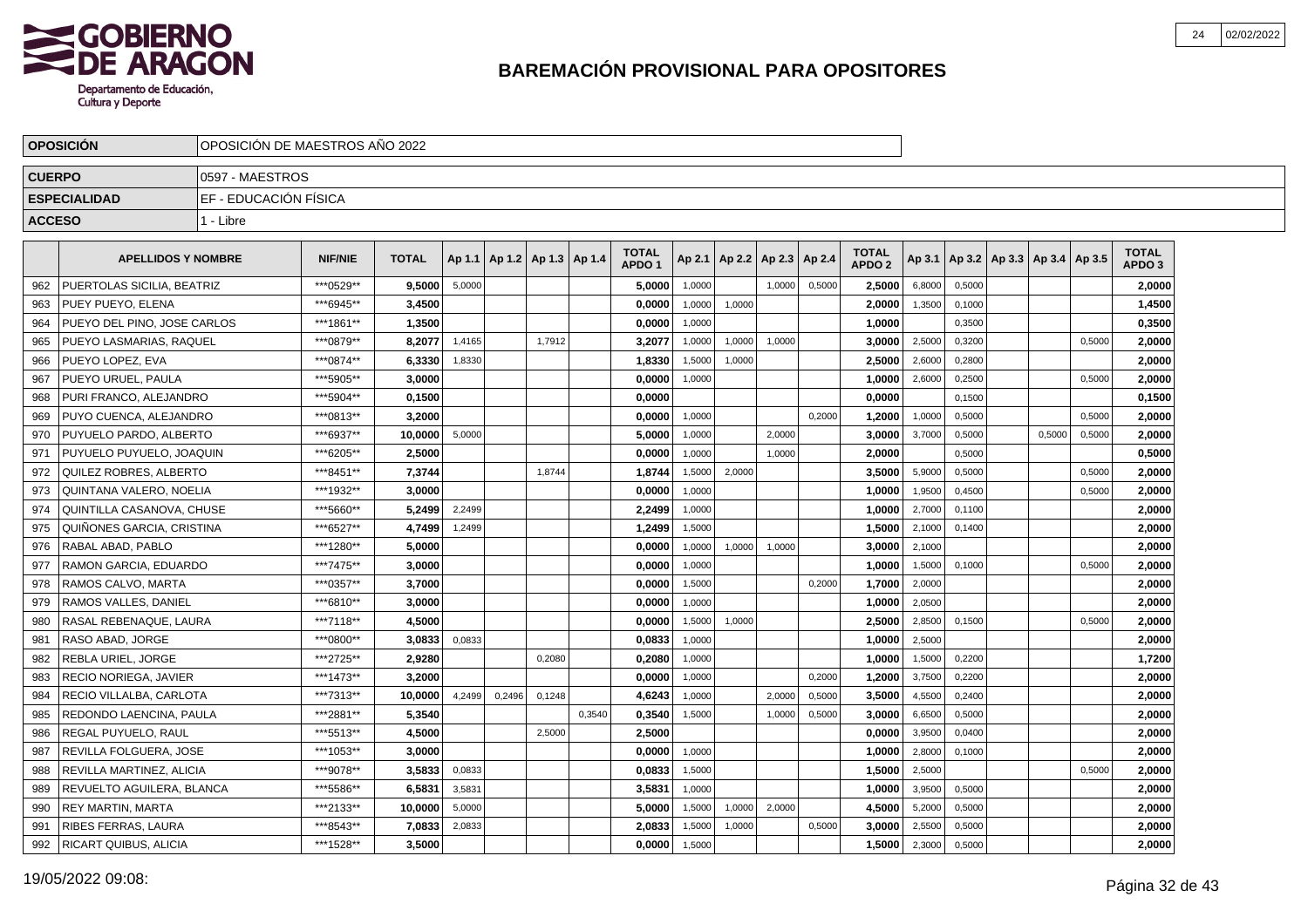

|               | <b>OPOSICION</b>                                   | OPOSICIÓN DE MAESTROS AÑO 2022 |                |              |        |                                   |        |        |                                   |        |        |                                   |        |                                   |        |                                            |  |        |                                   |  |
|---------------|----------------------------------------------------|--------------------------------|----------------|--------------|--------|-----------------------------------|--------|--------|-----------------------------------|--------|--------|-----------------------------------|--------|-----------------------------------|--------|--------------------------------------------|--|--------|-----------------------------------|--|
| <b>CUERPO</b> |                                                    | 0597 - MAESTROS                |                |              |        |                                   |        |        |                                   |        |        |                                   |        |                                   |        |                                            |  |        |                                   |  |
|               | <b>ESPECIALIDAD</b>                                | EF - EDUCACIÓN FÍSICA          |                |              |        |                                   |        |        |                                   |        |        |                                   |        |                                   |        |                                            |  |        |                                   |  |
| <b>ACCESO</b> |                                                    | 1 - Libre                      |                |              |        |                                   |        |        |                                   |        |        |                                   |        |                                   |        |                                            |  |        |                                   |  |
|               | <b>APELLIDOS Y NOMBRE</b>                          |                                | <b>NIF/NIE</b> | <b>TOTAL</b> |        | Ap 1.1   Ap 1.2   Ap 1.3   Ap 1.4 |        |        | <b>TOTAL</b><br>APDO <sub>1</sub> |        |        | Ap 2.1   Ap 2.2   Ap 2.3   Ap 2.4 |        | <b>TOTAL</b><br>APDO <sub>2</sub> |        | Ap 3.1   Ap 3.2   Ap 3.3   Ap 3.4   Ap 3.5 |  |        | <b>TOTAL</b><br>APDO <sub>3</sub> |  |
| 993           | RIDRUEJO GUTIERREZ DE LA CAMARA,<br><b>IGNACIO</b> |                                | ***7202**      | 6.2912       |        | 0.2912                            |        |        | 0,2912                            | 1,0000 |        | 3,0000                            |        | 4,0000                            | 2,5000 |                                            |  |        | 2,0000                            |  |
| 994           | RIGLOS ABADIA, JUAN PEDRO                          |                                | ***9530**      | 4,0000       |        |                                   |        |        | 0,0000                            | 1,0000 |        | 1,0000                            |        | 2,0000                            | 2,4000 | 0,1900                                     |  |        | 2,0000                            |  |
| 995           | RIO AISA, MARTA DEL                                |                                | ***8139**      | 9.0000       | 5,0000 |                                   |        |        | 5.0000                            | 1,0000 |        | 1,0000                            |        | 2.0000                            | 6,5000 | 0,5000                                     |  |        | 2.0000                            |  |
| 996           | RIOS MOLINER, JESUS ELIAS                          |                                | ***6024**      | 8,5831       | 3,5831 |                                   |        |        | 3,5831                            | 1,0000 |        | 2,0000                            |        | 3,0000                            | 3,0500 | 0,0300                                     |  | 0,5000 | 2,0000                            |  |
| 997           | RIVERA CAMEO, DANIEL                               |                                | ***9957**      | 4,4165       | 0,4165 |                                   |        |        | 0,4165                            | 1,5000 |        |                                   | 0,5000 | 2,0000                            | 2,3000 | 0,0400                                     |  |        | 2,0000                            |  |
| 998           | ROCA CASANOVA, DAVID                               |                                | ***8891**      | 4.0000       |        |                                   |        |        | 0.0000                            | 1,0000 |        | 1,0000                            |        | 2.0000                            | 2,5500 | 0,3500                                     |  | 0,5000 | 2.0000                            |  |
| 999           | RODRIGO CAVERO, DIEGO                              |                                | ***5523**      | 3,0000       |        |                                   |        |        | 0,0000                            | 1,0000 |        |                                   |        | 1,0000                            | 3,2500 | 0,0800                                     |  |        | 2,0000                            |  |
| 1000          | RODRIGO LIARTE, SONIA                              |                                | ***7817**      | 9,0000       | 5,0000 |                                   |        |        | 5,0000                            | 1,0000 |        | 1.0000                            |        | 2,0000                            | 3,1500 | 0,5000                                     |  |        | 2,0000                            |  |
| 1001          | RODRIGUEZ FERNANDEZ, OSCAR                         |                                | ***2913**      | 2,0000       |        |                                   |        |        | 0,0000                            | 1,0000 |        |                                   | 0,5000 | 1,5000                            |        | 0,5000                                     |  |        | 0,5000                            |  |
| 1002          | RODRIGUEZ GALLEGO, MIGUEL                          |                                | ***0370**      | 7,0833       | 3,0833 |                                   |        |        | 3,0833                            | 1,0000 |        | 1,0000                            |        | 2.0000                            | 2,5000 |                                            |  | 1,2500 | 2,0000                            |  |
| 1003          | RODRIGUEZ IZQUIERDO. ANTONIO                       |                                | ***8343**      | 5,1163       | 0,9163 |                                   |        |        | 0,9163                            | 1,0000 |        | 1,0000                            | 0,2000 | 2.2000                            | 3,1500 | 0,5000                                     |  |        | 2,0000                            |  |
| 1004          | RODRIGUEZ LANZAROTE, DANIEL BASILIO                |                                | ***6003**      | 1,0000       |        |                                   |        |        | 0,0000                            | 1,0000 |        |                                   |        | 1,0000                            |        |                                            |  |        | 0,0000                            |  |
| 1005          | RODRIGUEZ MARCO, SILVIA                            |                                | ***0704**      | 6.6666       | 1,1666 |                                   |        |        | 1,1666                            | 1,5000 | 1,0000 | 1.0000                            |        | 3,5000                            | 2,6500 | 0,5000                                     |  |        | 2,0000                            |  |
| 1006          | RODRIGUEZ MUÑOZ, SHEILA                            |                                | ***5526**      | 9,7498       | 3.4998 |                                   |        | 0.2500 | 3,7498                            | 1,5000 | 2,0000 |                                   | 0.5000 | 4,0000                            | 4,8500 | 0.1600                                     |  |        | 2,0000                            |  |
| 1007          | RODRIGUEZ PINA, LUIS                               |                                | ***0498**      | 3,0000       |        |                                   |        |        | 0,0000                            | 1,0000 |        |                                   |        | 1,0000                            | 2,1500 | 0,4800                                     |  |        | 2,0000                            |  |
|               | 1008   RODRIGUEZ SANCHEZ, ALBERTO                  |                                | ***2735**      | 4.7497       | 0,7497 |                                   |        |        | 0,7497                            | 1,0000 | 1,0000 |                                   |        | 2.00001                           | 2,2000 | 0,1800                                     |  | 0,5000 | 2,0000                            |  |
| 1009          | RODRIGUEZ SANCHEZ, CARLOS                          |                                | ***2561**      | 3,3332       | 0,3332 |                                   |        |        | 0,3332                            | 1,0000 |        |                                   |        | 1,0000                            | 2,8000 | 0,2000                                     |  |        | 2,0000                            |  |
| 1010          | RODRIGUEZ TORTAJADA, CRISTIAN                      |                                | ***5291**      | 5,0000       |        |                                   | 1,0000 |        | 1,0000                            | 1,0000 |        | 1,0000                            |        | 2,0000                            | 1,8000 | 0,5000                                     |  | 0,5000 | 2,0000                            |  |
| 1011          | <b>ROIG FLORES, AITOR</b>                          |                                | ***5006**      | 3,5000       |        |                                   |        |        | 0,0000                            | 1,5000 |        |                                   |        | 1,5000                            | 2,1500 |                                            |  |        | 2,0000                            |  |
| 1012          | ROMAN EMBID, ALBA                                  |                                | ***5574**      | 0,0000       |        |                                   |        |        | 0,0000                            |        |        |                                   |        | 0,0000                            |        |                                            |  |        | 0,0000                            |  |
| 1013          | ROMANCE DURAN, DAVID                               |                                | ***0244**      | 2.0500       |        |                                   |        |        | 0,0000                            | 1,0000 |        |                                   |        | 1,0000                            | 0,5500 |                                            |  | 0,5000 | 1,0500                            |  |
| 1014          | ROMANO CUEVAS, DAVID                               |                                | ***5779**      | 3,0000       |        |                                   |        |        | 0,0000                            | 1.0000 |        |                                   |        | 1,0000                            | 2,5000 |                                            |  |        | 2,0000                            |  |
| 1015          | ROME CESTERO, JUAN                                 |                                | ***6107**      | 4,5000       |        |                                   |        |        | 0.0000                            | 1,5000 | 1,0000 |                                   |        | 2,5000                            | 2,8500 | 0,1400                                     |  | 0,5000 | 2,0000                            |  |
| 1016          | ROMERO AGUD. REBECA                                |                                | ***0455**      | 3.5000       |        |                                   |        |        | 0.0000                            | 1,5000 |        |                                   |        | 1,5000                            | 2,8000 |                                            |  |        | 2,0000                            |  |
| 1017          | ROMERO FERNANDEZ, MARCOS                           |                                | ***8873**      | 4,5000       |        |                                   |        |        | 0,0000                            | 1,5000 |        | 1,0000                            |        | 2,5000                            | 5,1000 |                                            |  | 0,5000 | 2,0000                            |  |
| 1018          | ROMERO MUÑOZ, CLAUDIA                              |                                | ***4523**      | 1.1500       |        |                                   |        |        | 0.0000                            | 1,0000 |        |                                   |        | 1.0000                            |        | 0,1500                                     |  |        | 0,1500                            |  |
| 1019          | ROMERO MUÑOZ. VANESA                               |                                | ***6808**      | 10.0000      | 5,0000 |                                   |        |        | 5.0000                            | 1,0000 |        | 2.0000                            |        | 3.0000                            | 3,1500 | 0,3500                                     |  |        | 2.0000                            |  |
| 1020          | ROMERO PASCUAL, MARIO                              |                                | ***9258**      | 8,2000       | 5,0000 |                                   |        |        | 5,0000                            | 1,0000 |        |                                   | 0,2000 | 1,2000                            | 5,8000 | 0,1500                                     |  | 0,5000 | 2,0000                            |  |
| 1021          | ROMERO ROSO, LUCIA                                 |                                | ***1636**      | 4,5000       |        |                                   |        |        | 0.0000                            | 1,5000 | 1,0000 |                                   |        | 2,5000                            | 2,8000 | 0,5000                                     |  | 0,5000 | 2,0000                            |  |
| 1022          | ROMERO UTRILLA, SERGIO                             |                                | ***1884**      | 9,0000       | 5,0000 |                                   |        |        | 5,0000                            | 1,0000 |        | 1,0000                            |        | 2,0000                            | 4,3500 | 0,0400                                     |  | 0,5000 | 2,0000                            |  |
|               | 1023   ROS MOLINER, JESUS JAVIER                   |                                | ***0285**      | 0,6000       |        |                                   |        |        | 0,0000                            |        |        |                                   |        | 0,0000                            |        | 0,1000                                     |  | 0,5000 | 0,6000                            |  |
|               |                                                    |                                |                |              |        |                                   |        |        |                                   |        |        |                                   |        |                                   |        |                                            |  |        |                                   |  |

19/05/2022 09:08: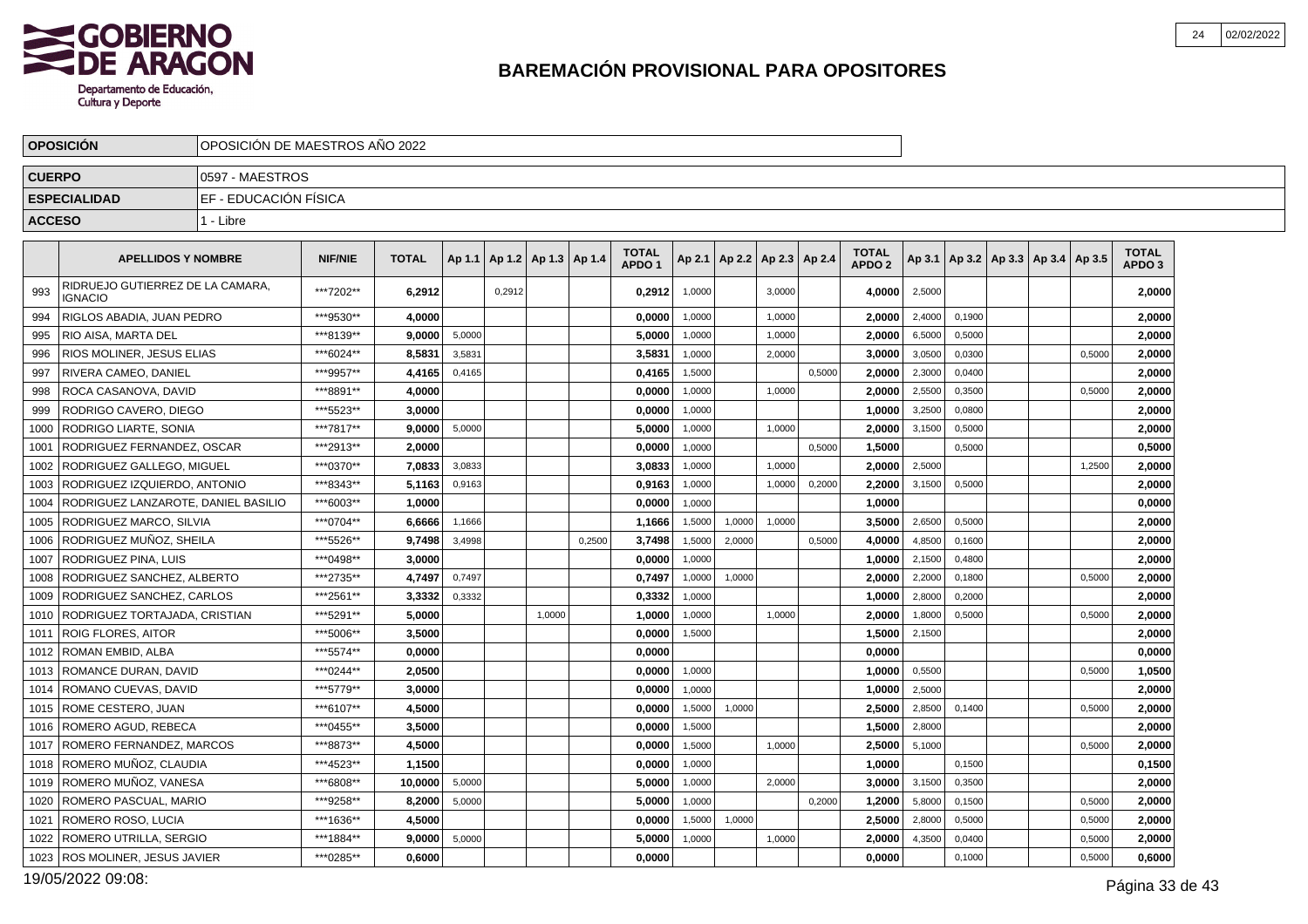

|               | <b>OPOSICION</b>                        | IOPOSICION DE MAESTROS ANO 2022 |                |              |        |                                   |        |                                   |        |                          |        |        |                                   |        |        |                          |        |                            |  |
|---------------|-----------------------------------------|---------------------------------|----------------|--------------|--------|-----------------------------------|--------|-----------------------------------|--------|--------------------------|--------|--------|-----------------------------------|--------|--------|--------------------------|--------|----------------------------|--|
| <b>CUERPO</b> |                                         | 0597 - MAESTROS                 |                |              |        |                                   |        |                                   |        |                          |        |        |                                   |        |        |                          |        |                            |  |
|               | <b>ESPECIALIDAD</b>                     | IEF - EDUCACIÓN FÍSICA          |                |              |        |                                   |        |                                   |        |                          |        |        |                                   |        |        |                          |        |                            |  |
| <b>ACCESO</b> |                                         | 1 - Libre                       |                |              |        |                                   |        |                                   |        |                          |        |        |                                   |        |        |                          |        |                            |  |
|               | <b>APELLIDOS Y NOMBRE</b>               |                                 | <b>NIF/NIE</b> | <b>TOTAL</b> |        | Ap 1.1   Ap 1.2   Ap 1.3   Ap 1.4 |        | <b>TOTAL</b><br>APDO <sub>1</sub> | Ap 2.1 | Ap 2.2   Ap 2.3   Ap 2.4 |        |        | <b>TOTAL</b><br>APDO <sub>2</sub> | Ap 3.1 |        | Ap 3.2   Ap 3.3   Ap 3.4 | Ap 3.5 | TOTAL<br>APDO <sub>3</sub> |  |
| 1024          | ROSELL CHICON, CRISTIAN                 |                                 | ***1370**      | 3,8600       |        |                                   |        | 0,0000                            | 1,0000 |                          | 2,0000 |        | 3,0000                            | 0,3000 | 0,0600 |                          | 0,5000 | 0,8600                     |  |
| 1025          | ROSO MOLINER, ALBERTO                   |                                 | ***9055**      | 6,8743       | 0,5831 |                                   | 0,2912 | 0,8743                            | 1,0000 | 1,0000                   | 2,0000 |        | 4,0000                            | 8,8000 | 0,5000 |                          |        | 2,0000                     |  |
| 1026          | ROY PEREZ. JOSE ANGEL                   |                                 | ***2408**      | 8.6664       | 4,6664 |                                   |        | 4.6664                            | 1,0000 |                          | 1,0000 |        | 2.0000                            | 2,8000 | 0.1700 |                          |        | 2.0000                     |  |
| 1027          | ROYO ARDID. JULIA PILAR                 |                                 | ***0604**      | 3.5000       |        |                                   |        | 0.0000                            | 1,5000 |                          |        |        | 1.5000                            | 2,0500 |        |                          | 0,5000 | 2.0000                     |  |
| 1028          | ROYO CALDERON, SARA                     |                                 | ***1413**      | 8.9998       | 3,4998 |                                   |        | 3,4998                            | 1,0000 | 1,0000                   | 1,0000 | 0,5000 | 3.5000                            | 2,4000 | 0,5000 |                          |        | 2,0000                     |  |
|               | 1029   ROYO CASTAÑO, JORGE JUAN         |                                 | ***0625**      | 5,9576       |        |                                   | 2,4576 | 2,4576                            | 1,0000 |                          |        | 0,5000 | 1,5000                            | 1,6000 | 0,4200 |                          |        | 2,0000                     |  |
| 1030          | <b>ROYO MARCEN, JOSE MIGUEL</b>         |                                 | ***1717**      | 5,7000       |        |                                   |        | 0,0000                            | 1,0000 |                          | 2,0000 | 0,7000 | 3,7000                            | 3,2000 | 0,0500 |                          | 0,7500 | 2,0000                     |  |
| 1031          | <b>ROYO NAYA, JOSE CARLOS</b>           |                                 | ***6090**      | 8,0000       | 5,0000 |                                   |        | 5,0000                            | 1,0000 |                          |        |        | 1,0000                            | 6,5500 | 0,1800 |                          |        | 2,0000                     |  |
| 1032          | <b>ROYO ZALAMEA, INES</b>               |                                 | ***7333**      | 1,0000       |        |                                   |        | 0,0000                            | 1,0000 |                          |        |        | 1,0000                            |        |        |                          |        | 0,0000                     |  |
|               | 1033   RUBIO BLASCO, LAURA              |                                 | ***0291**      | 4,0000       |        |                                   |        | 0,0000                            | 1,5000 |                          |        | 0,5000 | 2,0000                            | 2,6000 |        |                          | 0,7500 | 2,0000                     |  |
| 1034          | RUBIO ESPIAU. IGNACIO                   |                                 | ***7545**      | 1.0000       |        |                                   |        | 0.0000                            | 1,0000 |                          |        |        | 1,0000                            |        |        |                          |        | 0,0000                     |  |
| 1035          | <b>RUBIO MALLEN, ADRIAN</b>             |                                 | ***4454**      | 8.0000       | 5,0000 |                                   |        | 5.0000                            | 1,0000 |                          |        |        | 1,0000                            | 2,3000 | 0.1800 |                          | 0.5000 | 2,0000                     |  |
| 1036          | <b>RUBIO MALLEN, GABRIEL</b>            |                                 | ***4738**      | 2,5100       |        |                                   |        | 0.0000                            | 1,0000 |                          |        | 0,2000 | 1.2000                            | 0,8500 | 0,4600 |                          |        | 1,3100                     |  |
| 1037          | RUBIO MINGUEZ, ALEJANDRO                |                                 | ***0625**      | 3.5000       |        |                                   |        | 0,0000                            | 1,5000 |                          |        |        | 1.5000                            | 3,1500 | 0,0400 |                          |        | 2,0000                     |  |
| 1038          | RUBIO SERRANO, DANIEL                   |                                 | ***3479**      | 4.0000       |        |                                   |        | 0,0000                            | 1,0000 | 1,0000                   |        |        | 2.0000                            | 2,0000 | 0,1000 |                          | 0,5000 | 2,0000                     |  |
| 1039          | RUIZ BLASCO. EMILIO                     |                                 | ***3598**      | 4,2000       |        |                                   |        | 0,0000                            | 1,0000 |                          | 1,0000 | 0,2000 | 2,2000                            | 4,0000 |        |                          |        | 2,0000                     |  |
| 1040          | RUIZ BLASCO. LORENA                     |                                 | ***5742**      | 8,4165       | 2,4165 |                                   |        | 2,4165                            | 1,5000 | 1,0000                   | 1,0000 | 0,5000 | 4,0000                            | 7,1500 | 0,4500 |                          |        | 2,0000                     |  |
| 1041          | <b>RUIZ FERRANDEZ, RAFAEL</b>           |                                 | ***2031**      | 4,8999       | 1,2499 |                                   |        | 1,2499                            | 1,5000 |                          | 1,0000 |        | 2,5000                            | 0,1500 | 0,5000 |                          | 0,5000 | 1,1500                     |  |
| 1042          | RUIZ FIGUEROA, MARTA                    |                                 | ***2263**      | 8,7078       | 2,4998 |                                   | 1,2080 | 3,7078                            | 1,5000 | 1,0000                   |        | 0,5000 | 3,0000                            | 2,8500 | 0,3500 |                          | 0,7500 | 2,0000                     |  |
| 1043          | l RUIZ GARCIA. MARTA                    |                                 | ***8291**      | 4,3332       | 1,3332 |                                   |        | 1,3332                            | 1.0000 |                          |        |        | 1,0000                            | 1,8000 | 0.2600 |                          | 0,5000 | 2,0000                     |  |
|               | 1044 RUIZ LAMBAN, SONIA                 |                                 | ***0968**      | 6.8325       | 1,4165 |                                   | 0.4160 | 1,8325                            | 1,0000 | 1,0000                   | 1,0000 |        | 3.0000                            | 5,4500 | 0.0400 |                          | 0,5000 | 2.0000                     |  |
|               | 1045   RUIZ LARA, ANTONIO MANUEL        |                                 | ***8569**      | 4.4165       | 0,4165 |                                   |        | 0,4165                            | 1,0000 | 1,0000                   |        |        | 2,0000                            | 2,2000 |        |                          | 1,0000 | 2,0000                     |  |
|               | 1046   RUIZ MARIN, SANDRA               |                                 | ***0694**      | 3.0000       |        |                                   |        | 0,0000                            | 1,0000 |                          |        |        | 1.0000                            | 1,8000 | 0,2100 |                          |        | 2,0000                     |  |
|               | 1047   RUIZ PELEGRIN, CHRISTIAN         |                                 | ***4774**      | 3,2000       |        |                                   |        | 0,0000                            | 1,0000 |                          |        | 0,2000 | 1,2000                            | 2,8500 |        |                          |        | 2,0000                     |  |
|               | 1048   RUIZ SANCHEZ, ADRIAN             |                                 | ***5885**      | 1,0000       |        |                                   |        | 0,0000                            | 1,0000 |                          |        |        | 1,0000                            |        |        |                          |        | 0,0000                     |  |
|               | 1049 RUIZ TERRADO, JAVIER               |                                 | ***3159**      | 3,0833       | 0,0833 |                                   |        | 0,0833                            | 1,0000 |                          |        |        | 1,0000                            | 2,8000 | 0,2600 |                          |        | 2,0000                     |  |
|               | 1050 RUIZ DE CONEJO GUTIERREZ, RAMON    |                                 | ***2586**      | 2,3500       |        |                                   |        | 0,0000                            | 1,5000 |                          |        |        | 1,5000                            |        | 0,1000 |                          | 0,7500 | 0,8500                     |  |
|               | 1051   RUIZ DE GOPEGUI APARICIO, SAMUEL |                                 | ***7119**      | 2.1000       |        |                                   |        | 0.0000                            | 1,0000 | 1,0000                   |        |        | 2.0000                            |        | 0.1000 |                          |        | 0,1000                     |  |
|               | 1052   RUPEREZ CARRO, SARA BELEN        |                                 | ***1275**      | 3,0000       |        |                                   |        | 0,0000                            | 1,0000 |                          |        |        | 1,0000                            | 2,6000 | 0,3000 |                          |        | 2,0000                     |  |
| 1053          | SAEZ CONEJOS, VICTOR                    |                                 | ***6164**      | 2,1700       |        |                                   |        | 0.0000                            | 1,5000 |                          |        |        | 1.5000                            | 0,6500 | 0,0200 |                          |        | 0,6700                     |  |
| 1054          | <b>SALAS CANSINO, JUAN ANTONIO</b>      |                                 | ***0797**      | 5,9165       | 2,4165 |                                   |        | 2,4165                            | 1,0000 |                          |        | 0,5000 | 1.5000                            | 1,8500 | 0,3500 |                          | 0,5000 | 2,0000                     |  |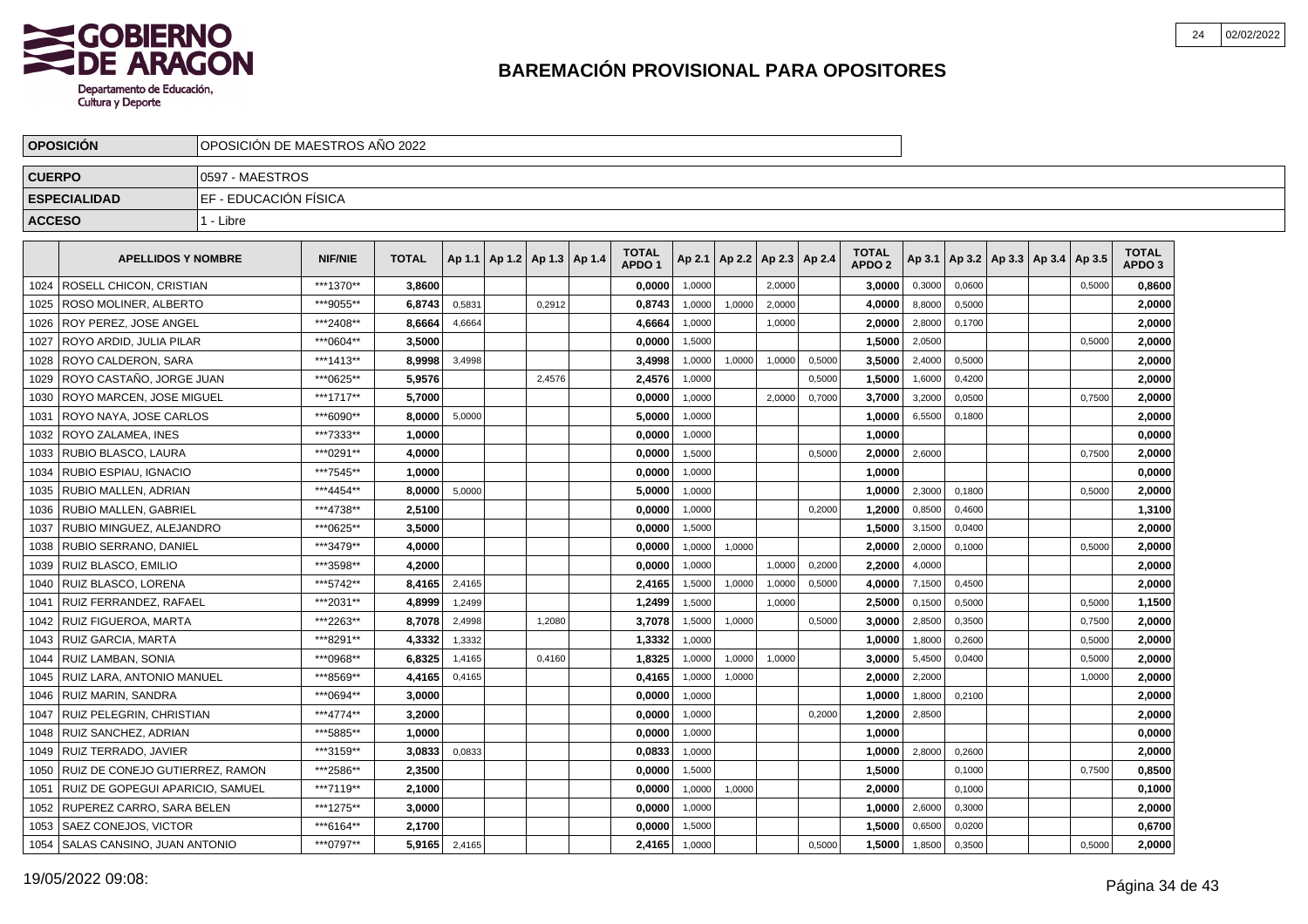

|               | <b>OPOSICIÓN</b>                 |                        | OPOSICIÓN DE MAESTROS AÑO 2022                                                            |              |        |        |                                   |  |                                   |        |        |        |                          |                                   |        |        |                                            |        |                                   |  |
|---------------|----------------------------------|------------------------|-------------------------------------------------------------------------------------------|--------------|--------|--------|-----------------------------------|--|-----------------------------------|--------|--------|--------|--------------------------|-----------------------------------|--------|--------|--------------------------------------------|--------|-----------------------------------|--|
| <b>CUERPO</b> |                                  | 0597 - MAESTROS        |                                                                                           |              |        |        |                                   |  |                                   |        |        |        |                          |                                   |        |        |                                            |        |                                   |  |
|               | <b>ESPECIALIDAD</b>              | IEF - EDUCACIÓN FÍSICA |                                                                                           |              |        |        |                                   |  |                                   |        |        |        |                          |                                   |        |        |                                            |        |                                   |  |
| <b>ACCESO</b> |                                  | 1 - Libre              |                                                                                           |              |        |        |                                   |  |                                   |        |        |        |                          |                                   |        |        |                                            |        |                                   |  |
|               | <b>APELLIDOS Y NOMBRE</b>        |                        | <b>NIF/NIE</b>                                                                            | <b>TOTAL</b> |        |        | Ap 1.1   Ap 1.2   Ap 1.3   Ap 1.4 |  | <b>TOTAL</b><br>APDO <sub>1</sub> | Ap 2.1 |        |        | Ap 2.2   Ap 2.3   Ap 2.4 | <b>TOTAL</b><br>APDO <sub>2</sub> |        |        | Ap 3.1   Ap 3.2   Ap 3.3   Ap 3.4   Ap 3.5 |        | <b>TOTAL</b><br>APDO <sub>3</sub> |  |
| 1055          | SALAVERA COMERAS, ANA ISABEL     |                        | ***8311**                                                                                 | 6,9000       |        |        | 2,5000                            |  | 2,5000                            | 1,0000 |        | 2,0000 |                          | 3,0000                            | 0,9000 | 0,5000 |                                            |        | 1,4000                            |  |
| 1056          | SALAZAR SANZ, ALEJANDRO          |                        | ***1231**                                                                                 | 1,8300       |        |        |                                   |  | 0,0000                            | 1,0000 |        |        |                          | 1,0000                            | 0,5500 | 0,2800 |                                            |        | 0,8300                            |  |
| 1057          | SALETE MARIN, DAVID              |                        | ***8905**                                                                                 | 3,0000       |        |        |                                   |  | 0,0000                            | 1,0000 |        |        |                          | 1,0000                            | 2,6000 |        |                                            |        | 2,0000                            |  |
| 1058          | SALILLAS MARTINEZ. LARA          |                        | *** 5470**                                                                                | 7,9573       | 0,4165 | 1,8744 | 0.1664                            |  | 2,4573                            | 1,5000 | 1,0000 | 1.0000 |                          | 3,5000                            | 7,6000 | 0,4200 |                                            |        | 2,0000                            |  |
| 1059          | SALINAS HERNANDEZ, PAULA         |                        | ***1348**<br>5.4165<br>0,4165<br>0,4165<br>0,5000<br>3.0000<br>4,2500<br>1,5000<br>1,0000 |              |        |        |                                   |  |                                   |        |        |        |                          |                                   |        |        |                                            |        | 2,0000                            |  |
| 1060          | SALINAS HINOJOSA, BEATRIZ        |                        | ***6328**                                                                                 | 3.0833       | 0.0833 |        |                                   |  | 0.0833                            | 1.0000 |        |        |                          | 1.0000                            | 4.5000 | 0.3900 |                                            | 0.5000 | 2,0000                            |  |
| 1061          | SALINAS LOPEZ, MIRIAM            |                        | ***8428**                                                                                 | 7,8664       | 3,6664 |        |                                   |  | 3,6664                            | 1,0000 | 1,0000 |        | 0,2000                   | 2,2000                            | 3,2000 | 0,5000 |                                            |        | 2,0000                            |  |
| 1062          | SALLAN LATORRE. LAUDE            |                        | ***6399**                                                                                 | 3.0000       |        |        |                                   |  | 0,0000                            | 1,0000 |        |        |                          | 1,0000                            | 2,6000 |        |                                            | 0,5000 | 2,0000                            |  |
| 1063          | SALLENT CORELLA, ARANZAZU        |                        | ***4164**                                                                                 | 10,0000      | 5,0000 |        |                                   |  | 5,0000                            | 1,0000 |        | 2.0000 | 0,4000                   | 3,4000                            | 5,9000 | 0,5000 |                                            |        | 2,0000                            |  |
| 1064          | SALUDAS ALLEPUZ, DIEGO           |                        | ***1501**                                                                                 | 3.7000       |        |        |                                   |  | 0,0000                            | 1,5000 |        |        | 0,2000                   | 1.7000                            | 2,0000 | 0.1100 |                                            | 0,5000 | 2,0000                            |  |
| 1065          | SALUEÑA MORAL, SANDRA            |                        | ***0878**                                                                                 | 2.0000       |        |        |                                   |  | 0.0000                            |        |        |        |                          | 0.0000                            | 2,0500 |        |                                            | 0,5000 | 2.0000                            |  |
| 1066          | SALVADOR NAVARRO, INES           |                        | ***5848**                                                                                 | 5,3332       | 1,3332 |        |                                   |  | 1,3332                            | 1,5000 |        |        | 0,5000                   | 2,0000                            | 4,4000 | 0,2500 |                                            | 0,5000 | 2,0000                            |  |
| 1067          | SAN VICENTE IMIZCOZ. ARIADNA     |                        | ***3226**                                                                                 | 3.0000       |        |        |                                   |  | 0,0000                            | 1,0000 |        |        |                          | 1,0000                            | 2,3500 |        |                                            |        | 2,0000                            |  |
| 1068          | SANCHEZ ARBONIES, ANDREA         |                        | ***0671**                                                                                 | 5.6999       | 1,2499 |        |                                   |  | 1,2499                            | 1,5000 | 1,0000 |        |                          | 2,5000                            | 1,4500 | 0,5000 |                                            |        | 1,9500                            |  |
| 1069          | SANCHEZ ARIAS, DANIEL            |                        | ***4290**                                                                                 | 9.0000       | 5,0000 |        |                                   |  | 5,0000                            | 1,0000 |        | 1,0000 |                          | 2,0000                            | 4,5500 | 0,1200 |                                            |        | 2,0000                            |  |
| 1070          | SANCHEZ AVILA, DOMINGO JOSE      |                        | ***1181**                                                                                 | 10,0000      | 5,0000 |        |                                   |  | 5,0000                            | 1,0000 | 1,0000 | 1,0000 |                          | 3.0000                            | 4,0500 |        |                                            |        | 2,0000                            |  |
| 1071          | SANCHEZ BLANCO, CAROLINA         |                        | ***7681**                                                                                 | 3,3744       |        |        | 0.3744                            |  | 0,3744                            | 1,0000 |        |        |                          | 1,0000                            | 4,0000 |        |                                            |        | 2,0000                            |  |
| 1072          | SANCHEZ BROCHOT, JUAN            |                        | ***2984**                                                                                 | 1,2000       |        |        |                                   |  | 0,0000                            | 1,0000 |        |        |                          | 1,0000                            |        | 0,2000 |                                            |        | 0,2000                            |  |
| 1073          | SANCHEZ GARCIA, ALBERTO HIPOLITO |                        | ***3396**                                                                                 | 8,2000       | 5,0000 |        |                                   |  | 5,0000                            | 1,0000 |        |        | 0,2000                   | 1.2000                            | 6,7500 | 0,1400 |                                            |        | 2,0000                            |  |
| 1074          | SANCHEZ LOPEZ, PATRICIA          |                        | ***9594**                                                                                 | 5,4163       | 0,9163 |        |                                   |  | 0,9163                            | 1,0000 |        | 1,0000 | 0,5000                   | 2.5000                            | 2,2000 |        |                                            |        | 2,0000                            |  |
| 1075          | SANCHEZ MARTIN, JESICA           |                        | ***4407**                                                                                 | 3.5000       |        |        |                                   |  | 0,0000                            | 1,5000 |        |        |                          | 1,5000                            | 2,2000 |        |                                            |        | 2,0000                            |  |
| 1076          | SANCHEZ MARTINEZ, CRISTINA       |                        | ***0167**                                                                                 | 5.5000       | 1,0000 |        |                                   |  | 1.0000                            | 1,0000 | 1,0000 |        | 0,5000                   | 2.5000                            | 2,9500 | 0,2000 |                                            |        | 2.0000                            |  |
| 1077          | SANCHEZ MONTENEGRO, CRISTIAN     |                        | ***4611**                                                                                 | 6,0830       | 0,4998 | 0,0832 |                                   |  | 0,5830                            | 1,0000 | 1,0000 | 1,0000 | 0,5000                   | 3,5000                            | 2,3000 |        |                                            |        | 2,0000                            |  |
| 1078          | SANCHEZ MOYA, VERONICA           |                        | ***6897**                                                                                 | 6,4165       | 3,4165 |        |                                   |  | 3,4165                            | 1,0000 |        |        |                          | 1,0000                            | 2,3500 | 0,5000 |                                            |        | 2,0000                            |  |
| 1079          | SANCHEZ PEREZ, ALBERTO           |                        | ***7339**                                                                                 | 1.8000       |        |        |                                   |  | 0,0000                            | 1,0000 |        |        |                          | 1,0000                            |        | 0,3000 |                                            | 0,5000 | 0,8000                            |  |
| 1080          | SANCHEZ PEREZ, JUAN CARLOS       |                        | ***0278**                                                                                 | 1.5000       |        |        |                                   |  | 0,0000                            |        |        |        | 0,5000                   | 0,5000                            | 1,0000 |        |                                            |        | 1,0000                            |  |
| 1081          | SANCHEZ SANJUAN, ALEJANDRO       |                        | ***6538**                                                                                 | 1.5000       |        |        |                                   |  | 0,0000                            | 1,0000 |        |        |                          | 1,0000                            |        |        |                                            | 0,5000 | 0,5000                            |  |
| 1082          | SANCHEZ YUSTE, PABLO             |                        | ***1619**                                                                                 | 3.0000       |        |        |                                   |  | 0,0000                            | 1.0000 |        |        |                          | 1.0000                            | 2,0000 |        |                                            |        | 2,0000                            |  |
| 1083          | SANCHO ESTEBAN, ROGELIO          |                        | ***0503**                                                                                 | 6,4165       | 1,4165 |        |                                   |  | 1,4165                            | 1,5000 | 1,0000 |        | 0,5000                   | 3,0000                            | 2,3000 | 0,1500 |                                            | 0,7500 | 2,0000                            |  |
| 1084          | SANCHO GRACIA, PABLO             |                        | ***3536**                                                                                 | 6,3332       | 3,3332 |        |                                   |  | 3,3332                            | 1,0000 |        |        |                          | 1,0000                            | 2,4500 | 0,1900 |                                            | 0,5000 | 2,0000                            |  |
| 1085          | SANCHO LOZANO, ADRIAN            |                        | ***9384**                                                                                 | 6.5000       |        |        | 2,5000                            |  | 2,5000                            | 1,0000 |        | 1,0000 |                          | 2,0000                            | 2,8500 | 0,3300 |                                            |        | 2,0000                            |  |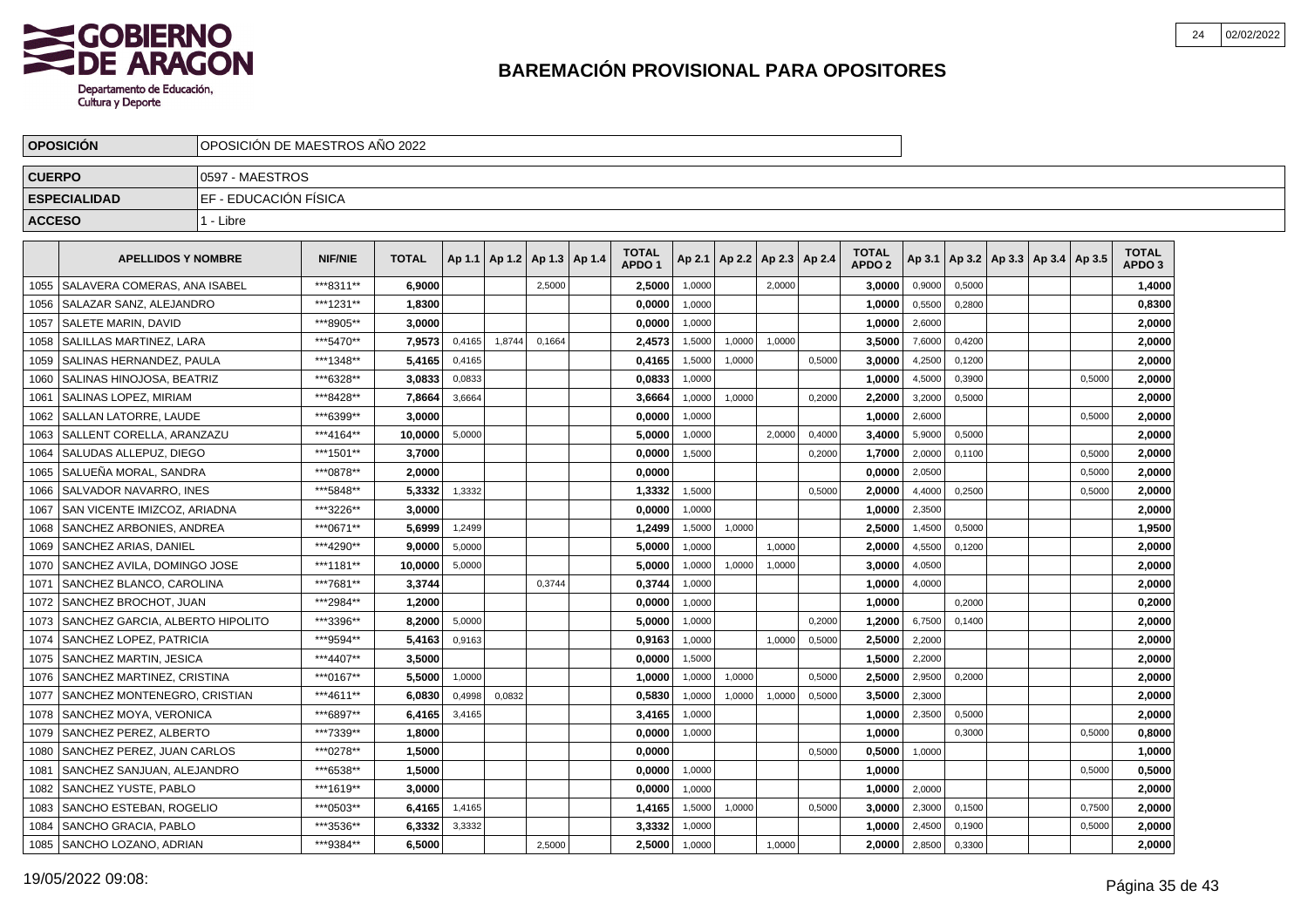

|               | <b>OPOSICION</b>                | OPOSICION DE MAESTROS ANO 2022 |                |              |        |                                   |        |                                   |        |                          |        |        |                                   |        |        |                          |        |                            |  |
|---------------|---------------------------------|--------------------------------|----------------|--------------|--------|-----------------------------------|--------|-----------------------------------|--------|--------------------------|--------|--------|-----------------------------------|--------|--------|--------------------------|--------|----------------------------|--|
| <b>CUERPO</b> |                                 | 0597 - MAESTROS                |                |              |        |                                   |        |                                   |        |                          |        |        |                                   |        |        |                          |        |                            |  |
|               | <b>ESPECIALIDAD</b>             | EF - EDUCACIÓN FÍSICA          |                |              |        |                                   |        |                                   |        |                          |        |        |                                   |        |        |                          |        |                            |  |
| <b>ACCESO</b> |                                 | 1 - Libre                      |                |              |        |                                   |        |                                   |        |                          |        |        |                                   |        |        |                          |        |                            |  |
|               | <b>APELLIDOS Y NOMBRE</b>       |                                | <b>NIF/NIE</b> | <b>TOTAL</b> |        | Ap 1.1   Ap 1.2   Ap 1.3   Ap 1.4 |        | <b>TOTAL</b><br>APDO <sub>1</sub> | Ap 2.1 | Ap 2.2   Ap 2.3   Ap 2.4 |        |        | <b>TOTAL</b><br>APDO <sub>2</sub> | Ap 3.1 |        | Ap 3.2   Ap 3.3   Ap 3.4 | Ap 3.5 | TOTAL<br>APDO <sub>3</sub> |  |
| 1086          | SANCHO SEGURA, JOSE MANUEL      |                                | ***6548**      | 6.0728       |        |                                   | 2,3328 | 2,3328                            | 1,5000 |                          | 1.0000 |        | 2.5000                            | 0,4500 | 0.0400 |                          | 0,7500 | 1,2400                     |  |
| 1087          | l SANGO LUNA. VICTOR            |                                | ***0330**      | 3.7000       |        |                                   |        | 0.0000                            | 1.0000 |                          |        | 0.7000 | 1,7000                            | 2,4500 | 0.1500 |                          |        | 2,0000                     |  |
| 1088          | <b>SANJUAN MARCEN. VANESA</b>   |                                | ***4539**      | 9.0000       | 5,0000 |                                   |        | 5.0000                            | 1,0000 | 1.0000                   |        |        | 2.0000                            | 6,9500 | 0.3300 |                          |        | 2.0000                     |  |
| 1089          | SANTAFE LOPEZ. GUILLERMO        |                                | ***5775**      | 9.0831       | 3,5831 |                                   |        | 3,5831                            | 1,5000 |                          | 2,0000 |        | 3,5000                            | 3,0000 | 0,5000 |                          | 0,5000 | 2,0000                     |  |
| 1090          | <b>SANTAFE MARTIN, ARTURO</b>   |                                | ***4778**      | 4,9160       |        |                                   | 0,4160 | 0,4160                            | 1,5000 | 1,0000                   |        |        | 2,5000                            | 2,2500 | 0,5000 |                          |        | 2,0000                     |  |
| 1091          | SANTALIESTRA CALVETE, ANA       |                                | ***9893**      | 3,0000       |        |                                   |        | 0,0000                            | 1,0000 |                          |        |        | 1,0000                            | 2,1000 | 0,1500 |                          | 0,5000 | 2,0000                     |  |
| 1092          | SANTANA MARCOS, JOSE MIGUEL     |                                | ***9901**      | 3,5000       |        |                                   |        | 0,0000                            | 1,0000 |                          |        | 0,5000 | 1,5000                            | 3,0000 |        |                          |        | 2,0000                     |  |
| 1093          | l SANTOLARIA PINA. ANDREA       |                                | ***1117**      | 4,0000       |        |                                   |        | 0.0000                            | 1,5000 |                          |        | 0,5000 | 2.0000                            | 2,6000 | 0.1500 |                          |        | 2.0000                     |  |
| 1094          | SANVICENTE NAVARRO, FRANCHO     |                                | ***5069**      | 9,2000       | 5,0000 |                                   |        | 5.0000                            | 1,0000 |                          | 1,0000 | 0,2000 | 2,2000                            | 7,5000 | 0,5000 |                          | 0,5000 | 2,0000                     |  |
| 1095          | l SANZ AZNAR. JORGE             |                                | ***4984**      | 6,6165       | 2,4165 |                                   |        | 2,4165                            | 1,0000 | 1,0000                   |        | 0,2000 | 2,2000                            | 2,1000 | 0,2000 |                          |        | 2,0000                     |  |
| 1096          | SANZ BAÑOLAS, FERNANDO          |                                | ***0410**      | 7,1242       | 2,8330 | 0,2912                            |        | 3,1242                            | 1,0000 | 1,0000                   |        |        | 2,0000                            | 2,5500 |        |                          | 0,5000 | 2,0000                     |  |
| 1097          | SANZ BERMEJO. CRISTINA          |                                | ***2628**      | 2,8500       |        |                                   |        | 0,0000                            | 1,5000 |                          |        |        | 1,5000                            | 1,0500 | 0,3000 |                          |        | 1,3500                     |  |
| 1098          | <b>SANZ CALLEN, MARCOS</b>      |                                | ***4970**      | 9,0000       | 5,0000 |                                   |        | 5,0000                            | 1,0000 |                          | 1,0000 |        | 2,0000                            | 7,6500 | 0,5000 |                          |        | 2,0000                     |  |
| 1099          | SANZ GASPAR, NOEMI VIVIANA      |                                | ***1005**      | 4,2000       |        |                                   |        | 0,0000                            | 1,0000 |                          | 1,0000 | 0,2000 | 2,2000                            | 4,1000 | 0,1800 |                          |        | 2,0000                     |  |
| 1100          | SANZ LABORDA, SANTIAGO          |                                | ***7213**      | 1.2300       |        |                                   |        | 0.0000                            | 1.0000 |                          |        |        | 1.0000                            |        | 0,2300 |                          |        | 0,2300                     |  |
| 1101          | <b>SANZ RICARTE, MIGUEL</b>     |                                | ***0321**      | 4.0000       |        |                                   |        | 0.0000                            | 1,5000 |                          |        | 0,5000 | 2.0000                            | 2,7000 | 0,2300 |                          |        | 2,0000                     |  |
| 1102          | <b>SANZ ROMERO, RAQUEL</b>      |                                | ***1061**      | 2,5532       |        | 0.0832                            |        | 0.0832                            |        |                          | 1,0000 |        | 1,0000                            | 0,7500 | 0.2200 |                          | 0,5000 | 1,4700                     |  |
| 1103          | <b>SARASA ROCA, IGNACIO</b>     |                                | ***3253**      | 3.0000       |        |                                   |        | 0.0000                            | 1,0000 |                          |        |        | 1.0000                            | 1,5000 | 0,1200 |                          | 0,5000 | 2,0000                     |  |
| 1104          | SARASA SAN JOSE, JUAN CARLOS    |                                | ***9608**      | 6,0332       | 0,3332 |                                   |        | 0,3332                            | 1,5000 |                          | 2,0000 | 0,2000 | 3,7000                            | 2,6500 | 0,5000 |                          |        | 2,0000                     |  |
| 1105          | <b>SARASA USIETO, MARTA</b>     |                                | ***5631**      | 3,0000       |        |                                   |        | 0,0000                            | 1,0000 |                          |        |        | 1,0000                            | 2,5000 |        |                          |        | 2,0000                     |  |
| 1106          | <b>SARSA PEREZ, CARLOS</b>      |                                | ***8494**      | 1,0000       |        |                                   |        | 0,0000                            | 1,0000 |                          |        |        | 1,0000                            |        |        |                          |        | 0,0000                     |  |
| 1107          | <b>SASTRE FERNANDEZ. PAULA</b>  |                                | ***2129**      | 5.0000       | 1.0000 | 1.0000                            |        | 2.0000                            | 1.0000 |                          |        |        | 1.0000                            | 4,5500 | 0.1300 |                          |        | 2.0000                     |  |
| 1108          | l SAZ ORTEGA. ANGEL             |                                | ***5022**      | 2.2000       |        |                                   |        | 0.0000                            | 1,0000 |                          | 1,0000 | 0,2000 | 2.2000                            |        |        |                          |        | 0.0000                     |  |
| 1109          | <b>SEDILES AGUIRRE. CARMEN</b>  |                                | ***6086**      | 4.5000       |        |                                   |        | 0.0000                            | 1,5000 | 1,0000                   |        |        | 2.5000                            | 4,1500 |        |                          | 0,5000 | 2,0000                     |  |
| 1110          | SEGOVIA ANDRES, ENRIQUE ANTONIO |                                | ***6605**      | 10,0000      | 5,0000 |                                   |        | 5,0000                            | 1,0000 |                          | 2,0000 |        | 3.0000                            | 4,0500 | 0,0200 |                          |        | 2,0000                     |  |
|               | 1111   SEGURA BERGES, MANUEL    |                                | ***3048**      | 5,3744       |        | 0,3744                            |        | 0,3744                            | 1,5000 | 1,0000                   |        | 0,5000 | 3,0000                            | 3,9000 | 0,4800 |                          |        | 2,0000                     |  |
| 1112          | <b>ISEGURA PEREZ. HUGO</b>      |                                | ***8368**      | 6,5332       | 2,3332 |                                   |        | 2,3332                            | 1,0000 |                          | 1,0000 | 0,2000 | 2,2000                            | 2,7000 | 0,0300 |                          |        | 2,0000                     |  |
| 1113          | SERAL CORTES, ALEJANDRO         |                                | ***6152**      | 2,5416       |        |                                   | 0,0416 | 0,0416                            | 1,0000 |                          |        |        | 1,0000                            | 0,9000 | 0,1000 |                          | 0,5000 | 1,5000                     |  |
| 1114          | SERRANO GIMENO. M. ELENA        |                                | ***0371**      | 9,5000       | 5,0000 |                                   |        | 5.0000                            |        |                          | 2.0000 | 0,5000 | 2.5000                            | 5,4500 | 0,5000 |                          |        | 2.0000                     |  |
| 1115          | SERRANO GONZALEZ, EDUARDO       |                                | ***7415**      | 4,0000       |        |                                   |        | 0,0000                            | 1.0000 |                          | 1.0000 |        | 2,0000                            | 2,8500 | 0,5000 |                          |        | 2,0000                     |  |
|               | 1116   SERRANO JACA, OMAR       |                                | ***0693**      | 4,6000       | 1,0000 |                                   |        | 1.0000                            | 1,0000 | 1,0000                   |        |        | 2.0000                            | 1,1500 | 0,4500 |                          |        | 1,6000                     |  |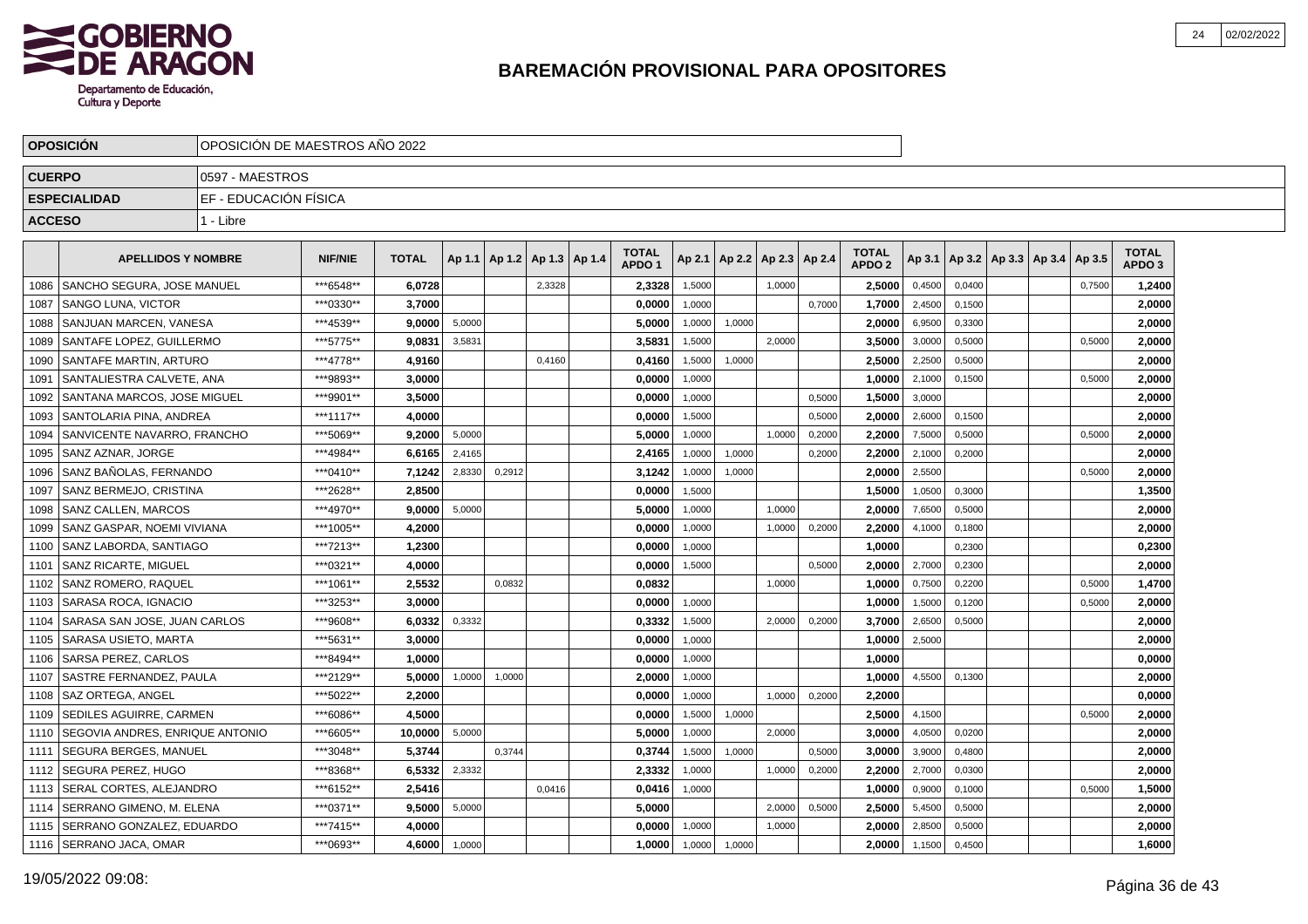

|               | <b>OPOSICION</b>                 | IOPOSICION DE MAESTROS ANO 2022 |                |              |        |                                   |        |        |                                   |        |                          |        |        |                                   |         |        |        |                                   |        |                                   |  |
|---------------|----------------------------------|---------------------------------|----------------|--------------|--------|-----------------------------------|--------|--------|-----------------------------------|--------|--------------------------|--------|--------|-----------------------------------|---------|--------|--------|-----------------------------------|--------|-----------------------------------|--|
| <b>CUERPO</b> |                                  | 10597 - MAESTROS                |                |              |        |                                   |        |        |                                   |        |                          |        |        |                                   |         |        |        |                                   |        |                                   |  |
|               | <b>ESPECIALIDAD</b>              | IEF - EDUCACIÓN FÍSICA          |                |              |        |                                   |        |        |                                   |        |                          |        |        |                                   |         |        |        |                                   |        |                                   |  |
| <b>ACCESO</b> |                                  | 1 - Libre                       |                |              |        |                                   |        |        |                                   |        |                          |        |        |                                   |         |        |        |                                   |        |                                   |  |
|               |                                  |                                 |                |              |        |                                   |        |        |                                   |        |                          |        |        |                                   |         |        |        |                                   |        |                                   |  |
|               | <b>APELLIDOS Y NOMBRE</b>        |                                 | <b>NIF/NIE</b> | <b>TOTAL</b> |        | Ap 1.1   Ap 1.2   Ap 1.3   Ap 1.4 |        |        | <b>TOTAL</b><br>APDO <sub>1</sub> | Ap 2.1 | Ap 2.2   Ap 2.3   Ap 2.4 |        |        | <b>TOTAL</b><br>APDO <sub>2</sub> | Ap 3.1  |        |        | Ap 3.2   Ap 3.3   Ap 3.4   Ap 3.5 |        | <b>TOTAL</b><br>APDO <sub>3</sub> |  |
|               | 1117 SERRANO PASCUAL. LAURA      |                                 | ***1163**      | 4,5000       |        |                                   |        |        | 0,0000                            | 1,0000 |                          | 1.0000 | 0,5000 | 2,5000                            | 2,5000  |        |        |                                   |        | 2,0000                            |  |
| 1118          | SERRANO SAN NICOLAS, ANGEL       |                                 | ***8315**      | 9.0000       | 5,0000 |                                   |        |        | 5,0000                            | 1,0000 | 1,0000                   |        |        | 2,0000                            | 5,6000  | 0,5000 |        |                                   |        | 2,0000                            |  |
| 1119          | I SERRANO SANCHEZ. MARIO         |                                 | ***9905**      | 3.0000       |        |                                   |        |        | 0.0000                            | 1,0000 |                          |        |        | 1,0000                            | 2,1000  | 0,3200 |        |                                   |        | 2.0000                            |  |
| 1120          | <b>ISESE MARTIN, ALBERTO</b>     |                                 | ***9913**      | 8.0000       | 5,0000 |                                   |        |        | 5,0000                            | 1,0000 |                          |        |        | 1,0000                            | 4,0500  | 0,3600 |        |                                   | 0,5000 | 2,0000                            |  |
|               | 1121 SEVILLANO NUÑEZ, ESTEBAN    |                                 | ***1138**      | 0,5000       |        |                                   |        |        | 0,0000                            |        |                          |        |        | 0,0000                            |         |        |        |                                   | 0,5000 | 0,5000                            |  |
|               | 1122 SIERRA ALQUEZAR. BEATRIZ    |                                 | ***0940**      | 4.5000       |        |                                   | 0,5000 |        | 0.5000                            | 1,0000 |                          | 1.0000 |        | 2.0000                            | 5,8000  | 0.2800 |        |                                   | 0,5000 | 2.0000                            |  |
|               | 1123 SIESO ALBERO, JAVIER        |                                 | *** 0411**     | 5.1448       |        |                                   | 2,1248 |        | 2,1248                            | 1,5000 |                          |        |        | 1.5000                            | 1,0000  | 0,0200 |        |                                   | 0,5000 | 1,5200                            |  |
|               | 1124 SILVA TROC. LYDIA           |                                 | ***2121**      | 1,1500       |        |                                   |        |        | 0,0000                            | 1,0000 |                          |        |        | 1,0000                            | 0,1500  |        |        |                                   |        | 0,1500                            |  |
|               | 1125 SIMAL GARCIA, JORGE JOSE    |                                 | ***9290**      | 1,0000       |        |                                   |        |        | 0,0000                            | 1,0000 |                          |        |        | 1,0000                            |         |        |        |                                   |        | 0,0000                            |  |
|               | 1126   SIMON ADRIAN, EVA         |                                 | *** 5924**     | 5,3330       | 0,8330 |                                   |        |        | 0,8330                            | 1,5000 | 1,0000                   |        |        | 2,5000                            | 3,3000  |        |        |                                   |        | 2,0000                            |  |
|               | 1127   SIMON MARTIN, JORGE       |                                 | ***2915**      | 1,0000       |        |                                   |        |        | 0,0000                            | 1,0000 |                          |        |        | 1,0000                            |         |        |        |                                   |        | 0,0000                            |  |
|               | 1128 SIN TORRES, MARIO           |                                 | ***5632**      | 3,2000       |        |                                   |        |        | 0,0000                            | 1.0000 |                          |        | 0.2000 | 1,2000                            | 2,2500  |        |        |                                   |        | 2,0000                            |  |
|               | 1129   SIPAN CIPRES, JESUS       |                                 | ***5461**      | 9,4998       | 3.4998 |                                   |        |        | 3,4998                            | 1,0000 | 1,0000                   | 2,0000 |        | 4,0000                            | 3,9000  | 0.5000 |        |                                   |        | 2,0000                            |  |
| 1130          | <b>SOLA CLEMENTE. FRANCISCO</b>  |                                 | ***3514**      | 4,4165       | 0,4165 |                                   |        |        | 0,4165                            | 1,0000 | 1,0000                   |        |        | 2,0000                            | 2,7500  |        |        |                                   |        | 2,0000                            |  |
|               | 1131   SOLANAS ESTEBAN, RAQUEL   |                                 | ***1466**      | 2,0000       |        |                                   |        |        | 0,0000                            |        |                          |        |        | 0,0000                            | 1,6500  |        |        |                                   | 0,7500 | 2,0000                            |  |
|               | 1132 SOLANAS TOMEY. INES         |                                 | ***1067**      | 6,5000       |        | 2,5000                            |        |        | 2,5000                            | 1,0000 |                          | 1,0000 |        | 2,0000                            | 2,9500  | 0,3800 |        |                                   | 0,5000 | 2,0000                            |  |
|               | 1133 SOLER MUÑOZ, MARIA          |                                 | ***5192**      | 8,3120       |        |                                   | 2,1248 | 0,1872 | 2,3120                            | 1,5000 |                          | 2,0000 | 0,5000 | 4,0000                            | 3,0500  | 0,1400 |        |                                   |        | 2,0000                            |  |
| 1134          | <b>SOLER PALOMERA, ALEJANDRO</b> |                                 | ***0497**      | 10.0000      | 5,0000 |                                   |        |        | 5.0000                            | 1,0000 | 1,0000                   | 1.0000 |        | 3.0000                            | 7,3500  | 0.5000 |        |                                   |        | 2,0000                            |  |
| 1135          | <b>SOLIS ANTUNEZ. IKER</b>       |                                 | ***4992**      | 5.0000       |        |                                   |        |        | 0.0000                            | 1,5000 |                          | 1,0000 | 0,5000 | 3.0000                            | 2,2500  |        |        |                                   |        | 2,0000                            |  |
|               | 1136 SOLSONA MARTINEZ, ANA       |                                 | ***0414**      | 4,0416       |        |                                   | 0,0416 |        | 0,0416                            | 1,0000 | 1,0000                   |        |        | 2,0000                            | 2,2500  | 0,1000 |        |                                   | 0,7500 | 2,0000                            |  |
| 1137          | SOMADA LINES, LAURA              |                                 | ***5129**      | 9.0000       | 5,0000 |                                   |        |        | 5,0000                            | 1,0000 |                          | 1,0000 |        | 2,0000                            | 4,1500  | 0,4200 |        |                                   |        | 2.0000                            |  |
| 1138          | l SORIA DOÑATE. MARTA            |                                 | ***5773**      | 4,0000       |        |                                   |        |        | 0,0000                            | 1,5000 |                          |        | 0,5000 | 2,0000                            | 1,7000  | 0,5000 | 0,5000 |                                   | 0,5000 | 2,0000                            |  |
| 1139          | SORIANO BUJ, JUAN JOSE           |                                 | ***3882**      | 10.0000      | 5,0000 |                                   |        |        | 5,0000                            | 1,0000 |                          | 2,0000 |        | 3,0000                            | 10,9000 | 0,5000 |        |                                   |        | 2,0000                            |  |
| 1140          | <b>SORIANO GALEOTE, JAVIER</b>   |                                 | ***2831**      | 3.0000       |        |                                   |        |        | 0.0000                            | 1,0000 |                          |        |        | 1,0000                            | 2,2000  |        |        |                                   |        | 2.0000                            |  |
|               | 1141 SORO ANDRES, ANNA           |                                 | ***1065**      | 1.0000       |        |                                   |        |        | 0,0000                            | 1,0000 |                          |        |        | 1.0000                            |         |        |        |                                   |        | 0,0000                            |  |
|               | 1142 SOTERAS PUYUELO. ANDREA     |                                 | ***9174**      | 6.1666       | 3,1666 |                                   |        |        | 3,1666                            | 1,0000 |                          |        |        | 1,0000                            | 2,0000  | 0,5000 |        |                                   | 0,5000 | 2,0000                            |  |
|               | 1143 SOTO IBAÑEZ, SUSANA         |                                 | ***2150**      | 1,5000       |        |                                   |        |        | 0,0000                            | 1,5000 |                          |        |        | 1,5000                            |         |        |        |                                   |        | 0,0000                            |  |
|               | 1144   SUESCUN BLASCO, ALEJANDRO |                                 | ***2420**      | 2,0200       |        |                                   |        |        | 0,0000                            | 1,0000 |                          |        |        | 1,0000                            | 0,6500  | 0,3700 |        |                                   |        | 1,0200                            |  |
|               | 1145   SUÑER CALDU, ADORACION    |                                 | ***5584**      | 8,0000       | 5,0000 |                                   |        |        | 5,0000                            |        |                          | 1,0000 |        | 1,0000                            | 10,6000 | 0,1000 |        |                                   |        | 2,0000                            |  |
|               | 1146 ISUS SANJUAN, JONATAN       |                                 | ***2370**      | 9.0413       | 1,4165 |                                   | 1,6248 |        | 3.0413                            | 1,5000 | 1,0000                   | 1,0000 | 0,5000 | 4.0000                            | 2,1000  | 0,5000 | 0,5000 |                                   | 0,7500 | 2.0000                            |  |
|               | 1147 SUSIN POY, CARLOS           |                                 | ***5322**      | 9,2494       | 0,4998 |                                   | 2,2496 |        | 2,7494                            | 1,5000 | 1,0000                   | 2,0000 |        | 4,5000                            | 4,2500  | 0,3400 |        |                                   |        | 2,0000                            |  |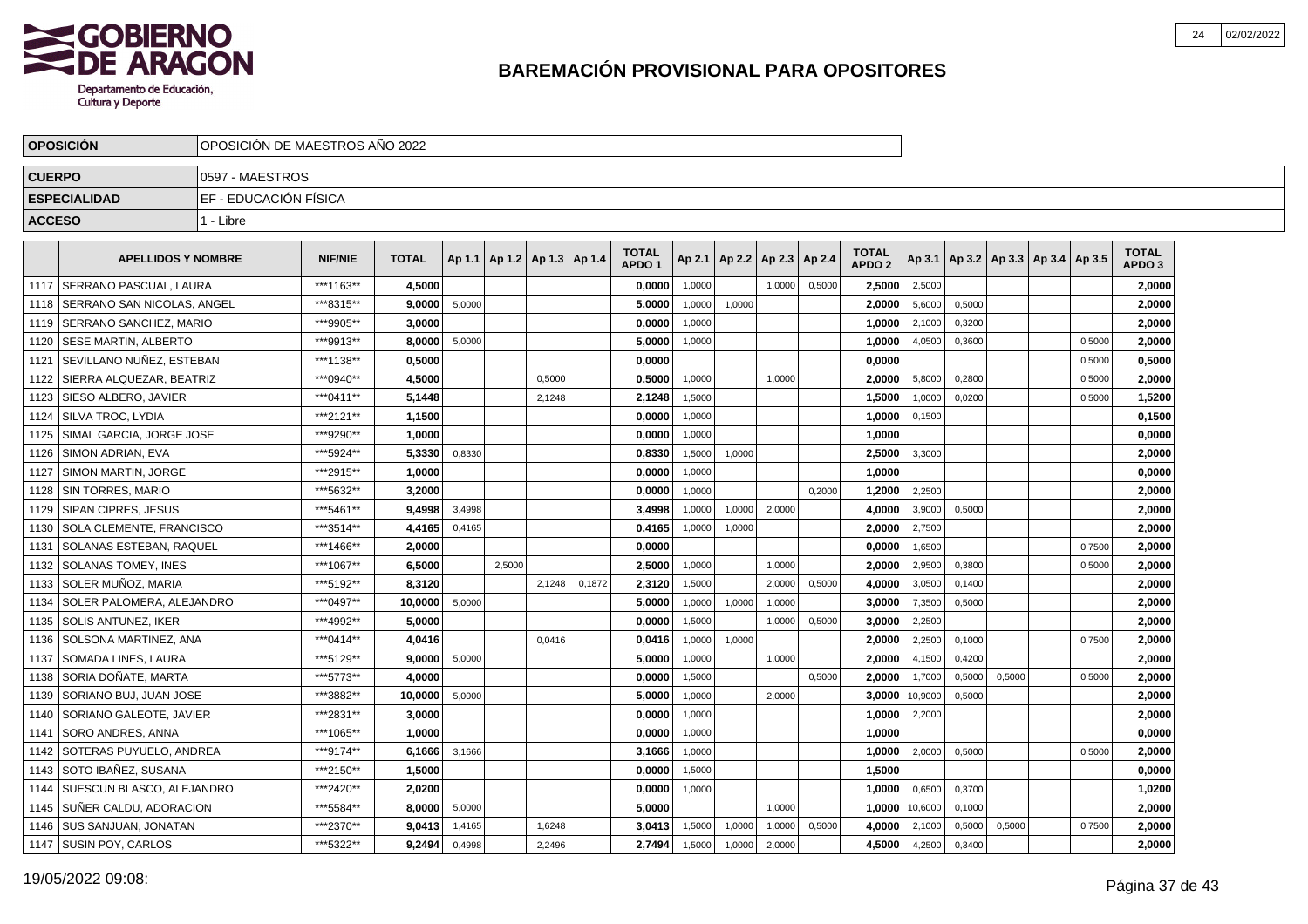

|               | <b>OPOSICION</b>                 | OPOSICION DE MAESTROS ANO 2022 |                |              |        |                                   |        |        |                                   |        |                          |        |        |                                   |        |        |                                            |        |        |                                   |  |
|---------------|----------------------------------|--------------------------------|----------------|--------------|--------|-----------------------------------|--------|--------|-----------------------------------|--------|--------------------------|--------|--------|-----------------------------------|--------|--------|--------------------------------------------|--------|--------|-----------------------------------|--|
| <b>CUERPO</b> |                                  | 0597 - MAESTROS                |                |              |        |                                   |        |        |                                   |        |                          |        |        |                                   |        |        |                                            |        |        |                                   |  |
|               | <b>ESPECIALIDAD</b>              | EF - EDUCACIÓN FÍSICA          |                |              |        |                                   |        |        |                                   |        |                          |        |        |                                   |        |        |                                            |        |        |                                   |  |
| <b>ACCESO</b> |                                  | 1 - Libre                      |                |              |        |                                   |        |        |                                   |        |                          |        |        |                                   |        |        |                                            |        |        |                                   |  |
|               |                                  |                                |                |              |        |                                   |        |        |                                   |        |                          |        |        |                                   |        |        |                                            |        |        |                                   |  |
|               | <b>APELLIDOS Y NOMBRE</b>        |                                | <b>NIF/NIE</b> | <b>TOTAL</b> |        | Ap 1.1   Ap 1.2   Ap 1.3   Ap 1.4 |        |        | <b>TOTAL</b><br>APDO <sub>1</sub> | Ap 2.1 | Ap 2.2   Ap 2.3   Ap 2.4 |        |        | <b>TOTAL</b><br>APDO <sub>2</sub> |        |        | Ap 3.1   Ap 3.2   Ap 3.3   Ap 3.4   Ap 3.5 |        |        | <b>TOTAL</b><br>APDO <sub>3</sub> |  |
| 1148          | <b>SUSO SERRANO, IGNACIO</b>     |                                | ***8820**      | 0,0000       |        |                                   |        |        | 0,0000                            |        |                          |        |        | 0,0000                            |        |        |                                            |        |        | 0,0000                            |  |
| 1149          | I SUTIL HERRERA. NURIA           |                                | ***1155**      | 2.7300       |        |                                   |        |        | 0.0000                            | 1,5000 |                          | 1.0000 | 0,2000 | 2.7000                            |        | 0,0300 |                                            |        |        | 0.0300                            |  |
| 1150          | TALAYERO CESTER, JAVIER          |                                | ***2380**      | 1,3000       |        |                                   |        |        | 0,0000                            | 1,0000 |                          |        |        | 1.0000                            |        | 0.3000 |                                            |        |        | 0,3000                            |  |
| 1151          | TARAZONA SANTOS, JAVIER          |                                | ***5665**      | 4.0900       |        |                                   |        |        | 0,0000                            | 1,5000 |                          | 1.0000 | 0,2000 | 2,7000                            | 0,8500 | 0.0400 |                                            |        | 0,5000 | 1,3900                            |  |
| 1152          | <b>TARRASON PIQUER, MIGUEL</b>   |                                | ***8226**      | 7,4499       | 3,2499 |                                   |        |        | 3,2499                            | 1,0000 | 1,0000                   |        | 0,2000 | 2,2000                            | 3,2500 | 0,5000 |                                            |        | 0,5000 | 2,0000                            |  |
| 1153          | <b>TARROS BARRAFON. JOAN</b>     |                                | ***1137**      | 5.8330       | 0,8330 |                                   |        |        | 0.8330                            | 1,0000 |                          | 2,0000 |        | 3.0000                            | 1,9500 | 0,4500 |                                            |        |        | 2.0000                            |  |
| 1154          | TATO GARCIA. ANA BELEN           |                                | ***3905**      | 5.8328       | 0,6664 |                                   | 2,1664 |        | 2,8328                            | 1,0000 |                          |        |        | 1.0000                            | 3,9500 | 0,3700 |                                            |        |        | 2,0000                            |  |
| 1155          | <b>TEJADA MENDIVIL. IRATI</b>    |                                | ***4707**      | 4,2080       |        |                                   | 0,7080 |        | 0,7080                            | 1,5000 |                          |        |        | 1,5000                            | 2,1500 |        |                                            |        | 0,7500 | 2,0000                            |  |
| 1156          | TEJERINA ALVAREZ, MARIA          |                                | ***4072**      | 3,0000       |        |                                   |        |        | 0,0000                            | 1,0000 |                          |        |        | 1,0000                            | 1,8500 | 0,1700 |                                            |        |        | 2,0000                            |  |
| 1157          | <b>TELLEZ ORTIZ, ALBERTO</b>     |                                | ***5413**      | 4.0000       |        |                                   |        |        | 0.0000                            | 1,0000 | 1,0000                   |        |        | 2.0000                            | 3,8000 | 0.1000 |                                            |        | 0.5000 | 2,0000                            |  |
| 1158          | l TELLO DIAZ. SUSANA             |                                | ***2057**      | 7,8330       | 4,8330 |                                   |        |        | 4,8330                            | 1,0000 |                          |        |        | 1,0000                            | 5,2000 | 0,3600 |                                            |        |        | 2,0000                            |  |
| 1159          | TENA DAUDEN, CRISTIAN            |                                | ***4743**      | 10,0000      | 5,0000 |                                   |        |        | 5,0000                            | 1,0000 | 1,0000                   | 1,0000 |        | 3,0000                            | 3,1000 | 0,4000 |                                            |        |        | 2,0000                            |  |
| 1160          | TENA MAINAR, BRENDA              |                                | ***1939**      | 5,5000       |        |                                   |        |        | 0,0000                            | 1,5000 | 1,0000                   | 1,0000 |        | 3,5000                            | 2,3500 | 0,4600 |                                            |        |        | 2,0000                            |  |
| 1161          | TERRADO LOZANO. MARINA           |                                | ***2030**      | 7,4163       | 2,9163 |                                   |        |        | 2,9163                            | 1,0000 | 1,0000                   |        | 0,5000 | 2,5000                            | 2,4500 | 0,1500 |                                            |        | 0.7500 | 2,0000                            |  |
| 1162          | <b>TIERZ LATASA, DAVID</b>       |                                | ***6838**      | 4,0833       | 0,0833 |                                   |        |        | 0,0833                            | 1,0000 | 1,0000                   |        |        | 2,0000                            | 2,7500 | 0,0900 |                                            |        |        | 2,0000                            |  |
| 1163          | TOLEDO CORTES, ALEJANDRO         |                                | ***9188**      | 1,6500       |        |                                   |        |        | 0,0000                            | 1,0000 |                          |        |        | 1,0000                            | 0,1500 |        |                                            |        | 0,5000 | 0,6500                            |  |
| 1164          | TOLL USUNARIZ, PAULA             |                                | ***2628**      | 2,4500       |        |                                   |        |        | 0,0000                            | 1,5000 |                          |        |        | 1,5000                            | 0,0500 | 0,4000 |                                            |        | 0,5000 | 0,9500                            |  |
| 1165          | TORCAL GARCIA, JOSE ANDRES       |                                | ***4732**      | 9.0000       | 5,0000 |                                   |        |        | 5.0000                            | 1,0000 |                          | 1.0000 |        | 2.0000                            | 5,1000 | 0.5000 |                                            |        |        | 2,0000                            |  |
| 1166          | TORRALBA ALCAINE. PABLO          |                                | ***1463**      | 3.0000       |        |                                   |        |        | 0,0000                            | 1,0000 |                          |        |        | 1.0000                            | 2,0000 |        |                                            |        |        | 2,0000                            |  |
| 1167          | TORRALBA ALCAINE. SARA           |                                | ***1463**      | 5.7499       | 1,2499 |                                   |        |        | 1,2499                            | 1,5000 | 1,0000                   |        |        | 2,5000                            | 2,4000 | 0,1000 |                                            |        |        | 2,0000                            |  |
| 1168          | TORRALBA MATEO. ALEJANDRO        |                                | ***1366**      | 6,2493       | 1,4165 |                                   | 0,3328 |        | 1,7493                            | 1,0000 | 1,0000                   |        | 0,5000 | 2,5000                            | 3,0500 | 0,2300 |                                            |        |        | 2,0000                            |  |
| 1169          | <b>TORRES CARRERAS, LUIS</b>     |                                | ***6313**      | 8.1998       | 3,4998 |                                   |        |        | 3,4998                            | 1.5000 | 1,0000                   |        | 0,2000 | 2.7000                            | 2,4000 | 0.1500 |                                            |        | 1.0000 | 2.0000                            |  |
| 1170          | <b>TORRES DIAZ, DAVID</b>        |                                | ***1253**      | 6.8745       | 0,0833 | 0,2912                            |        |        | 0,3745                            | 1,0000 | 1,0000                   | 2,0000 | 0,5000 | 4,5000                            | 6,3500 | 0,5000 |                                            |        |        | 2.0000                            |  |
| 1171          | TORRES HOYAS, ALEJANDRO          |                                | ***8177**      | 1,9400       |        |                                   |        |        | 0,0000                            |        |                          | 1,0000 |        | 1.0000                            | 0,7000 | 0,2400 |                                            |        |        | 0,9400                            |  |
| 1172          | TORRES SALVADOR, SERGIO          |                                | ***6768**      | 3.0000       |        |                                   |        |        | 0,0000                            | 1,0000 |                          |        |        | 1,0000                            | 3,5000 | 0,3300 |                                            |        |        | 2,0000                            |  |
| 1173          | <b>TORRIJO PARDOS, GENMA</b>     |                                | ***4123**      | 3,0000       |        |                                   |        |        | 0,0000                            | 1.0000 |                          |        |        | 1,0000                            | 2,0000 | 0.5000 |                                            |        |        | 2,0000                            |  |
| 1174          | TORRIJOS MONTAÑES, SARA          |                                | ***2282**      | 3.2912       |        |                                   | 0,2912 |        | 0.2912                            | 1,0000 |                          |        |        | 1.0000                            | 2,0000 |        |                                            |        | 0,5000 | 2.0000                            |  |
| 1175          | TOSAT ARROYOS, LORIEN            |                                | ***5639**      | 1,9000       |        |                                   |        |        | 0,0000                            | 1,0000 |                          |        |        | 1,0000                            | 0,5500 | 0,3500 |                                            |        |        | 0,9000                            |  |
|               | 1176   TRICAS BONED, CELIA       |                                | ***6211**      | 4,5000       |        |                                   |        |        | 0,0000                            | 1,5000 |                          | 1,0000 |        | 2,5000                            | 2,6000 |        |                                            |        |        | 2,0000                            |  |
|               | 1177   TRICAS CAMEO, IZARBE      |                                | ***3356**      | 2,8500       |        |                                   |        |        | 0,0000                            | 1,0000 |                          |        |        | 1,0000                            | 0,8500 | 0,5000 |                                            | 0,5000 |        | 1,8500                            |  |
|               | 1178 TRICAS OLIVAN, JESUS MANUEL |                                | ***3933**      | 6.7496       |        |                                   | 0,5416 | 0,2080 | 0.7496                            | 1,0000 | 2,0000                   | 1,0000 |        | 4.0000                            | 6,1000 | 0,3500 |                                            |        | 0,5000 | 2.0000                            |  |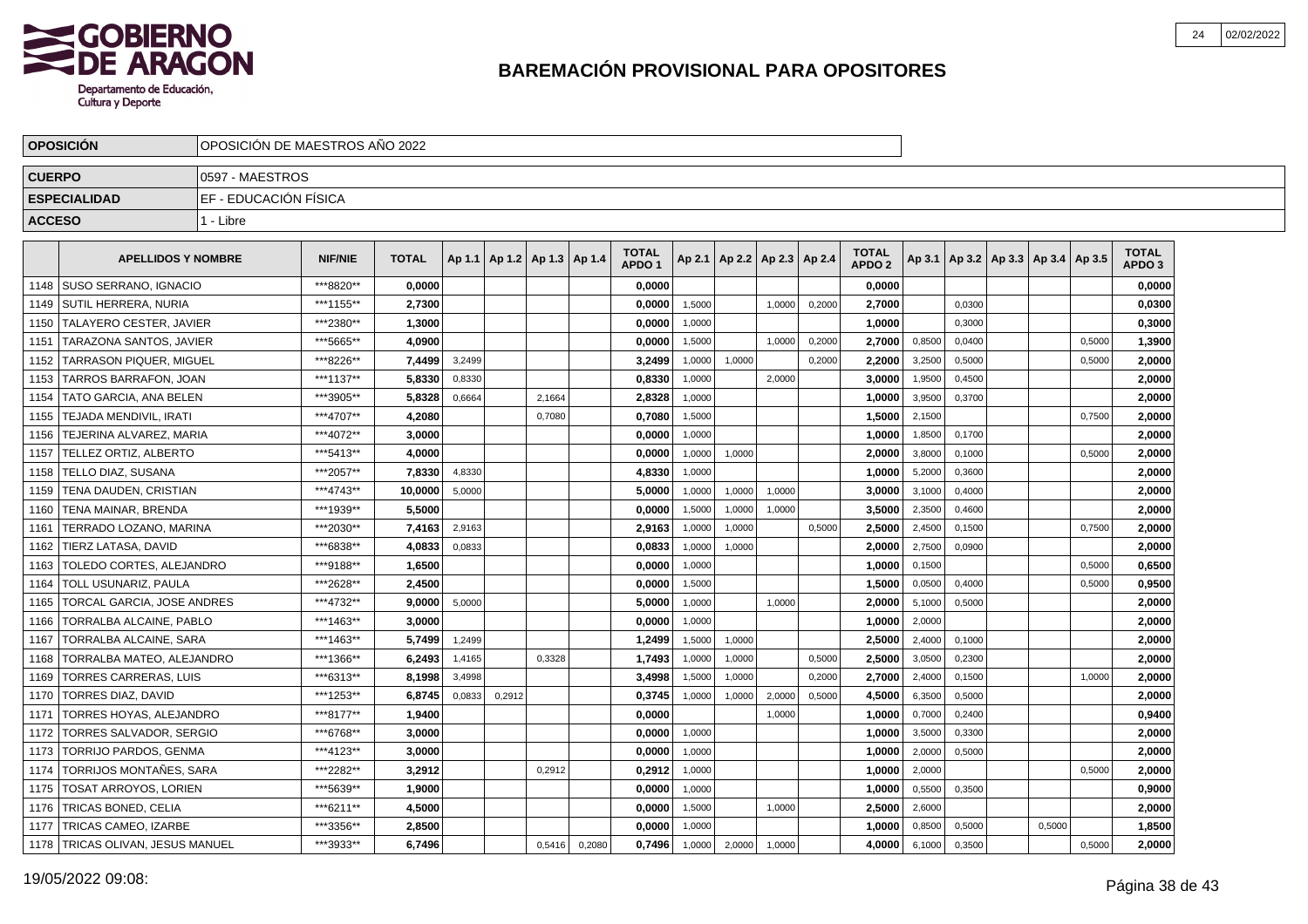

|               | <b>OPOSICION</b>                  | IOPOSICION DE MAESTROS ANO 2022 |                |              |        |                                   |        |        |                                   |        |                          |        |        |                   |         |        |                                   |        |                   |  |
|---------------|-----------------------------------|---------------------------------|----------------|--------------|--------|-----------------------------------|--------|--------|-----------------------------------|--------|--------------------------|--------|--------|-------------------|---------|--------|-----------------------------------|--------|-------------------|--|
| <b>CUERPO</b> |                                   | 10597 - MAESTROS                |                |              |        |                                   |        |        |                                   |        |                          |        |        |                   |         |        |                                   |        |                   |  |
|               | <b>ESPECIALIDAD</b>               | IEF - EDUCACIÓN FÍSICA          |                |              |        |                                   |        |        |                                   |        |                          |        |        |                   |         |        |                                   |        |                   |  |
| <b>ACCESO</b> |                                   | 1 - Libre                       |                |              |        |                                   |        |        |                                   |        |                          |        |        |                   |         |        |                                   |        |                   |  |
|               |                                   |                                 |                |              |        |                                   |        |        |                                   |        |                          |        |        | <b>TOTAL</b>      |         |        |                                   |        | <b>TOTAL</b>      |  |
|               | <b>APELLIDOS Y NOMBRE</b>         |                                 | <b>NIF/NIE</b> | <b>TOTAL</b> |        | Ap 1.1   Ap 1.2   Ap 1.3   Ap 1.4 |        |        | <b>TOTAL</b><br>APDO <sub>1</sub> | Ap 2.1 | Ap 2.2   Ap 2.3   Ap 2.4 |        |        | APDO <sub>2</sub> | Ap 3.1  |        | Ap 3.2   Ap 3.3   Ap 3.4   Ap 3.5 |        | APDO <sub>3</sub> |  |
|               | 1179 TRULLEN GURRIA, ALBERTO      |                                 | ***0736**      | 8.5000       | 5,0000 |                                   |        |        | 5,0000                            | 1,0000 |                          |        | 0,5000 | 1,5000            | 3,6000  | 0.3400 |                                   |        | 2,0000            |  |
| 1180          | <b>UBICO MIRANDA, JORGE</b>       |                                 | ***5691**      | 1,5500       |        |                                   |        |        | 0,0000                            | 1,0000 |                          |        |        | 1,0000            | 0,5500  |        |                                   |        | 0,5500            |  |
| 1181          | UBICO OTIN, FRANCISCO JAVIER      |                                 | ***5729**      | 3.5000       |        |                                   |        |        | 0.0000                            | 1,5000 |                          |        |        | 1,5000            | 2,0000  |        |                                   |        | 2,0000            |  |
| 1182          | UBIDE QUILEZ. ESTHER              |                                 | ***9432**      | 8.2000       | 5,0000 |                                   |        |        | 5,0000                            | 1,0000 |                          |        | 0,2000 | 1,2000            | 5,7000  | 0,5000 |                                   |        | 2,0000            |  |
| 1183          | <b>ULIAQUE BRAVO, RAFAEL</b>      |                                 | ***3159**      | 9,0000       | 5,0000 |                                   |        |        | 5,0000                            | 1,0000 |                          | 1,0000 |        | 2,0000            | 11,8000 | 0,5000 |                                   |        | 2,0000            |  |
| 1184          | <b>URBANO BENEDI, MARIO</b>       |                                 | ***9187**      | 4.0000       |        |                                   |        |        | 0.0000                            | 1,0000 | 1,0000                   |        |        | 2.0000            | 2,2000  | 0,5000 |                                   | 0,5000 | 2.0000            |  |
| 1185          | URGEL BENITO. MIGUEL ANGEL        |                                 | ***0696**      | 0.0000       |        |                                   |        |        | 0.0000                            |        |                          |        |        | 0.0000            |         |        |                                   |        | 0,0000            |  |
| 1186          | <b>IURQUIZO RUBIO. CARLOS</b>     |                                 | ***2928**      | 3.0000       |        |                                   |        |        | 0.0000                            | 1,0000 |                          |        |        | 1,0000            | 2,0000  |        |                                   |        | 2,0000            |  |
|               | 1187 USAN SUPERVIA, PABLO         |                                 | ***0268**      | 9,0407       | 1,9163 |                                   | 0,7080 | 0,4164 | 3,0407                            | 1,0000 | 2,0000                   | 1,0000 |        | 4,0000            | 19,9000 | 0,5000 |                                   |        | 2,0000            |  |
|               | 1188   USUA LAFUENTE, FCO. JAVIER |                                 | ***5022**      | 9,0000       | 5,0000 |                                   |        |        | 5,0000                            | 1,0000 |                          | 1,0000 |        | 2,0000            | 7,9000  | 0,4600 |                                   | 0,5000 | 2,0000            |  |
|               | 1189   VADILLO MATEO, INMACULADA  |                                 | ***4255**      | 1,1000       |        |                                   |        |        | 0,0000                            | 1,0000 |                          |        |        | 1,0000            |         | 0,1000 |                                   |        | 0,1000            |  |
|               | 1190 VALDIVIA DIESTRE, SARA       |                                 | ***1607**      | 1,3500       |        |                                   |        |        | 0,0000                            | 1.0000 |                          |        |        | 1,0000            |         | 0,3500 |                                   |        | 0,3500            |  |
|               | 1191   VALERA PASTOR, SANDRA      |                                 | ***1093**      | 4,0000       |        |                                   |        |        | 0,0000                            | 1.0000 |                          | 1.0000 |        | 2,0000            | 3,4000  |        |                                   |        | 2,0000            |  |
| 1192          | l VALERO DIAGO. LAURA MARIA       |                                 | ***1928**      | 8,0407       | 1,5831 |                                   | 0,4576 |        | 2,0407                            | 1,5000 | 1,0000                   | 1,0000 | 0,5000 | 4,0000            | 3,2000  | 0,1500 |                                   | 0,7500 | 2,0000            |  |
| 1193          | <b>VALERO DIAZ, RAQUEL</b>        |                                 | ***7542**      | 9,0000       | 5,0000 |                                   |        |        | 5,0000                            |        | 1,0000                   | 1,0000 |        | 2,0000            | 15,8500 | 0,5000 |                                   |        | 2,0000            |  |
| 1194          | VALERO LOPEZ. CARMEN              |                                 | ***6210**      | 4,0000       |        |                                   |        |        | 0,0000                            | 1,0000 | 1,0000                   |        |        | 2,0000            | 3,4000  | 0,3900 |                                   | 0,5000 | 2,0000            |  |
| 1195          | VALERO TAPIA, SONIA               |                                 | ***7069**      | 1,5000       |        |                                   |        |        | 0,0000                            | 1,5000 |                          |        |        | 1,5000            |         |        |                                   |        | 0,0000            |  |
| 1196          | VALLE AGUAROD. EDUARDO            |                                 | ***9878**      | 4.0000       |        |                                   |        |        | 0.0000                            | 1.0000 |                          | 1.0000 |        | 2.0000            | 2,1000  | 0.1600 |                                   | 0.5000 | 2.0000            |  |
| 1197          | VALLES FERNANDEZ. RICARDO         |                                 | ***6767**      | 3.0000       |        |                                   |        |        | 0.0000                            | 1,0000 |                          |        |        | 1.0000            | 3,0500  | 0,1500 |                                   | 0,5000 | 2,0000            |  |
| 1198          | VALLES TOMEY, LAURA               |                                 | ***1450**      | 8.5000       | 5,0000 |                                   |        |        | 5,0000                            | 1,0000 |                          |        | 0,5000 | 1,5000            | 6,1000  | 0,2400 |                                   |        | 2,0000            |  |
|               | 1199 VALLS LOSADA, KARLA          |                                 | ***1314**      | 4,0000       |        |                                   |        |        | 0,0000                            | 1,0000 |                          | 1.0000 |        | 2,0000            | 7,5000  | 0,1400 |                                   | 0,5000 | 2,0000            |  |
| 1200          | VAQUERO LOPEZ, ANGEL              |                                 | ***7361**      | 4,0833       | 0,0833 |                                   |        |        | 0,0833                            | 1,0000 | 1,0000                   |        |        | 2,0000            | 1,5500  |        |                                   | 0,5000 | 2,0000            |  |
| 1201          | VARGAS HORNO, VICTOR              |                                 | ***1880**      | 3.0000       |        |                                   |        |        | 0,0000                            | 1,0000 |                          |        |        | 1,0000            | 2,5000  |        |                                   |        | 2,0000            |  |
| 1202          | VARGAS SEVIL. SERGIO              |                                 | ***4316**      | 3.0000       |        |                                   |        |        | 0.0000                            | 1,0000 |                          |        |        | 1.0000            | 2,0000  |        |                                   |        | 2.0000            |  |
|               | 1203 VAZQUEZ DUEÑAS, SERGIO       |                                 | ***4956**      | 4.0000       |        |                                   |        |        | 0,0000                            | 1,0000 | 1,0000                   |        |        | 2.0000            | 2,5000  |        |                                   |        | 2,0000            |  |
|               | 1204   VAZQUEZ NAVARRO, NOELIA    |                                 | ***6053**      | 2.0000       |        |                                   |        |        | 0,0000                            |        |                          |        |        | 0.0000            | 2,0000  |        |                                   |        | 2,0000            |  |
|               | 1205 VELA MAÑERO, FERNANDO JAVIER |                                 | ***2091**      | 3,0000       |        |                                   |        |        | 0,0000                            | 1,0000 |                          |        |        | 1,0000            | 2,7500  |        |                                   |        | 2,0000            |  |
| 1206          | VELEZ SANCHEZ, MARTA              |                                 | ***2677**      | 3,7832       |        |                                   | 0,5832 |        | 0,5832                            |        |                          | 1,0000 | 0,2000 | 1,2000            | 4,2500  | 0,5000 |                                   |        | 2,0000            |  |
|               | 1207 VELILLA JIMENEZ, JAVIER      |                                 | ***9275**      | 7,1660       | 1,3332 |                                   | 1,8328 |        | 3,1660                            | 1,0000 |                          | 1,0000 |        | 2,0000            | 5,0500  | 0,1400 |                                   | 0,7500 | 2,0000            |  |
| 1208          | <b>VELILLA MOLINER, M. PILAR</b>  |                                 | ***7453**      | 8,2000       | 5,0000 |                                   |        |        | 5.0000                            | 1,0000 |                          |        | 0,2000 | 1.2000            | 5,6000  | 0,4300 |                                   |        | 2.0000            |  |
|               | 1209   VERA CACHO, MARIA          |                                 | ***9811**      | 3.2000       |        |                                   |        |        | 0,0000                            | 1,0000 |                          |        | 0,2000 | 1,2000            | 1,8500  | 0,2100 |                                   |        | 2,0000            |  |
|               |                                   |                                 |                |              |        |                                   |        |        |                                   |        |                          |        |        |                   |         |        |                                   |        |                   |  |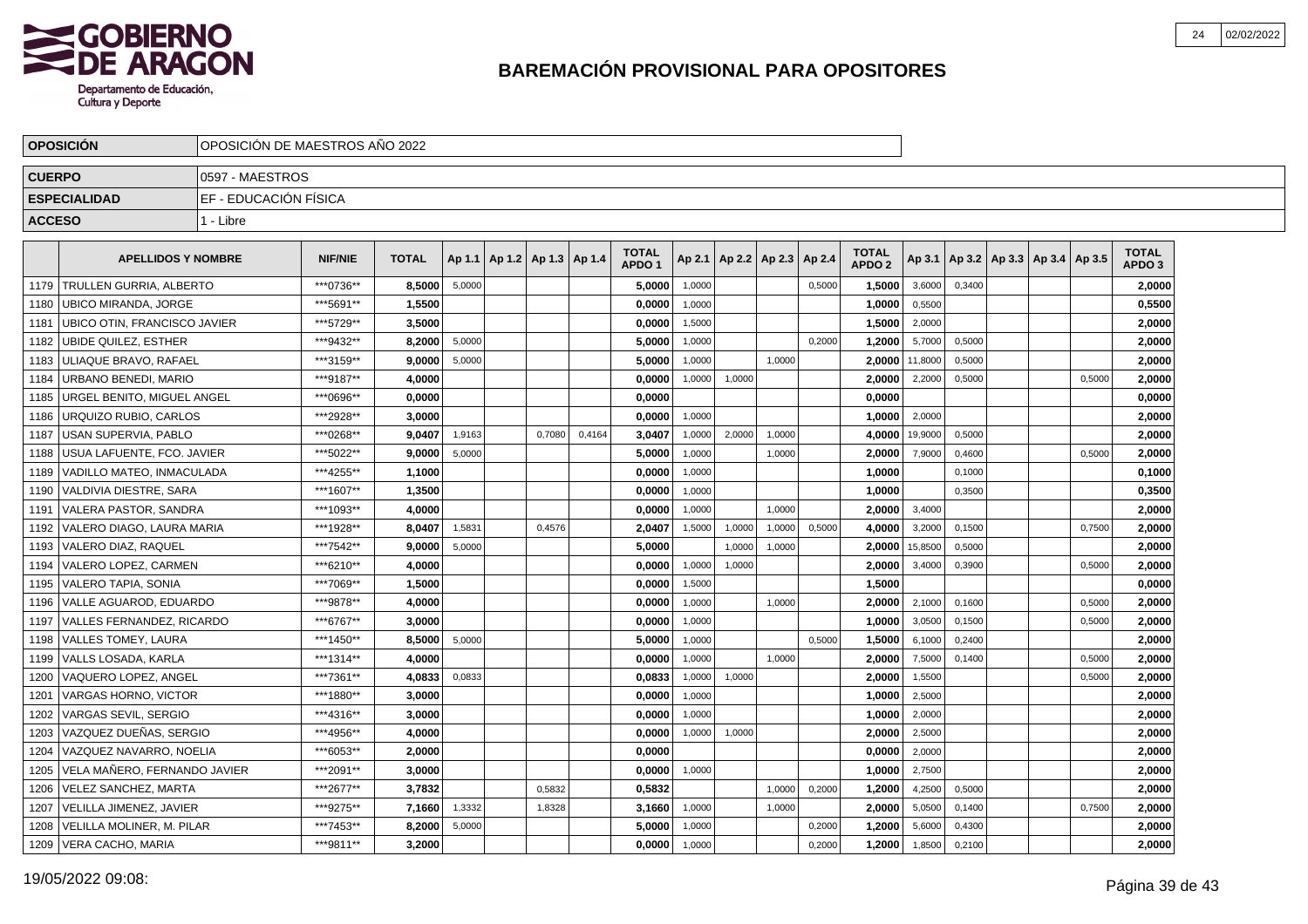

|               | <b>OPOSICION</b>                       | IOPOSICION DE MAESTROS ANO 2022 |                |              |        |                                   |        |        |                                   |        |                          |        |        |                                   |         |        |                                   |        |                                   |  |
|---------------|----------------------------------------|---------------------------------|----------------|--------------|--------|-----------------------------------|--------|--------|-----------------------------------|--------|--------------------------|--------|--------|-----------------------------------|---------|--------|-----------------------------------|--------|-----------------------------------|--|
| <b>CUERPO</b> |                                        | 10597 - MAESTROS                |                |              |        |                                   |        |        |                                   |        |                          |        |        |                                   |         |        |                                   |        |                                   |  |
|               | <b>ESPECIALIDAD</b>                    | IEF - EDUCACIÓN FÍSICA          |                |              |        |                                   |        |        |                                   |        |                          |        |        |                                   |         |        |                                   |        |                                   |  |
| <b>ACCESO</b> |                                        | 1 - Libre                       |                |              |        |                                   |        |        |                                   |        |                          |        |        |                                   |         |        |                                   |        |                                   |  |
|               |                                        |                                 |                |              |        |                                   |        |        |                                   |        |                          |        |        |                                   |         |        |                                   |        |                                   |  |
|               | <b>APELLIDOS Y NOMBRE</b>              |                                 | <b>NIF/NIE</b> | <b>TOTAL</b> |        | Ap 1.1   Ap 1.2   Ap 1.3   Ap 1.4 |        |        | <b>TOTAL</b><br>APDO <sub>1</sub> | Ap 2.1 | Ap 2.2   Ap 2.3   Ap 2.4 |        |        | <b>TOTAL</b><br>APDO <sub>2</sub> | Ap 3.1  |        | Ap 3.2   Ap 3.3   Ap 3.4   Ap 3.5 |        | <b>TOTAL</b><br>APDO <sub>3</sub> |  |
|               | 1210   VERA SAEZ-BENITO, DAMASO MIGUEL |                                 | ***2286**      | 2,6000       |        |                                   |        |        | 0,0000                            |        | 1,0000                   |        |        | 1,0000                            | 1,1000  | 0,5000 |                                   |        | 1,6000                            |  |
| 1211          | VICED FERREIRO, ARANZAZU               |                                 | ***8767**      | 4.0000       |        |                                   |        |        | 0.0000                            | 1,0000 |                          | 1.0000 |        | 2.0000                            | 3,3000  | 0.5000 |                                   | 0.5000 | 2.0000                            |  |
| 1212          | VICENTE ARREGUI, DAVID                 |                                 | ***3289**      | 5.2491       | 0,9163 |                                   | 0,3328 |        | 1,2491                            | 1.0000 |                          | 1.0000 |        | 2,0000                            | 2,0000  | 0,3800 |                                   | 0,5000 | 2.0000                            |  |
| 1213          | VICENTE CALVO, JORGE                   |                                 | ***5420**      | 5.1163       | 0,9163 |                                   |        |        | 0,9163                            | 1,0000 | 1,0000                   |        | 0,2000 | 2,2000                            | 2,0500  |        |                                   |        | 2,0000                            |  |
|               | 1214   VICENTE EJEA, SERGIO DAVID      |                                 | ***4810**      | 8,0831       | 4,5831 |                                   |        |        | 4,5831                            | 1,5000 |                          |        |        | 1,5000                            | 5,7000  | 0,5000 |                                   |        | 2,0000                            |  |
|               | 1215 VICENTE HERNANDEZ, DAVID          |                                 | ***9848**      | 7.3124       |        |                                   |        | 0,8124 | 0.8124                            | 1,5000 | 1,0000                   | 2,0000 |        | 4.5000                            | 1,9000  | 0.5000 |                                   |        | 2.0000                            |  |
|               | 1216   VICENTE LANGARITA, ANDRES       |                                 | ***1103**      | 4.8330       | 1,8330 |                                   |        |        | 1,8330                            | 1,0000 |                          |        |        | 1.0000                            | 2,1000  | 0,1600 |                                   |        | 2,0000                            |  |
|               | 1217   VICENTE LATRE, JORGE            |                                 | ***1814**      | 3,9576       |        |                                   | 0,9576 |        | 0,9576                            | 1,0000 |                          |        |        | 1,0000                            | 3,7000  | 0,0700 |                                   |        | 2,0000                            |  |
|               | 1218   VICENTE NAVARRO, NAZARET        |                                 | ***5080**      | 3,0000       |        |                                   |        |        | 0,0000                            | 1,0000 |                          |        |        | 1,0000                            | 2,0000  |        |                                   |        | 2,0000                            |  |
|               | 1219   VICENTE PERIS. ANDREA           |                                 | ***0714**      | 1,4800       |        |                                   |        |        | 0.0000                            | 1.0000 |                          |        |        | 1,0000                            | 0,3500  | 0.1300 |                                   |        | 0,4800                            |  |
|               | 1220   VIDAL MOLINOS, JULIA MARIA      |                                 | ***1537**      | 2,2500       |        |                                   |        |        | 0,0000                            | 1,5000 |                          |        |        | 1,5000                            | 0,3500  | 0,4000 |                                   |        | 0,7500                            |  |
|               | 1221   VILCHEZ ASIN, DANIEL            |                                 | ***9591**      | 3,7000       |        |                                   |        |        | 0,0000                            | 1,5000 |                          |        | 0,2000 | 1,7000                            | 3,1000  | 0,0100 |                                   | 0,5000 | 2,0000                            |  |
|               | 1222 VILLA BERGES, SERGIO              |                                 | ***5334**      | 9,0000       | 5,0000 |                                   |        |        | 5,0000                            | 1,0000 |                          | 1,0000 |        | 2,0000                            | 10,0000 | 0,5000 |                                   |        | 2,0000                            |  |
|               | 1223   VILLACAMPA CORDERO, MIGUEL      |                                 | ***5468**      | 4,0000       |        |                                   |        |        | 0,0000                            | 1,0000 | 1.0000                   |        |        | 2,0000                            | 2,2500  |        |                                   |        | 2,0000                            |  |
|               | 1224   VILLACAMPA SALINAS, FERNANDO    |                                 | ***8427**      | 8,9576       | 3,0000 |                                   | 0.9576 |        | 3,9576                            | 1,0000 | 1,0000                   | 1,0000 |        | 3,0000                            | 2,4500  | 0.5000 |                                   |        | 2,0000                            |  |
| 1225          | VILLACAMPA SARASA. IGNACIO             |                                 | ***5901**      | 4,0000       |        |                                   |        |        | 0,0000                            | 1,0000 | 1,0000                   |        |        | 2,0000                            | 1,9000  | 0,2200 |                                   |        | 2,0000                            |  |
| 1226          | VILLALBA BATALLA, ALEJANDRO            |                                 | ***0938**      | 3,5000       |        |                                   |        |        | 0,0000                            | 1,5000 |                          |        |        | 1,5000                            | 2,1000  |        |                                   |        | 2,0000                            |  |
| 1227          | VILLALBA BATALLA. DANIEL               |                                 | ***3381**      | 9.0000       | 5.0000 |                                   |        |        | 5.0000                            | 1.0000 |                          | 1.0000 |        | 2.0000                            | 5,7500  | 0,5000 |                                   | 0.5000 | 2.0000                            |  |
| 1228          | <b>VILLALBA LOMBARTE, SAUL</b>         |                                 | ***3662**      | 7,8116       |        | 0.2080                            | 1.2496 | 0.3540 | 1,8116                            | 1,5000 | 1.0000                   | 1.0000 | 0.5000 | 4.0000                            | 2,8000  | 0.0400 |                                   | 0,7500 | 2,0000                            |  |
| 1229          | <b>VILLALTA GIL. MARIA</b>             |                                 | ***4914**      | 4.0000       |        |                                   |        |        | 0,0000                            | 1,0000 |                          | 1,0000 |        | 2,0000                            | 1,9000  | 0,5000 |                                   |        | 2,0000                            |  |
| 1230          | VILLAMANA FERRE, JUAN IGNACIO          |                                 | ***5724**      | 1,0000       |        |                                   |        |        | 0,0000                            | 1,0000 |                          |        |        | 1,0000                            |         |        |                                   |        | 0,0000                            |  |
| 1231          | VILLAMAYOR GIMENEZ. JARA MARIA         |                                 | ***5508**      | 2.8500       |        |                                   |        |        | 0.0000                            | 1,0000 |                          |        |        | 1.0000                            | 1,8000  | 0.0500 |                                   |        | 1,8500                            |  |
| 1232          | VILLANUEVA ABRIL. PAULA                |                                 | ***5072**      | 2.4800       |        |                                   |        |        | 0.0000                            | 1,0000 |                          |        | 0.2000 | 1.2000                            | 0,5000  | 0.2800 |                                   | 0.5000 | 1,2800                            |  |
| 1233          | I VILLANUEVA BENAVENTE. MARTA          |                                 | ***2074**      | 3.0000       |        |                                   |        |        | 0,0000                            | 1,0000 |                          |        |        | 1,0000                            | 2,7500  | 0,5000 |                                   |        | 2.0000                            |  |
|               | 1234   VILLANUEVA GUERRERO, OSCAR      |                                 | ***1860**      | 3.0000       |        |                                   |        |        | 0,0000                            | 1,0000 |                          |        |        | 1,0000                            | 1,4000  | 0,3500 | 0,5000                            |        | 2,0000                            |  |
| 1235          | VILLANUEVA HERNANDEZ, ADRIAN           |                                 | ***5265**      | 0.6000       |        |                                   |        |        | 0,0000                            |        |                          |        |        | 0,0000                            |         | 0.1000 |                                   | 0,5000 | 0,6000                            |  |
|               | 1236   VILLANUEVA SAENZ, SONIA         |                                 | ***2974**      | 8.2073       | 0,7497 |                                   | 0.9576 |        | 1.7073                            | 1,5000 | 1,0000                   | 2,0000 |        | 4.5000                            | 6,8500  |        |                                   | 0,5000 | 2.0000                            |  |
|               | 1237   VILLAR CARCELLER, NOELIA        |                                 | ***0474**      | 5,9160       |        |                                   | 0,4160 |        | 0,4160                            | 1,5000 | 1,0000                   | 1,0000 |        | 3,5000                            | 3,2000  | 0,5000 |                                   | 0,5000 | 2,0000                            |  |
|               | 1238 VILLAR DOMINGUEZ, CARLOS          |                                 | ***9139**      | 2,1300       |        |                                   |        |        | 0,0000                            |        |                          | 1,0000 | 0,5000 | 1,5000                            | 0,2500  | 0,3800 |                                   |        | 0,6300                            |  |
| 1239          | VILLARROYA BERNUZ, DIEGO               |                                 | ***5424**      | 5,2499       | 0,2499 |                                   |        |        | 0,2499                            | 1,0000 | 1,0000                   | 1,0000 |        | 3,0000                            | 2,6500  |        |                                   | 0,5000 | 2,0000                            |  |
|               | 1240   VILLARROYA VILLANUEVA. ABEL     |                                 | ***5741**      | 1,1800       |        |                                   |        |        | 0,0000                            | 1,0000 |                          |        |        | 1.0000                            |         | 0.1800 |                                   |        | 0.1800                            |  |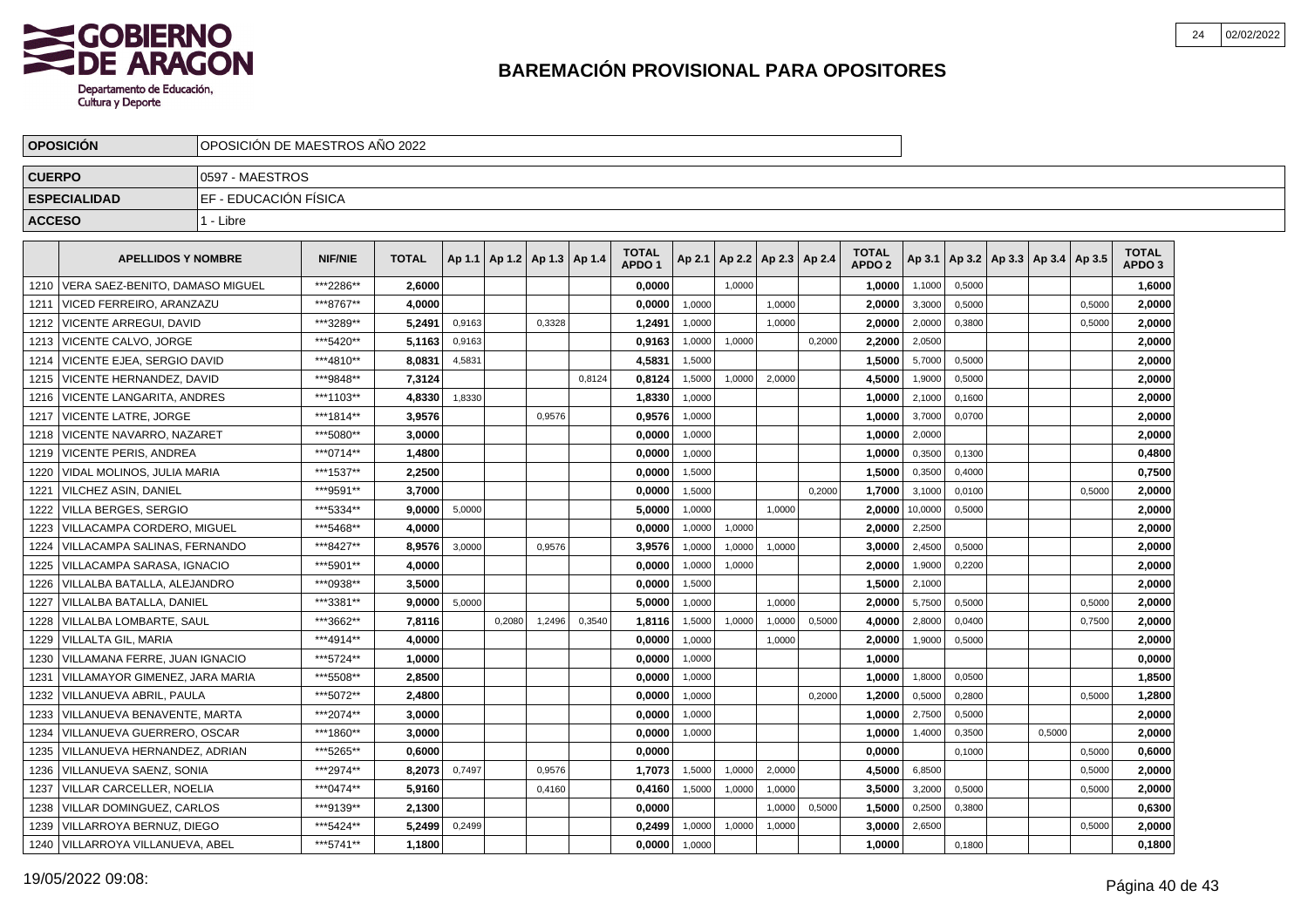

|               | <b>OPOSICIÓN</b>                  | OPOSICIÓN DE MAESTROS AÑO 2022 |                |              |        |        |                                   |                                   |        |                                   |        |        |                                   |        |        |                                            |        |                        |  |
|---------------|-----------------------------------|--------------------------------|----------------|--------------|--------|--------|-----------------------------------|-----------------------------------|--------|-----------------------------------|--------|--------|-----------------------------------|--------|--------|--------------------------------------------|--------|------------------------|--|
| <b>CUERPO</b> |                                   | 0597 - MAESTROS                |                |              |        |        |                                   |                                   |        |                                   |        |        |                                   |        |        |                                            |        |                        |  |
|               | <b>ESPECIALIDAD</b>               | <b>EF - EDUCACIÓN FÍSICA</b>   |                |              |        |        |                                   |                                   |        |                                   |        |        |                                   |        |        |                                            |        |                        |  |
| <b>ACCESO</b> |                                   | 1 - Libre                      |                |              |        |        |                                   |                                   |        |                                   |        |        |                                   |        |        |                                            |        |                        |  |
|               | <b>APELLIDOS Y NOMBRE</b>         |                                | <b>NIF/NIE</b> | <b>TOTAL</b> |        |        | Ap 1.1   Ap 1.2   Ap 1.3   Ap 1.4 | <b>TOTAL</b><br>APDO <sub>1</sub> |        | Ap 2.1   Ap 2.2   Ap 2.3   Ap 2.4 |        |        | <b>TOTAL</b><br>APDO <sub>2</sub> |        |        | Ap 3.1   Ap 3.2   Ap 3.3   Ap 3.4   Ap 3.5 |        | <b>TOTAL</b><br>APDO 3 |  |
|               | 1241   VILLEN ANDRES, PAULA       |                                | ***2386**      | 6,5833       | 1,0833 |        |                                   | 1,0833                            | 1,5000 | 1,0000                            | 1,0000 |        | 3,5000                            | 3,6500 | 0,2000 |                                            |        | 2,0000                 |  |
|               | 1242 VINUES BOLEA, NESTOR         |                                | ***6599**      | 10,0000      | 5,0000 |        |                                   | 5,0000                            | 1,0000 | 1,0000                            | 1,0000 |        | 3,0000                            | 4,0000 |        |                                            |        | 2,0000                 |  |
| 1243          | VINUESA MATESANZ. RUBEN           |                                | ***8462**      | 10,0000      | 5,0000 |        |                                   | 5,0000                            | 1,0000 |                                   | 2,0000 | 0,5000 | 3,5000                            | 7,7000 | 0,5000 |                                            |        | 2,0000                 |  |
| 1244          | VIÑALES MIRO, MARIA               |                                | ***6760**      | 1,0000       |        |        |                                   | 0,0000                            | 1,0000 |                                   |        |        | 1,0000                            |        |        |                                            |        | 0,0000                 |  |
| 1245          | VIÑAS MARTINEZ, ANDREA            |                                | ***7205**      | 3,5000       |        |        |                                   | 0,0000                            | 1.5000 |                                   |        |        | 1,5000                            | 2,0000 |        |                                            |        | 2,0000                 |  |
| 1246          | ∐VIÑAS VILLA. JESUS ANGEL         |                                | ***8946**      | 3,0833       | 0,0833 |        |                                   | 0,0833                            | 1,0000 |                                   |        |        | 1.0000                            | 2,0000 |        |                                            | 0,5000 | 2,0000                 |  |
| 1247          | <b>VIOLADE BACHILLER, ADRIANA</b> |                                | ***4646**      | 4.0000       |        |        |                                   | 0.0000                            | 1,5000 |                                   |        | 0.5000 | 2,0000                            | 2,0000 |        |                                            |        | 2,0000                 |  |
| 1248          | VIRTO ALFARO. OSCAR               |                                | ***7253**      | 3.0000       |        |        |                                   | 0,0000                            | 1,0000 |                                   |        |        | 1,0000                            | 3,2500 |        |                                            |        | 2,0000                 |  |
| 1249          | VITAL LASCAS. CLARA               |                                | ***6382**      | 2,0000       |        |        |                                   | 0,0000                            |        |                                   |        |        | 0,0000                            | 1,9500 | 0,1000 |                                            |        | 2,0000                 |  |
| 1250          | VIUDEZ CANTERO, SANDRA            |                                | ***3420**      | 8,0413       | 1,4165 | 0,6248 |                                   | 2,0413                            | 1,5000 | 1,0000                            | 1,0000 | 0,5000 | 4,0000                            | 3,1500 | 0,2900 |                                            |        | 2.0000                 |  |
| 1251          | VIZARRAGA LARIO. ALBERTO          |                                | ***5252**      | 8,2499       | 4,2499 |        |                                   | 4,2499                            | 1,0000 | 1,0000                            |        |        | 2,0000                            | 3,3500 | 0,5000 |                                            |        | 2,0000                 |  |
| 1252          | VIZUETE BERMEJO. ROCIO            |                                | ***9012**      | 5,5000       |        |        |                                   | 0,0000                            | 1,5000 | 1,0000                            | 1,0000 |        | 3,5000                            | 4,6000 |        |                                            |        | 2,0000                 |  |
| 1253          | YEBRA MONTAÑES, MARTA             |                                | ***1648**      | 5,5833       | 2,0833 |        |                                   | 2,0833                            | 1,5000 |                                   |        |        | 1,5000                            | 2,4000 | 0,1000 |                                            |        | 2,0000                 |  |
| 1254          | YESTE MARTINEZ, ALVARO            |                                | ***5007**      | 9.6664       | 3,6664 |        |                                   | 3.6664                            | 1,5000 | 1,0000                            | 1,0000 | 0,5000 | 4,0000                            | 2,9500 | 0,0400 |                                            | 0,7500 | 2,0000                 |  |
| 1255          | YORDI VAZQUEZ, PABLO              |                                | ***6262**      | 3,2500       |        |        |                                   | 0,0000                            | 1,0000 |                                   | 1,0000 |        | 2,0000                            | 0,7500 |        |                                            | 0,5000 | 1,2500                 |  |
| 1256          | YUBERO TRENADO, DANIEL            |                                | ***5848**      | 3,9832       |        | 2.0832 |                                   | 2,0832                            | 1,0000 |                                   |        |        | 1,0000                            | 0,4000 |        |                                            | 0.5000 | 0,9000                 |  |
|               | 1257   YUS COLAS, MARIA ISABEL    |                                | ***3224**      | 0.0000       |        |        |                                   | 0.0000                            |        |                                   |        |        | 0,0000                            |        |        |                                            |        | 0,0000                 |  |
| 1258          | <b>ZACARIAS FERRERO. MIGUEL</b>   |                                | ***4345**      | 3,5000       |        |        |                                   | 0,0000                            | 1,5000 |                                   |        |        | 1,5000                            | 4,7500 |        |                                            |        | 2,0000                 |  |
| 1259          | IZAMORA PIEDRAFITA. HECTOR        |                                | ***5215**      | 4.0000       |        |        |                                   | 0,0000                            | 1,0000 |                                   | 1,0000 |        | 2,0000                            | 2,0000 |        |                                            |        | 2,0000                 |  |
| 1260          | <b>ZAPATA MURILLO, MARTA</b>      |                                | ***7333**      | 9,2499       | 4,2499 |        |                                   | 4,2499                            | 1,0000 |                                   | 2.0000 |        | 3,0000                            | 5,5000 | 0,5000 |                                            |        | 2,0000                 |  |
|               | 1261 ZARRALANGA ARREGUI, BLANCA   |                                | ***2141**      | 5,5000       | 1,0000 |        |                                   | 1,0000                            | 1,5000 | 1,0000                            |        |        | 2,5000                            | 3,2500 |        |                                            |        | 2,0000                 |  |
|               | 1262 ZUECO BROCATE, CLEMENTE      |                                | ***2154**      | 8,5000       | 5,0000 |        |                                   | 5,0000                            | 1,5000 |                                   |        |        | 1,5000                            | 6,6000 | 0,5000 |                                            |        | 2,0000                 |  |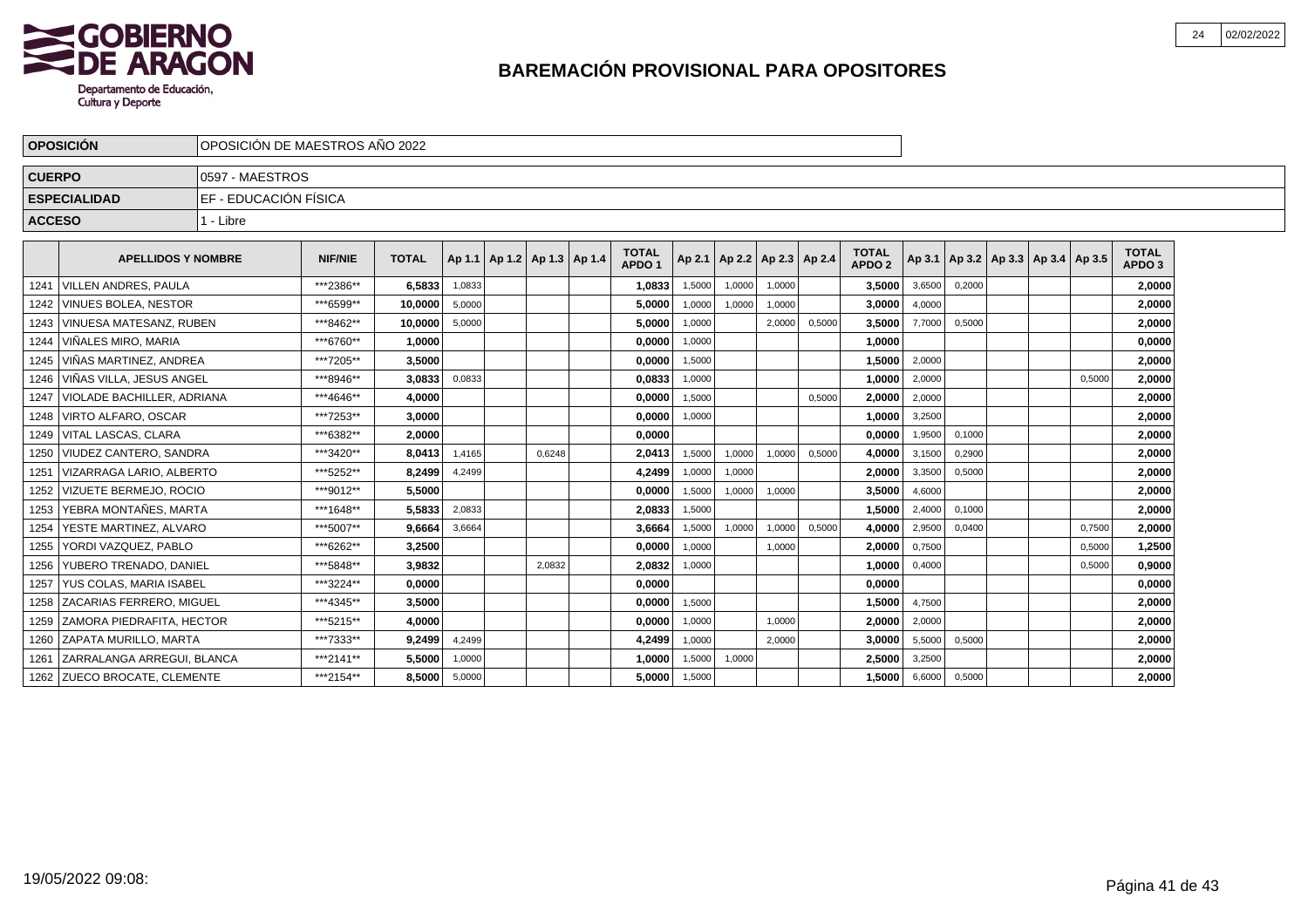

4 SOLANO VAQUERO, RICARDO

|               | <b>OPOSICIÓN</b>          | OPOSICIÓN DE MAESTROS AÑO 2022 |                               |              |        |        |  |                                   |                                   |        |                                   |        |        |                                   |        |                             |  |                                            |                        |
|---------------|---------------------------|--------------------------------|-------------------------------|--------------|--------|--------|--|-----------------------------------|-----------------------------------|--------|-----------------------------------|--------|--------|-----------------------------------|--------|-----------------------------|--|--------------------------------------------|------------------------|
| <b>CUERPO</b> |                           | 10597 - MAESTROS               |                               |              |        |        |  |                                   |                                   |        |                                   |        |        |                                   |        |                             |  |                                            |                        |
|               | <b>ESPECIALIDAD</b>       | <b>IEF - EDUCACIÓN FÍSICA</b>  |                               |              |        |        |  |                                   |                                   |        |                                   |        |        |                                   |        |                             |  |                                            |                        |
| <b>ACCESO</b> |                           |                                | 2 - Reserva para discapacidad |              |        |        |  |                                   |                                   |        |                                   |        |        |                                   |        |                             |  |                                            |                        |
|               | <b>APELLIDOS Y NOMBRE</b> |                                | <b>NIF/NIE</b>                | <b>TOTAL</b> |        |        |  | Ap 1.1   Ap 1.2   Ap 1.3   Ap 1.4 | <b>TOTAL</b><br>APDO <sub>1</sub> |        | Ap 2.1   Ap 2.2   Ap 2.3   Ap 2.4 |        |        | <b>TOTAL</b><br>APDO <sub>2</sub> |        |                             |  | Ap 3.1   Ap 3.2   Ap 3.3   Ap 3.4   Ap 3.5 | <b>TOTAL</b><br>APDO 3 |
|               | ANTEQUERA SEGOVIA, JOEL   |                                | ***6198**                     | 1.5500       |        |        |  |                                   | 0,0000                            | 1,5000 |                                   |        |        | 1,5000                            | 0,0500 |                             |  |                                            | 0,0500                 |
| $\mathbf{2}$  | ATARES RODRIGUEZ, JAIME   |                                | ***7274**                     | 2,7200       |        |        |  |                                   | 0,0000                            | 1,5000 |                                   |        | 1,0000 | 2,5000                            |        | 0,2200                      |  |                                            | 0,2200                 |
|               | 3 BAEYENS MORATA, MARIO   |                                | ***7353**                     | 3,0000       |        |        |  |                                   | 0,0000                            | 1,0000 |                                   |        |        | 1,0000                            | 2,9000 | 0,4400                      |  |                                            | 2,0000                 |
|               | 4 SOLANO VAQUERO, RICARDO |                                | ***1176**                     | 9.1240       | 3,6664 | 0,4576 |  |                                   | 4,1240                            | 1,0000 | 1,0000                            | 1,0000 |        |                                   |        | $3,0000$   14,5000   0,4100 |  |                                            | 2,0000                 |